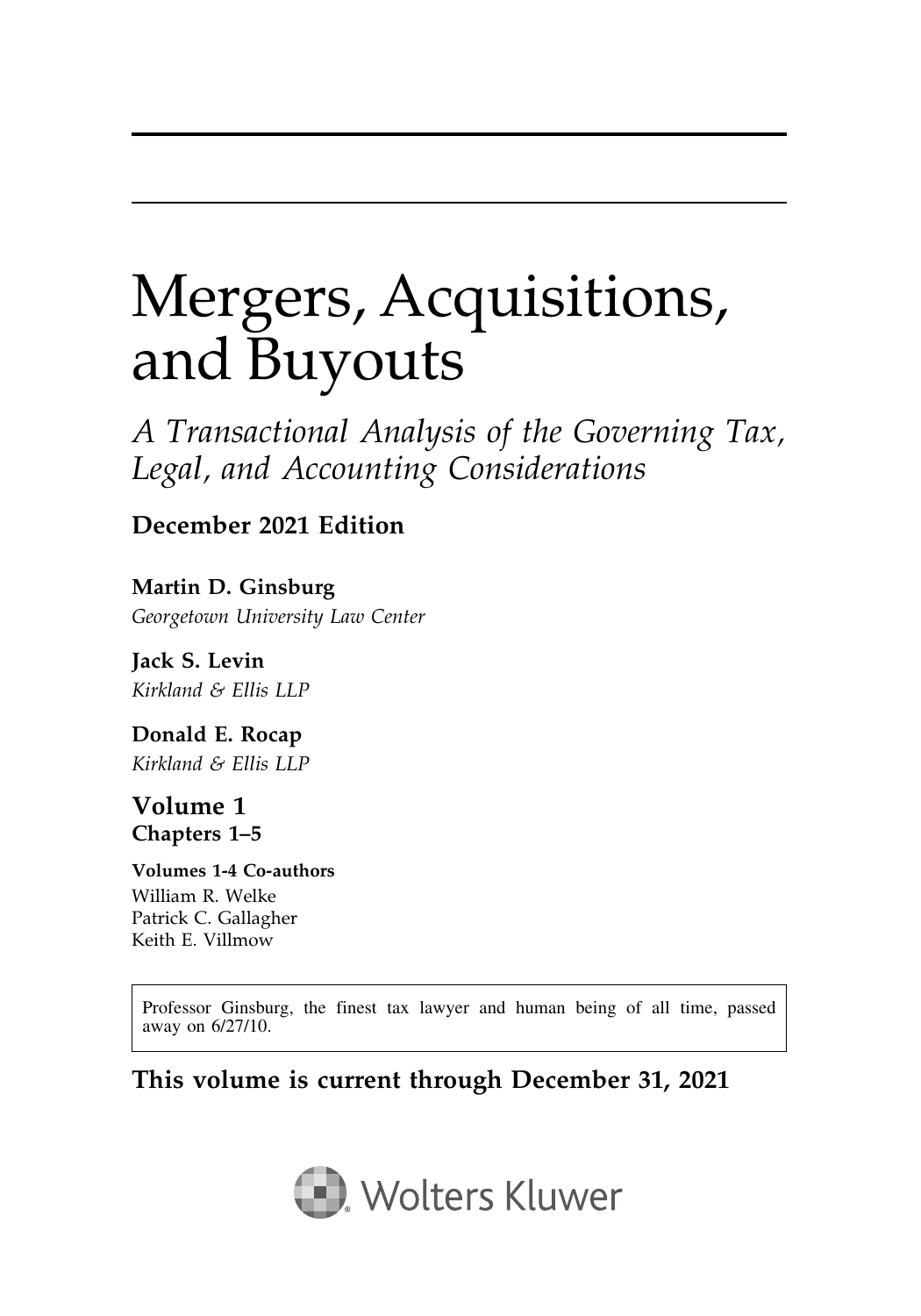# Summary of Contents

| <i>About the Authors</i>   | V11         |
|----------------------------|-------------|
| Acknowledgments            | X11         |
| Detailed Table of Contents | <b>XV11</b> |

### Volume 1

| $\mathbf{1}$   | Introduction, Overview and Definitions                       | $1 - 1$ |
|----------------|--------------------------------------------------------------|---------|
| 2              | Taxable Purchase of T's Stock and Taxable Reverse            |         |
|                | Subsidiary Merger                                            | $2 - 1$ |
| 3              | Taxable Purchase of T's Assets and Taxable Forward Merger    | $3 - 1$ |
| $\overline{4}$ | Taxable Acquisitions: Acquisition Expenses, Stepped-Up Basis |         |
|                | Allocation, Intangibles Amortization, Non-Compete            |         |
|                | Covenant, Tax Receivable Agreement, Etc.                     | $4 - 1$ |
| 5              | <b>Unwanted Assets</b>                                       | $5 - 1$ |

## Volume 2

|    | Tax-Free Reorganization Basic Principles      | $6 - 1$  |
|----|-----------------------------------------------|----------|
|    | "Solely for Voting Stock" Reorganizations     | $7 - 1$  |
|    | Reorganizations Not "Solely for Voting Stock" | $8 - 1$  |
|    | Code §351 Acquisitions and Dispositions       | $9 - 1$  |
| 10 | Tax-Free Spin-Offs                            | $10 - 1$ |

## Volume 3

| Taxable and Tax-Free S Corp Acquisitions                 | $11 - 1$ |
|----------------------------------------------------------|----------|
| Acquiring or Restructuring Distressed Company, Including |          |
| Debt Cancellation Income and NOLs                        | $12 - 1$ |
| Tax Aspects of LBO Financing-Debt and Preferred Stock    | $13 - 1$ |
| Tax Aspects of LBO Structuring                           | $14 - 1$ |
|                                                          |          |

## Volume 4

| -15 | <b>Management Compensation</b>                                                                              | $15 - 1$ |
|-----|-------------------------------------------------------------------------------------------------------------|----------|
| -16 | Acquisitions and Dispositions Using Partnership, LLC, or REIT                                               | $16 - 1$ |
| 17  | Non-Tax Acq'n Issues, Incl'g SEC, State Entity Law,<br>ERISA Group Liability, Acctg, Fraudulent Conveyance, |          |
|     | and HSR Antitrust Reporting                                                                                 | $17 - 1$ |
|     |                                                                                                             |          |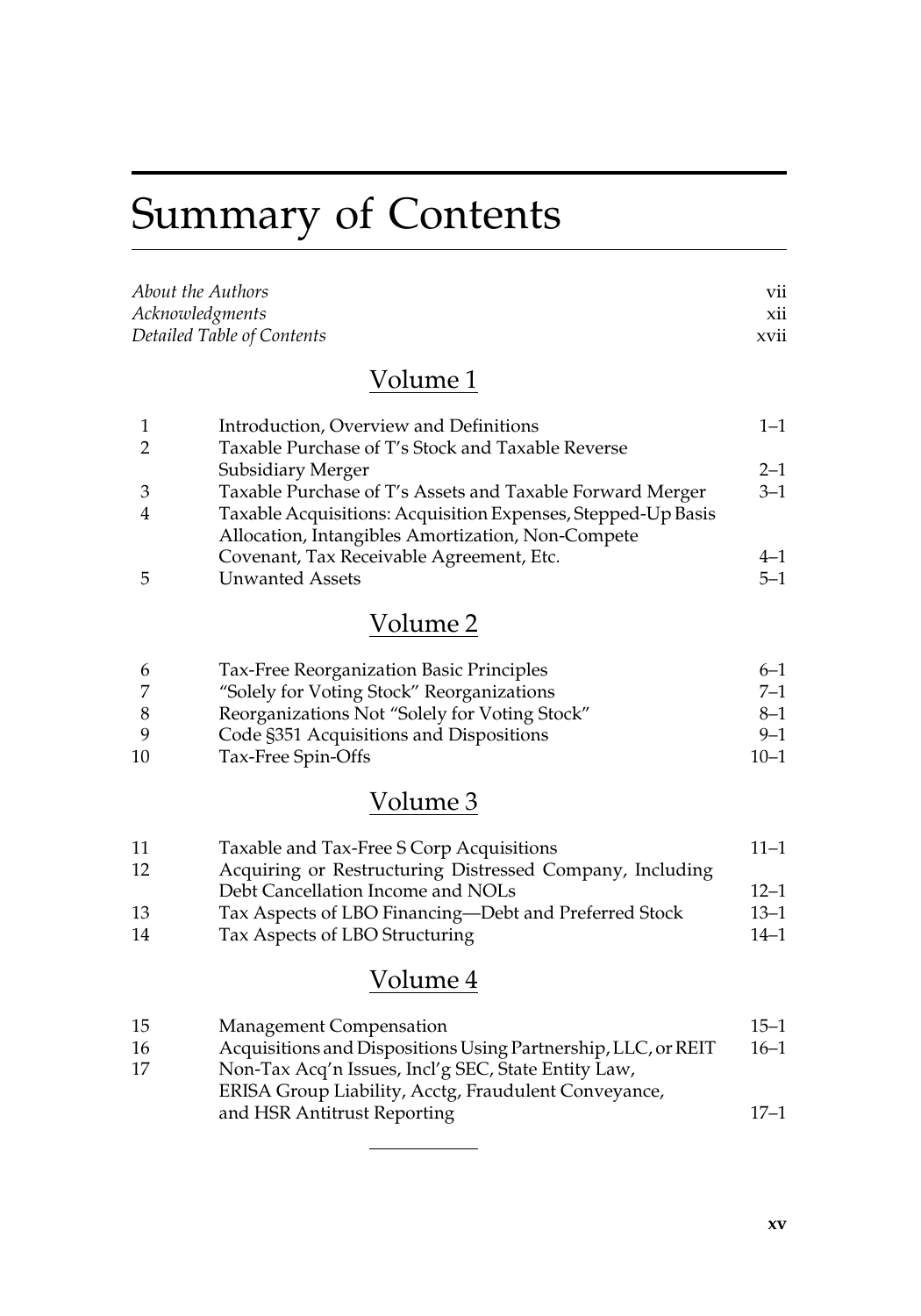#### Chapters 18–20 reserved

| Table of Internal Revenue Code Sections | $T-1$    |
|-----------------------------------------|----------|
| Table of Treasury Regulations           | $T-29$   |
| Table of Treasury Rulings               | $T - 57$ |
| Table of Securities Laws                | $T - 75$ |
| Table of FASB Statements                | $T - 77$ |
| Table of Cases                          | $T - 79$ |
| Index                                   | $I-1$    |

## Volume 5

| ¶2100 Introduction to Sample Acquisition Agreements               | $21 - 1$   |
|-------------------------------------------------------------------|------------|
| ¶2101 Key Issues in Preparing Acquisition Documents               | $21 - 2$   |
| ¶2102 Principal Structuring Issues                                | $21 - 23$  |
| ¶2103 Summary Overview of Sample Acquisition Agreements           | $21 - 45$  |
| ¶2200 P's Purchase of T's Stock for Cash and Notes                | $22 - 1$   |
| ¶2201 Pro-Buyer Stock Purchase                                    | $22 - 4$   |
| ¶2202 Pro-Seller Stock Purchase                                   | $22 - 87$  |
| ¶2203 Neutral Stock Purchase                                      | $22 - 138$ |
| ¶2204 Purchase of Subsidiary Out of Consolidated Group            | $22 - 212$ |
| ¶2205 Purchase Price Adjustment                                   | $22 - 234$ |
| <b>T2206 Purchase of S Corp Stock</b>                             | $22 - 243$ |
| ¶2300 P's Purchase of All T's Assets for Cash and Notes           | $23 - 1$   |
| ¶2301 Pro-Buyer Asset Purchase                                    | $23 - 4$   |
| ¶2302 Pro-Seller Asset Purchase                                   | $23 - 99$  |
| ¶2303 Neutral Asset Purchase                                      | $23 - 160$ |
| ¶2304 Purchase Price Adjustment                                   | $23 - 244$ |
| ¶2400 P's Purchase of T's Divisional Business for Cash and Notes  | $24 - 1$   |
| ¶2401 Pro-Buyer Divisional Purchase                               | $24 - 4$   |
| ¶2402 Pro-Seller Divisional Purchase                              | $24 - 90$  |
| ¶2403 Neutral Divisional Purchase                                 | $24 - 143$ |
| ¶2404 Purchase of Divisional Subsidiary Out of Consolidated       |            |
| Group                                                             | $24 - 220$ |
| ¶2405 Purchase Price Adjustment                                   | $24 - 220$ |
| ¶2500 Reverse Subsidiary Merger of P's Transitory Subsidiary into |            |
| T for Cash and Notes                                              | $25 - 1$   |
| ¶2501 Protective Provisions                                       | $25 - 34$  |
| ¶2600 Tax-Free Merger of T into P for P Stock                     | $26 - 1$   |
| ¶2601 Exhibit A-Agreement Regarding Continuity of                 |            |
| Shareholder Interest                                              | $26 - 36$  |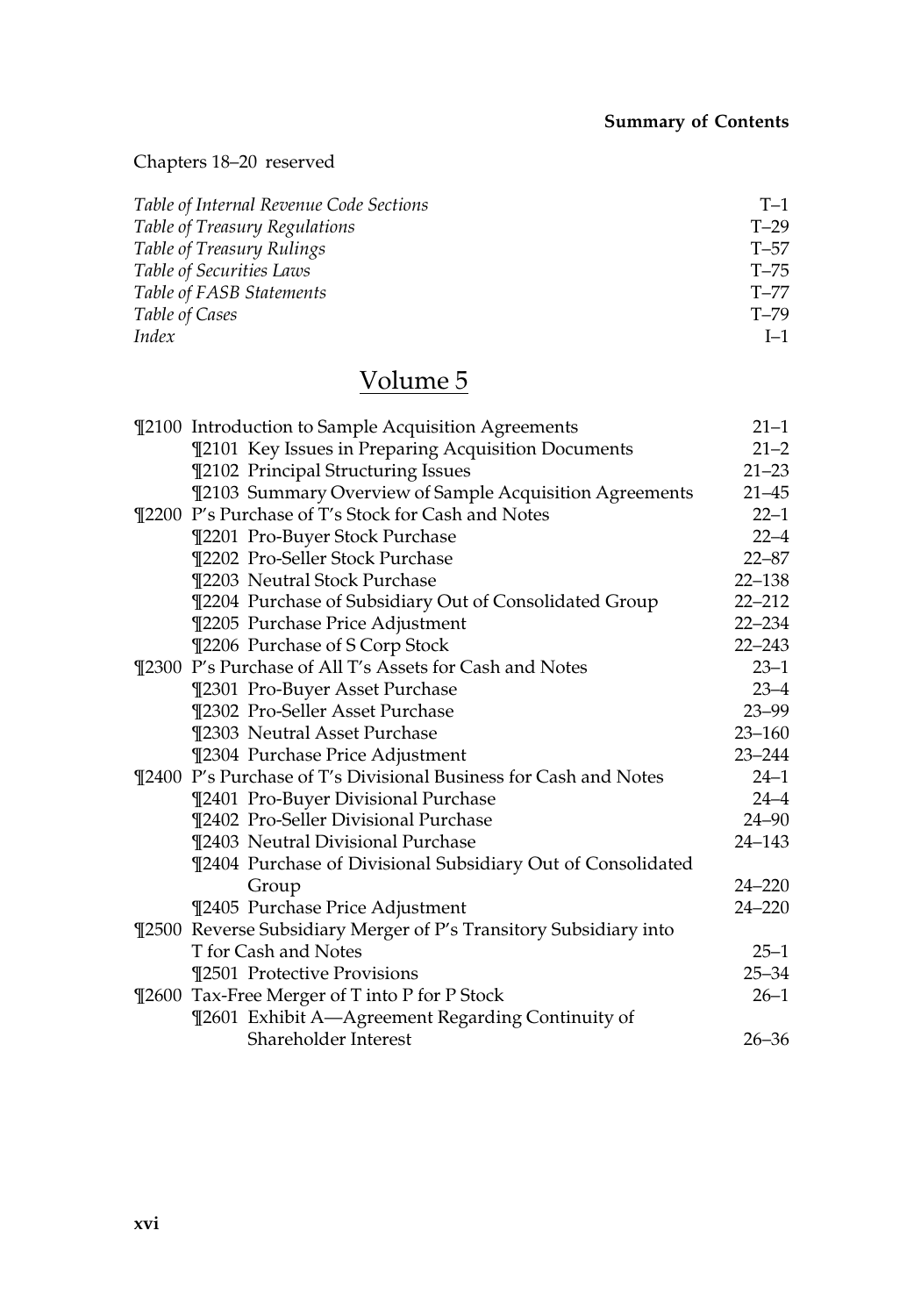## Detailed Table of Contents

| About the Authors |  |
|-------------------|--|
| Acknowledgments   |  |

### Volume 1

## Chapter 1

| Introduction, Overview and Definitions |  |
|----------------------------------------|--|
|----------------------------------------|--|

| $\P$ 101 |                                          |                                                    |                                  | IDENTIFIERS AND DEFINITIONS FREQUENTLY USED IN THIS |          |
|----------|------------------------------------------|----------------------------------------------------|----------------------------------|-----------------------------------------------------|----------|
|          | TREATISE                                 |                                                    |                                  |                                                     | $1 - 3$  |
|          | $\P$ 101.1                               | Identifiers                                        |                                  |                                                     | $1 - 3$  |
|          |                                          | ¶101.2 Definitions                                 |                                  |                                                     | $1 - 4$  |
| $\P$ 102 |                                          |                                                    | <b>BUSINESS ENTITY EXPANSION</b> |                                                     | $1 - 12$ |
| $\P$ 103 |                                          | <b>TOPICS COVERED</b>                              |                                  |                                                     | $1 - 13$ |
| $\P$ 104 |                                          |                                                    |                                  | IMPORTANCE OF LEGAL AND TAX STRUCTURE TO THE        |          |
|          |                                          | <b>ECONOMIC BARGAIN</b>                            |                                  |                                                     | $1 - 14$ |
| $\P$ 105 |                                          |                                                    |                                  | 4 BASIC ACQUISITION STRUCTURES AND THEIR TAX        |          |
|          |                                          | <b>RAMIFICATIONS</b>                               |                                  |                                                     | $1 - 16$ |
| $\P$ 106 |                                          |                                                    |                                  | MOST IMPORTANT ACQUISITION TAX AND OTHER            |          |
|          | <b>ISSUES AND SUMMARY OF CONCLUSIONS</b> |                                                    |                                  |                                                     |          |
|          | $\P$ 106.1                               |                                                    | Gain or Loss Recognized by T     |                                                     |          |
|          |                                          | ¶106.2 Gain or Loss Recognized by T's Shareholders |                                  |                                                     |          |
|          | $\P$ 106.3                               | Tax Rates and Character of Gain or Loss Recognized |                                  |                                                     |          |
|          |                                          |                                                    | $\P$ 106.3.1 In General          |                                                     | $1 - 26$ |
|          |                                          |                                                    |                                  | <b>The Strute Taxation of QDI at LTCG Rates</b>     | $1 - 30$ |
|          |                                          | $\P$ 106.3.3                                       |                                  | Additional Individual Rate Issues                   | $1 - 33$ |
|          |                                          |                                                    | $\P$ 106.3.3.1                   | Uncapped Medicare Tax                               |          |
|          |                                          |                                                    |                                  | on Compensation and                                 |          |
|          |                                          |                                                    |                                  | Self-Employment Income                              | $1 - 34$ |
|          |                                          |                                                    | $\P$ 106.3.3.2                   | Uncapped Medicare Tax on                            |          |
|          |                                          |                                                    |                                  | Passive Income                                      | $1 - 35$ |
|          |                                          |                                                    | $\P$ 106.3.3.3                   | Scope of 2 Medicare Taxes                           | $1 - 37$ |
|          |                                          |                                                    | $\P$ 106.3.3.4                   | Other Differences Between OI                        |          |
|          |                                          |                                                    |                                  | and CG                                              | $1 - 38$ |
|          |                                          | $\P$ 106.3.4                                       | Corporations                     |                                                     | $1 - 39$ |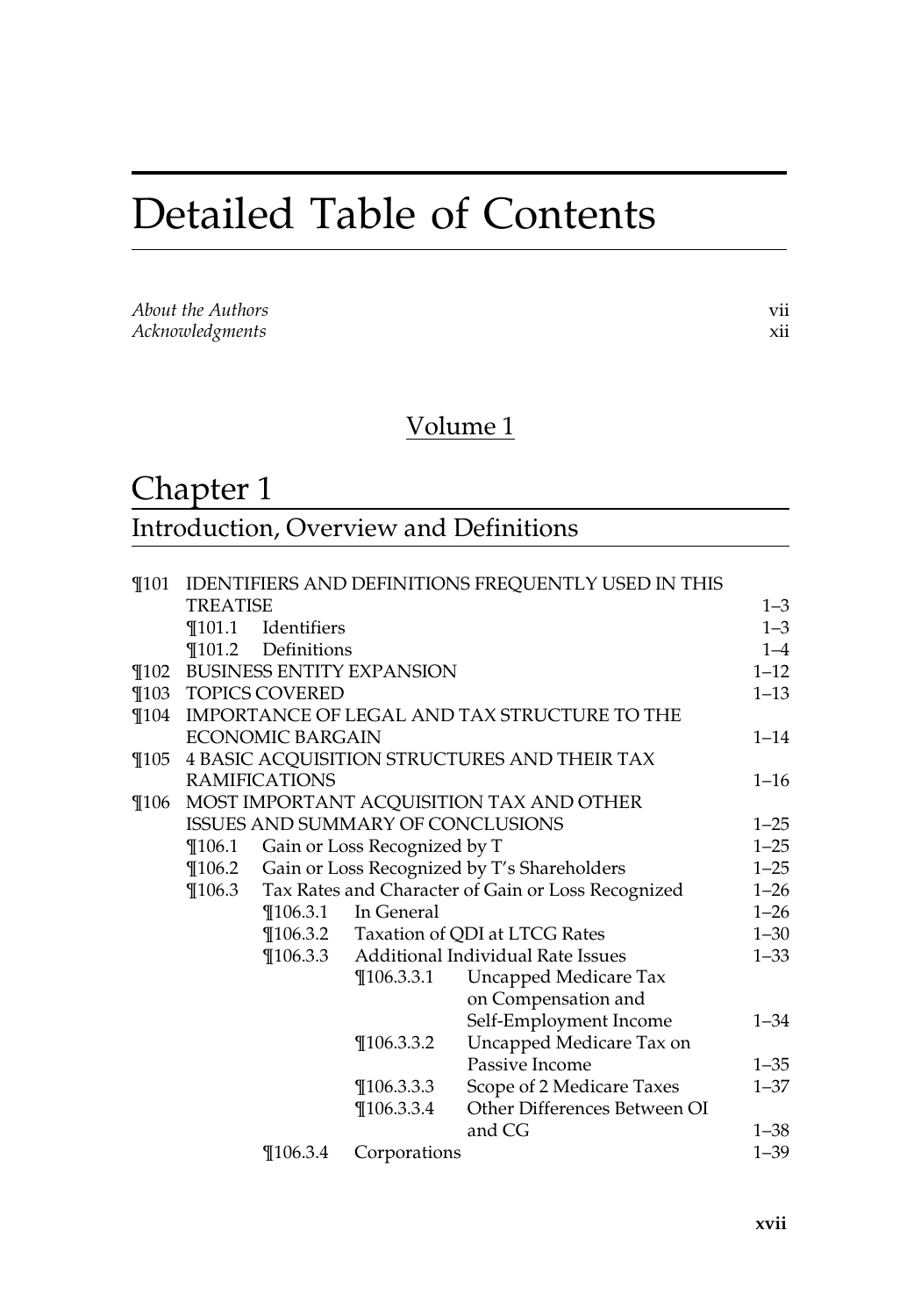|             | $\P$ 106.3.5                                                                       |                                      |                                                 | 2018-2025 Reduced Individual OI Rate for                   |                      |
|-------------|------------------------------------------------------------------------------------|--------------------------------------|-------------------------------------------------|------------------------------------------------------------|----------------------|
|             |                                                                                    |                                      | "Qualified [U.S.] Business Income"              |                                                            | $1 - 40$             |
|             |                                                                                    | $\P$ 106.3.5.1                       | Prong 1: Qualified U.S.                         |                                                            |                      |
|             |                                                                                    |                                      | <b>Business Income</b>                          |                                                            | $1 - 40$             |
|             |                                                                                    |                                      | $\P$ 106.3.5.1.1                                | Qualified U.S.                                             |                      |
|             |                                                                                    |                                      |                                                 | <b>Business</b>                                            | $1 - 42$             |
|             |                                                                                    |                                      | $\P$ 106.3.5.1.2                                | Calculation of                                             |                      |
|             |                                                                                    |                                      |                                                 | Prong 1 QBI                                                |                      |
|             |                                                                                    |                                      |                                                 | Deduction                                                  | $1 - 47$             |
|             |                                                                                    |                                      | $\P$ 106.3.5.1.3                                | 1 Business                                                 |                      |
|             |                                                                                    |                                      |                                                 | or Multiple                                                |                      |
|             |                                                                                    |                                      |                                                 | <b>Businesses</b>                                          | $1 - 53$             |
|             |                                                                                    |                                      | $\P$ 106.3.5.1.4                                | Netting of Income                                          |                      |
|             |                                                                                    |                                      |                                                 | and Losses from                                            |                      |
|             |                                                                                    |                                      |                                                 | Different                                                  |                      |
|             |                                                                                    |                                      |                                                 | Qualified                                                  |                      |
|             |                                                                                    | $\P$ 106.3.5.2                       |                                                 | <b>Businesses</b><br>Prong 2: REIT Dividends and           | $1 - 58$             |
|             |                                                                                    |                                      | PTP Income                                      |                                                            | $1 - 59$             |
|             | $\P$ 106.3.6                                                                       | Capital Losses                       |                                                 |                                                            | $1 - 60$             |
| $\P$ 106.4  |                                                                                    | Availability of Installment Method   |                                                 |                                                            | $1 - 60$             |
| $\P$ 106.5  |                                                                                    |                                      | Basis in T's Assets After the Acquisition       |                                                            | $1 - 61$             |
| $\P$ 106.6  |                                                                                    |                                      | Use of T's Tax Attributes After the Acquisition |                                                            | $1 - 62$             |
| $\P$ 106.7  |                                                                                    |                                      |                                                 |                                                            | $1 - 63$             |
| $\P$ 106.8  | Use of P's Tax Attributes After the Acquisition<br>Allocation of Amounts Paid by P |                                      |                                                 |                                                            |                      |
| $\P$ 106.9  |                                                                                    |                                      | Step Transactions and Economic Substance        |                                                            | $1 - 64$<br>$1 - 64$ |
| $\P$ 106.10 | <b>Unwanted Assets</b>                                                             |                                      |                                                 |                                                            | $1 - 65$             |
| $\P$ 106.11 |                                                                                    |                                      |                                                 | Deductibility or Amortizability of Acquisition Expenses    | $1 - 65$             |
| $\P$ 106.12 | <b>Recission Doctrine</b>                                                          |                                      |                                                 |                                                            | $1 - 66$             |
| $\P$ 106.13 | S Corp Status                                                                      |                                      |                                                 |                                                            | $1 - 67$             |
| $\P$ 106.14 |                                                                                    |                                      |                                                 | Handling T's Outstanding Management Stock Options          | $1 - 68$             |
| $\P$ 106.15 |                                                                                    | Imputed Interest and Preferred OID   |                                                 |                                                            | $1 - 68$             |
| $\P$ 106.16 |                                                                                    |                                      |                                                 | Debt/Equity Characterization and Deductibility of Interest | $1 - 69$             |
| $\P$ 106.17 | LBO Structures                                                                     |                                      |                                                 |                                                            | $1 - 70$             |
| $\P$ 106.18 |                                                                                    |                                      |                                                 | Compensating T's Management After the Acquisition          | $1 - 71$             |
| $\P$ 106.19 |                                                                                    | Golden Parachute Tax                 |                                                 |                                                            | $1 - 72$             |
| $\P$ 106.20 | Greenmail Tax                                                                      |                                      |                                                 |                                                            | $1 - 72$             |
|             |                                                                                    | ¶106.21 T's Liability for Past Taxes |                                                 |                                                            | $1 - 73$             |
|             | ¶106.22 Non-Tax Issues                                                             |                                      |                                                 |                                                            | $1 - 73$             |
|             | $\P$ 106.22.1                                                                      |                                      | <b>Financial Accounting Treatment</b>           |                                                            | $1 - 73$             |
|             | $\P$ 106.22.2                                                                      |                                      | Fraudulent Conveyance Laws                      |                                                            | $1 - 73$             |
|             | $\P$ 106.22.3                                                                      |                                      | FTC Pre-Merger Notification                     |                                                            |                      |
|             |                                                                                    |                                      | Rules-Hart-Scott-Rodino Act                     |                                                            | $1 - 73$             |
|             | $\P$ 106.22.4                                                                      |                                      | Responsibility for T Liabilities                |                                                            | $1 - 74$             |
|             | $\P$ 106.22.5                                                                      |                                      | <b>Effect on Loans and Contracts</b>            |                                                            | $1 - 74$             |
|             | $\P$ 106.22.6                                                                      |                                      | Security for Financial Promises                 |                                                            | $1 - 74$             |
|             | $\P$ 106.22.7                                                                      | Securities Law                       |                                                 |                                                            | $1 - 75$             |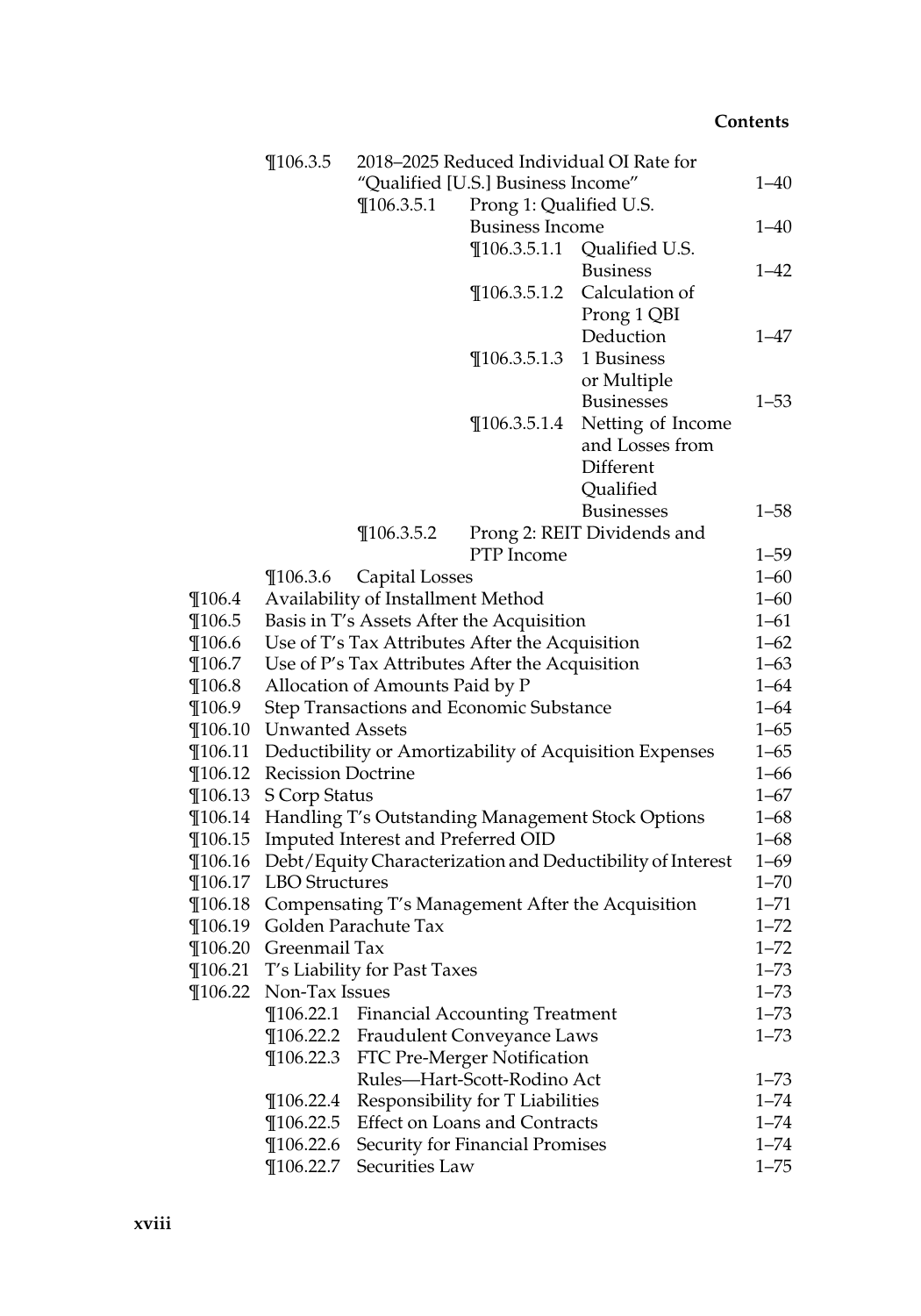|          |            |                     | <b>T106.22.8</b> Regulatory Restrictions           | $1 - 75$ |
|----------|------------|---------------------|----------------------------------------------------|----------|
|          |            |                     | ¶106.22.9 State and Local Taxes                    | $1 - 75$ |
| $\P$ 107 |            |                     | REPEAL OF GENERAL UTILITIES DOCTRINE               | $1 - 75$ |
|          | $\P$ 107.1 |                     | Implications of GU Repeal for Acquisitions         | $1 - 76$ |
|          | $\P$ 107.2 |                     | Implications of GU Repeal for Corporate Valuations | $1 - 78$ |
| $\P108$  |            |                     | INDIVIDUAL'S LTCG AND QDI TAXED AT LOWER           |          |
|          |            | <b>RATE THAN OI</b> |                                                    | $1 - 79$ |
|          |            |                     | ¶108.1 Historic Tax Law Concepts                   | $1 - 79$ |
|          |            | ¶108.2 QDI Concepts |                                                    | $1 - 81$ |
|          |            |                     | (1) §306 stock qualification for QDI rate          | $1 - 81$ |
|          |            | (2)                 | Holding period discontinuity                       | $1 - 81$ |
|          |            |                     | (a) Code $$306(a)(1)$ sale                         | $1 - 82$ |
|          |            |                     | (b) Code $\frac{1}{5}306(a)(2)$ redemption         | $1 - 83$ |
|          |            | (c)                 | Charitable gift of §306 stock                      | $1 - 84$ |
|          |            | (3)                 | Installment sale of §306 stock                     | $1 - 84$ |
|          |            | (4)                 | Non-resident alien shareholders                    | $1 - 85$ |
| ¶109     |            |                     | BASIC LEGAL AND ACCOUNTING CONSIDERATIONS          | $1 - 85$ |

## Chapter 2

## Taxable Purchase of T's Stock and Taxable Reverse Subsidiary Merger

| ¶201  |            | <b>INTRODUCTION</b>   |                               |                                                  | $2 - 10$ |
|-------|------------|-----------------------|-------------------------------|--------------------------------------------------|----------|
| ¶202  |            |                       |                               | ACQUISITION STEPS-TAXABLE REVERSE SUBSIDIARY     |          |
|       |            |                       |                               | MERGER TREATED LIKE TAXABLE STOCK PURCHASE       | $2 - 15$ |
| ¶203- |            |                       | TREATMENT OF T's SHAREHOLDERS |                                                  | $2 - 19$ |
|       | $\P$ 203.1 | Tax Rates             |                               |                                                  | $2 - 20$ |
|       |            | ¶203.2 Holding Period |                               |                                                  | $2 - 20$ |
|       | $\P$ 203.3 | Type of Gain or Loss  |                               |                                                  | $2 - 21$ |
|       | $\P$ 203.4 | Installment Method    |                               |                                                  | $2 - 21$ |
|       |            |                       |                               | Installment Method Limitations and Qualification | $2 - 22$ |
|       |            | $\P$ 203.4.1          |                               | Impediments to Installment Reporting             | $2 - 24$ |
|       |            |                       | ¶203.4.1.1                    | Receipt of Third-Party Note,                     |          |
|       |            |                       |                               | Demand Note, Readily                             |          |
|       |            |                       |                               | Tradable Note, Convertible                       |          |
|       |            |                       |                               | Note                                             | $2 - 24$ |
|       |            |                       |                               |                                                  | $2 - 27$ |
|       |            |                       | $\P$ 203.4.1.2                | Sale of Traded Stock                             |          |
|       |            |                       |                               | (1) Non-traded stock                             |          |
|       |            |                       |                               | convertible into traded                          |          |
|       |            |                       |                               | stock                                            | $2 - 28$ |
|       |            |                       |                               | (2) Stock subject to SEC Rule                    |          |
|       |            |                       |                               | 144 resale restrictions                          | $2 - 29$ |
|       |            |                       | $\P$ 203.4.1.3                | Dealer in Securities                             | $2 - 36$ |
|       |            |                       |                               |                                                  |          |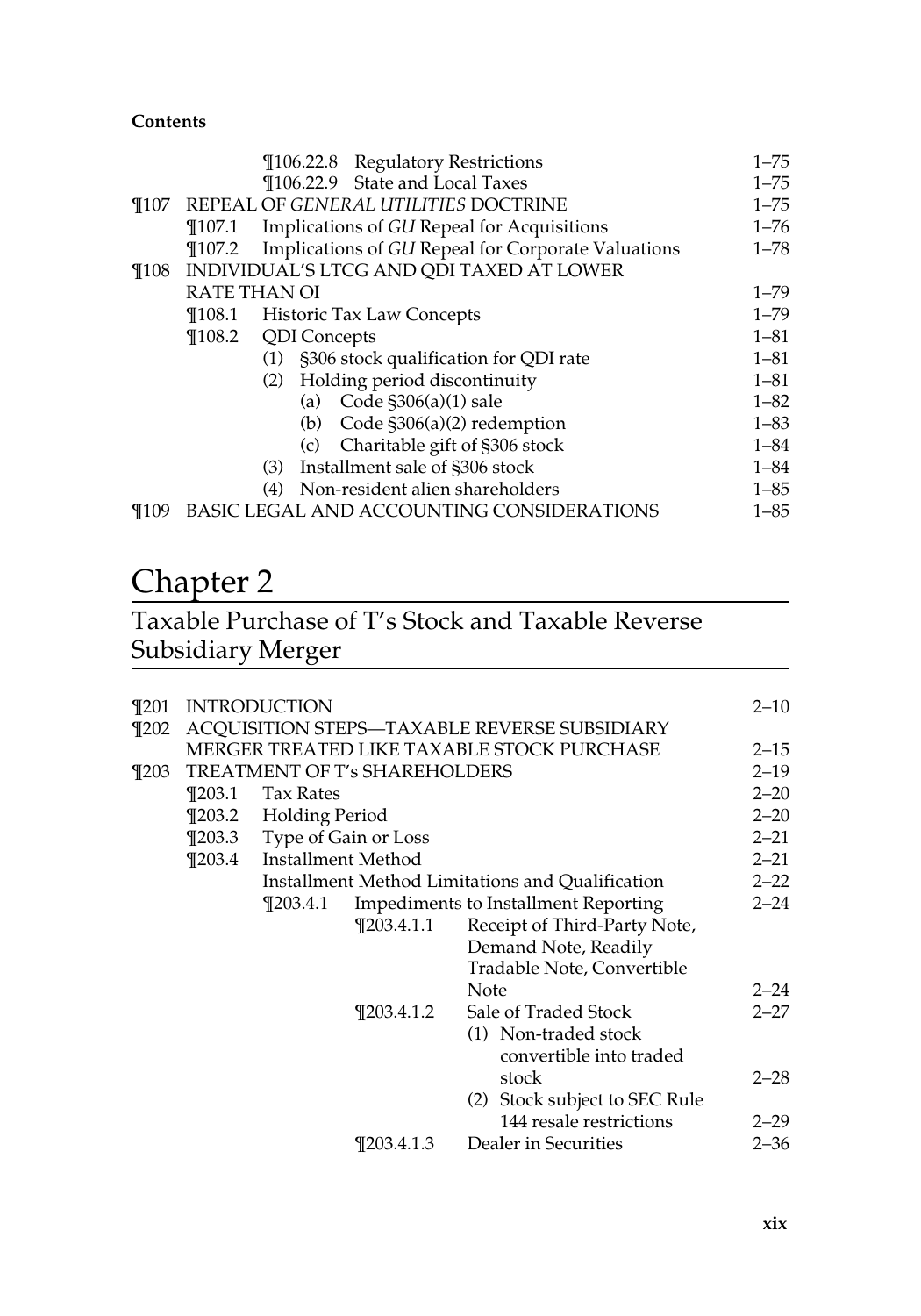|            |                                                    | $\P$ 203.4.1.4                          | Code §453A-Interest on                                                           |          |  |  |
|------------|----------------------------------------------------|-----------------------------------------|----------------------------------------------------------------------------------|----------|--|--|
|            |                                                    |                                         | Deferred Tax and                                                                 |          |  |  |
|            |                                                    |                                         | Anti-Pledging Rule                                                               | $2 - 36$ |  |  |
|            |                                                    |                                         | (1) Code §453A annual                                                            |          |  |  |
|            |                                                    |                                         | interest charge                                                                  | $2 - 37$ |  |  |
|            |                                                    |                                         | (2) The pledging rule                                                            | $2 - 41$ |  |  |
|            |                                                    |                                         | (3) Other provisions of Code<br>§453A                                            | $2 - 42$ |  |  |
|            |                                                    |                                         | (4) Code §453A in a                                                              |          |  |  |
|            |                                                    |                                         | consolidated return setting                                                      | $2 - 44$ |  |  |
|            | $\P$ 203.4.2                                       |                                         | Letter of Credit, Cash Equivalent Security, or                                   |          |  |  |
|            |                                                    | Escrow                                  |                                                                                  | $2 - 46$ |  |  |
|            |                                                    | $\P$ 203.4.2.1                          | <b>Arrangements Protecting Only</b><br>Seller                                    | $2 - 46$ |  |  |
|            |                                                    | $\P$ 203.4.2.2                          | <b>Arrangements Protecting Buyer</b>                                             | $2 - 49$ |  |  |
|            |                                                    | $\P$ 203.4.2.3                          | Effect of Code §468B(g)(1)                                                       |          |  |  |
|            |                                                    |                                         | Re Taxation of Escrow's Income                                                   | $2 - 53$ |  |  |
|            | $\P$ 203.4.3                                       |                                         | Disposition of Installment Obligation,                                           |          |  |  |
|            |                                                    |                                         | Conversion of Convertible Note                                                   | $2 - 55$ |  |  |
|            | $\P$ 203.4.4                                       | <b>Contingent Payments</b>              |                                                                                  | $2 - 57$ |  |  |
|            | $\P$ 203.4.5                                       |                                         | Deferred Receipt of P Stock or Property Other                                    |          |  |  |
|            |                                                    | Than P Notes                            |                                                                                  | $2 - 59$ |  |  |
| $\P$ 203.5 | Other Methods of Deferral: Open Transaction Method |                                         |                                                                                  |          |  |  |
|            | $\P$ 203.5.1                                       | Open Transaction Method for Contingent  |                                                                                  |          |  |  |
|            |                                                    | Payments                                |                                                                                  | $2 - 61$ |  |  |
|            | $\P$ 203.5.2                                       | Cash Method Taxpayer Doctrine           |                                                                                  |          |  |  |
|            | $\P$ 203.5.3                                       | Post-1980 Narrowing of Open Transaction |                                                                                  |          |  |  |
|            |                                                    |                                         | Doctrine and Elimination of Cash Method                                          |          |  |  |
|            |                                                    | Doctrine                                |                                                                                  | $2 - 63$ |  |  |
| $\P$ 203.6 |                                                    | Imputed Interest and OID                |                                                                                  | $2 - 73$ |  |  |
|            | $\P$ 203.6.1<br>Minimum Required Stated Interest   |                                         |                                                                                  |          |  |  |
|            |                                                    |                                         | Rate-Neither T Stock nor P Debt Market                                           |          |  |  |
|            |                                                    | Traded                                  |                                                                                  | $2 - 74$ |  |  |
|            |                                                    |                                         | 9% safe harbor when seller financing does<br>not exceed \$6 million adjusted for |          |  |  |
|            |                                                    | inflation                               |                                                                                  | $2 - 75$ |  |  |
|            |                                                    |                                         | Disregarding de minimis discount                                                 | $2 - 76$ |  |  |
|            | $\P$ 203.6.2                                       |                                         | Rate and Timing of Interest                                                      |          |  |  |
|            |                                                    |                                         | Imputation-Neither T Stock nor P Debt                                            |          |  |  |
|            |                                                    | Market Traded                           |                                                                                  | 2–77     |  |  |
|            | $\P$ 203.6.3                                       |                                         | Convertible Notes-Neither T Stock nor P                                          |          |  |  |
|            |                                                    | Debt Market Traded                      |                                                                                  | $2 - 79$ |  |  |
|            | $\P$ 203.6.4                                       |                                         | Stated Interest Not Paid at Least                                                |          |  |  |
|            |                                                    |                                         | Annually-Neither T Stock nor P Debt                                              |          |  |  |
|            |                                                    | Market Traded                           |                                                                                  | $2 - 79$ |  |  |
|            | $\P$ 203.6.5                                       |                                         | Market-Traded T Stock or P Debt                                                  | $2 - 80$ |  |  |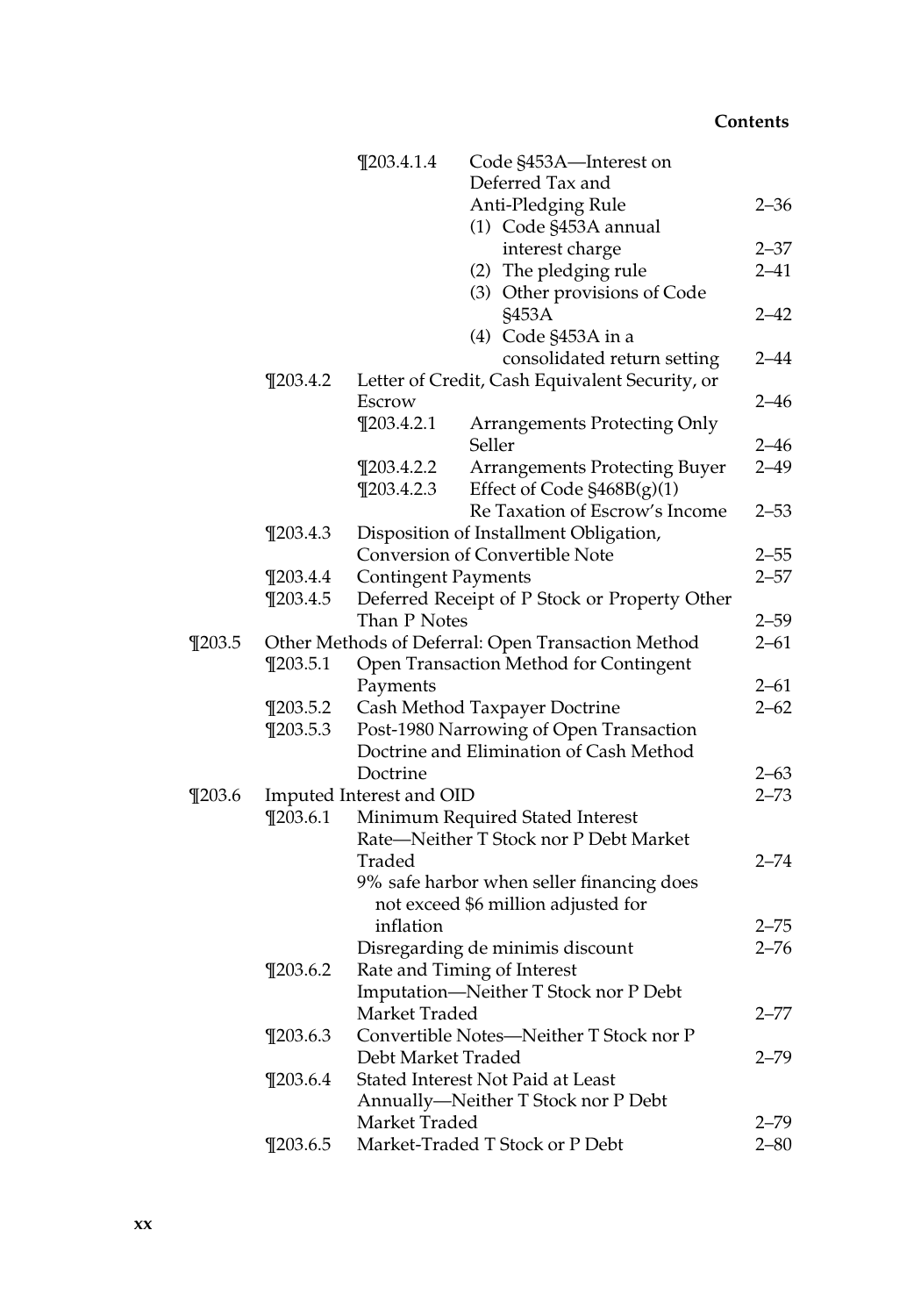|          |            |                                                                                                            |                                      | (1) Substantive tax rules                               | $2 - 80$  |  |
|----------|------------|------------------------------------------------------------------------------------------------------------|--------------------------------------|---------------------------------------------------------|-----------|--|
|          |            |                                                                                                            |                                      | (2) 9/12 market-traded regulations                      | $2 - 81$  |  |
|          |            |                                                                                                            |                                      | (3) Prior market-traded regulations                     | $2 - 83$  |  |
|          |            | $\P$ 203.6.6                                                                                               | <b>Contingent Payments</b>           |                                                         | $2 - 84$  |  |
|          |            |                                                                                                            |                                      | (1) Neither P debt nor T stock market                   |           |  |
|          |            |                                                                                                            |                                      | traded-Code §1274                                       | $2 - 84$  |  |
|          |            |                                                                                                            |                                      | (2) T stock or P debt market traded                     | $2 - 86$  |  |
|          |            |                                                                                                            |                                      | (3) Other circumstances and exceptions                  | $2 - 87$  |  |
|          |            | $\P$ 203.6.7                                                                                               |                                      | Comparison of Contingent-Interest Debt                  |           |  |
|          |            |                                                                                                            |                                      | Instrument to Convertible Debt Instrument               | $2 - 88$  |  |
|          |            | $\P$ 203.6.8                                                                                               |                                      | Investment Units; Variable Rate Debt                    | $2 - 89$  |  |
|          | $\P$ 203.7 |                                                                                                            |                                      | Accelerated Gain Recognition Under Code §1259           | $2 - 90$  |  |
|          | $\P$ 203.8 |                                                                                                            |                                      | Charitable Stock Donation Immediately Before Taxable    |           |  |
|          |            | Disposition                                                                                                |                                      |                                                         | $2 - 94$  |  |
| $\P$ 204 |            |                                                                                                            |                                      | TREATMENT OF P AND T IF NO CODE §338, §338(h)(10), OR   |           |  |
|          |            |                                                                                                            |                                      |                                                         | $2 - 102$ |  |
|          | $\P$ 204.1 | §336(e) ELECTION IS MADE<br>T's Net Operating Losses in a Purchase of Stock                                |                                      |                                                         |           |  |
|          |            |                                                                                                            |                                      |                                                         | $2 - 103$ |  |
|          |            | with No Code §338, §338(h)(10), or §336(e) Election<br>T's Asset Basis in a Purchase of Stock with No Code |                                      |                                                         |           |  |
|          | $\P$ 204.2 |                                                                                                            |                                      |                                                         | $2 - 103$ |  |
|          |            | §338, §338(h)(10), or §336(e) Election<br>Bifurcated Acquisition (Part Stock and Part Assets)              |                                      |                                                         |           |  |
|          | $\P$ 204.3 |                                                                                                            |                                      |                                                         |           |  |
|          |            |                                                                                                            |                                      | with No Code §338, §338(h)(10), or §336(e) Election     | $2 - 104$ |  |
|          |            | $\P$ 204.3.1                                                                                               |                                      | T Is a Freestanding C Corp                              | $2 - 104$ |  |
|          |            |                                                                                                            | $\P$ 204.3.1.1                       | Impediments to Bifurcated                               |           |  |
|          |            |                                                                                                            |                                      | Treatment                                               | $2 - 108$ |  |
|          |            |                                                                                                            |                                      | (1) Step-transaction doctrine                           | $2 - 108$ |  |
|          |            |                                                                                                            |                                      | (2) Substance-over-form                                 |           |  |
|          |            |                                                                                                            |                                      | doctrine                                                | $2 - 110$ |  |
|          |            |                                                                                                            |                                      | (3) Consolidated return                                 |           |  |
|          |            |                                                                                                            |                                      | regulations                                             | 2–112     |  |
|          |            |                                                                                                            |                                      | (4) Code §197 anti-churning                             |           |  |
|          |            |                                                                                                            |                                      | rules                                                   | $2 - 115$ |  |
|          |            | $\P$ 204.3.2                                                                                               |                                      | T Is a Freestanding C Corp with a                       |           |  |
|          |            |                                                                                                            | Subsidiary TS                        |                                                         | $2 - 115$ |  |
|          |            | $\P$ 204.3.3                                                                                               | T Is a Bigco Subsidiary              |                                                         | $2 - 119$ |  |
|          |            | $\P$ 204.3.4                                                                                               |                                      | T1 and T2 Are Brother-Sister Bigco                      |           |  |
|          |            |                                                                                                            | Subsidiaries                         |                                                         | 2–125     |  |
|          | $\P$ 204.4 |                                                                                                            |                                      | T Asset Sales and Distributions Outside the Ordinary    |           |  |
|          |            |                                                                                                            |                                      | Course of Business Occurring on the Day Bigco Sells T's |           |  |
|          |            |                                                                                                            | Stock to P but After Such Stock Sale |                                                         | 2–126     |  |
|          | $\P$ 204.5 |                                                                                                            |                                      | T's Liabilities That Have Not Yet Matured into a        |           |  |
|          |            | Deduction                                                                                                  |                                      |                                                         | 2–126     |  |
| $\P$ 205 |            |                                                                                                            |                                      | GENERAL CODE §338 REQUIREMENTS AND TREATMENT            |           |  |
|          |            |                                                                                                            |                                      | OF P AND T IF REGULAR CODE §338 ELECTION IS MADE        | $2 - 128$ |  |
|          | $\P$ 205.1 |                                                                                                            |                                      | Definition of "Qualified Stock Purchase"                | $2 - 128$ |  |
|          |            | $\P$ 205.1.1                                                                                               | The 80-80 Test                       |                                                         | $2 - 128$ |  |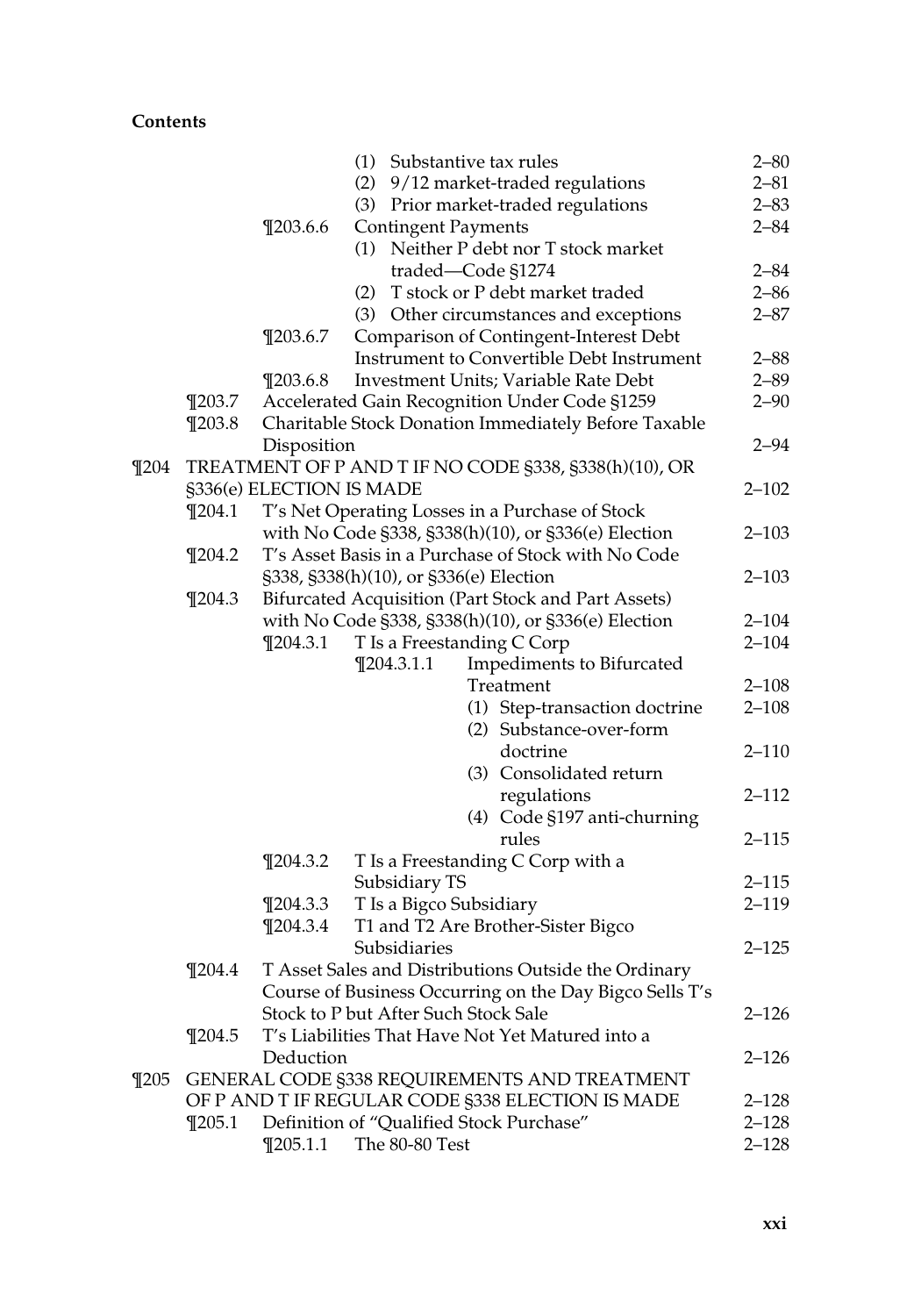|             | $\P$ 205.1.2             | Effect of Options to Buy T Stock   |                                                                                                  |                    |  |  |  |
|-------------|--------------------------|------------------------------------|--------------------------------------------------------------------------------------------------|--------------------|--|--|--|
|             | $\P$ 205.1.3             |                                    | <b>Meaning of Purchase</b>                                                                       |                    |  |  |  |
|             | $\P$ 205.1.4             |                                    | P or T Goes Out of Existence Shortly After                                                       |                    |  |  |  |
|             |                          | Transaction                        |                                                                                                  |                    |  |  |  |
|             |                          |                                    | (1) T liquidates (or merges upstream) into P                                                     | $2 - 136$          |  |  |  |
|             |                          | (2)                                | P goes out of existence                                                                          | $2 - 136$          |  |  |  |
| $\P$ 205.2  |                          | Time for Filing Code §338 Election |                                                                                                  | $2 - 138$          |  |  |  |
| $\P$ 205.3  |                          |                                    | Summary Description of Regular Code §338 Election                                                | $2 - 139$          |  |  |  |
| $\P$ 205.4  |                          |                                    | Old T's Gain: Reported on Whose Return                                                           | $2 - 140$          |  |  |  |
| $\P$ 205.5  |                          | Calculating Old T's Gain           |                                                                                                  | $2 - 144$          |  |  |  |
|             | $\P$ 205.5.1             | Old T Has Subsidiaries             |                                                                                                  | $2 - 146$          |  |  |  |
|             |                          | $\P$ 205.5.1.1                     | Introduction                                                                                     | $2 - 146$          |  |  |  |
|             |                          | $\P$ 205.5.1.2                     | Effect of Regular Code §338                                                                      |                    |  |  |  |
|             |                          |                                    | Election When Old T Has                                                                          |                    |  |  |  |
|             |                          |                                    | Subsidiaries                                                                                     | $2 - 148$          |  |  |  |
|             |                          | $\P$ 205.5.1.3                     | Overview of Reg. §1.338-4(h)                                                                     | $2 - 150$          |  |  |  |
|             |                          | $\P$ 205.5.1.4                     | Reg. §1.338-4(h) Does Not                                                                        |                    |  |  |  |
|             |                          |                                    | Apply When Code §338(h)(10)                                                                      |                    |  |  |  |
|             |                          |                                    | Election Made for T and Its                                                                      |                    |  |  |  |
|             |                          |                                    | Subsidiary                                                                                       | $2 - 158$          |  |  |  |
|             |                          | $\P$ 205.5.1.5                     | 2 Traps for the Unwary                                                                           | $2 - 160$          |  |  |  |
|             |                          | $\P$ 205.5.1.6                     | Methods of Avoiding                                                                              |                    |  |  |  |
|             |                          |                                    | <b>Duplicative Taxation</b>                                                                      | $2 - 161$          |  |  |  |
|             |                          | $\P$ 205.5.1.7                     | Other Issues                                                                                     | $2 - 163$          |  |  |  |
|             |                          | $\P$ 205.5.1.8                     | Conclusion                                                                                       | $2 - 163$          |  |  |  |
| $\P$ 205.6  |                          |                                    | Old T's Use of the Installment Method to Report Its                                              |                    |  |  |  |
|             |                          | Corporate-Level Gain               |                                                                                                  | $2 - 164$          |  |  |  |
| $\P$ 205.7  | New T's Basis            |                                    |                                                                                                  | $2 - 166$          |  |  |  |
|             | $\P$ 205.7.1             |                                    | Contingent Liabilities of Old T                                                                  | $2 - 170$          |  |  |  |
|             | $\P$ 205.7.2             |                                    | Contingent Payments by P                                                                         | $2 - 172$          |  |  |  |
|             | $\P$ 205.7.3             | <b>Burdensome Contracts</b>        |                                                                                                  | $2 - 172$          |  |  |  |
| $\P$ 205.8  |                          |                                    | Consequences to Minority Shareholders                                                            | $2 - 172$          |  |  |  |
| $\P$ 205.9  | <b>Consistency Rules</b> |                                    |                                                                                                  | $2 - 173$          |  |  |  |
| $\P$ 205.10 |                          |                                    | <b>Avoiding Regulatory Consistency Rules</b><br>T's Liabilities That Have Not Yet Matured into a | $2 - 179$          |  |  |  |
| $\P$ 205.11 |                          |                                    |                                                                                                  | $2 - 180$          |  |  |  |
|             | Deduction                |                                    |                                                                                                  |                    |  |  |  |
|             | $\P$ 205.11.1            |                                    | Cash Method T's Operating Liabilities                                                            | $2 - 180$          |  |  |  |
|             |                          | Liabilities                        | ¶205.11.2 Cash or Accrual Method T's Contingent                                                  | 2–181              |  |  |  |
|             | $\P$ 205.11.3            |                                    | T's Unfunded Qualified Pension Liabilities                                                       |                    |  |  |  |
|             |                          |                                    | and T's Unfunded Non-Qualified Deferred                                                          |                    |  |  |  |
|             |                          |                                    |                                                                                                  |                    |  |  |  |
|             | $\P$ 205.11.4            |                                    | <b>Compensation Liabilities</b><br>Accrual Method T's Code §461(h) Liabilities                   | 2–181<br>$2 - 182$ |  |  |  |
| $\P$ 205.12 |                          |                                    | New T's and Bigco's Liability for Old T's Taxes                                                  | $2 - 182$          |  |  |  |
|             | $\P$ 205.12.1            |                                    | New T Liability for Old T Taxes                                                                  | 2–182              |  |  |  |
|             | $\P$ 205.12.2            |                                    | New T Liability for Taxes of Other Members                                                       |                    |  |  |  |
|             |                          |                                    | of Old T's Consolidated Group                                                                    | 2–182              |  |  |  |
|             |                          |                                    |                                                                                                  |                    |  |  |  |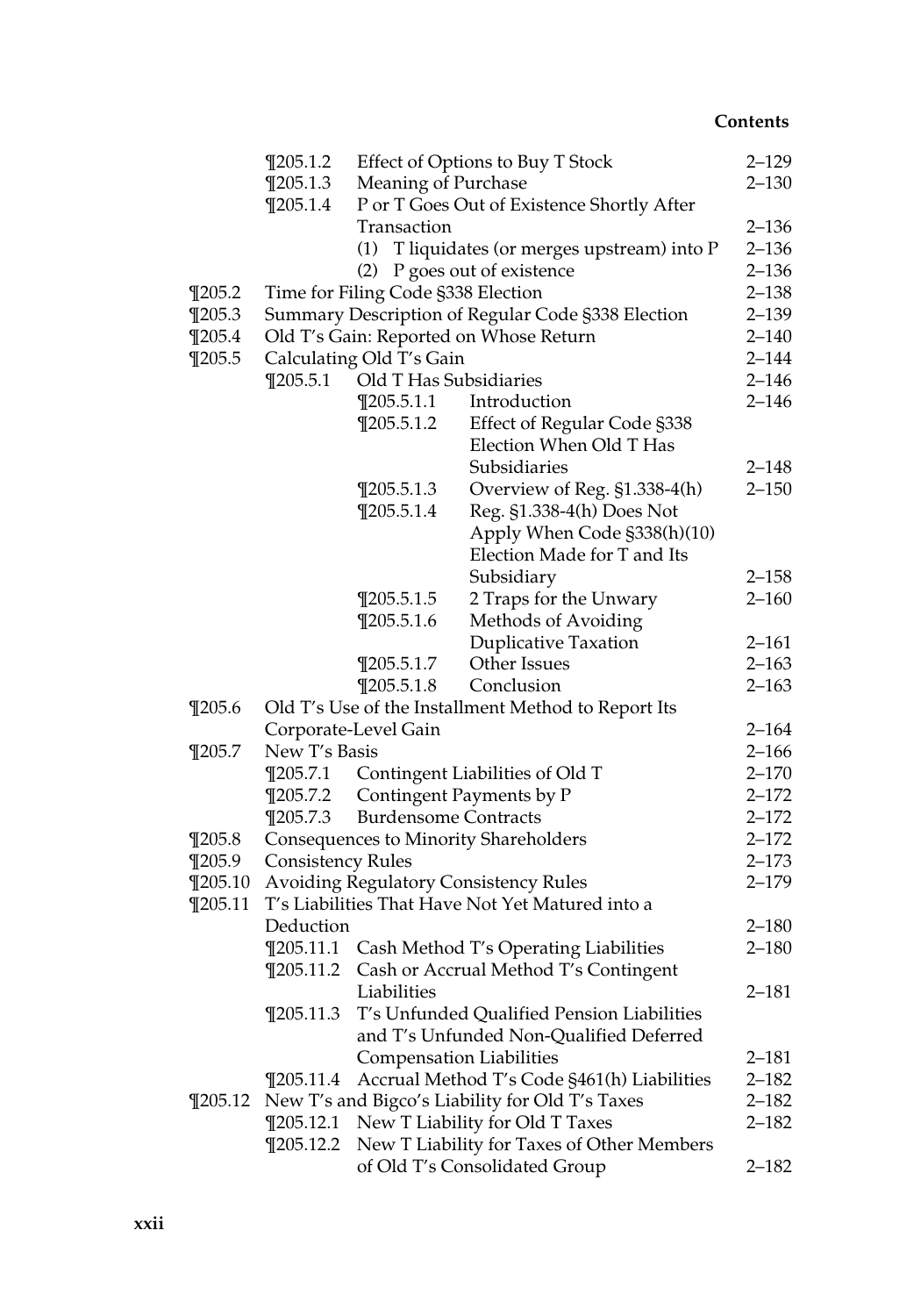|          |            |                | ¶205.12.3 Bigco's Non-Liability for Old T's Deemed          |                        |
|----------|------------|----------------|-------------------------------------------------------------|------------------------|
|          |            |                | Sale Taxes                                                  | 2–183                  |
| $\P$ 206 |            |                | TREATMENT OF P, T, AND SELLING T SHAREHOLDER(S) IF          |                        |
|          |            |                | CODE §338(h)(10) ELECTION IS MADE                           | $2 - 183$              |
|          | $\P$ 206.1 |                | T Purchased from Bigco Consolidated Group                   | $2 - 185$              |
|          |            | $\P$ 206.1.1   | Consequences of Code §338(h)(10) Election                   | $2 - 185$              |
|          |            | $\P$ 206.1.2   | Desirability of Code §338(h)(10) Election                   | $2 - 186$              |
|          |            | $\P$ 206.1.3   | Eligibility to File Code §338(h)(10) Election               | $2 - 190$              |
|          |            |                | $(1)$ QSP                                                   | $2 - 190$              |
|          |            |                | (2) QSP risk where new P disqualified as                    |                        |
|          |            |                | transitory                                                  | $2 - 191$              |
|          |            |                | T member of Bigco's consolidated group<br>(3)               | $2 - 194$              |
|          |            |                | (4) Selling group                                           | $2 - 196$              |
|          |            | $\P$ 206.1.4   | Filing Code §338(h)(10) Election                            | $2 - 197$              |
|          |            | $\P$ 206.1.5   | Old T's Gain: Reported on Whose Return                      | $2 - 198$              |
|          |            | $\P$ 206.1.6   | Calculating Old T's Gain                                    | $2 - 198$              |
|          |            | $\P$ 206.1.7   | Allocation of New T's Basis: Contingent                     |                        |
|          |            |                | Liabilities; Contingent Purchase Price                      | $2 - 199$              |
|          |            | $\P$ 206.1.8   |                                                             |                        |
|          |            |                | Bigco's and Old T's Use of the Installment                  | $2 - 200$              |
|          |            |                | Method to Report Old T Corporate-Level Gain                 | $2 - 200$              |
|          |            |                | (1) Current §338(h)(10) regulations                         |                        |
|          |            |                | (2) T assets ineligible for installment                     |                        |
|          |            |                | reporting                                                   | $2 - 201$              |
|          |            |                | (3) Pre-1/00 §338(h)(10) regulations                        | $2 - 204$              |
|          |            | $\P$ 206.1.9   | Consequences to Minority Shareholders                       | $2 - 206$              |
|          |            | $\P$ 206.1.10  | <b>Consistency Rules</b>                                    | $2 - 206$<br>$2 - 208$ |
|          |            | $\P$ 206.1.11  | <b>State Income Tax Consequences</b>                        |                        |
|          |            | $\P$ 206.1.12  | New T's Liability Under Reg. §1.1502-6(a)                   |                        |
|          |            |                | for Taxes of Bigco Consolidated Group<br>T Has Subsidiaries | $2 - 208$              |
|          |            | $\P$ 206.1.13  |                                                             | $2 - 209$              |
|          |            | $\P$ 206.1.14  | <b>T Unwanted Assets</b>                                    | $2 - 212$              |
|          | $\P$ 206.2 |                | T Purchased from Bigco Affiliated (but Not                  |                        |
|          |            |                | Consolidated) Group                                         | $2 - 214$              |
|          |            | $\P$ 206.2.1   | Eligibility to Make Code §338(h)(10) Election               | $2 - 215$              |
|          |            | $\P$ 206.2.2   | Who Owes Tax Imposed on Old T's Deemed                      |                        |
|          |            |                | Sale Gain                                                   | $2 - 218$              |
|          |            | $\P$ 206.2.3   | Calculation of Deemed Asset Sale Gain                       | $2 - 219$              |
|          |            | $\P$ 206.2.4   | Consequences to Minority Shareholders                       | $2 - 220$              |
|          |            | $\P$ 206.2.5   | <b>Consistency Rules</b>                                    | $2 - 220$              |
|          |            | $\P$ 206.2.6   | T Unwanted Assets                                           | $2 - 221$              |
|          | $\P$ 206.3 | T Is an S Corp |                                                             | $2 - 221$              |
|          |            | $\P$ 206.3.1   | Making QSP of T-S Corp                                      | 2–221                  |
|          |            | $\P$ 206.3.2   | Which T-S Corp Shareholders Must Join in                    |                        |
|          |            |                | Election                                                    | $2 - 222$              |
|          |            | $\P$ 206.3.3   | T-S Corp's Deemed Liquidation                               | $2 - 222$              |
|          |            | $\P$ 206.3.4   | T-S Corp's Code §1374 Tax                                   | $2 - 224$              |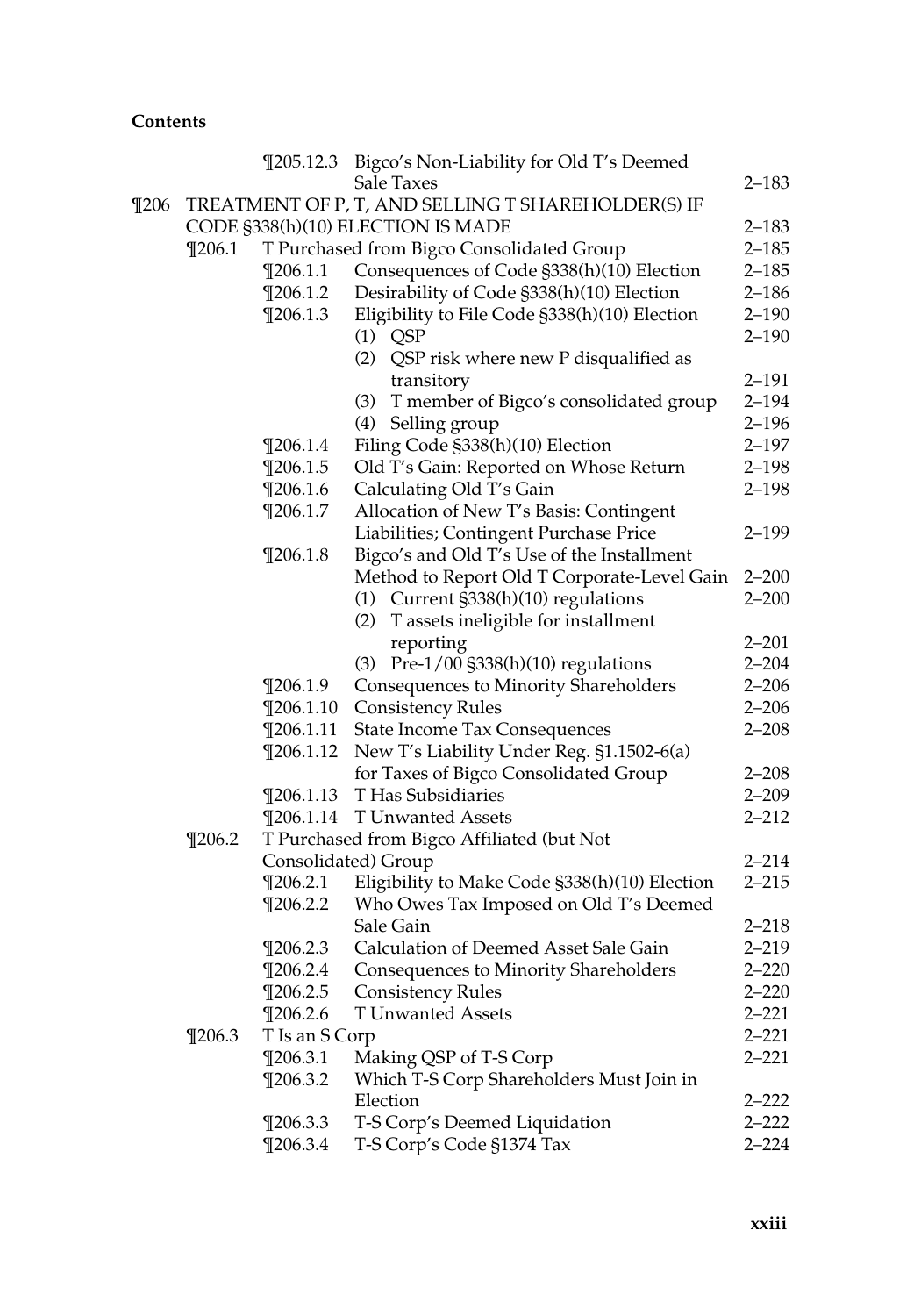|          |                                                   | $\P$ 206.3.5                 |                                     | Calculation of Deemed Sale Gain                          | $2 - 224$ |  |
|----------|---------------------------------------------------|------------------------------|-------------------------------------|----------------------------------------------------------|-----------|--|
|          |                                                   | $\P$ 206.3.6                 |                                     | Bifurcated Purchase of T-S Corp                          | $2 - 225$ |  |
|          | $\P$ 206.4                                        |                              |                                     | Using Code §338(h)(10) to Facilitate Partial Liquidation | $2 - 226$ |  |
|          |                                                   | $\P$ 206.4.1                 |                                     | Base Case: Sale of Corporate Divisional                  |           |  |
|          |                                                   |                              | <b>Business</b>                     |                                                          | $2 - 227$ |  |
|          |                                                   |                              | $\P$ 206.4.1.1                      | Avoiding "Meaningless" Stock                             |           |  |
|          |                                                   |                              |                                     | Redemption                                               | $2 - 227$ |  |
|          |                                                   |                              | $\P$ 206.4.1.2                      | Partial Liquidation Plan                                 | $2 - 229$ |  |
|          |                                                   | $\P$ 206.4.2                 |                                     | Sale of First-Tier Subsidiary's Business                 | $2 - 230$ |  |
|          |                                                   | $\P$ 206.4.3                 |                                     | Sale of Remote Subsidiary's Business                     | $2 - 231$ |  |
|          |                                                   | $\P$ 206.4.4                 |                                     | Avoiding "Non-Meaningless" Stock                         |           |  |
|          |                                                   |                              | Redemption                          |                                                          | $2 - 234$ |  |
|          | $\P$ 206.5                                        |                              |                                     | Using Code §338(h)(10) in a Carve Out IPO                | $2 - 238$ |  |
|          |                                                   |                              |                                     | (1) Busted §351 transaction and Code §338(h)(10)         |           |  |
|          |                                                   | election                     |                                     |                                                          | $2 - 238$ |  |
|          |                                                   |                              | (2) Code §197 anti-churning rules   |                                                          | $2 - 242$ |  |
|          |                                                   |                              | (3) Code §1239 involvement          |                                                          | $2 - 243$ |  |
|          |                                                   |                              |                                     | ¶207 DEEMED ASSET SALE TREATMENT FOR ACQUISITION         |           |  |
|          |                                                   |                              |                                     | <b>INVOLVING FAILED FINANCIAL INSTITUTION</b>            | $2 - 245$ |  |
| $\P$ 208 | TREATMENT OF P AND T IF T LIQUIDATES (OR T MERGES |                              |                                     |                                                          |           |  |
|          |                                                   |                              |                                     | UPSTREAM) INTO P OR IF P IS LIQUIDATED BY ITS            |           |  |
|          |                                                   |                              |                                     | SHAREHOLDERS (OR MERGES DOWNSTREAM INTO T)               | $2 - 247$ |  |
|          | $\P$ 208.1                                        |                              |                                     | P Makes Code §338 or §338(h)(10) Election                | $2 - 247$ |  |
|          |                                                   |                              |                                     | (1) T liquidates (or merges upstream) into P             | $2 - 247$ |  |
|          |                                                   |                              |                                     | (2) P goes out of existence soon after purchasing T's    |           |  |
|          |                                                   | stock                        |                                     |                                                          | $2 - 247$ |  |
|          | $\P$ 208.2                                        |                              |                                     | P Does Not Make Code §338 or §338(h)(10) Election        | $2 - 248$ |  |
|          | $\P$ 208.3                                        |                              |                                     | Step-Transaction Doctrine When P Makes No Code           |           |  |
|          |                                                   | §338 or §338(h)(10) Election |                                     |                                                          | $2 - 249$ |  |
|          | $\P$ 208.4                                        |                              |                                     | T Adopts Plan of Liquidation Before Becoming             |           |  |
|          |                                                   | 80-80 P Subsidiary           |                                     |                                                          | $2 - 252$ |  |
|          |                                                   | $\P$ 208.4.1                 | <b>Acquisition Steps</b>            |                                                          | $2 - 252$ |  |
|          |                                                   | $\P$ 208.4.2                 |                                     | Tax Consequences to T and P                              | $2 - 253$ |  |
|          |                                                   |                              | $\P$ 208.4.2.1                      | Treatment of P                                           | $2 - 253$ |  |
|          |                                                   |                              | $\P$ 208.4.2.2                      | P's Basis in T's Assets                                  | $2 - 254$ |  |
|          |                                                   |                              | $\P$ 208.4.2.3                      | Treatment of T                                           | $2 - 254$ |  |
|          |                                                   |                              | $\P$ 208.4.2.4                      | Possible IRS Attack on T's Status                        |           |  |
|          |                                                   |                              |                                     | as Participant in P's                                    |           |  |
|          |                                                   |                              |                                     | <b>Consolidated Return</b>                               | $2 - 255$ |  |
|          |                                                   | $\P$ 208.4.3                 |                                     | Avoiding Code §332 Liquidation Status                    | $2 - 256$ |  |
|          |                                                   |                              | $\P$ 208.4.3.1                      | Precedents Under Code §332                               | $2 - 256$ |  |
|          |                                                   |                              | $\P$ 208.4.3.2                      | Precedents Under Old Code                                |           |  |
|          |                                                   |                              |                                     | §337                                                     | $2 - 258$ |  |
|          |                                                   | $\P$ 208.4.4                 |                                     | Interaction with Code §338                               | $2 - 258$ |  |
|          |                                                   | $\P$ 208.4.5                 |                                     | Interaction with Reorganization Provisions               | $2 - 260$ |  |
| $\P$ 209 |                                                   |                              | STEPPED-UP BASIS UNDER CODE §336(e) |                                                          | $2 - 260$ |  |
|          | $\P$ 209.1                                        |                              |                                     |                                                          | $2 - 261$ |  |
|          | <b>General Principles</b>                         |                              |                                     |                                                          |           |  |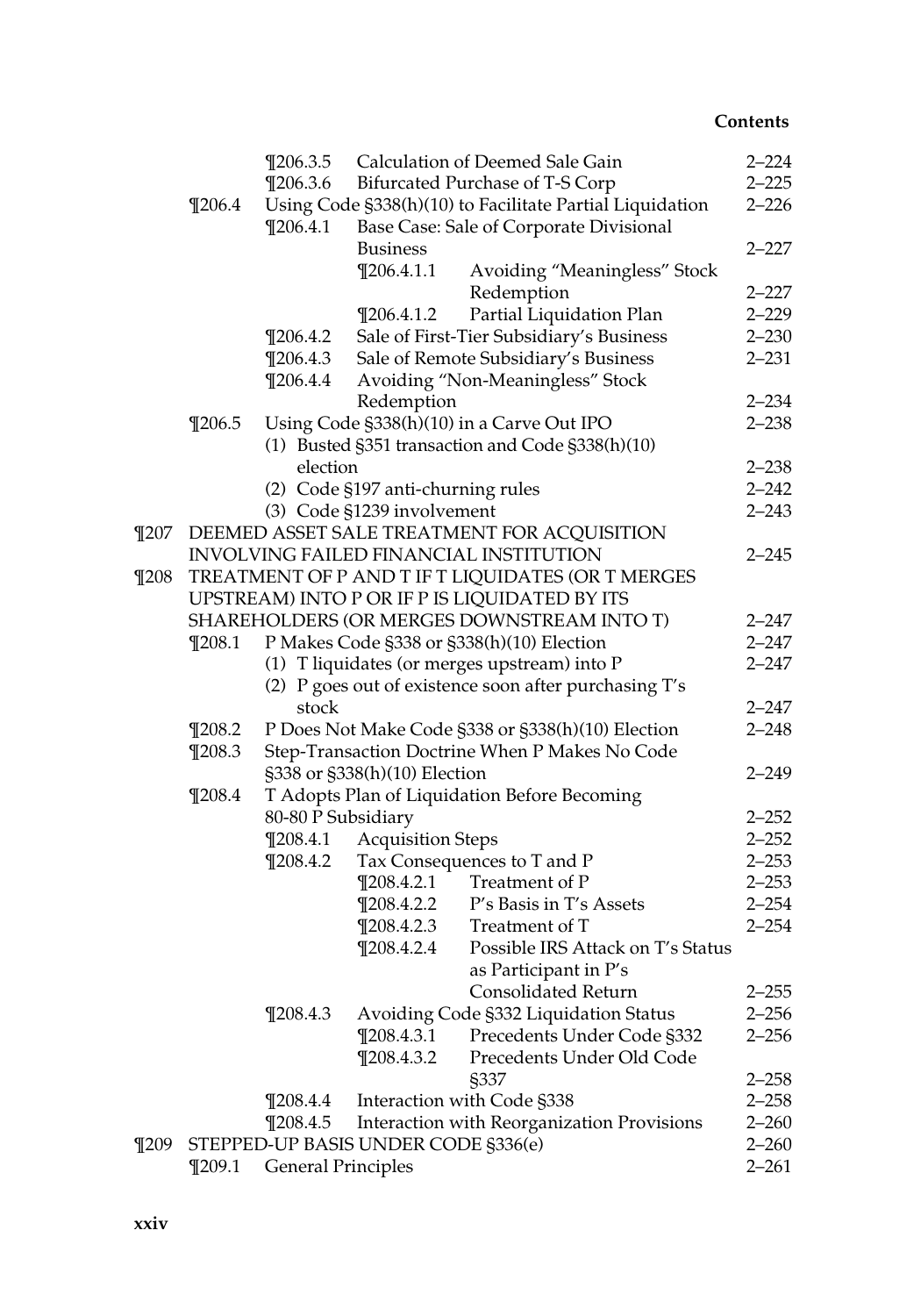|          | $\P$ 209.2                             |                                                  |                                  | QSD Not Described in Code §355(d) or (e)            | $2 - 265$ |
|----------|----------------------------------------|--------------------------------------------------|----------------------------------|-----------------------------------------------------|-----------|
|          | $\P$ 209.3                             |                                                  |                                  | QSD Described in Code §355(d) or (e)                | $2 - 277$ |
|          | $\P$ 209.4                             | <b>Consistency Rules</b>                         |                                  |                                                     | $2 - 279$ |
|          | $\P$ 209.5                             |                                                  |                                  | New T's Liability Under Reg. §1.1502-6(a) for Taxes |           |
|          |                                        |                                                  | of Bigco Consolidated Group      |                                                     | $2 - 280$ |
| $\P$ 210 |                                        |                                                  |                                  | LIABILITY PROBLEM IF T MEMBER OF BIGCO's            |           |
|          |                                        |                                                  |                                  | CONSOLIDATED GROUP BEFORE SALE-REG. §1.1502-6       | $2 - 281$ |
| $\P$ 211 | T's ENTRY INTO P's CONSOLIDATED RETURN |                                                  |                                  |                                                     | $2 - 284$ |
|          | $\P$ 211.1                             |                                                  | Definition of "Affiliated Group" |                                                     | $2 - 284$ |
|          | $\P$ 211.2                             | Effect of T's Options, Warrants, and Convertible |                                  |                                                     |           |
|          |                                        |                                                  |                                  | Debentures on T's Affiliated Group Membership       | $2 - 291$ |
|          |                                        | $\P$ 211.2.1                                     | <b>General Option Rule</b>       |                                                     | $2 - 292$ |
|          |                                        | $\P$ 211.2.2                                     |                                  | Safe Harbors and Exceptions                         | $2 - 293$ |
|          |                                        | $\P$ 211.2.3                                     | Meaning of Option                |                                                     | $2 - 300$ |
|          |                                        |                                                  | $\P$ 211.2.3.1                   | Substance over Form                                 | $2 - 300$ |
|          |                                        |                                                  | $\P$ 211.2.3.2                   | SARs, Phantom Stock, Cash                           |           |
|          |                                        |                                                  |                                  | Settlement Options                                  | $2 - 301$ |
|          |                                        |                                                  | $\P$ 211.2.3.3                   | <b>Subsidiary Tracking Stock</b>                    | $2 - 302$ |
|          |                                        |                                                  | $\P$ 211.2.3.4                   | <b>SRF</b> Stock                                    | $2 - 302$ |
|          |                                        |                                                  | $\P$ 211.2.3.5                   | <b>Redemption Rights</b>                            | $2 - 303$ |
|          |                                        | $\P$ 211.2.4                                     | <b>Measurement Date</b>          |                                                     | $2 - 307$ |
|          |                                        | $\P$ 211.2.5                                     |                                  | Anti-Avoidance and Other Rules                      | $2 - 309$ |
|          |                                        |                                                  | $\P$ 211.2.5.1                   | Changes in Capital Structure and                    |           |
|          |                                        |                                                  |                                  | Intent to Change Value of                           |           |
|          |                                        |                                                  |                                  | <b>Underlying Stock</b>                             | $2 - 309$ |
|          |                                        |                                                  | $\P$ 211.2.5.2                   | <b>Related Agreements</b>                           | $2 - 309$ |
|          |                                        |                                                  | $\P$ 211.2.5.3                   | Related or Sequential Options                       |           |
|          |                                        |                                                  |                                  | and Options Issued Pursuant                         |           |
|          |                                        |                                                  |                                  | to Plan                                             | $2 - 310$ |
|          |                                        |                                                  | $\P$ 211.2.5.4                   | Valuation of Shares                                 | $2 - 310$ |
|          |                                        | $\P$ 211.2.6                                     |                                  | <b>Effect of Deemed Exercise</b>                    | $2 - 310$ |
|          |                                        |                                                  | $\P$ 211.2.6.1                   | In General                                          | $2 - 310$ |
|          |                                        |                                                  | $\P$ 211.2.6.2                   | Affiliation and Consolidation                       | $2 - 311$ |
|          |                                        |                                                  | $\P$ 211.2.6.3                   | Application to Code Provisions                      |           |
|          |                                        |                                                  |                                  | Incorporating 80-80 Test,                           |           |
|          |                                        |                                                  |                                  | Including Code §332, §336(e),                       |           |
|          |                                        |                                                  |                                  | §337, §338, and §338(h)(10)                         | $2 - 313$ |
|          |                                        |                                                  | $\P$ 211.2.6.4                   | Post-Disaffiliation Events                          | $2 - 314$ |
|          |                                        |                                                  | $\P$ 211.2.6.5                   | Non-Stock Instruments                               | $2 - 315$ |
|          |                                        |                                                  | $\P$ 211.2.6.6                   | Convertible Preferred Stock                         | $2 - 316$ |
|          |                                        |                                                  | $\P$ 211.2.6.7                   | Comparison of Options and                           |           |
|          |                                        |                                                  |                                  | <b>Economically Equivalent Stock</b>                | 2–318     |
|          |                                        | $\P$ 211.2.7                                     |                                  | Comparison to S Corp 1-Class-of-Stock               |           |
|          |                                        |                                                  | Regulation                       |                                                     | $2 - 320$ |
|          |                                        | $\P$ 211.2.8                                     | Conclusion                       |                                                     | $2 - 321$ |
|          | $\P$ 211.3                             |                                                  |                                  | Timing of T's Entry into P's Consolidated Return    | $2 - 321$ |
|          |                                        |                                                  |                                  |                                                     |           |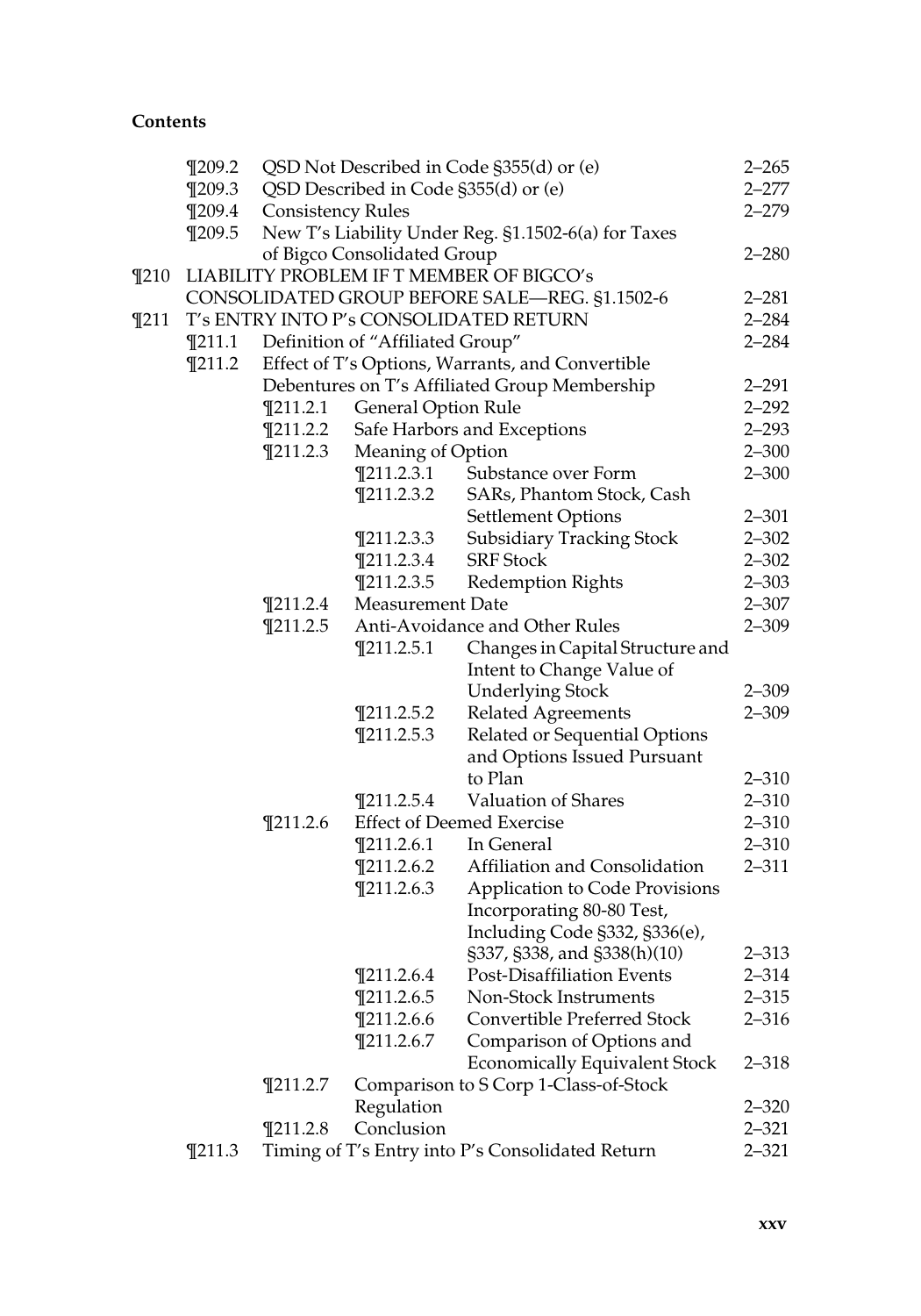|          |                                            |                                                | $\P$ 211.3.1 1995 Regulations        |                                                         | $2 - 322$ |  |  |
|----------|--------------------------------------------|------------------------------------------------|--------------------------------------|---------------------------------------------------------|-----------|--|--|
|          |                                            | $\P$ 211.3.2                                   |                                      | 2012 Chief Counsel Memorandum                           | $2 - 324$ |  |  |
|          |                                            | $\P$ 211.3.3                                   |                                      | 2015 Proposed Regulations                               | $2 - 324$ |  |  |
|          | $\P$ 211.4                                 |                                                |                                      | Allocation of T's Income Between T's Final              |           |  |  |
|          |                                            |                                                |                                      | Pre-Acquisition Return and P-T Post-Acquisition         |           |  |  |
|          |                                            |                                                | <b>Consolidated Return</b>           |                                                         | $2 - 325$ |  |  |
|          | $\P$ 211.5                                 |                                                |                                      | Possible Risk T Never Enters P's Consolidated Return    |           |  |  |
|          |                                            |                                                | When P Intends to Liquidate T        |                                                         | $2 - 326$ |  |  |
| $\P$ 212 | ADDITIONAL CONSIDERATIONS IF T BELONGED TO |                                                |                                      |                                                         |           |  |  |
|          |                                            | CONSOLIDATED GROUP BEFORE P ACQUIRED T's STOCK |                                      |                                                         |           |  |  |
|          | $\P$ 212.1                                 |                                                | Deferred Intercompany Gain           |                                                         | $2 - 330$ |  |  |
|          |                                            | $\P$ 212.1.1                                   |                                      | Adjustment in T's Stock Basis When T Not                |           |  |  |
|          |                                            |                                                |                                      | Common Parent of Old Group                              | $2 - 331$ |  |  |
|          | $\P$ 212.2                                 | <b>Excess Loss Accounts</b>                    |                                      |                                                         |           |  |  |
|          | $\P$ 212.3                                 |                                                | Tax Basis in T's Subsidiaries        |                                                         | $2 - 333$ |  |  |
|          |                                            | $\P$ 212.3.1                                   |                                      | Investment Adjustment Rules                             | $2 - 333$ |  |  |
|          |                                            | $\P$ 212.3.2                                   | Dividend Stripping                   |                                                         | $2 - 334$ |  |  |
|          | $\P$ 212.4                                 |                                                | Bigco's Loss on Sale of T Stock      |                                                         |           |  |  |
|          |                                            | $\P$ 212.4.1                                   | 2 Basic Examples                     |                                                         | $2 - 339$ |  |  |
|          |                                            | $\P$ 212.4.2                                   |                                      | Disposition of T Stock (and T                           |           |  |  |
|          |                                            |                                                |                                      | Deconsolidation)-2008 Unified Loss                      |           |  |  |
|          |                                            | Regulations and 2004 Expanded                  |                                      |                                                         |           |  |  |
|          |                                            |                                                |                                      | Code §1502 Regulatory Authority                         | $2 - 343$ |  |  |
|          |                                            |                                                | $\P$ 212.4.2.1                       | In General                                              | $2 - 344$ |  |  |
|          |                                            |                                                | $\P$ 212.4.2.2                       | Stock Basis Redetermination                             |           |  |  |
|          |                                            |                                                |                                      | Rule                                                    | $2 - 345$ |  |  |
|          |                                            |                                                | $\P$ 212.4.2.3                       | <b>Stock Basis Reduction Rule</b>                       | $2 - 348$ |  |  |
|          |                                            |                                                | $\P$ 212.4.2.4                       | T Attribute Reduction Rule                              | $2 - 350$ |  |  |
|          |                                            |                                                | $\P$ 212.4.2.5                       | Over-Ride and Anti-Abuse                                |           |  |  |
|          |                                            |                                                |                                      | Provisions                                              | $2 - 353$ |  |  |
|          |                                            |                                                | $\P$ 212.4.2.6                       | 2004 Expanded Code §1502                                |           |  |  |
|          |                                            |                                                |                                      | Regulatory Authority                                    | $2 - 353$ |  |  |
|          | $\P$ 212.5                                 |                                                | Code §338(h)(10) or §336(e) Election |                                                         | $2 - 355$ |  |  |
|          | $\P$ 212.6                                 |                                                |                                      | T's Net Operating Loss Carryforwards                    | $2 - 355$ |  |  |
|          | $\P$ 212.7                                 |                                                |                                      | T Asset Sales and Distributions Outside Ordinary Course |           |  |  |
|          |                                            |                                                |                                      | of Business Occurring on Day Bigco Sells T's Stock to P |           |  |  |
|          |                                            |                                                | but After Such Stock Sale            |                                                         | $2 - 356$ |  |  |
|          |                                            |                                                |                                      | ¶213 IRS INFORMATION REPORTING FOR ACQUISITIONS         |           |  |  |
|          |                                            |                                                |                                      | OF CORPORATE CONTROL AND CERTAIN OTHER                  |           |  |  |
|          |                                            |                                                | CORPORATE TRANSACTIONS               |                                                         | $2 - 360$ |  |  |
| $\P$ 214 |                                            |                                                |                                      | MERGER OF TINTO S AFTER P PURCHASES ALL OR              |           |  |  |
|          |                                            |                                                | CONTROLLING BLOCK OF T's STOCK       |                                                         | 2–361     |  |  |
|          | $\P$ 214.1                                 |                                                |                                      | Tax Consequences for T's Minority Shareholders          | $2 - 361$ |  |  |
|          | $\P$ 214.2                                 |                                                |                                      | Corporate-Level Tax Consequences for T                  | $2 - 362$ |  |  |
| $\P$ 215 |                                            |                                                |                                      | INDIVIDUAL REDUCED LTCG TAX RATE AND TAX-FREE           |           |  |  |
|          |                                            |                                                | ROLLOVER ON DISPOSITION OF T STOCK   |                                                         | $2 - 365$ |  |  |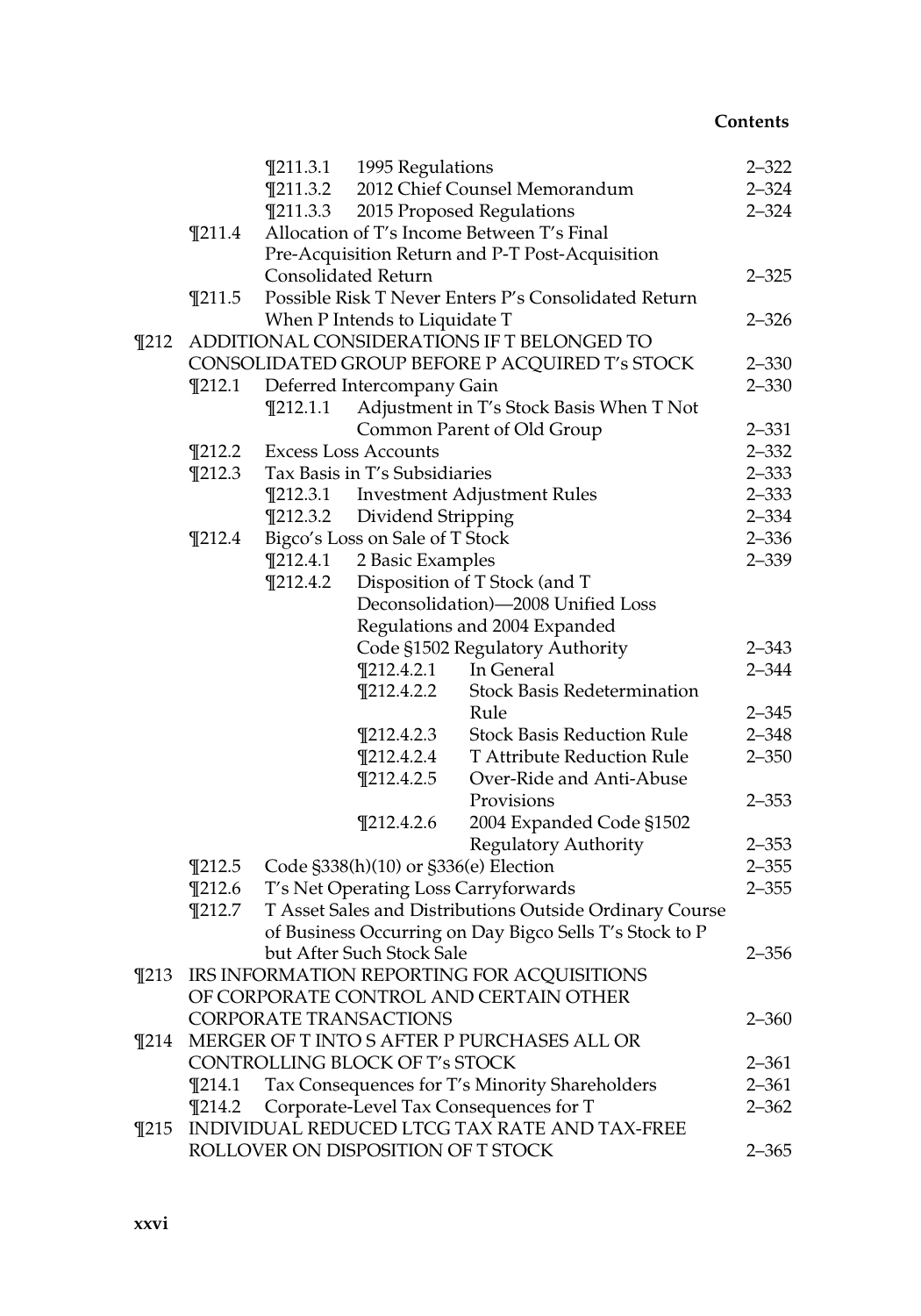|          | $\P$ 215.1        | Code §1202 LTCG Rate Reduction to 0% (or 7% |                                                    |           |  |  |
|----------|-------------------|---------------------------------------------|----------------------------------------------------|-----------|--|--|
|          |                   |                                             | or 14%) on "Qualified Small Business Stock"        | $2 - 366$ |  |  |
|          |                   | $\P$ 215.1.1                                | Qualified Shareholder                              | $2 - 367$ |  |  |
|          |                   | $\P$ 215.1.2                                | Stock Acquired at Original Issuance                |           |  |  |
|          |                   |                                             | and Post-8/10/93                                   | $2 - 369$ |  |  |
|          |                   | $\P$ 215.1.3                                | 5-Year Holding Period                              | $2 - 371$ |  |  |
|          |                   | $\P$ 215.1.4                                | Stock Must Be Acquired for Cash or                 |           |  |  |
|          |                   |                                             | Other Qualified Consideration                      | $2 - 372$ |  |  |
|          |                   | $\P$ 215.1.5                                | U.S. C Corp Issuer                                 | $2 - 372$ |  |  |
|          |                   | $\P$ 215.1.6                                | \$50 Million Maximum Assets at Issuance            | $2 - 373$ |  |  |
|          |                   |                                             | Gross asset measurement                            | $2 - 373$ |  |  |
|          |                   |                                             | Step-transaction doctrine                          | $2 - 374$ |  |  |
|          |                   |                                             | Application of \$50 million asset test to          |           |  |  |
|          |                   |                                             | T stock (a) issued in T's acquisition of           |           |  |  |
|          |                   |                                             | another business entity or (b) issued at           |           |  |  |
|          |                   |                                             | any time thereafter                                | $2 - 375$ |  |  |
|          |                   | $\P$ 215.1.7                                | <b>Active Business</b>                             | $2 - 376$ |  |  |
|          |                   | $\P$ 215.1.8                                | No Redemptions                                     | $2 - 379$ |  |  |
|          |                   | $\P$ 215.1.9                                | <b>Offsetting Short Positions</b>                  | $2 - 381$ |  |  |
|          |                   | $\P$ 215.1.10                               | Calculating Amount of Gain Qualifying for          |           |  |  |
|          |                   |                                             | Code §1202                                         | $2 - 381$ |  |  |
|          |                   |                                             | §1202 gain limitation                              | $2 - 381$ |  |  |
|          |                   |                                             | Expanding §1202 \$10 million aggregate             |           |  |  |
|          |                   |                                             | limitation by transferring §1202 stock             |           |  |  |
|          |                   |                                             | by gift or death                                   | $2 - 384$ |  |  |
|          |                   |                                             | Inherent appreciation in property                  |           |  |  |
|          |                   |                                             | transferred tax-free to T in exchange for          |           |  |  |
|          |                   |                                             | §1202 stock reduces §1202 qualifying gain          | $2 - 385$ |  |  |
|          |                   | $\P$ 215.1.11                               | Alternative Minimum Tax                            | $2 - 386$ |  |  |
|          | $\P$ 215.2        |                                             | Code §1045 Tax-Free Rollover for "Qualified Small  |           |  |  |
|          |                   | Business Stock"                             |                                                    | $2 - 386$ |  |  |
|          |                   | $\P$ 215.2.1                                | Qualified Small Business Stock                     | $2 - 387$ |  |  |
|          |                   | $\P$ 215.2.2                                | Qualified Shareholder                              | $2 - 387$ |  |  |
|          |                   | $\P$ 215.2.3                                | Holding Period of New §1202                        |           |  |  |
|          |                   |                                             | Replacement Stock                                  | $2 - 391$ |  |  |
| $\P216$  |                   |                                             | LEVERAGED DIVIDEND OR RECAPITALIZATION             | $2 - 392$ |  |  |
| $\P$ 217 |                   |                                             | IRS MAY RECHARACTERIZE-BUT TAXPAYER MAY BE         |           |  |  |
|          |                   |                                             | BOUND BY—TRANSACTION FORM                          | $2 - 393$ |  |  |
| $\P$ 218 |                   |                                             | SPECIAL ISSUES-S CORPS, BASIS ALLOCATION,          |           |  |  |
|          |                   |                                             | ACQUISITION EXPENSES, STOCK OPTIONS, ZERO BASIS    |           |  |  |
|          |                   |                                             | PROBLEM, UNWANTED ASSETS, LEVERAGED BUYOUTS,       |           |  |  |
|          |                   |                                             | NET OPERATING LOSSES, STOCK REDEMPTIONS, GREENMAIL |           |  |  |
|          |                   |                                             | PAYMENTS, REPORTING REQUIREMENTS, SUBSTANCE-       |           |  |  |
|          |                   |                                             | OVER-FORM DOCTRINES, AND SAMPLE ACQUISITION        |           |  |  |
|          | <b>AGREEMENTS</b> |                                             |                                                    | 2–400     |  |  |

xxvii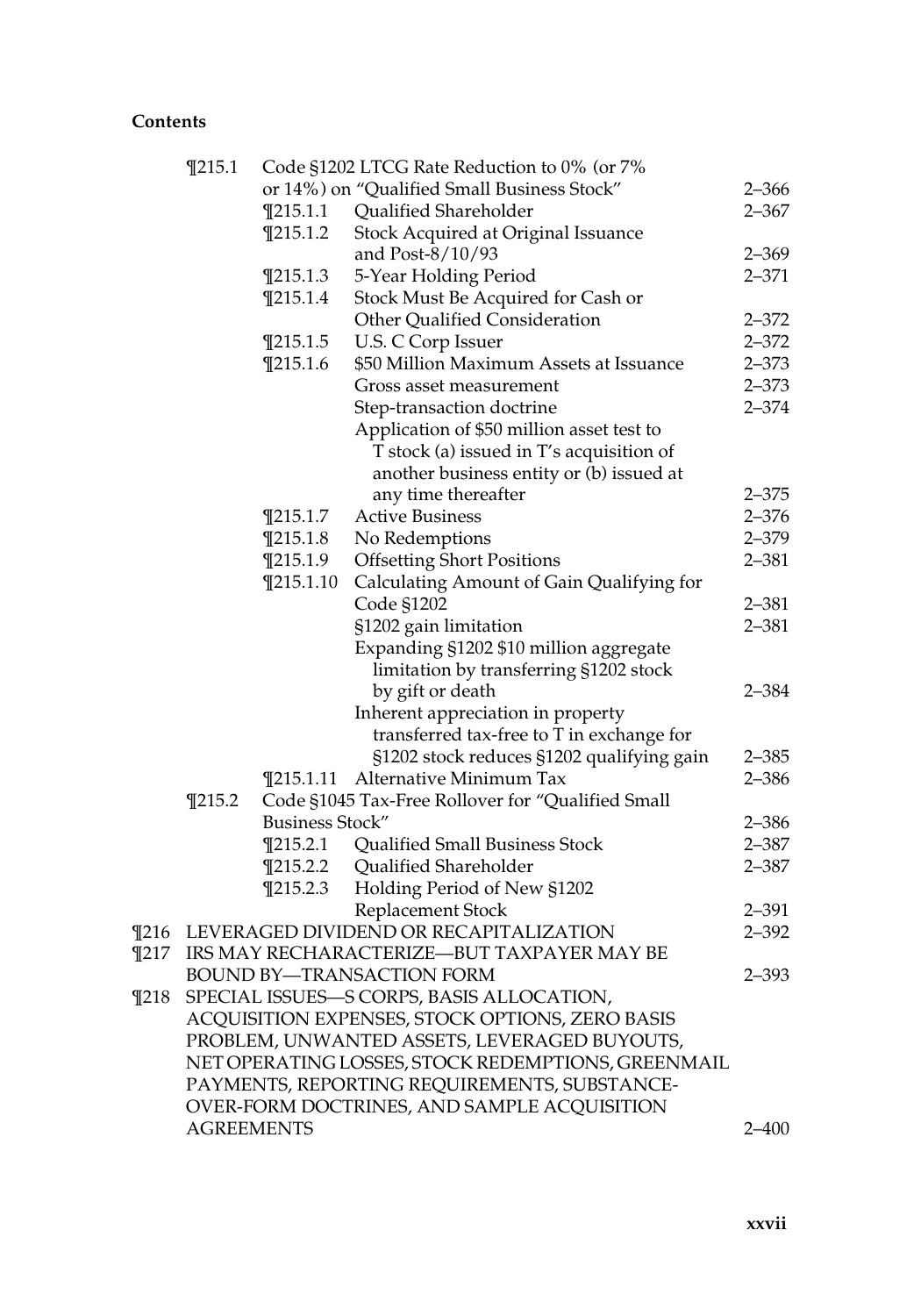## Chapter 3

## Chapter 3<br>Taxable Purchase of T's Assets and Taxable Forward Merger

| $\P$ 301 |                                               | ACQUISITION STEPS-TAXABLE FORWARD MERGER                 |                                                           |          |  |  |
|----------|-----------------------------------------------|----------------------------------------------------------|-----------------------------------------------------------|----------|--|--|
|          |                                               | TREATED LIKE TAXABLE PURCHASE OF ASSETS                  | $3 - 3$<br>$3 - 7$                                        |          |  |  |
| $\P$ 302 | TAX TREATMENT IF T DOES NOT LIQUIDATE         |                                                          |                                                           |          |  |  |
|          |                                               | Code §1231 gain                                          |                                                           | $3 - 8$  |  |  |
|          |                                               | Tax benefit recapture                                    |                                                           | $3 - 8$  |  |  |
|          |                                               | Research and development                                 |                                                           |          |  |  |
|          | $\P$ 302.1                                    | Reasons to Keep T Alive                                  |                                                           |          |  |  |
|          | $\P$ 302.2                                    |                                                          | Use of Installment Method by T                            | $3 - 14$ |  |  |
|          |                                               | $\P$ 302.2.1                                             | Assets Not Qualifying for Installment Method              | $3 - 14$ |  |  |
|          |                                               | $\P$ 302.2.2                                             | Code §453A-Interest on Deferred Tax and                   |          |  |  |
|          |                                               |                                                          | Anti-Pledging Rule                                        | $3 - 16$ |  |  |
|          |                                               | $\P$ 302.2.3                                             | Specific Non-Pro Rata Allocation of Cash and              |          |  |  |
|          |                                               |                                                          | Notes Among T's Assets Sold                               | $3 - 17$ |  |  |
|          |                                               | $\P$ 302.2.4                                             | Installment Sale of Assets Including                      |          |  |  |
|          |                                               |                                                          | Appreciated Code §1245 and §1250 Property                 | $3 - 18$ |  |  |
|          | $\P$ 302.3                                    |                                                          | T's Use of Open Transaction Method                        | $3 - 19$ |  |  |
|          | $\P$ 302.4                                    | Imputed Interest and OID                                 |                                                           |          |  |  |
|          | $\P$ 302.5                                    | P's Basis in T's Assets                                  |                                                           |          |  |  |
|          | $\P$ 302.6                                    | T's Tax Attributes                                       |                                                           |          |  |  |
|          | $\P$ 302.7                                    | Partial Liquidation Distribution of Asset Sales Proceeds |                                                           |          |  |  |
|          |                                               | to Shareholders                                          |                                                           | $3 - 21$ |  |  |
|          | $\P$ 302.8                                    |                                                          | Using Asset Sale in a Carve Out IPO                       | $3 - 22$ |  |  |
| $\P$ 303 | TAX TREATMENT IF T DOES LIQUIDATE<br>$3 - 23$ |                                                          |                                                           |          |  |  |
|          | $\P$ 303.1                                    |                                                          | Use of Installment Method (or Other Deferral) by T's      |          |  |  |
|          |                                               | Shareholders                                             |                                                           | $3 - 25$ |  |  |
|          |                                               | Pre-1980 history                                         |                                                           | $3 - 25$ |  |  |
|          |                                               | Current law                                              |                                                           | $3 - 25$ |  |  |
|          | $\P$ 303.2                                    |                                                          | P's Basis in T's Assets                                   | $3 - 29$ |  |  |
|          | $\P$ 303.3                                    | T's Tax Attributes                                       |                                                           | $3 - 29$ |  |  |
|          | $\P$ 303.4                                    |                                                          | Need for Enactment of COB Election for Asset Acquisitions | $3 - 29$ |  |  |
|          | $\P$ 303.5                                    |                                                          | Reducing the Impact of GU Repeal by Using Code §332       | $3 - 29$ |  |  |
| $\P$ 304 |                                               |                                                          | T's LIABILITIES THAT HAVE NOT YET MATURED INTO A          |          |  |  |
|          | <b>DEDUCTION</b>                              |                                                          |                                                           | $3 - 33$ |  |  |
|          | $\P$ 304.1                                    |                                                          | T Liabilities Not Yet Deducted                            | $3 - 33$ |  |  |
|          |                                               | $\P$ 304.1.1                                             | Cash Method T's Operating Liabilities                     | $3 - 35$ |  |  |
|          |                                               | $\P$ 304.1.2                                             | Cash or Accrual Method T's Contingent                     |          |  |  |
|          |                                               |                                                          | Liabilities                                               | $3 - 36$ |  |  |
|          | $\P$ 304.2                                    |                                                          | Advance Payments Previously Received by T-Deferred        |          |  |  |
|          |                                               |                                                          | Revenue and <i>Pierce</i> Case                            | $3 - 40$ |  |  |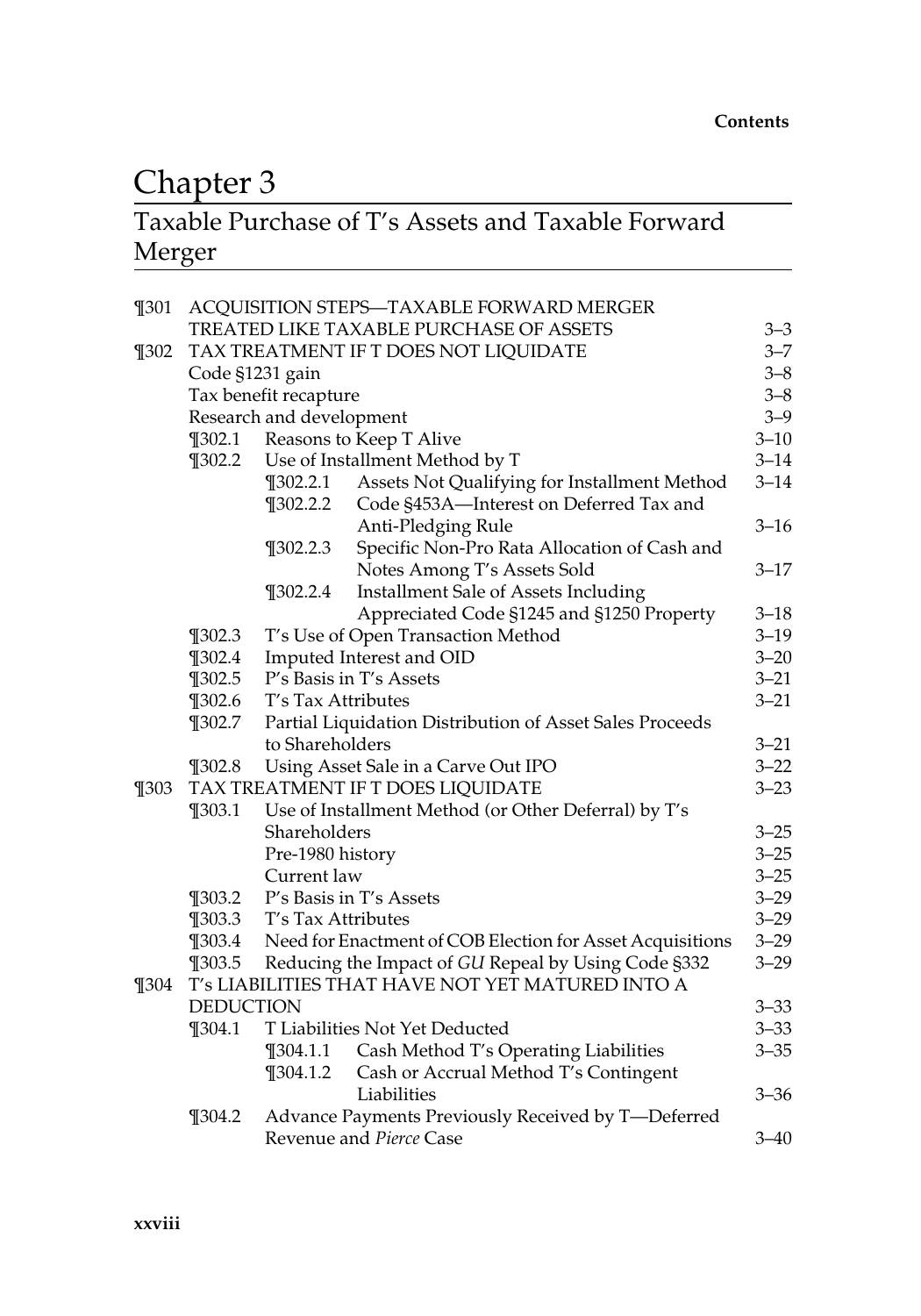|          | $\P$ 304.3 | T's Unfunded Qualified Pension Liabilities and T's  |          |
|----------|------------|-----------------------------------------------------|----------|
|          |            | Unfunded Non-Qualified Deferred Compensation        |          |
|          |            | Liabilities                                         | $3 - 48$ |
|          |            | (1) Qualified plan                                  | $3 - 48$ |
|          |            | (2) Non-qualified deferred compensation             | $3 - 49$ |
|          | $\P 304.4$ | Accrual Method T's Code §461(h) Liabilities         | $3 - 51$ |
|          | ¶304.5     | Cash or Accrual Method P's and T's Environmental    |          |
|          |            | Cleanup Expenditures                                | $3 - 54$ |
|          |            | (1) P as owner of contaminated property             | $3 - 54$ |
|          |            | (2) P as seller of contaminated property            | $3 - 68$ |
|          |            | (3) Environmental liability settlement              | $3 - 68$ |
|          | ¶304.6     | Cash or Accrual Method P's and T's Asbestos Removal |          |
|          |            | Expenditures                                        | $3 - 69$ |
| ¶305     |            | COLLAPSIBLE CORPORATIONS-CODE §341 REPEALED         | $3 - 74$ |
| $\P 306$ |            | SPECIAL ISSUES-S CORPS, STEP-TRANSACTION DOCTRINE,  |          |
|          |            | BASIS ALLOCATION, ZERO BASIS PROBLEM, UNWANTED      |          |
|          |            | ASSETS, ACQUISITION EXPENSES, HANDLING STOCK        |          |
|          |            | OPTIONS, LEVERAGED BUYOUTS, NET OPERATING LOSSES,   |          |
|          |            | REPORTING REQUIREMENTS, SUBSTANCE-OVER-FORM         |          |
|          |            | DOCTRINES, AND SAMPLE ACQUISITION AGREEMENTS        | 3–75     |
|          |            |                                                     |          |

## Chapter 4

Taxable Acquisitions: Acquisition Expenses, Stepped-Up Basis Allocation, Intangibles Amortization, Non-Compete Covenant, Tax Receivable Agreement, Etc.

| ¶401 | <b>INTRODUCTION</b>          |                   |                              |                                                            |          |
|------|------------------------------|-------------------|------------------------------|------------------------------------------------------------|----------|
| ¶402 |                              |                   |                              | ACQUISITION EXPENSES FOR TAXABLE AND TAX-FREE              |          |
|      | <b>ACQUISITIONS</b>          |                   |                              |                                                            | $4 - 8$  |
|      |                              |                   |                              | <b>T402.1</b> P's or T's Costs of Obtaining Debt Financing | $4 - 9$  |
|      |                              | (1) General rules |                              |                                                            | $4 - 9$  |
|      |                              |                   |                              | (2) §1273 CYTM treatment of "actual" OID                   | $4 - 9$  |
|      |                              |                   |                              | (3) §446 CYTM treatment of "as if" OID                     | $4 - 10$ |
|      |                              |                   |                              | (4) Interaction with Code §163(e)(5) AHYDO rules           | $4 - 10$ |
|      |                              |                   |                              | (5) §263 regulations' capitalization rules—3 simplifying   |          |
|      |                              |                   |                              | conventions but no bright-line-date rule                   | $4 - 12$ |
|      | $\P$ 402.2                   |                   |                              | P's Costs of Obtaining Equity Financing                    | $4 - 13$ |
|      | $\P402.3$                    |                   |                              | P's Costs of Purchasing T's Assets or Stock                | $4 - 14$ |
|      |                              |                   | ¶402.3.1 P's SUB Acquisition |                                                            | $4 - 15$ |
|      | ¶402.3.2 P's COB Acquisition |                   |                              |                                                            |          |
|      |                              | $\P$ 402.3.3      | §263 Regulations             |                                                            | $4 - 15$ |
|      |                              |                   |                              | ¶402.3.3.1 3 Simplifying Conventions                       | $4 - 16$ |
|      |                              |                   |                              |                                                            |          |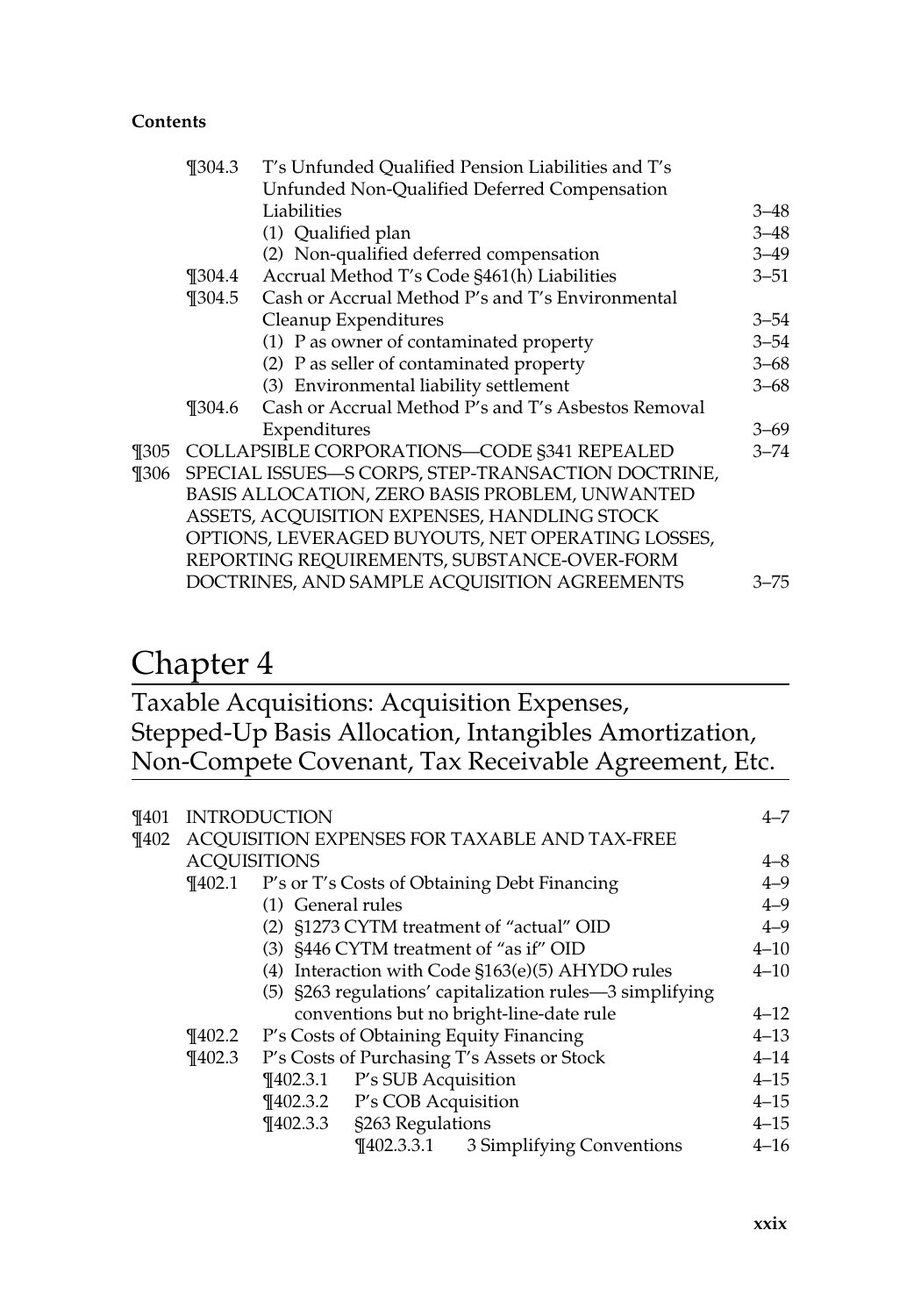|             |               | $\P$ 402.3.3.2                    | Pre-Bright-Line-Date Non-                               |          |
|-------------|---------------|-----------------------------------|---------------------------------------------------------|----------|
|             |               |                                   | <b>Inherently-Facilitative Costs</b>                    | $4 - 17$ |
|             |               | $\P$ 402.3.3.3                    | Capitalization Versus Deduction                         |          |
|             |               |                                   | of Success-Based Fee                                    | $4 - 20$ |
|             |               | $\P$ 402.3.3.4                    | Capitalization Versus Deduction                         |          |
|             |               |                                   | of Milestone Payment                                    | $4 - 24$ |
|             |               | $\P$ 402.3.3.5                    | Interrelationship Between §195                          |          |
|             |               |                                   | and §263                                                | $4 - 26$ |
|             |               | $\P$ 402.3.3.6                    | Possible 15-Year Amortization of                        |          |
|             |               |                                   | §263 Capitalized Costs                                  | $4 - 30$ |
|             |               | $\P$ 402.3.3.7                    | Taxable Acquisition                                     | $4 - 30$ |
|             |               | $\P$ 402.3.3.8                    | Tax-Free Reorganization and T's                         |          |
|             |               |                                   | Costs in P's Purchase of T Stock                        | $4 - 30$ |
| $\P$ 402.4  |               |                                   | P's Investigatory and Due Diligence Costs Regarding     |          |
|             |               |                                   | T-Code §195(b) Elective Amortization and Possible       |          |
|             |               | <b>Immediate Deduction</b>        |                                                         | $4 - 31$ |
|             | $\P$ 402.4.1  |                                   | P Not Already in Same Business as T                     | $4 - 34$ |
|             | $\P$ 402.4.2  |                                   | P Already in Same Business as T                         | $4 - 38$ |
|             | $\P$ 402.4.3  |                                   | §263 Regulations Applicable Whether or                  |          |
|             |               |                                   | Not P Already in Same Business as T                     | $4 - 42$ |
| $\P$ 402.5  |               |                                   | P's and T's Normal Business Expenses                    | $4 - 43$ |
|             | $\P$ 402.5.1  |                                   | <b>Executive Arrangements</b>                           | $4 - 43$ |
|             | $\P$ 402.5.2  | <b>Tax Planning Costs</b>         |                                                         | $4 - 45$ |
|             | $\P$ 402.5.3  |                                   | <b>Investment Banking or Advisory Fee</b>               | $4 - 45$ |
|             | $\P$ 402.5.4  |                                   | Severance Payments and Integration Costs                | $4 - 46$ |
|             |               |                                   | (1) Severance payment precedents                        | $4 - 46$ |
|             |               |                                   | (2) §263 regulations re integration                     |          |
|             |               |                                   | costs and severance payments                            | $4 - 48$ |
|             | $\P$ 402.5.5  |                                   | Salaries of P and T Personnel Involved in               |          |
|             |               | Acquisition                       |                                                         | $4 - 48$ |
|             |               |                                   | (1) Conflicting case law                                | $4 - 49$ |
|             |               | (2) §263 regulations              |                                                         | $4 - 50$ |
|             |               |                                   | 3 simplifying conventions                               | $4 - 51$ |
|             | $\P$ 402.5.6  | <b>Legal Retainer Fees</b>        |                                                         | $4 - 52$ |
| $\P$ 402.6  |               |                                   | \$1 Million Executive Compensation Deduction Limitation | $4 - 54$ |
| $\P$ 402.7  |               | Golden Parachute Payments         |                                                         | $4 - 54$ |
| $\P$ 402.8  |               |                                   | <b>Stock Option and SAR Cancellation Payments</b>       | $4 - 54$ |
| $\P$ 402.9  |               |                                   | <b>Costs of Organizing New Corporation</b>              | $4 - 54$ |
| $\P$ 402.10 |               |                                   | T's Costs in Friendly Acquisition, Including Investment |          |
|             |               | Banking, Fairness, and Legal Fees |                                                         | $4 - 55$ |
|             | $\P$ 402.10.1 |                                   | P Acquires T's Stock Without Code §338,                 |          |
|             |               |                                   | §338(h)(10), or §336(e) Election in COB                 |          |
|             |               | Acquisition                       |                                                         | $4 - 55$ |
|             | $\P$ 402.10.2 |                                   | P Acquires T's Assets (or P Acquires T's Stock          |          |
|             |               |                                   | with Code §338, §338(h)(10), or §336(e)                 |          |
|             |               |                                   | Election) in SUB Acquisition                            | $4 - 64$ |
|             |               |                                   |                                                         |          |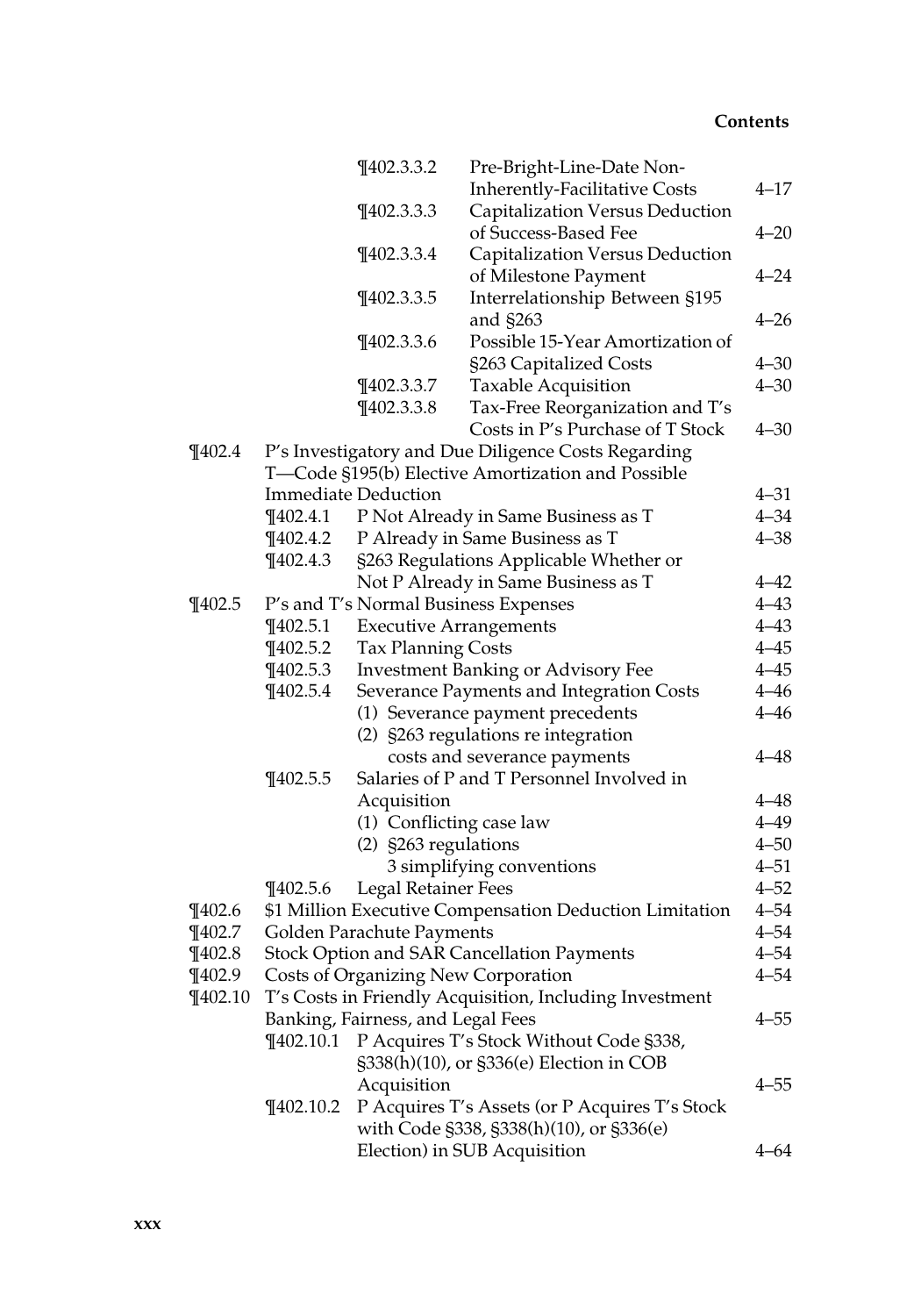|         |                    |                              | ¶402.11 T's Costs of Resisting Hostile Acquisition            | $4 - 64$  |
|---------|--------------------|------------------------------|---------------------------------------------------------------|-----------|
|         |                    |                              | ¶402.11.1 Hostile Acquisition-Successful Defense by T         | $4 - 64$  |
|         |                    |                              | (1) Post-INDOPCO precedents                                   | $4 - 64$  |
|         |                    |                              | T's costs of arranging white knight                           |           |
|         |                    |                              | acquisition                                                   | $4 - 65$  |
|         |                    |                              | T's other defense costs                                       | $4 - 65$  |
|         |                    |                              | (2) 12/02 proposed §263 regulations                           | $4 - 66$  |
|         |                    |                              | (3) 12/03 final §263 regulations                              | $4 - 67$  |
|         |                    | $\P$ 402.11.2                | Hostile Acquisition-Unsuccessful                              |           |
|         |                    |                              | Defense by T                                                  | $4 - 68$  |
|         |                    |                              | (1) Post-INDOPCO precedents                                   | $4 - 68$  |
|         |                    |                              | (2) §263 regulations                                          | $4 - 74$  |
|         |                    |                              | ¶402.12 P's and T's Costs of Failed Acquisition (including    |           |
|         |                    | Breakup Fee)                 |                                                               | $4 - 76$  |
|         |                    |                              | ¶402.12.1 Friendly Failed Acquisition                         | $4 - 76$  |
|         |                    |                              | ¶402.12.2 Hostile Failed Acquisition-Successful               |           |
|         |                    |                              | Defense by T                                                  | $4 - 80$  |
|         |                    | $\P$ 402.12.3                | Hostile Acquisitions-Unsuccessful                             |           |
|         |                    |                              | Defense by T                                                  | $4 - 80$  |
|         |                    |                              | ¶402.12.4 T's Breakup Fee                                     | $4 - 81$  |
|         |                    | $\P$ 402.12.5                | Possible CL Characterization for P's Costs                    |           |
|         |                    |                              | (and Possible CG Characterization for P's                     |           |
|         |                    |                              | Breakup Fee Receipt)                                          | $4 - 82$  |
|         |                    | $\P$ 402.12.6                | Possible CL Characterization for T's Costs                    |           |
|         |                    |                              | (and Possible CG Characterization for T's                     |           |
|         |                    |                              | (or Its Shareholders') Breakup Fee Receipt)                   | $4 - 92$  |
|         |                    |                              | ¶402.12.7 Costs to Defend Title                               | $4 - 94$  |
|         |                    |                              | ¶402.13 Costs Related to T's Redemption of Stock—Code §162(k) | $4 - 96$  |
|         |                    |                              | ¶402.14 Costs of Tax-Free Acquisition                         | $4 - 101$ |
|         |                    | ¶402.15 Pre-Closing Interest |                                                               | $4 - 101$ |
| $\P403$ |                    |                              | DETERMINING WHETHER TO STRUCTURE FOR STEPPED-UP               |           |
|         |                    |                              | BASIS, ALLOCATING BASIS AND OTHER CAPITALIZABLE               |           |
|         |                    |                              | COSTS AMONG T's ASSETS, AND AMORTIZING                        |           |
|         | <b>INTANGIBLES</b> |                              |                                                               | $4 - 104$ |
|         | $\P$ 403.1         |                              | Desirability of Structuring Acquisition to Obtain Full        |           |
|         |                    | Stepped-Up Basis             |                                                               | $4 - 105$ |
|         |                    |                              | ¶403.1.1 T Is Freestanding C Corp                             | $4 - 106$ |
|         |                    | $\P$ 403.1.2                 | T Is Bigco 80-80 Subsidiary                                   | $4 - 108$ |
|         |                    | $\P$ 403.1.3                 | T Is S Corp                                                   | $4 - 113$ |
|         | $\P$ 403.2         |                              | Significance of Allocation to P, T, and T's Shareholders      | $4 - 114$ |
|         | $\P$ 403.3         |                              | Methods of Allocation                                         | $4 - 115$ |
|         |                    | $\P$ 403.3.1                 | <b>Asset Purchase</b>                                         | $4 - 115$ |
|         |                    | $\P$ 403.3.2                 | Agreement of Parties as to Allocation                         | $4 - 116$ |
|         |                    | $\P$ 403.3.3                 | Code §338, §338(h)(10), or §336(e) Stock                      |           |
|         |                    |                              | Purchase                                                      | $4 - 117$ |
|         |                    | $\P$ 403.3.4                 | <b>Acquisition Costs</b>                                      | $4 - 119$ |
|         |                    |                              |                                                               |           |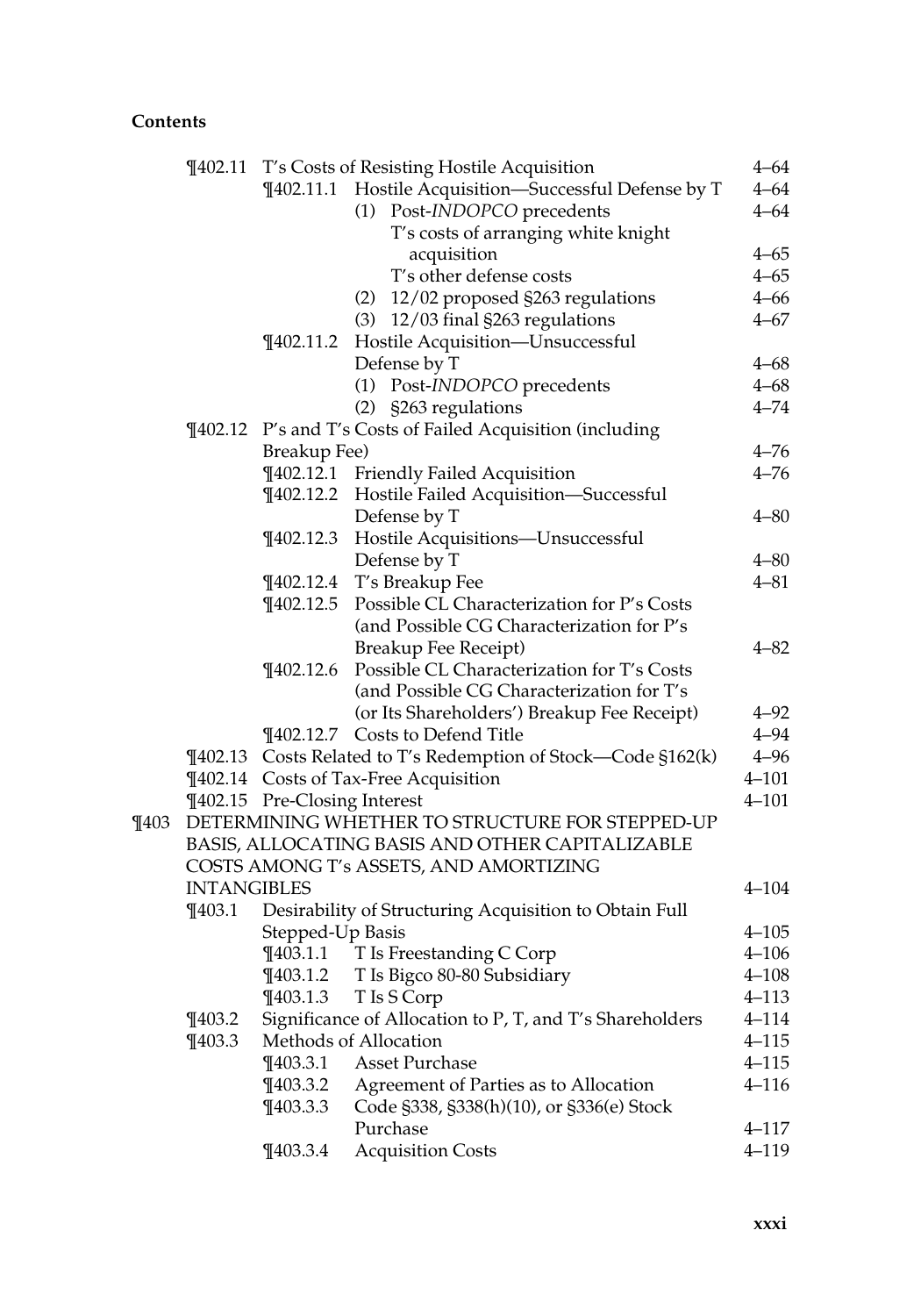|            | $\P$ 403.3.4.1        | Prior Approach to Acquisition                           |           |
|------------|-----------------------|---------------------------------------------------------|-----------|
|            |                       | Costs                                                   | $4 - 119$ |
|            | $\P$ 403.3.4.2        | <b>Acquisition Costs Under</b>                          |           |
|            |                       | <b>Current Regulations</b>                              | $4 - 120$ |
|            | $\P$ 403.3.4.3        | <b>Other Reporting Requirements</b>                     | $4 - 122$ |
| $\P$ 403.4 |                       | Allocation to and Amortization of Purchased Intangibles | $4 - 122$ |
|            | $\P$ 403.4.1          | Code §197-15-Year Amortization of                       |           |
|            | Purchased Intangibles |                                                         | $4 - 122$ |
|            | $\P$ 403.4.1.1        | Code §197 Summary                                       | $4 - 122$ |
|            | $\P$ 403.4.1.2        | Code §197 General Scope and                             |           |
|            |                       | Effect                                                  | $4 - 123$ |
|            | $\P$ 403.4.1.3        | Code §197 Treatment of                                  |           |
|            |                       | Specific Intangibles                                    | $4 - 130$ |
|            |                       | (1) Intangibles entirely                                |           |
|            |                       | excluded from Code §197                                 | $4 - 130$ |
|            |                       | Off-the-shelf computer                                  |           |
|            |                       | software                                                | $4 - 130$ |
|            |                       | Interests in tangible                                   |           |
|            |                       | property leases                                         | $4 - 130$ |
|            |                       | Interests in debt                                       |           |
|            |                       | obligations                                             | $4 - 131$ |
|            |                       | Franchises, trademarks,                                 |           |
|            |                       | and trade names                                         |           |
|            |                       | requiring contingent                                    |           |
|            |                       | serial payments                                         | $4 - 132$ |
|            |                       | Interest in corporation,                                |           |
|            |                       | partnership, trust, or                                  |           |
|            |                       | estate                                                  | $4 - 133$ |
|            |                       | Financial interest                                      | $4 - 133$ |
|            |                       | Interest in land                                        | $4 - 133$ |
|            |                       | Fees for professional                                   |           |
|            |                       | services and transaction                                |           |
|            |                       | costs in tax-free                                       |           |
|            |                       | organizations and                                       |           |
|            |                       | reorganizations                                         | $4 - 133$ |
|            |                       | (2) Intangibles covered by                              |           |
|            |                       | Code §197 only when                                     |           |
|            |                       | related acquisition of                                  |           |
|            |                       | business assets                                         | $4 - 134$ |
|            |                       | Customized computer                                     |           |
|            |                       | software                                                | $4 - 134$ |
|            |                       | Contract rights to receive                              |           |
|            |                       | tangible property or                                    |           |
|            |                       | services                                                | 4–134     |
|            |                       | Rights of fixed duration or                             |           |
|            |                       | amount                                                  | $4 - 136$ |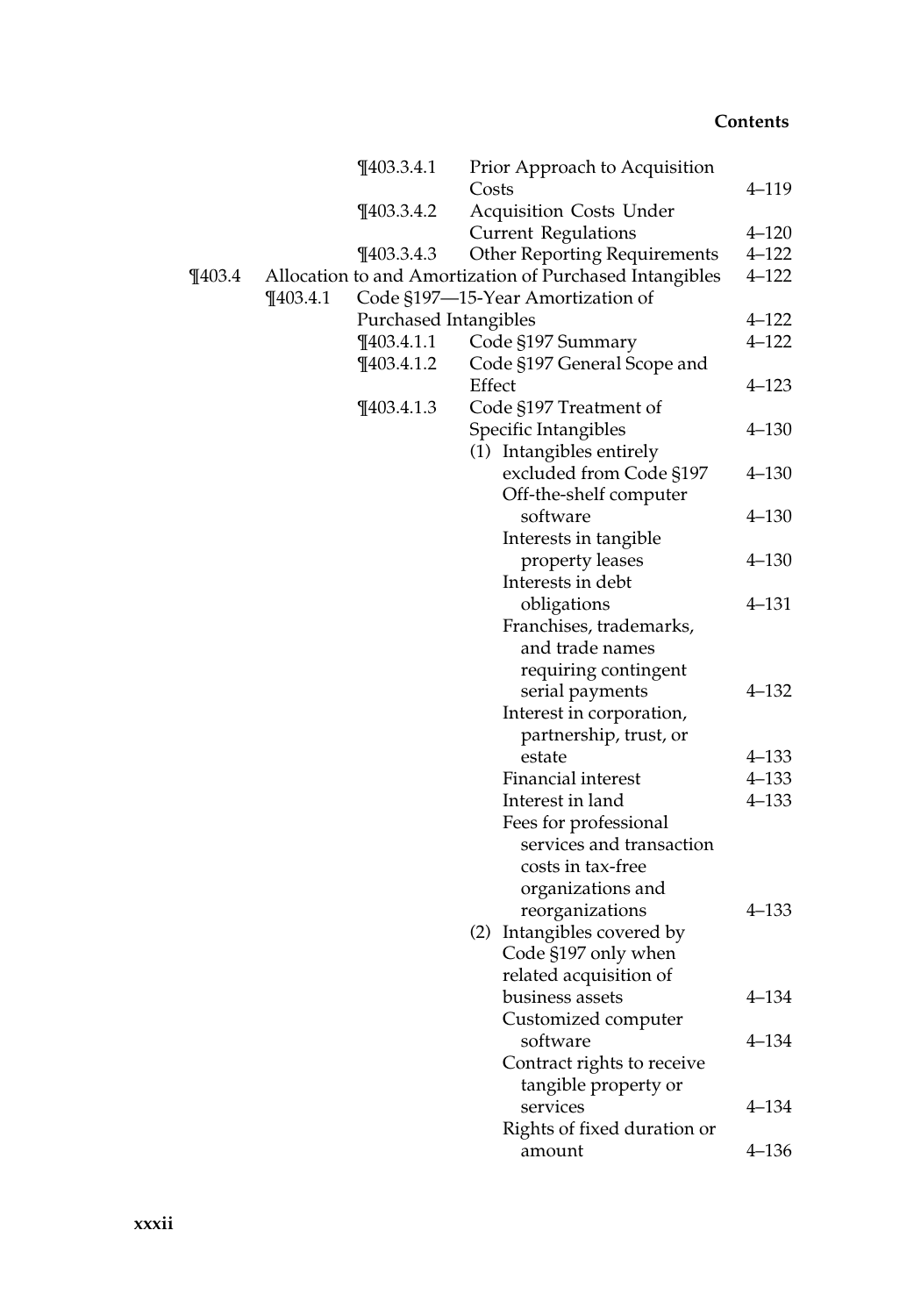|                |     |     | Patents or copyrights          | $4 - 136$ |  |
|----------------|-----|-----|--------------------------------|-----------|--|
|                |     |     | Films, recordings, books,      |           |  |
|                |     |     | and similar rights             | $4 - 137$ |  |
|                |     |     | Mortgage servicing rights      | $4 - 137$ |  |
|                |     |     | Most self-created              |           |  |
|                |     |     | intangibles                    | $4 - 137$ |  |
|                |     |     | Licenses to use Code §197      |           |  |
|                |     |     | intangibles                    | $4 - 138$ |  |
|                | (3) |     | Non-compete covenant           |           |  |
|                |     |     | covered by Code §197           |           |  |
|                |     |     | only when related              |           |  |
|                |     |     | acquisition of business        |           |  |
|                |     |     | assets or stock                | $4 - 142$ |  |
|                | (4) |     | Intangibles always covered     |           |  |
|                |     |     | by Code §197                   | $4 - 142$ |  |
|                |     |     | Customer-based intangibles     | $4 - 143$ |  |
|                |     |     | Certain supplier-based         |           |  |
|                |     |     | intangibles                    | $4 - 144$ |  |
|                |     |     | Government license,            |           |  |
|                |     |     | permit, or right               | $4 - 145$ |  |
|                |     |     | Franchise, trademark, or       |           |  |
|                |     |     | trade name                     | $4 - 145$ |  |
|                |     |     | Formulas, processes,           |           |  |
|                |     |     | designs, know-how, and         |           |  |
|                |     |     | similar items                  | $4 - 145$ |  |
| $\P$ 403.4.1.4 |     |     | Limitation on Amortization of  |           |  |
|                |     |     | Goodwill and Similar Code §197 |           |  |
|                |     |     | Intangibles When Purchaser and |           |  |
|                |     |     | Seller More Than 20% Related   | $4 - 146$ |  |
|                |     |     | (1) General description of     |           |  |
|                |     |     | limitation                     | $4 - 146$ |  |
|                | (2) |     | Definition of related party    |           |  |
|                |     |     | for purposes of                |           |  |
|                |     |     | anti-churning rules            | 4–149     |  |
|                |     | (a) | Individual sells assets        |           |  |
|                |     |     | to C or S corp;                |           |  |
|                |     |     | individual and related         |           |  |
|                |     |     | persons own more               |           |  |
|                |     |     | than 20% by value of           |           |  |
|                |     |     | corporation's stock            | $4 - 153$ |  |
|                |     | (b) | S corp sells assets to         |           |  |
|                |     |     | C or S corp; or C              |           |  |
|                |     |     | corp sells assets to           |           |  |
|                |     |     | S corp; more than 20%          |           |  |
|                |     |     | common ownership of            |           |  |
|                |     |     | buying and selling             |           |  |
|                |     |     | corporations                   | 4–154     |  |
|                |     |     |                                |           |  |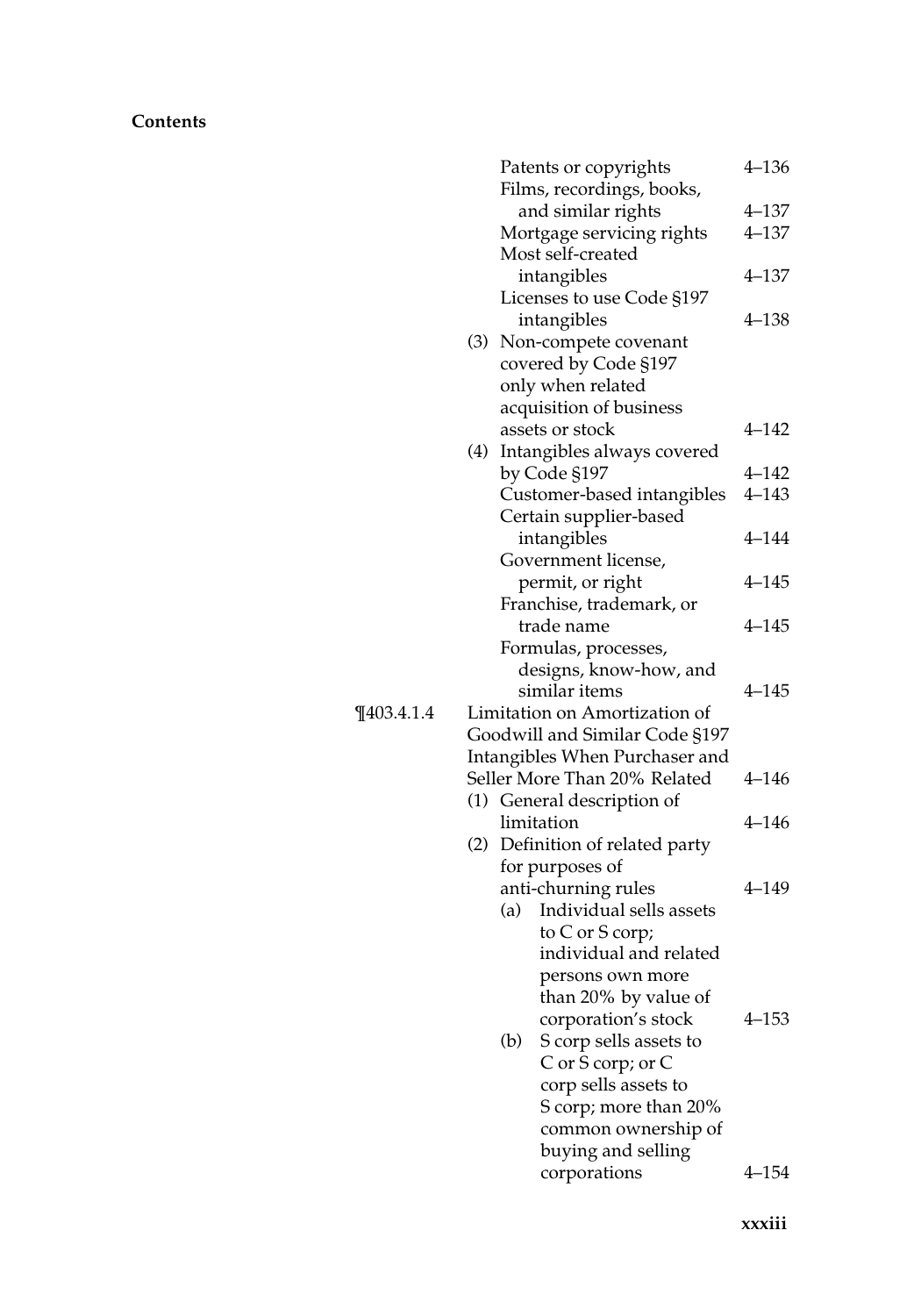|         |                                          |                                    |       | (c)      | Corporation sells                                 |           |
|---------|------------------------------------------|------------------------------------|-------|----------|---------------------------------------------------|-----------|
|         |                                          |                                    |       |          | assets to another                                 |           |
|         |                                          |                                    |       |          | corporation; both                                 |           |
|         |                                          |                                    |       |          | corporations part of                              |           |
|         |                                          |                                    |       |          | more than 20%                                     |           |
|         |                                          |                                    |       |          | ownership chain (by                               |           |
|         |                                          |                                    |       |          | vote or value)                                    | $4 - 155$ |
|         |                                          |                                    |       | (d)      | Corporation sells                                 |           |
|         |                                          |                                    |       |          | assets to another                                 |           |
|         |                                          |                                    |       |          | corporation; 50%-or-                              |           |
|         |                                          |                                    |       |          | more overlapping                                  |           |
|         |                                          |                                    |       |          | ownership by 5 or                                 |           |
|         |                                          |                                    |       |          | fewer individuals,                                |           |
|         |                                          |                                    |       |          | trusts or estates                                 | 4–158     |
|         |                                          |                                    |       | (e)      | Either seller or buyer                            |           |
|         |                                          |                                    |       |          | or both is partnership                            |           |
|         |                                          |                                    |       |          | or LLC                                            | 4–160     |
|         |                                          |                                    |       |          | (3) Election to avoid                             |           |
|         |                                          |                                    |       |          | anti-churning rules where                         |           |
|         |                                          |                                    |       |          | relationship does not                             |           |
|         |                                          |                                    |       |          | exceed 50%                                        | 4–163     |
|         | $\P$ 403.4.2                             |                                    |       |          | Amortization of Purchased Intangibles When        |           |
|         |                                          | Code §197 Does Not Apply           |       |          |                                                   | 4–164     |
|         |                                          | $\P$ 403.4.2.1                     |       |          | Customer Lists and Other                          |           |
|         |                                          |                                    |       |          | Specific Intangibles                              | 4–164     |
|         |                                          |                                    |       |          | (1) Customer-based                                |           |
|         |                                          |                                    |       |          | intangibles                                       | 4–165     |
|         |                                          |                                    |       |          | (2) Bank core deposits                            | $4 - 168$ |
|         |                                          |                                    |       |          | (3) Assembled workforce                           |           |
|         |                                          |                                    |       | in place |                                                   | $4 - 168$ |
|         |                                          |                                    |       |          | (4) Package design costs                          | $4 - 171$ |
|         |                                          |                                    |       |          | (5) Form 8594                                     | $4 - 171$ |
|         |                                          | $\P$ 403.4.2.2                     |       |          | Goodwill and Going Concern                        |           |
|         |                                          |                                    | Value |          |                                                   | $4 - 171$ |
|         |                                          | $\P$ 403.4.2.3                     |       |          | Overfunded Pension Plan                           | $4 - 174$ |
|         | $\P$ 403.5                               | Post-Acquisition Basis Adjustments |       |          |                                                   | $4 - 176$ |
| $\P404$ | PAYMENT FOR SERVICES, NON-COMPETE,       |                                    |       |          |                                                   |           |
|         | PERSONAL GOODWILL, CODE §1253 FRANCHISE, |                                    |       |          |                                                   |           |
|         | CONTINGENT-INTEREST DEBT, AND THE LIKE   |                                    |       |          |                                                   | 4–177     |
|         | ¶404.1                                   |                                    |       |          | Payments for Services, Non-Compete Covenants, and |           |
|         | Personal Goodwill                        |                                    |       |          |                                                   | 4–177     |
|         | $\P$ 404.1.1                             | Consulting/Employment Services     |       |          |                                                   | $4 - 177$ |
|         | $\P$ 404.1.2                             | Non-Compete Covenant               |       |          |                                                   | $4 - 178$ |
|         | $\P$ 404.1.3                             | Sale of Personal Goodwill          |       |          |                                                   | $4 - 181$ |
|         |                                          |                                    |       |          |                                                   |           |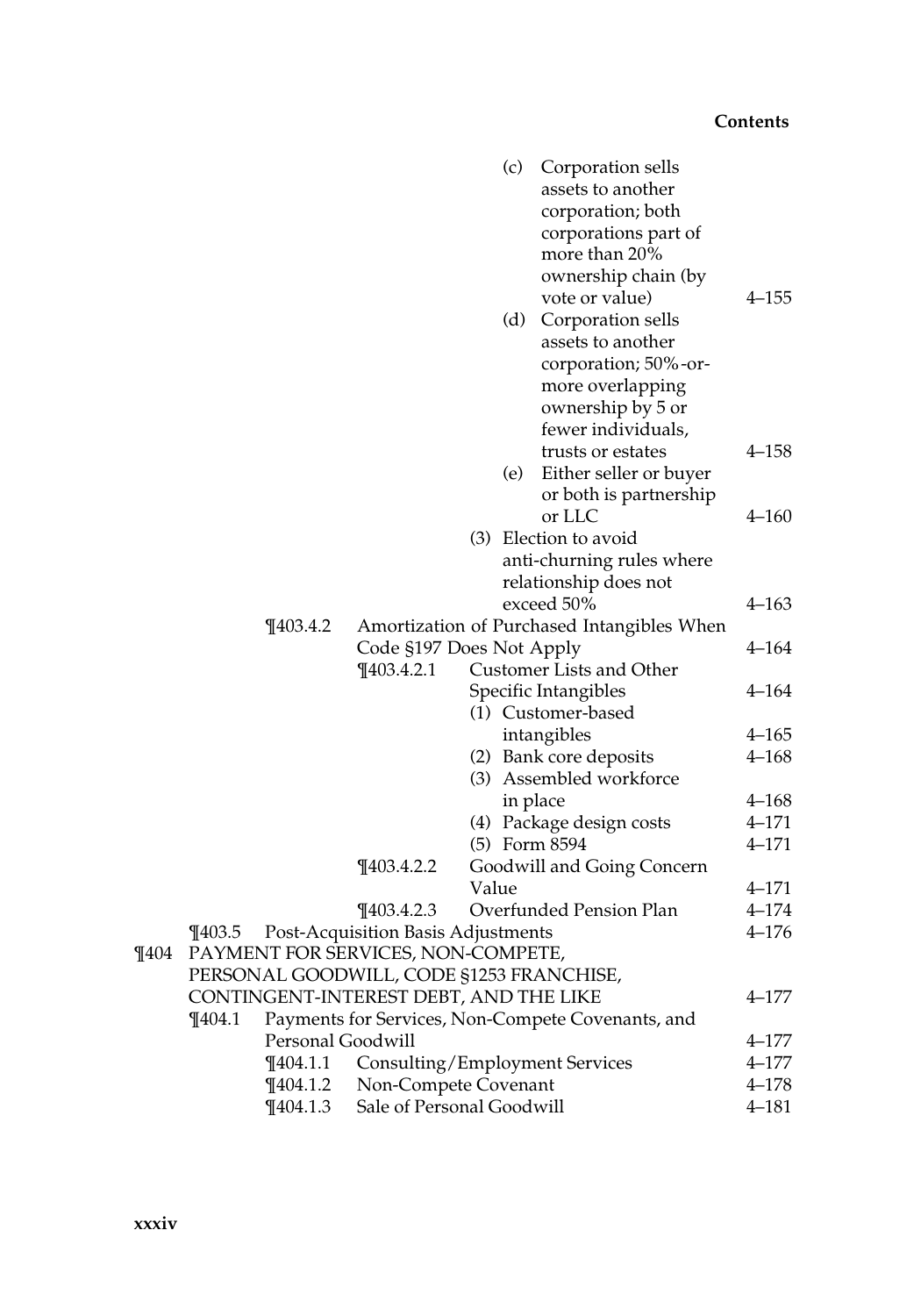|          | $\P$ 404.2 |                                    |                                       | Trademarks, Trade Names, and Franchises            | $4 - 187$ |  |  |
|----------|------------|------------------------------------|---------------------------------------|----------------------------------------------------|-----------|--|--|
|          |            | $\P$ 404.2.1                       |                                       | Certain Periodic Payments Contingent on            |           |  |  |
|          |            |                                    | Productivity                          |                                                    | $4 - 188$ |  |  |
|          |            | $\P$ 404.2.2                       |                                       | Other Payments for Code §1253 Intangibles          | $4 - 188$ |  |  |
|          |            | $\P$ 404.2.3                       | Governmental License                  |                                                    | $4 - 189$ |  |  |
|          | $\P$ 404.3 |                                    | <b>Information Reporting</b>          |                                                    | $4 - 190$ |  |  |
|          | $\P 404.4$ |                                    |                                       | Incentive to Allocate to Deductible or Amortizable |           |  |  |
|          |            |                                    |                                       | Payments and to Payments Free of Corporate Tax     | $4 - 190$ |  |  |
|          | $\P$ 404.5 |                                    |                                       | Incentive to Issue Contingent-Interest Debt        | $4 - 192$ |  |  |
| $\P$ 405 |            |                                    |                                       | TAX RECEIVABLE AGREEMENT IN CONNECTION             |           |  |  |
|          | WITH IPO   |                                    |                                       |                                                    | $4 - 193$ |  |  |
| $\P$ 406 |            |                                    |                                       | AVOIDING INADVERTENT CARRYOVER BASIS               | $4 - 195$ |  |  |
|          | $\P$ 406.1 |                                    | Overlapping Ownership Between P and T |                                                    |           |  |  |
|          |            | $\P$ 406.1.1                       | <b>Asset Purchase</b>                 |                                                    |           |  |  |
|          |            |                                    | $\P$ 406.1.1.1                        | Expansive Application of "D"                       |           |  |  |
|          |            |                                    |                                       | Reorganization Rules                               | $4 - 198$ |  |  |
|          |            |                                    |                                       | (1) Historical development                         | $4 - 198$ |  |  |
|          |            |                                    |                                       | (2) Regulations                                    | $4 - 201$ |  |  |
|          |            | $\P$ 406.1.2                       | <b>Stock Purchase</b>                 |                                                    | $4 - 208$ |  |  |
|          |            |                                    | $\P$ 406.1.2.1                        | Applicability of Code §304                         | $4 - 208$ |  |  |
|          |            |                                    | $\P$ 406.1.2.2                        | Applicability of Code §351                         | $4 - 211$ |  |  |
|          |            |                                    | $\P$ 406.1.2.3                        | Solutions to Code §351                             |           |  |  |
|          |            |                                    |                                       | Problem                                            | $4 - 215$ |  |  |
|          | T406.2     |                                    | Code §338 Consistency Rules           |                                                    | $4 - 216$ |  |  |
| $\P407$  |            |                                    |                                       | ZERO BASIS PROBLEM WHERE P STOCK DELIVERED IN      |           |  |  |
|          |            |                                    |                                       | ACQUISITION BY P's SUBSIDIARY OR BY PARTNERSHIP IN |           |  |  |
|          |            | <b>WHICH P IS PARTNER</b>          |                                       |                                                    | $4 - 216$ |  |  |
|          | $\P$ 407.1 |                                    |                                       | Corporate Context-Pre-5/16/00 Law                  | $4 - 217$ |  |  |
|          | $\P$ 407.2 |                                    |                                       | Corporate Context-5/00 Regulatory Solution         | $4 - 221$ |  |  |
|          | $\P$ 407.3 |                                    |                                       | Application of Code §1032 Concepts in Partnership  |           |  |  |
|          |            | Context                            |                                       |                                                    | $4 - 222$ |  |  |
| $\P408$  |            | IRS CONFIDENTIAL TRANSACTION RULES |                                       |                                                    |           |  |  |

## Chapter 5

### Unwanted Assets

| <b>Theory</b> T501 Disposing of Unwanted Assets (with Stepped-Up Basis) in Carve |         |
|----------------------------------------------------------------------------------|---------|
| Out IPO                                                                          | $5 - 1$ |
| <b>Theory</b> Unwanted Asset Disposition Strategies Without Gain Taxation        |         |
| Generally No Longer Viable                                                       | $5 - 1$ |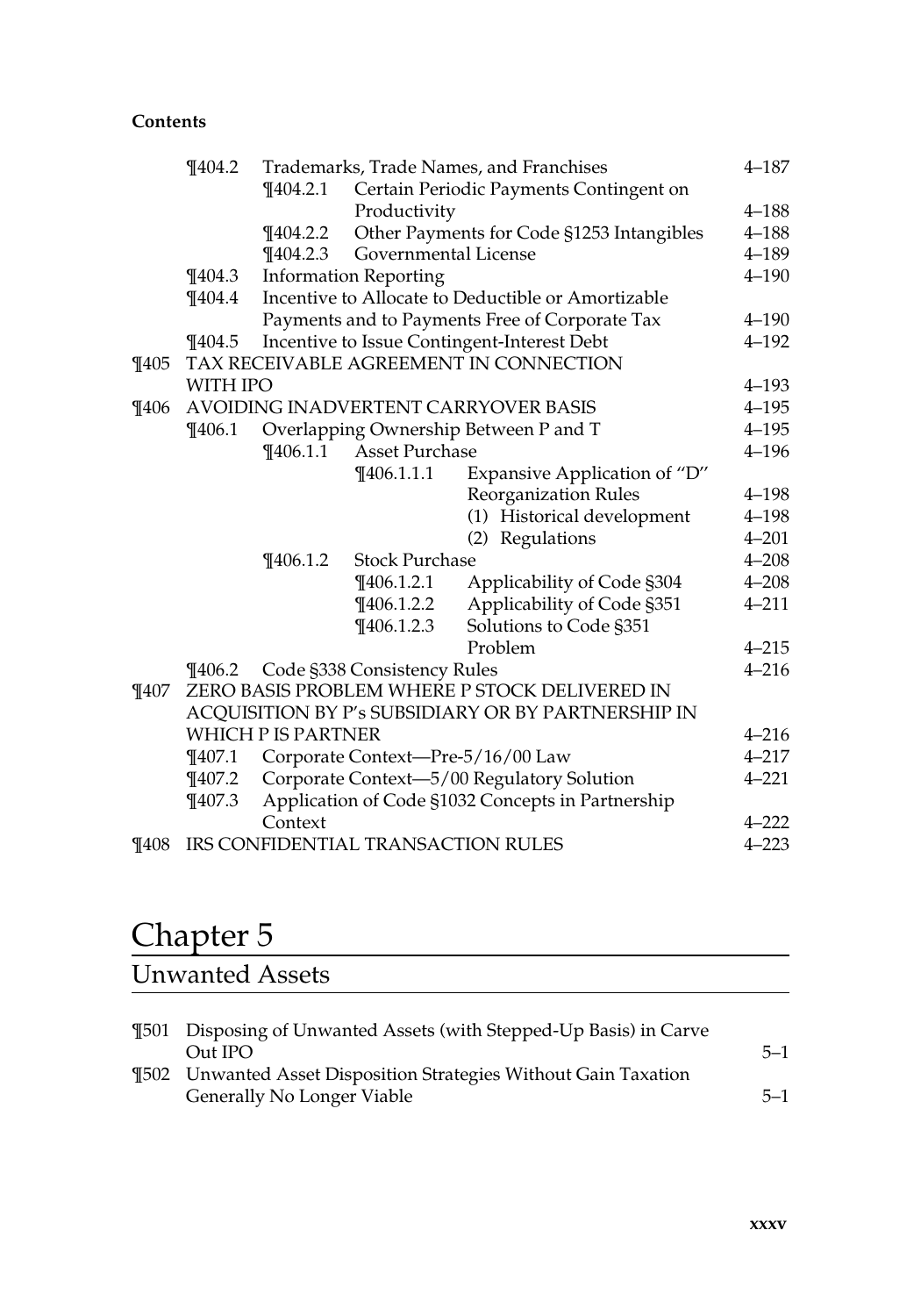## Volume 2

## Chapter 6

## Tax-Free Reorganization Basic Principles

| $\P601$ | TAX-FREE ACQUISITIONS IN GENERAL                |                                                                      |                                  |                                                       |          |  |  |
|---------|-------------------------------------------------|----------------------------------------------------------------------|----------------------------------|-------------------------------------------------------|----------|--|--|
|         | $\P$ 601.1                                      | Reorganization Examples                                              |                                  |                                                       |          |  |  |
|         | $\P601.2$                                       | IRS Letter Rulings on Reorganization Qualification                   |                                  |                                                       |          |  |  |
|         | $\P$ 601.3                                      |                                                                      | <b>E&amp;F</b> Reorganizations   |                                                       | $6 - 19$ |  |  |
|         |                                                 | $\P$ 601.3.1                                                         | "E" Reorganization               |                                                       | $6 - 19$ |  |  |
|         |                                                 | $\P601.3.2$                                                          | "F" Reorganization               |                                                       | $6 - 20$ |  |  |
|         | $\P601.4$                                       |                                                                      |                                  | Complete Liquidation of Subsidiary                    | $6 - 27$ |  |  |
|         |                                                 | $\P$ 601.4.1                                                         | P's Non-Recognition              |                                                       | $6 - 27$ |  |  |
|         |                                                 | $\P601.4.2$                                                          | S's Non-Recognition              |                                                       | $6 - 29$ |  |  |
|         |                                                 |                                                                      | ¶601.4.3 P's Basis in S's Assets |                                                       | $6 - 29$ |  |  |
| $\P602$ |                                                 | TREATMENT OF P                                                       |                                  |                                                       | $6 - 30$ |  |  |
|         | $\P602.1$                                       |                                                                      | Gain or Loss Recognition         |                                                       | $6 - 30$ |  |  |
|         | $\P602.2$                                       |                                                                      | P's Basis in T's Assets or Stock |                                                       | $6 - 31$ |  |  |
|         |                                                 | $\P602.2.1$                                                          |                                  | P Succeeds to T's Tax Attributes                      | $6 - 36$ |  |  |
|         |                                                 |                                                                      | $\P$ 602.2.1.1                   | Identifying the Acquiring                             |          |  |  |
|         |                                                 |                                                                      |                                  | Corporation                                           | $6 - 36$ |  |  |
|         |                                                 |                                                                      | $\P602.2.1.2$                    | T's Non-§381(a) Tax Attributes                        | $6 - 37$ |  |  |
|         | $\P602.3$                                       | P's Acquisition Expenses                                             |                                  |                                                       |          |  |  |
|         |                                                 | $\P602.3.1$                                                          |                                  | Prior (and Persisting) Law                            | $6 - 38$ |  |  |
|         |                                                 | $\P602.3.2$                                                          |                                  | 12/03 §263 Regulations                                | $6 - 39$ |  |  |
|         | $\P602.4$                                       |                                                                      | P's Methods of Accounting        |                                                       | $6 - 41$ |  |  |
| $\P603$ | TREATMENT OF T WHEN T TRANSFERS ITS ASSETS TO P |                                                                      |                                  |                                                       |          |  |  |
|         | $\P$ 603.1                                      | T's Gain or Loss on Receipt of Stock and Property from P<br>$6 - 41$ |                                  |                                                       |          |  |  |
|         | $\P603.2$                                       |                                                                      |                                  | T's Gain or Loss on Disposition of P Stock and Other  |          |  |  |
|         |                                                 | Property                                                             |                                  |                                                       |          |  |  |
|         | $\P603.3$                                       |                                                                      |                                  | T's Basis in Stock, Securities, and Property Received |          |  |  |
|         |                                                 | from P                                                               |                                  |                                                       | $6 - 44$ |  |  |
| $\P604$ |                                                 |                                                                      |                                  | TREATMENT OF T SHAREHOLDER UPON EXCHANGE OF           |          |  |  |
|         |                                                 |                                                                      |                                  | T STOCK FOR P STOCK (OR P STOCK AND BOOT)             | $6 - 45$ |  |  |
|         | $\P604.1$                                       |                                                                      | Gain or Loss Recognition         |                                                       | $6 - 45$ |  |  |
|         |                                                 | $\P$ 604.1.1                                                         | <b>General Rules</b>             |                                                       | $6 - 45$ |  |  |
|         |                                                 | $\P$ 604.1.2                                                         | Warrants Post-3/98               |                                                       | $6 - 47$ |  |  |
|         |                                                 | $\P$ 604.1.3                                                         | Warrants Pre-3/98                |                                                       | $6 - 56$ |  |  |
|         |                                                 | $\P 604.1.4$                                                         | Poison Pill                      |                                                       | $6 - 58$ |  |  |
|         |                                                 | $\P$ 604.1.5                                                         | Installment Method               |                                                       | $6 - 59$ |  |  |
|         |                                                 | $\P604.1.6$                                                          |                                  | Receipt of Unvested P Stock in Exchange for           |          |  |  |
|         |                                                 |                                                                      | Vested T Stock                   |                                                       | $6 - 60$ |  |  |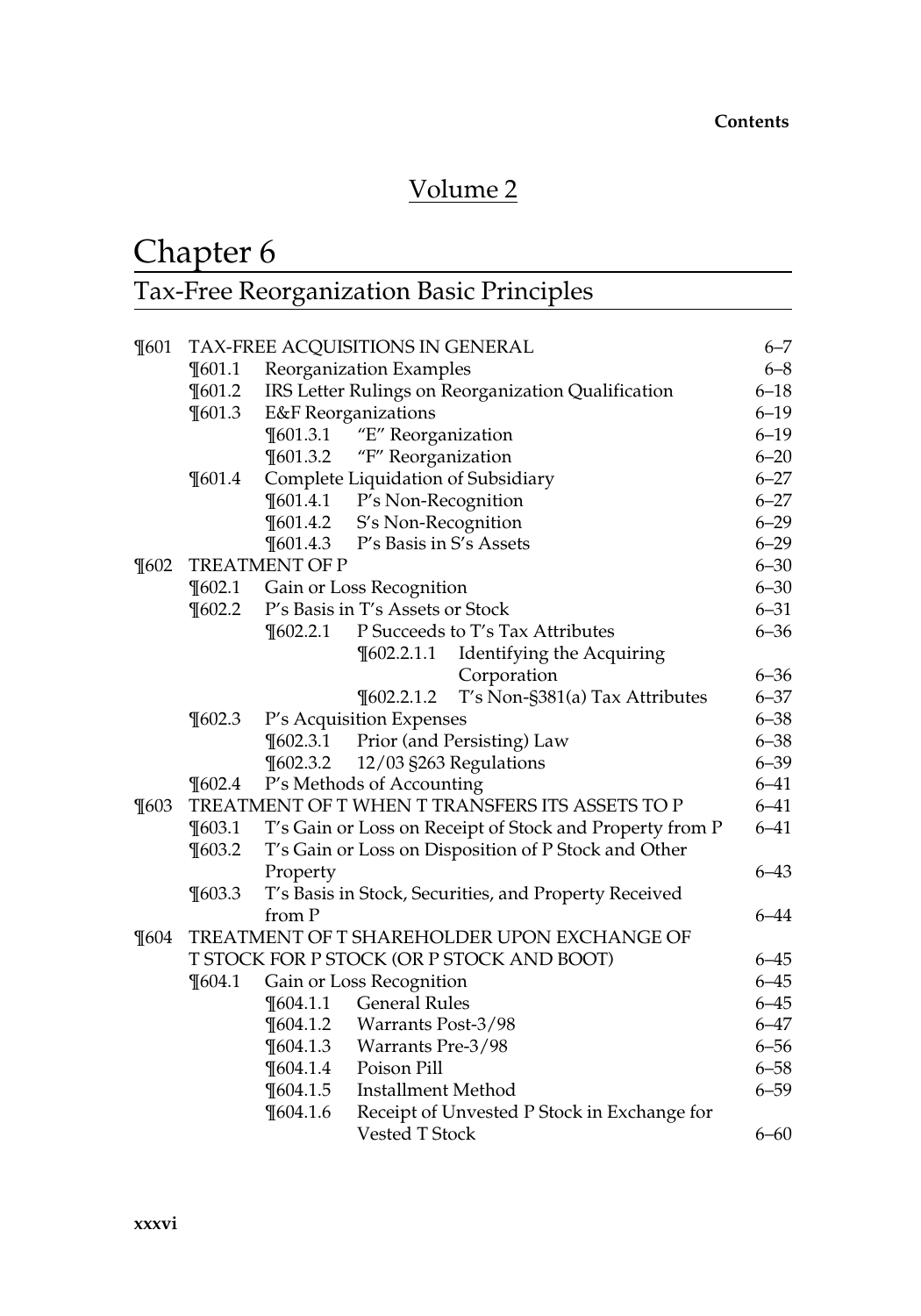|           |              | (1) |                      | Expansive Code §83 interpretation                     |           |
|-----------|--------------|-----|----------------------|-------------------------------------------------------|-----------|
|           |              |     |                      | with no Code §83(b) election                          | $6 - 62$  |
|           |              | (2) |                      | Expansive Code §83 interpretation                     |           |
|           |              |     |                      | with Code §83(b) election                             | $6 - 75$  |
|           |              | (3) |                      | Argument that Code §83 not applicable                 |           |
|           |              |     |                      | at all-narrow Code §83 interpretation                 | $6 - 76$  |
|           |              | (4) |                      | Taxable P-T acquisition                               | $6 - 78$  |
|           | $\P$ 604.1.7 |     |                      | Cash in Lieu of Fractional Shares                     | $6 - 79$  |
| $\P604.2$ |              |     |                      | T Shareholder's Basis in P Stock or Property Received |           |
|           | from P       |     |                      |                                                       | $6 - 79$  |
|           | $\P$ 604.2.1 |     | <b>General Rules</b> |                                                       | $6 - 79$  |
|           | $\P604.2.2$  |     |                      | Pre-Reorganization T Shares Held at Different         |           |
|           |              |     |                      | Tax Bases or with Different Holding Periods           | $6 - 80$  |
|           |              |     | $\P$ 604.2.2.1       | Adequate Identification                               | $6 - 81$  |
|           |              |     | $\P604.2.2.2$        | No Adequate Identification:                           |           |
|           |              |     |                      | Permitted Designation                                 | $6 - 83$  |
|           |              |     | $\P$ 604.2.2.3       | No Adequate                                           |           |
|           |              |     |                      | Identification-Failure to Timely                      |           |
|           |              |     |                      | Designate: FIFO Rule                                  | $6 - 83$  |
|           |              |     | $\P604.2.2.4$        | Code §351 Reservation                                 | $6 - 84$  |
|           |              |     | $\P$ 604.2.2.5       | Commonly Owned Corporations                           |           |
|           |              |     |                      | and Stockless Reorganizations                         | $6 - 86$  |
|           |              |     | $\P$ 604.2.2.6       | <b>Basis Recovery Regulations</b>                     |           |
|           |              |     |                      | Proposed and Subsequently                             |           |
|           |              |     |                      | Withdrawn                                             | $6 - 87$  |
| $\P604.3$ |              |     |                      | T Shareholder Receiving P Preferred Stock             | $6 - 88$  |
|           | $\P604.3.1$  |     |                      | Non-Qualified Preferred Stock (NQ Pfd)                | $6 - 89$  |
|           |              |     | $\P$ 604.3.1.1       | Significant Participation in                          |           |
|           |              |     |                      | Corporate Growth                                      | $6 - 89$  |
|           |              |     | $\P$ 604.3.1.2       | Retireable NQ Pfd                                     | $6 - 93$  |
|           |              |     | $\P$ 604.3.1.3       | Indexed Dividend NQ Pfd                               | $6 - 100$ |
|           |              |     | $\P$ 604.3.1.4       | Receipt of NQ Pfd for Preferred                       |           |
|           |              |     |                      | Stock Issued Pre-6/97                                 | $6 - 101$ |
|           | $\P604.3.2$  |     |                      | T Shareholder Receiving P NQ Pfd                      | $6 - 103$ |
|           |              | (1) |                      | Code §368 exchange                                    | $6 - 103$ |
|           |              | (2) |                      | Code §351 exchanges                                   | $6 - 105$ |
|           |              | (3) |                      | Spin-offs and split-offs                              | $6 - 105$ |
|           |              | (4) |                      | Code §1036 exchange                                   | $6 - 106$ |
|           |              | (5) |                      | NQ Pfd and installment method                         |           |
|           |              |     | reporting            |                                                       | $6 - 106$ |
|           | $\P$ 604.3.3 |     |                      | Effect of P NQ Pfd on Reorganization                  |           |
|           |              |     | Qualification        |                                                       | $6 - 107$ |
|           | $\P$ 604.3.4 |     |                      | Using NQ Pfd to Achieve Tax                           |           |
|           |              |     |                      | Advantage-NQ Pfd Rules Under Other                    |           |
|           |              |     | <b>Code Sections</b> |                                                       | $6 - 112$ |
|           |              |     |                      |                                                       |           |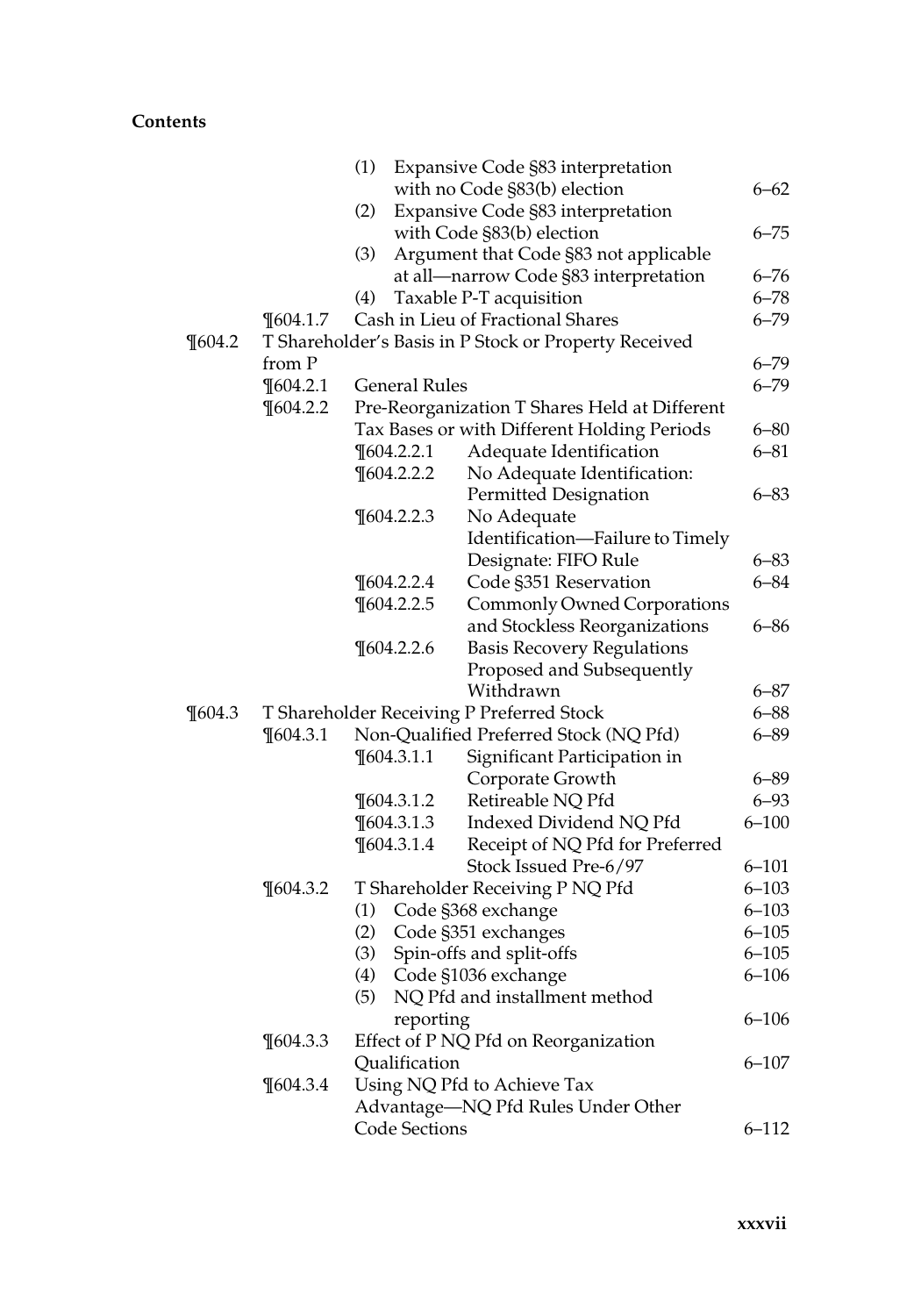|          |                                          | $\P604.3.5$                                                | <b>Preferred Stock</b>                              | Other Tax Consequences of Receiving P               | $6 - 120$              |  |  |
|----------|------------------------------------------|------------------------------------------------------------|-----------------------------------------------------|-----------------------------------------------------|------------------------|--|--|
|          | $\P604.4$                                |                                                            |                                                     | T Shareholders Surrender T Preferred Stock with     |                        |  |  |
|          |                                          |                                                            | Dividends in Arrears                                |                                                     | $6 - 128$              |  |  |
| $\P$ 605 |                                          |                                                            |                                                     | EXCHANGING T SECURITIES FOR P SECURITIES OR P STOCK | $6 - 132$              |  |  |
| $\P606$  |                                          |                                                            |                                                     | POST-CLOSING PRICE ADJUSTMENTS: ESCROW,             |                        |  |  |
|          |                                          |                                                            |                                                     | CONTINGENT STOCK, AND FLEXIBLE CONVERSION RATIO     | $6 - 138$              |  |  |
|          | $\P606.1$                                |                                                            | Description of the Arrangements                     |                                                     | $6 - 139$              |  |  |
|          |                                          | $\P$ 606.1.1                                               | Escrow                                              |                                                     | $6 - 139$              |  |  |
|          |                                          | $\P$ 606.1.2                                               | <b>Contingent Stock</b>                             |                                                     | $6 - 141$              |  |  |
|          |                                          | $\P$ 606.1.3                                               |                                                     | Flexible Conversion Ratio Preferred Stock           | $6 - 142$              |  |  |
|          |                                          | $\P 606.1.4$                                               |                                                     | <b>Comparing Price Adjustment Mechanisms</b>        | $6 - 143$              |  |  |
|          | $\P$ 606.2                               |                                                            |                                                     | Is Escrow or Contingent Stock Arrangement Boot?     | $6 - 145$              |  |  |
|          |                                          | $\P$ 606.2.1                                               |                                                     |                                                     | $6 - 147$              |  |  |
|          | $\P606.3$                                |                                                            | Midstream Acquisition of P<br>IRS Ruling Guidelines |                                                     |                        |  |  |
|          | $\P$ 606.4                               | <b>Imputed Interest</b>                                    |                                                     |                                                     | $6 - 148$<br>$6 - 150$ |  |  |
|          |                                          | $\P 606.4.1$                                               | <b>Contingent Stock</b>                             |                                                     | $6 - 150$              |  |  |
|          |                                          | $\P$ 606.4.2                                               |                                                     | Flexible Conversion Ratio Preferred Stock           | $6 - 151$              |  |  |
|          | $\P 606.5$                               | Basis/Holding Period Issues                                |                                                     |                                                     |                        |  |  |
|          |                                          | $\P$ 606.5.1<br>No Separation of Interest and Non-Interest |                                                     |                                                     |                        |  |  |
|          |                                          |                                                            | Shares                                              |                                                     | $6 - 152$              |  |  |
|          |                                          | $\P606.5.2$                                                | Separation of Interest and Non-Interest             |                                                     |                        |  |  |
|          |                                          |                                                            | <b>Shares</b>                                       |                                                     | $6 - 156$              |  |  |
|          | $\P606.6$                                |                                                            | Return of Escrowed P Shares to P                    |                                                     | $6 - 158$              |  |  |
|          | $\P606.7$                                | Straddle Issues                                            |                                                     |                                                     | $6 - 160$              |  |  |
|          | $\P 606.8$                               | <b>SEC Rules</b>                                           |                                                     |                                                     | $6 - 161$              |  |  |
| $\P607$  |                                          | OLD T SHAREHOLDER'S BASIS AFTER DEATH                      |                                                     |                                                     |                        |  |  |
| $\P608$  | SUBSTANCE-OVER-FORM, ECONOMIC-SUBSTANCE, |                                                            |                                                     |                                                     |                        |  |  |
|          | STEP-TRANSACTION, AND RECHARACTERIZATION |                                                            |                                                     |                                                     |                        |  |  |
|          | <b>DOCTRINES</b>                         |                                                            |                                                     |                                                     | $6 - 162$              |  |  |
|          | $\P608.1$                                | In General                                                 |                                                     |                                                     | $6 - 162$              |  |  |
|          | $\P$ 608.2                               |                                                            |                                                     | Economic-Substance Doctrine and Code §7701(o)       | $6 - 163$              |  |  |
|          | $\P608.3$                                |                                                            | Step-Transaction Doctrine                           |                                                     | $6 - 172$              |  |  |
|          |                                          | $\P$ 608.3.1                                               |                                                     | Alternative Formulations of Step-Transaction        |                        |  |  |
|          |                                          |                                                            | Doctrine                                            |                                                     | $6 - 175$              |  |  |
|          |                                          | $\P608.3.2$                                                |                                                     | Key Factors in Applying Step-Transaction            |                        |  |  |
|          |                                          |                                                            | Doctrine                                            |                                                     | $6 - 178$              |  |  |
|          |                                          |                                                            | ¶608.3.2.1 Intent                                   |                                                     | $6 - 179$              |  |  |
|          |                                          |                                                            | $\P$ 608.3.2.2                                      | <b>Temporal Proximity</b>                           | $6 - 180$              |  |  |
|          |                                          | $\P$ 608.3.3                                               |                                                     | Limitations on Step-Transaction Doctrine            | $6 - 181$              |  |  |
|          |                                          |                                                            | $\P$ 608.3.3.1                                      | Independent Significance and                        |                        |  |  |
|          |                                          |                                                            |                                                     | <b>Functionally Unrelated</b>                       |                        |  |  |
|          |                                          |                                                            |                                                     | Doctrine                                            | 6–181                  |  |  |
|          |                                          |                                                            | $\P$ 608.3.3.2                                      | Prohibition on Inventing Steps                      | $6 - 186$              |  |  |
|          |                                          |                                                            | $\P$ 608.3.3.3                                      | Real and Meaningful                                 |                        |  |  |
|          |                                          |                                                            |                                                     | Shareholder Vote                                    | $6 - 193$              |  |  |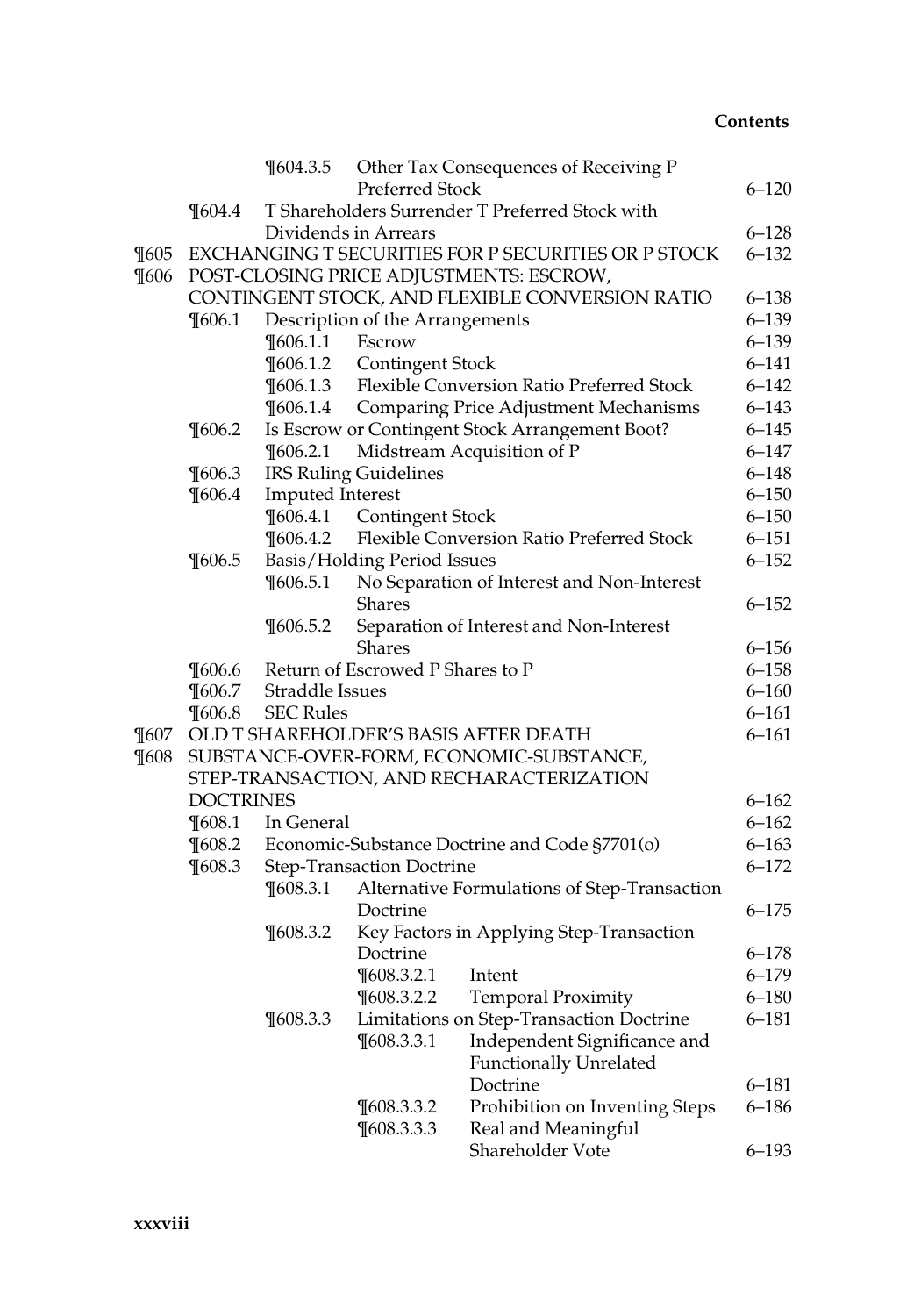|          |                         |                                                   | $\P$ 608.3.3.4                        | Code §351 Transactions                          | $6 - 195$              |  |
|----------|-------------------------|---------------------------------------------------|---------------------------------------|-------------------------------------------------|------------------------|--|
|          |                         |                                                   |                                       | (1) Underwriting transaction                    | $6 - 196$              |  |
|          |                         |                                                   |                                       | (2) Multiple dropdowns                          | $6 - 198$              |  |
|          |                         |                                                   | $\P$ 608.3.3.5                        | IRS May Recharacterize-but                      |                        |  |
|          |                         |                                                   |                                       | Taxpayer May Be Bound                           |                        |  |
|          |                         |                                                   |                                       | by-Transaction Form                             | $6 - 201$              |  |
|          |                         |                                                   | $\P$ 608.3.3.6                        | IRS May Forego Step-                            |                        |  |
|          |                         |                                                   |                                       | <b>Transaction Recharacterization</b>           | $6 - 208$              |  |
|          |                         |                                                   | $\P$ 608.3.3.7                        | Court May Forego Step-                          |                        |  |
|          |                         |                                                   |                                       | <b>Transaction Recharacterization</b>           |                        |  |
|          |                         |                                                   |                                       | Where Inconsistent with                         |                        |  |
|          |                         |                                                   |                                       | Statutory/Regulation Scheme                     | $6 - 212$              |  |
|          |                         |                                                   |                                       |                                                 | $6 - 213$              |  |
|          |                         | $\P$ 608.3.4                                      |                                       | Consistency Among the Parties                   |                        |  |
|          |                         | $\P$ 608.3.5                                      |                                       | <b>Integrated Acquisitive Reorganizations</b>   | $6 - 215$              |  |
|          |                         |                                                   | $\P$ 608.3.5.1                        | No First-Step QSP                               | $6 - 217$              |  |
|          |                         |                                                   | $\P$ 608.3.5.2                        | First-Step QSP                                  | $6 - 225$              |  |
|          |                         |                                                   |                                       | (1) No Code §338 or §338(h)(10)                 |                        |  |
|          |                         |                                                   |                                       | election for T                                  | $6 - 225$              |  |
|          |                         |                                                   |                                       | (2) Code §338 or §338(h)(10)                    |                        |  |
|          |                         |                                                   |                                       | election for T                                  | $6 - 229$              |  |
|          |                         |                                                   | $\P608.3.5.3$                         | Advantages of Integrated                        |                        |  |
|          |                         |                                                   |                                       | Acquisition, Including Use of                   |                        |  |
|          |                         |                                                   |                                       | S-LLC                                           | $6 - 234$              |  |
|          |                         |                                                   |                                       | $(1)$ P acquires T stock and T then             |                        |  |
|          |                         |                                                   |                                       | forward merges into                             |                        |  |
|          |                         |                                                   |                                       | disregarded S-LLC                               | $6 - 235$              |  |
|          |                         |                                                   |                                       | (2) P acquires T stock and T                    |                        |  |
|          |                         |                                                   |                                       | then forward merges into                        |                        |  |
|          |                         |                                                   |                                       | corporate S-LLC                                 | $6 - 235$              |  |
|          |                         |                                                   |                                       | (3) P acquires T's stock and then               |                        |  |
|          |                         |                                                   |                                       | P's non-corporate                               |                        |  |
|          |                         |                                                   |                                       | disregarded subsidiary                          |                        |  |
|          |                         |                                                   |                                       | S-LLC reverse merges into T 6-236               |                        |  |
|          |                         |                                                   |                                       | (4) P acquires T's stock and                    |                        |  |
|          |                         |                                                   |                                       | then P's corporate S-LLC                        |                        |  |
|          |                         |                                                   |                                       | subsidiary reverse merges                       |                        |  |
|          |                         |                                                   |                                       |                                                 | $6 - 236$              |  |
|          |                         |                                                   |                                       | into T                                          |                        |  |
|          |                         | $\P608.3.6$                                       |                                       | Pre-Reorganization Incorporation of T           |                        |  |
|          |                         |                                                   | Partnership or LLC                    |                                                 | $6 - 236$              |  |
|          |                         | $\P$ 608.3.7                                      |                                       | Pre-2/98 Characterization of Reorganization     |                        |  |
|          |                         |                                                   |                                       | if Step-Transaction Doctrine Applied            | $6 - 239$<br>$6 - 240$ |  |
| $\P$ 609 | <b>BUSINESS PURPOSE</b> |                                                   |                                       |                                                 |                        |  |
|          | $\P$ 609.1              |                                                   |                                       | Gregory-Genesis of Business Purpose Requirement | $6 - 242$              |  |
|          | $\P609.2$               |                                                   | <b>Whose Business Purpose Counts?</b> |                                                 | $6 - 244$              |  |
|          | $\P$ 609.3              |                                                   | Presence of Tax Avoidance Motives     |                                                 | $6 - 246$<br>$6 - 248$ |  |
|          | $\P609.4$               | Reorganization Undertaken to Qualify for S Status |                                       |                                                 |                        |  |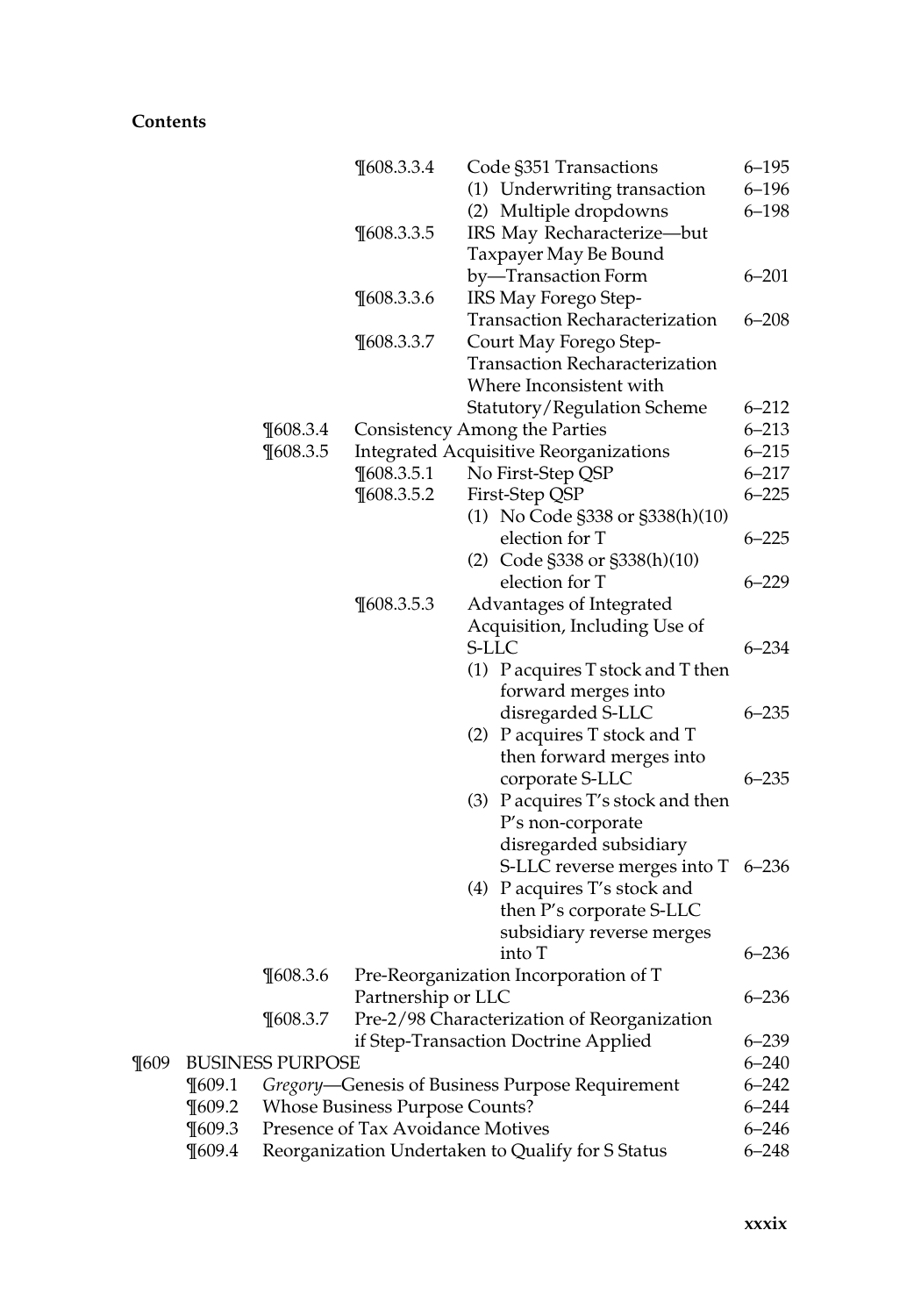| $\P610$ |                                |  |                      | CONTINUITY OF SHAREHOLDER INTEREST                        | $6 - 249$              |  |  |  |
|---------|--------------------------------|--|----------------------|-----------------------------------------------------------|------------------------|--|--|--|
|         | General COI description<br>(1) |  |                      |                                                           |                        |  |  |  |
|         | (2)                            |  | Insolvent T          |                                                           | $6 - 254$              |  |  |  |
|         | (3)                            |  | Prior COI doctrine   |                                                           | $6 - 254$              |  |  |  |
|         | (4)                            |  | Current law examples |                                                           | $6 - 254$              |  |  |  |
|         | $\P610.1$                      |  |                      | What Type of Consideration Counts?                        | $6 - 261$              |  |  |  |
|         |                                |  | $\P610.1.1$          | P Acquires All of Previously Unrelated T                  | $6 - 261$              |  |  |  |
|         |                                |  | $\P$ 610.1.2         | P Owns Old and Cold T Stock                               | $6 - 263$              |  |  |  |
|         |                                |  | $\P610.1.3$          | P Acquires Less Than All T's Shares                       | $6 - 263$              |  |  |  |
|         |                                |  | $\P610.1.4$          | T Shareholders Receive T Stock with                       |                        |  |  |  |
|         |                                |  |                      | Limited/Specialized Rights                                | $6 - 264$              |  |  |  |
|         | $\P610.2$                      |  |                      | Necessary Degree of Continuity                            | $6 - 264$              |  |  |  |
|         |                                |  | $\P$ 610.2.1         | In General                                                | $6 - 264$              |  |  |  |
|         |                                |  | $\P610.2.2$          | Necessary COI Percentage                                  | $6 - 265$              |  |  |  |
|         |                                |  | $\P$ 610.2.3         | Date P Shares and Other Property Valued                   |                        |  |  |  |
|         |                                |  |                      | for COI Purposes                                          | $6 - 269$              |  |  |  |
|         |                                |  | $\P610.2.4$          | Good COI Percentage Now 40%                               | $6 - 275$              |  |  |  |
|         |                                |  | $\P$ 610.2.5         | Planning                                                  | $6 - 275$              |  |  |  |
|         |                                |  | $\P610.2.6$          | Pre-Acquisition Exercise of T Options or                  |                        |  |  |  |
|         |                                |  |                      | Warrants or Conversion of T Convertible Debt              | $6 - 278$              |  |  |  |
|         |                                |  | $\P$ 610.2.7         | <b>Escrowed Stock and Contingent Stock</b>                |                        |  |  |  |
|         |                                |  |                      | Arrangements                                              | $6 - 282$              |  |  |  |
|         |                                |  |                      | $\P610.2.7.1$<br><b>Escrowed Stock</b>                    | $6 - 282$              |  |  |  |
|         |                                |  |                      | $\P610.2.7.2$<br><b>Contingent Stock Arrangements</b>     | $6 - 285$              |  |  |  |
|         | $\P610.3$                      |  |                      | Post-Reorganization and Pre-Reorganization Continuity     |                        |  |  |  |
|         |                                |  | $\P$ 610.3.1         | Redemption Rights                                         | $6 - 288$<br>$6 - 290$ |  |  |  |
|         |                                |  | $\P610.3.2$          | Meaning of Related Person                                 | $6 - 292$              |  |  |  |
|         |                                |  |                      | $\P610.3.2.1$<br>Related Person as to P                   | $6 - 293$              |  |  |  |
|         |                                |  |                      | $\P610.3.2.2$<br><b>Transactions Involving</b>            |                        |  |  |  |
|         |                                |  |                      | Partnerships                                              | $6 - 295$              |  |  |  |
|         | $\P610.4$                      |  |                      | Measuring Continuity When P or S Is an Historic T         |                        |  |  |  |
|         |                                |  | Shareholder          |                                                           |                        |  |  |  |
|         |                                |  | $\P610.4.1$          | P Is an Historic T Shareholder-T Merges                   |                        |  |  |  |
|         |                                |  |                      | Upstream into P                                           | $6 - 296$              |  |  |  |
|         |                                |  | $\P610.4.2$          | P Is an Historic T Shareholder-T Merges                   |                        |  |  |  |
|         |                                |  |                      | into S                                                    | $6 - 298$              |  |  |  |
|         |                                |  | $\P610.4.3$          | S Is an Historic T Shareholder-T Merges                   |                        |  |  |  |
|         |                                |  |                      | into S1                                                   | $6 - 299$              |  |  |  |
|         |                                |  | $\P610.4.4$          | S Is an Historic T Shareholder-T Merges                   |                        |  |  |  |
|         |                                |  |                      | into S                                                    | $6 - 299$              |  |  |  |
|         | $\P610.5$                      |  |                      | P Purchases Controlling Interest in T and Merges T into S | $6 - 300$              |  |  |  |
|         | $\P610.6$                      |  |                      | Effect of P's Post-Reorganization Contributions and       |                        |  |  |  |
|         |                                |  |                      | Distributions of T Assets or T or S Stock-Remote          |                        |  |  |  |
|         |                                |  | Continuity           |                                                           | $6 - 314$              |  |  |  |
|         |                                |  | $\P610.6.1$          | Contributions                                             | $6 - 314$              |  |  |  |
|         |                                |  |                      | (1) Qualified group                                       | $6 - 315$              |  |  |  |
|         |                                |  |                      |                                                           |                        |  |  |  |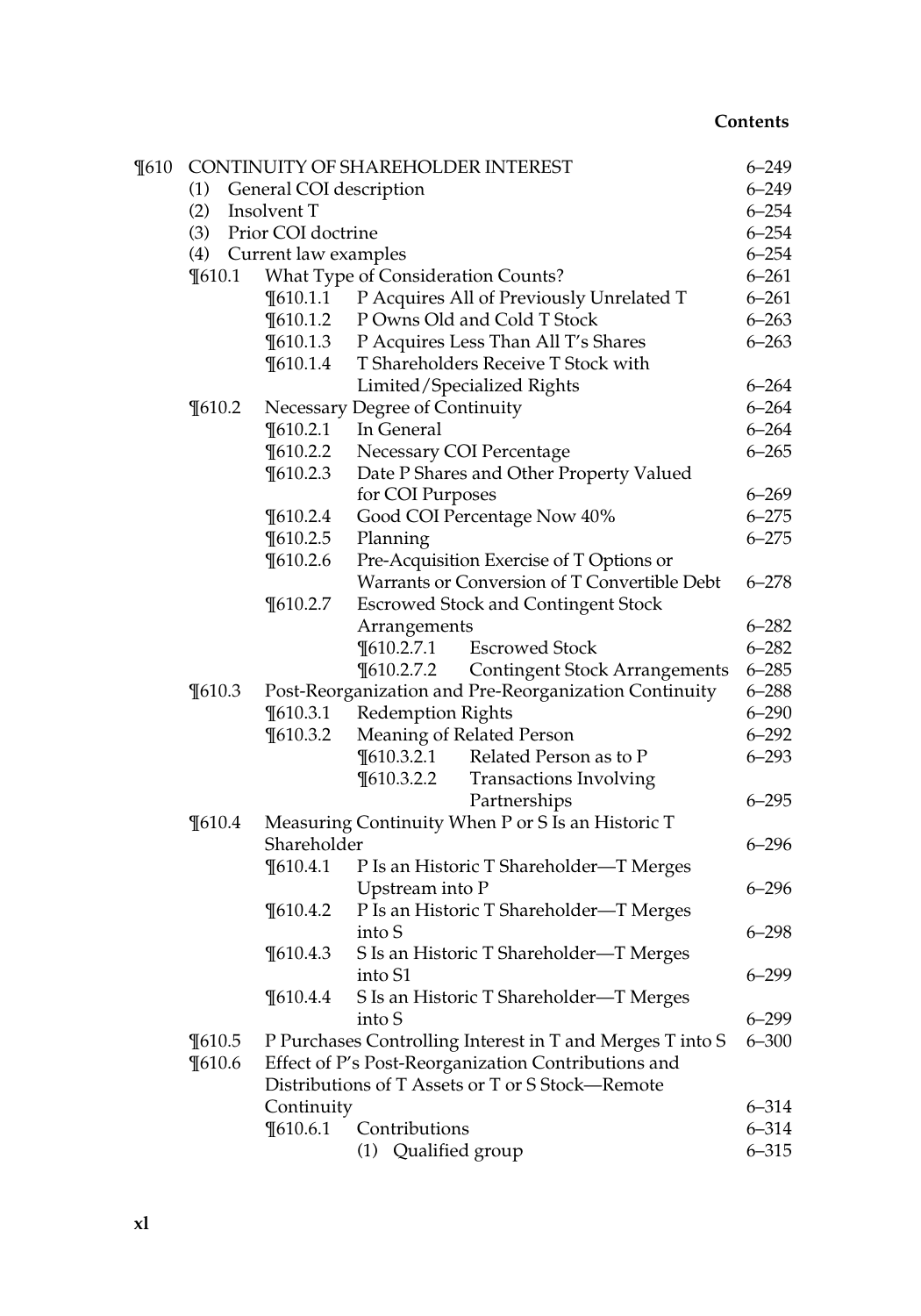|         |                               |                                                                                   |                                                             | (2) Downstream transfer to subsidiary                |           |  |
|---------|-------------------------------|-----------------------------------------------------------------------------------|-------------------------------------------------------------|------------------------------------------------------|-----------|--|
|         |                               |                                                                                   | corporation                                                 |                                                      | $6 - 316$ |  |
|         |                               |                                                                                   | (3)                                                         | Downstream transfer to partnership                   | $6 - 318$ |  |
|         |                               | $\P610.6.2$                                                                       | Distributions                                               |                                                      | $6 - 320$ |  |
|         | $\P610.7$                     |                                                                                   |                                                             | COI Requirement Not Applicable to P Shareholders     | $6 - 322$ |  |
|         | $\P610.8$                     |                                                                                   |                                                             |                                                      | $6 - 323$ |  |
|         | $\P610.9$                     | Achieving COI by Reversing P and T<br>Using Code §351 to Avoid Continuity Problem |                                                             |                                                      | $6 - 324$ |  |
|         | $\P610.10$                    |                                                                                   |                                                             | Using Recapitalization to Avoid Continuity Problem   | $6 - 325$ |  |
|         | $\P610.11$                    | Pre-1998 COI Issues                                                               |                                                             |                                                      | $6 - 326$ |  |
|         |                               |                                                                                   | ¶610.11.1 Historic T Shareholders                           |                                                      | $6 - 326$ |  |
|         |                               |                                                                                   |                                                             | ¶610.11.2 Post-Reorganization Continuity             | $6 - 329$ |  |
|         |                               |                                                                                   | ¶610.11.3 Rescission Rights                                 |                                                      | $6 - 334$ |  |
|         |                               | $\P610.11.4$                                                                      |                                                             | Post-Reorganization Distributions,                   |           |  |
|         |                               |                                                                                   |                                                             | Contributions, Gifts, and Donations of               |           |  |
|         |                               |                                                                                   | P Stock                                                     |                                                      | $6 - 334$ |  |
|         |                               |                                                                                   | $\P610.11.4.1$                                              | Distributions-Remote                                 |           |  |
|         |                               |                                                                                   |                                                             |                                                      | $6 - 335$ |  |
|         |                               |                                                                                   | $\P$ 610.11.4.2                                             | Continuity<br>Contributions-Remote                   |           |  |
|         |                               |                                                                                   |                                                             | Continuity                                           | $6 - 341$ |  |
|         |                               |                                                                                   |                                                             | Gifts and Donations                                  | $6 - 344$ |  |
|         |                               |                                                                                   | $\P$ 610.11.4.3<br><b>CONTINUITY OF BUSINESS ENTERPRISE</b> |                                                      | $6 - 344$ |  |
| $\P611$ |                               |                                                                                   |                                                             |                                                      | $6 - 344$ |  |
|         | $\P611.1$                     | Meaning of COBE<br>Pre- or Post-Reorganization Downstream Transfer of T           |                                                             |                                                      |           |  |
|         | $\P611.2$                     |                                                                                   |                                                             |                                                      | $6 - 348$ |  |
|         |                               |                                                                                   |                                                             | Assets or T or S Stock to Controlled Corporation     |           |  |
|         | $\P611.3$                     |                                                                                   |                                                             | Pre- or Post-Reorganization Downstream Transfer of T | $6 - 349$ |  |
|         |                               |                                                                                   | Assets or T or S Stock to Partnership                       |                                                      | $6 - 349$ |  |
|         |                               | $\P611.3.1$                                                                       | Assets Transfer<br><b>Stock Transfer</b>                    |                                                      | $6 - 353$ |  |
|         | $\P611.4$                     | $\P611.3.2$                                                                       |                                                             |                                                      |           |  |
|         |                               | or Stock                                                                          |                                                             | Post-Reorganization Upstream Transfers of T Assets   | $6 - 355$ |  |
| $\P612$ |                               | EXCHANGE OF NET VALUE                                                             |                                                             |                                                      | $6 - 356$ |  |
|         |                               |                                                                                   |                                                             |                                                      | $6 - 357$ |  |
|         | $\P612.1$                     | Insolvency and COI                                                                |                                                             |                                                      |           |  |
|         | $\P612.2$                     | Illustrations                                                                     |                                                             |                                                      | $6 - 359$ |  |
| $\P613$ |                               |                                                                                   |                                                             | DOWNSTREAM REORGANIZATION WITH PARTIALLY             |           |  |
|         |                               | <b>OWNED SUBSIDIARY</b>                                                           |                                                             |                                                      | $6 - 360$ |  |
| $\P614$ |                               |                                                                                   |                                                             | IRS CONFIDENTIAL TRANSACTION RULES                   | $6 - 364$ |  |
| $\P615$ |                               |                                                                                   |                                                             | SPECIAL ISSUES-FORMS OF REORGANIZATION, S            |           |  |
|         |                               |                                                                                   |                                                             | CORPS, ACQUISITION EXPENSES, HANDLING                |           |  |
|         |                               |                                                                                   |                                                             | STOCK OPTIONS, CONSOLIDATED RETURN ISSUES,           |           |  |
|         |                               |                                                                                   |                                                             | UNWANTED ASSETS, CODE §351 TRANSACTIONS,             |           |  |
|         |                               |                                                                                   |                                                             | INVERSION TRANSACTIONS, LEVERAGED BUYOUTS,           |           |  |
|         |                               |                                                                                   |                                                             | NET OPERATING LOSSES, GREENMAIL PAYMENTS,            |           |  |
|         |                               |                                                                                   |                                                             | REPORTING REQUIREMENTS, AND SAMPLE                   |           |  |
|         | <b>ACQUISITION AGREEMENTS</b> |                                                                                   |                                                             |                                                      | $6 - 365$ |  |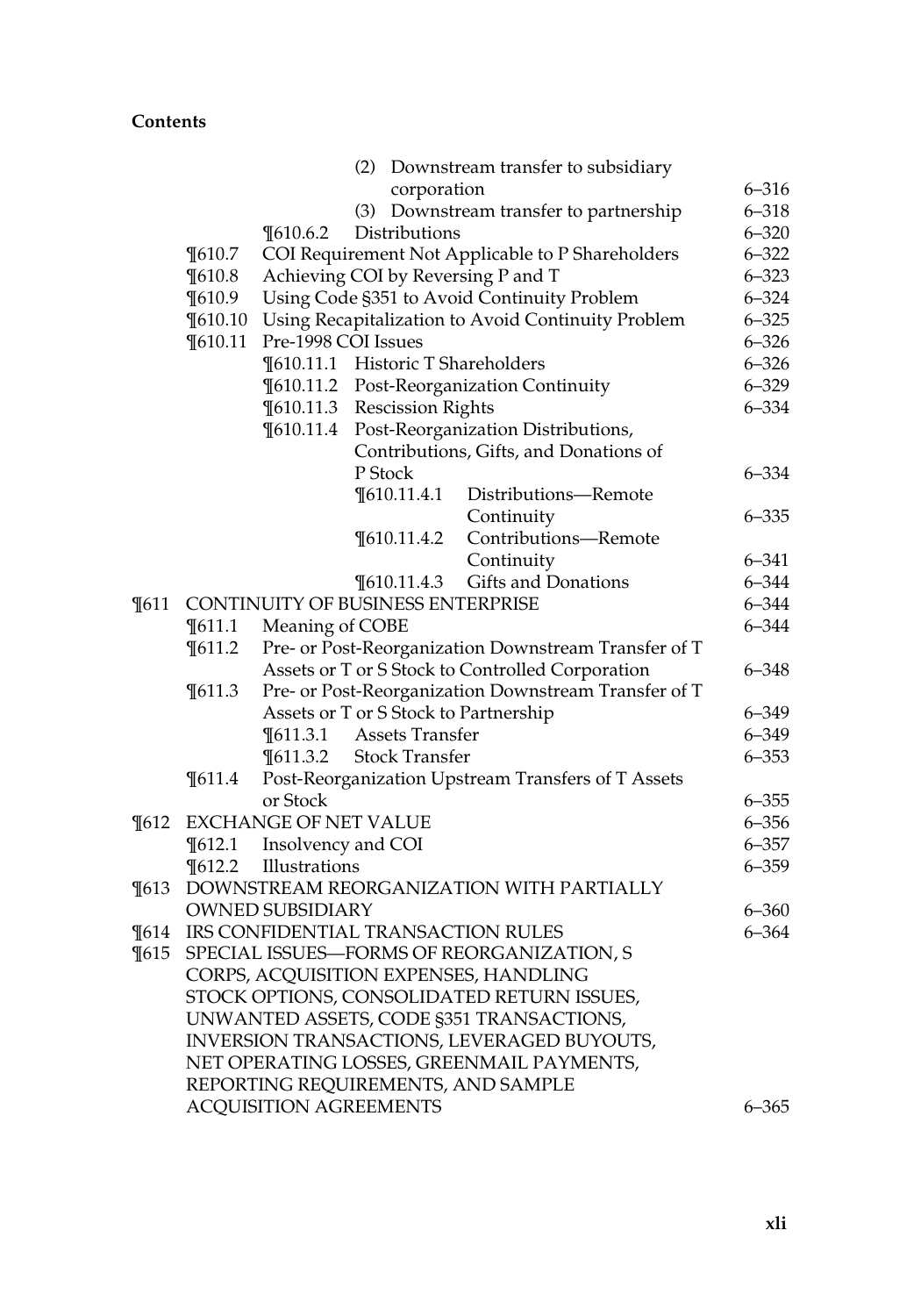## Chapter 7

#### ''Solely for Voting Stock'' Reorganizations

| $\P$ 701 |                 |                                |                               | "B" REORGANIZATION-STOCK-FOR-STOCK                       |          |
|----------|-----------------|--------------------------------|-------------------------------|----------------------------------------------------------|----------|
|          | <b>EXCHANGE</b> |                                |                               |                                                          | $7 - 4$  |
|          | $\P$ 701.1      | 3 Types of "B" Reorganizations |                               |                                                          | $7 - 4$  |
|          |                 | $\P$ 701.1.1                   | Normal "B"                    |                                                          |          |
|          |                 | $\P$ 701.1.2                   | Subsidiary "B"                |                                                          | $7 - 6$  |
|          |                 | $\P$ 701.1.3                   | Forced "B"                    |                                                          | $7 - 7$  |
|          |                 |                                | $\P$ 701.1.3.1                | <b>Transitory S</b>                                      | $7 - 7$  |
|          |                 |                                |                               | S-into-T merger can qualify as "B"                       | $7 - 7$  |
|          |                 |                                |                               | Historical background                                    | $7 - 8$  |
|          |                 |                                | $\P$ 701.1.3.2                | Forced "B" Where S Not                                   |          |
|          |                 |                                |                               | Transitory                                               | $7 - 9$  |
|          |                 |                                | $\P$ 701.1.3.3                | P's Basis in T's Stock After                             |          |
|          |                 |                                |                               | Forced "B" or Other Transferred                          |          |
|          |                 |                                |                               | <b>Basis Transaction</b>                                 | $7 - 11$ |
|          | $\P$ 701.2      |                                |                               | Dropdown Before or After Acquisitive Reorganization      | $7 - 13$ |
|          |                 | $\P$ 701.2.1                   |                               | Dropdown to Corporation After Acquisitive                |          |
|          |                 |                                | Reorganization                |                                                          | $7 - 13$ |
|          |                 | $\P$ 701.2.2                   |                               | Dropdown to Partnership or LLC After                     |          |
|          |                 |                                |                               | Acquisitive Reorganization                               | $7 - 17$ |
|          |                 | $\P$ 701.2.3                   |                               | Dropdown to Corporation Before Acquisitive               |          |
|          |                 |                                | Reorganization                |                                                          | $7 - 18$ |
|          |                 | $\P$ 701.2.4                   |                               | Dropdown to Single-Member LLC Before                     |          |
|          |                 |                                |                               | Acquisitive Reorganization                               | $7 - 19$ |
|          | $\P$ 701.3      |                                |                               | Certain Applications of "Solely" Rule                    | $7 - 20$ |
|          |                 | $\P$ 701.3.1                   | Redemptions by T              |                                                          | $7 - 20$ |
|          |                 | $\P$ 701.3.2                   | <b>Payments to Dissenters</b> |                                                          | $7 - 21$ |
|          |                 | $\P$ 701.3.3                   |                               | Cash in Lieu of Fractional Shares                        | $7 - 21$ |
|          |                 | $\P$ 701.3.4                   | T's Debentures                |                                                          | $7 - 22$ |
|          |                 | $\P$ 701.3.5                   |                               | Capital Contributions by P                               | $7 - 23$ |
|          |                 | $\P$ 701.3.6                   | P NQ Pfd                      |                                                          | $7 - 23$ |
|          | $\P$ 701.4      |                                | Creeping "B" Reorganization   |                                                          | $7 - 24$ |
|          | $\P$ 701.5      |                                |                               | Recapitalization by T to Facilitate a "B" Reorganization | $7 - 26$ |
|          | $\P$ 701.6      |                                |                               | Bifurcated Ownership and Solely Rule                     | $7 - 26$ |
|          |                 | (1)                            | Direct ownership              |                                                          | $7 - 26$ |
|          |                 | (2)                            | Upstream dividend             |                                                          | $7 - 27$ |
|          |                 | (3)                            | Upstream liquidation          |                                                          | $7 - 27$ |
|          |                 | (4)                            | Downstream contribution       |                                                          | $7 - 27$ |
|          |                 | (5)                            | Purchase by P shareholders    |                                                          | $7 - 27$ |
|          |                 | (6)                            | Purchase by S                 |                                                          | $7 - 28$ |
|          | $\P701.7$       |                                |                               | "B" Reorganization Followed by Liquidation or            |          |
|          |                 | <b>Upstream Merger</b>         |                               |                                                          | $7 - 28$ |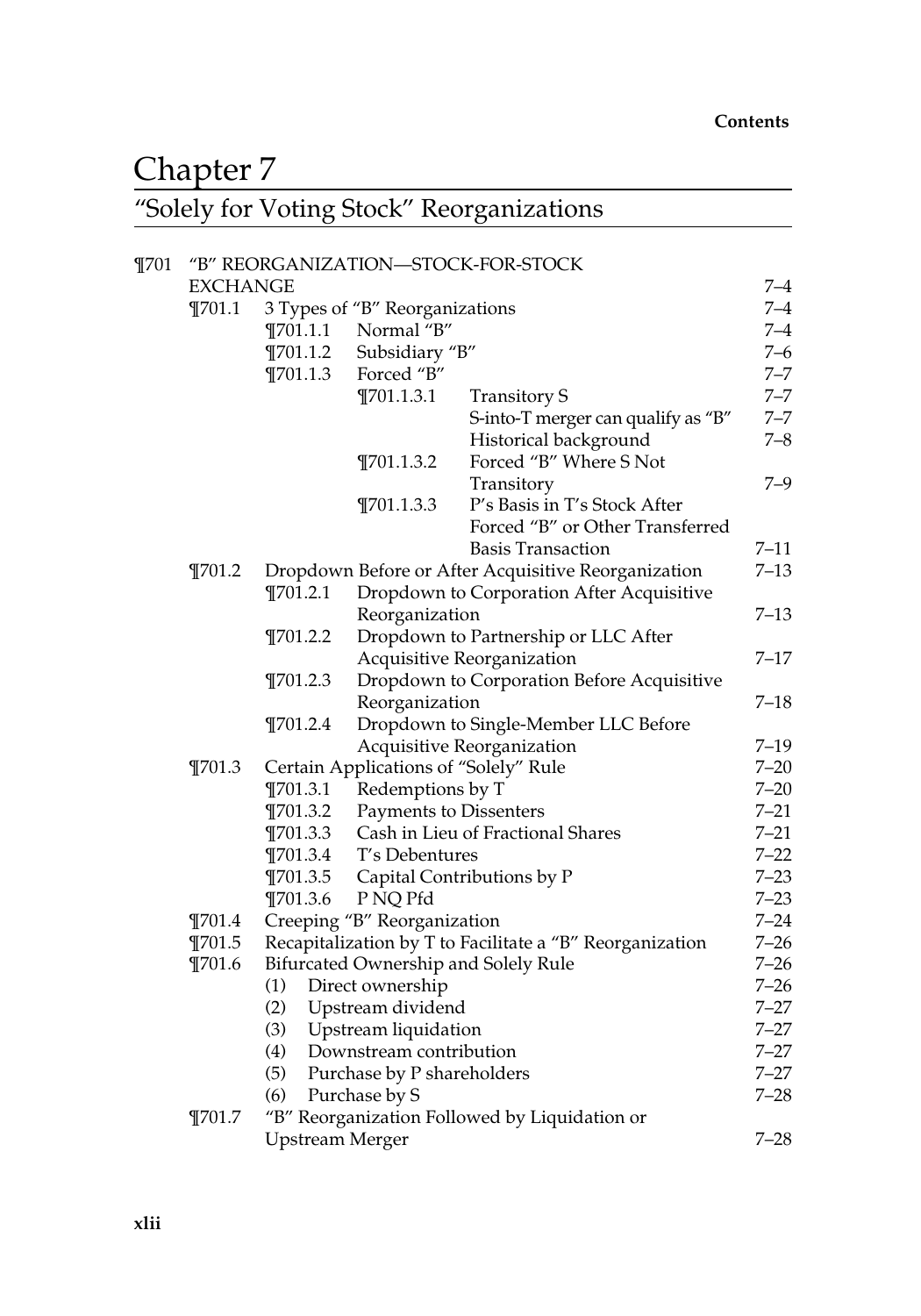|          | $\P$ 701.8                                   |              | "B" Reorganization Followed by Upstream Dividend to  |          |  |  |
|----------|----------------------------------------------|--------------|------------------------------------------------------|----------|--|--|
|          |                                              |              | Avoid T's Code §531 Exposure                         | $7 - 28$ |  |  |
|          | $\P$ 701.9                                   |              | <b>Inversion Transaction</b>                         | $7 - 29$ |  |  |
| $\P$ 702 | "C" REORGANIZATION-STOCK-FOR-ASSETS EXCHANGE |              |                                                      |          |  |  |
|          | $\P$ 702.1                                   |              | 3 Types of "C" Reorganizations                       | $7 - 29$ |  |  |
|          |                                              | $\P702.1.1$  | Normal "C"                                           | $7 - 30$ |  |  |
|          |                                              | $\P$ 702.1.2 | Subsidiary "C"                                       | $7 - 30$ |  |  |
|          |                                              | $\P$ 702.1.3 | Merging "C"                                          | $7 - 31$ |  |  |
|          | $\P$ 702.2                                   |              | Dropdown After Acquisitive Reorganization            | $7 - 31$ |  |  |
|          | $\P$ 702.3                                   |              | "Substantially All" Test                             | $7 - 36$ |  |  |
|          |                                              | $\P702.3.1$  | Substantially All Test in Spinoff Context            | $7 - 38$ |  |  |
|          | $\P$ 702.4                                   |              | <b>Liquidation Requirement</b>                       | $7 - 38$ |  |  |
|          |                                              | $\P$ 702.4.1 | IRS Waiver of Liquidation Requirement                | $7 - 39$ |  |  |
|          |                                              | $\P$ 702.4.2 | T Post-Reorganization Disposition of P Stock         |          |  |  |
|          |                                              |              | or Other Assets                                      | $7 - 41$ |  |  |
|          | $\P$ 702.5                                   |              | Treatment of T's Liabilities                         | $7 - 45$ |  |  |
|          |                                              | $\P$ 702.5.1 | T Liabilities Assumed by P (or S)                    | $7 - 45$ |  |  |
|          |                                              | $\P$ 702.5.2 | T Liabilities Avoided by P (and S)                   | $7 - 46$ |  |  |
|          | $\P$ 702.6                                   |              | Application of Solely Rule                           | $7 - 48$ |  |  |
|          |                                              | $\P$ 702.6.1 | 20% Leeway (Boot Relaxation) Provision               | $7 - 48$ |  |  |
|          |                                              | $\P702.6.2$  | Purchase by P's Shareholders                         | $7 - 50$ |  |  |
|          |                                              | $\P$ 702.6.3 | Purchase by S                                        | $7 - 50$ |  |  |
|          |                                              | $\P702.6.4$  | Former Bausch & Lomb Problem                         | $7 - 50$ |  |  |
|          |                                              |              | $\P$ 702.6.4.1<br>Pre-2000 Law                       | $7 - 50$ |  |  |
|          |                                              |              | 1/00 Elimination of Bausch &<br>$\P$ 702.6.4.2       |          |  |  |
|          |                                              |              | Lomb Doctrine                                        | $7 - 52$ |  |  |
|          |                                              | $\P$ 702.6.5 | Purging P's Stock in T                               | $7 - 54$ |  |  |
|          |                                              | $\P$ 702.6.6 | T Shareholders' Receipt of P NQ Pfd                  | $7 - 55$ |  |  |
|          | $\P$ 702.7                                   |              | Disregarding P's Transitory Ownership of T Stock-"B" |          |  |  |
|          |                                              |              | Plus Liquidation Tested as "C"                       | $7 - 55$ |  |  |
|          |                                              | $\P$ 702.7.1 | "B" Acquisition of Unrelated T                       |          |  |  |
|          |                                              |              | Plus Liquidation Under Traditional                   |          |  |  |
|          |                                              |              | Kimbell-Diamond Doctrine                             | $7 - 56$ |  |  |
|          |                                              | $\P$ 702.7.2 | 1982 Legislative History and Rev. Rul. 2008-25       |          |  |  |
|          |                                              |              | Applied to "B" (or §368(a)(2)(E)) Acquisition of     |          |  |  |
|          |                                              |              | Unrelated T Plus Liquidation                         | $7 - 57$ |  |  |
|          |                                              | $\P$ 702.7.3 | Upstream Merger Following P's Acquisition            |          |  |  |
|          |                                              |              | of Unrelated T in "B" Reorganization or              |          |  |  |
|          |                                              |              | Reverse Subsidiary Merger                            | 7–59     |  |  |
|          |                                              |              | Deemed sidewise variant                              | 7–59     |  |  |
|          |                                              | $\P$ 702.7.4 | "B" Acquisition of Partially Owned T Plus            |          |  |  |
|          |                                              |              | Liquidation                                          | $7 - 60$ |  |  |
|          |                                              | $\P$ 702.7.5 | "B" Acquisition of Partially Owned T Plus            |          |  |  |
|          |                                              |              | Upstream Merger                                      | 7–61     |  |  |
|          |                                              | $\P$ 702.7.6 | "B" Plus Partial Liquidation or Dividend             | $7 - 62$ |  |  |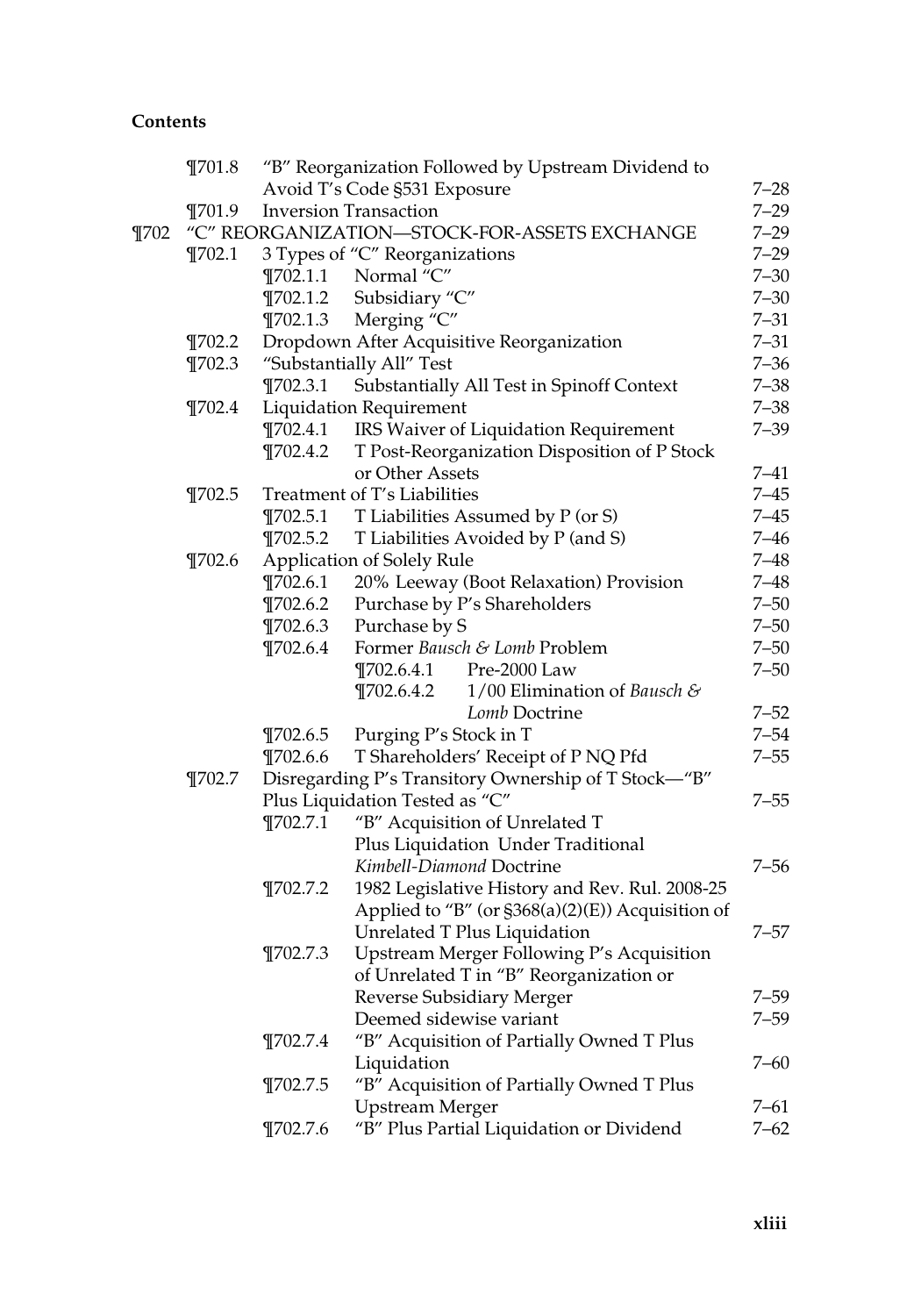| $\P703$ |            |              | PROBLEMS UNDER SOLELY RULE                   | 7–63     |
|---------|------------|--------------|----------------------------------------------|----------|
|         | $\P703.1$  |              | Expenses of "B" or "C" Reorganization        | $7 - 63$ |
|         |            | $\P$ 703.1.1 | Reorganization Expenses-Rev. Rul. 73-54      | $7 - 63$ |
|         |            | $\P703.1.2$  | Liabilities to T Dissenters-Rev. Rul. 73-102 | 7–64     |
|         |            | $\P703.1.3$  | Stock Valuation Costs-Rev. Rul. 75-421       | 7–64     |
|         |            | $\P703.1.4$  | Finder's Fees-Rev. Rul. 75-450               | 7–64     |
|         |            | $\P703.1.5$  | Distribution of T Retained Cash—Rev. Rul.    |          |
|         |            |              | 71-364                                       | $7 - 65$ |
|         |            | $\P$ 703.1.6 | Cost of Evaluating Offers-Rev. Rul. 76-365   | $7 - 65$ |
|         | $\P$ 703.2 |              | <b>Other Potential Boot Problems</b>         | 7–66     |
|         |            | $\P$ 703.2.1 | <b>Registration Rights</b>                   | $7 - 66$ |
|         |            | ¶703.2.2     | Substitution of Options                      | $7 - 66$ |
|         |            | $\P$ 703.2.3 | Puts and Calls                               | 7–67     |
|         |            | $\P703.2.4$  | Rights to Receive Additional Dividends on    |          |
|         |            |              | P Stock                                      | $7 - 67$ |
|         |            | $\P$ 703.2.5 | <b>Rights to Purchase Additional Stock</b>   | 7–67     |
|         |            |              | Poison pill                                  | 7–68     |
|         |            | $\P$ 703.2.6 | <b>Employment Agreements</b>                 | 7–69     |
|         |            | ¶703.2.7     | Dividends Paid Before or After               |          |
|         |            |              | Reorganization                               | 7–69     |
|         |            | $\P703.2.8$  | Purchases of T's Debentures                  | $7 - 70$ |
|         |            | $\P703.2.9$  | Purchases of Other Assets from T's           |          |
|         |            |              | Shareholders                                 | $7 - 70$ |
|         |            | T703.2.10    | Payment of T's Indebtedness Guaranteed by    |          |
|         |            |              | T's Shareholders                             | $7 - 70$ |
|         | $\P703.3$  |              | Meaning of Voting Stock and Voting Power     | $7 - 70$ |
|         | $\P703.4$  |              | <b>Escrows and Contingent Stock</b>          | $7 - 74$ |

## Chapter 8

Reorganizations Not "Solely for Voting Stock"

| $\P$ 801 |                          |              | MERGER OR CONSOLIDATION-"A" REORGANIZATION    | $8 - 2$  |
|----------|--------------------------|--------------|-----------------------------------------------|----------|
|          | <b>T801.1</b>            |              | Dropdown After "A" Reorganization             | $8 - 8$  |
|          | $\P$ 801.2               |              | No "Solely" or "Substantially All" Rule       | $8 - 8$  |
|          | $\P$ 801.3<br>$\P$ 801.4 |              | <b>Additional Requirements</b>                | $8 - 8$  |
|          |                          |              | Treatment of T's Shareholders                 | $8 - 9$  |
|          |                          |              | ¶801.4.1 T Shareholder Receiving Only P Stock | $8 - 9$  |
|          |                          |              | ¶801.4.2 T Shareholder Receiving Only Boot    | $8 - 9$  |
|          |                          | $\P$ 801.4.3 | T Shareholder Receiving Stock and Boot        | $8 - 13$ |
|          |                          |              | ¶801.4.3.1 Allocating Boot Among P Shares     | $8 - 19$ |
|          |                          |              | ¶801.4.4 Attribution Rules                    | $8 - 21$ |
|          |                          |              |                                               |          |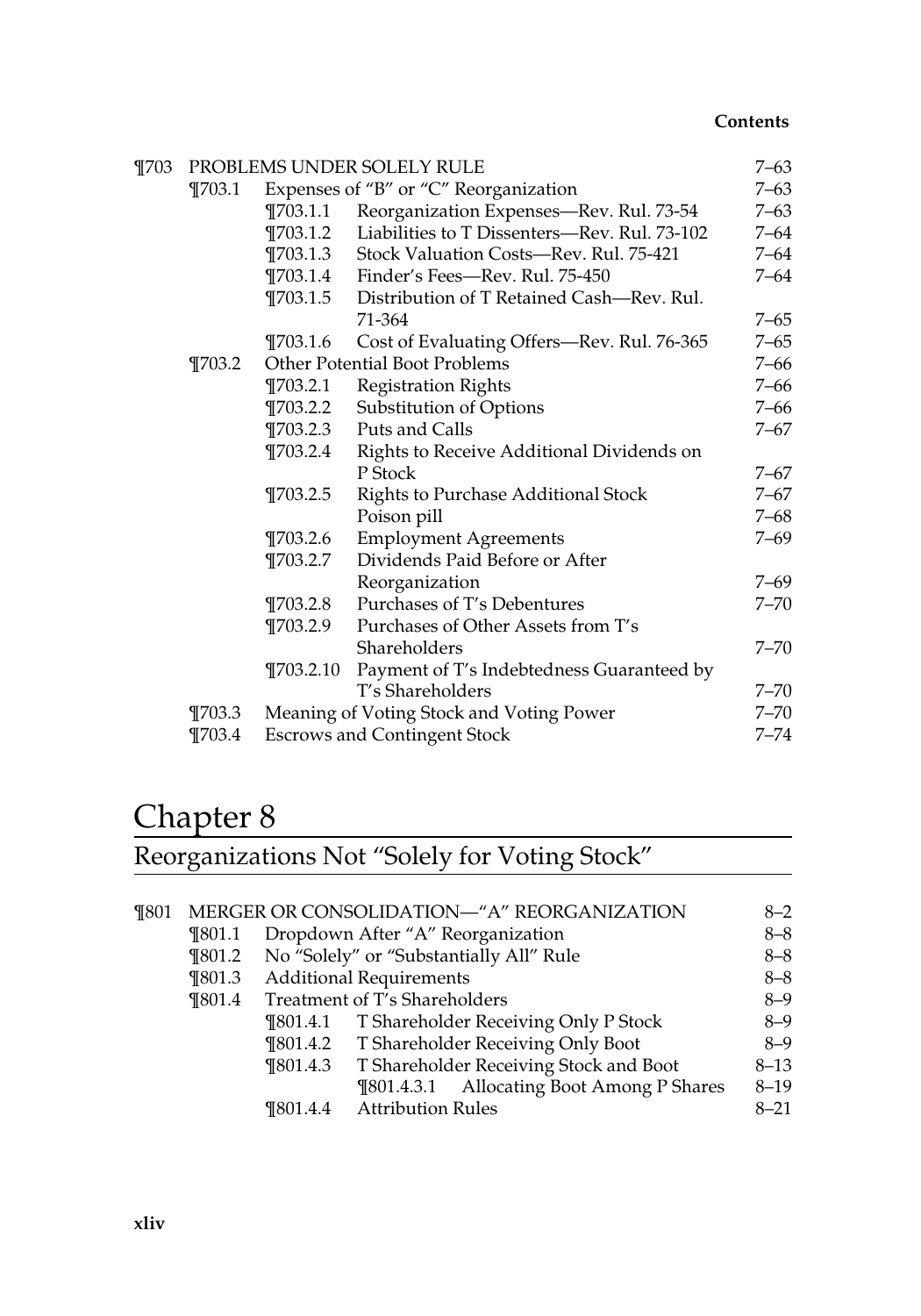|          |            | $\P$ 801.4.5       | <b>Step-Transaction Doctrine</b>                  | $8 - 21$ |
|----------|------------|--------------------|---------------------------------------------------|----------|
|          |            | $\P$ 801.4.6       | <b>Boot Taxation</b>                              | $8 - 22$ |
|          | $\P$ 801.5 |                    | Overlap with Liquidation Provisions               | $8 - 24$ |
|          | \$01.6     |                    | Use of P's Wholly Owned LLC Subsidiary to Effect  |          |
|          |            | "A" Reorganization |                                                   | $8 - 25$ |
|          |            |                    | ¶801.6.1 Historical Background and Current Rules  | $8 - 26$ |
|          |            | $\P$ 801.6.2       | <b>International Mergers</b>                      | $8 - 32$ |
| $\P$ 802 |            |                    | FORWARD SUBSIDIARY MERGER                         | $8 - 36$ |
|          | $\P$ 802.1 |                    | Treatment of T's Liabilities                      | $8 - 39$ |
|          | $\P$ 802.2 |                    | Zero Basis Problem on Old and Cold P Stock        | $8 - 39$ |
|          | $\P$ 802.3 |                    | Treatment of T's Shareholders                     | $8 - 40$ |
|          | $\P$ 802.4 |                    | Disregarding S's Transitory Ownership of T Assets | $8 - 40$ |
|          |            |                    | (1) Liquidation of S into P                       | $8 - 40$ |
|          |            | (2)                | Upstream merger of S into P                       | $8 - 41$ |
|          | $\P$ 802.5 |                    | P's Basis in Its S Stock                          | $8 - 42$ |
|          | \$02.6     |                    | Dropdown of T's Assets or S's Stock               | $8 - 42$ |
|          |            | $\P$ 802.6.1       | Dropdown to Corporation                           | $8 - 42$ |
|          |            | $\P$ 802.6.2       | Dropdown to Partnership                           | $8 - 46$ |
|          | $\P$ 802.7 |                    | Post-Merger Distribution of S's Stock             | $8 - 46$ |
|          | $\P$ 802.8 |                    | Avoiding Double Tax on Failed Forward Subsidiary  |          |
|          |            | Merger             |                                                   | $8 - 49$ |
| $\P$ 803 |            |                    | REVERSE SUBSIDIARY MERGER                         | $8 - 49$ |
|          | $\P$ 803.1 | Creeping Merger    |                                                   | $8 - 57$ |
|          | $\P$ 803.2 |                    | T Redeems Part of Its Stock in the Merger         | $8 - 58$ |
|          | $\P$ 803.3 |                    | Zero Basis Problem in Failed Reorganization       | $8 - 59$ |
|          | $\P$ 803.4 |                    | Disregarding Transitory Ownership of T Stock      | $8 - 59$ |
|          |            |                    | (1) Liquidation of T into P                       | $8 - 59$ |
|          |            | (2)                | Upstream merger of T into P                       | $8 - 60$ |
|          | $\P$ 803.5 |                    | Comparison with Forced "B" Reorganization         | $8 - 61$ |
|          |            | $\P$ 803.5.1       | Post-Merger Upstream Dividend to                  |          |
|          |            |                    | Avoid T's Code §531 Exposure                      | $8 - 61$ |
|          | $\P$ 803.6 |                    | P's Basis in Its T Stock                          | $8 - 62$ |
|          | $\P$ 803.7 | T Debentures       |                                                   | $8 - 62$ |
| $\P$ 804 |            |                    | REORGANIZATIONS IN BANKRUPTCY                     | $8 - 62$ |
| $\P$ 805 |            | CASH-OPTION MERGER |                                                   | $8 - 63$ |
|          | $\P$ 805.1 | "A" Reorganization |                                                   | $8 - 63$ |
|          | $\P$ 805.2 |                    | <b>Illustrative Transaction</b>                   | $8 - 63$ |
|          |            |                    | ¶805.2.1 All P Shares                             | $8 - 64$ |
|          |            | $\P$ 805.2.2       | Dissenters' Rights                                | 8–64     |
|          |            | $\P$ 805.2.3       | Unconditional and Conditional Cash                |          |
|          |            |                    | Elections                                         | 8–66     |
|          |            | $\P$ 805.2.4       | <b>Effect of Cash Elections</b>                   | $8 - 69$ |
|          |            | $\P$ 805.2.5       | Cash Cram-Down                                    | $8 - 70$ |
|          | $\P$ 805.3 |                    | Use of Installment Method                         | $8 - 71$ |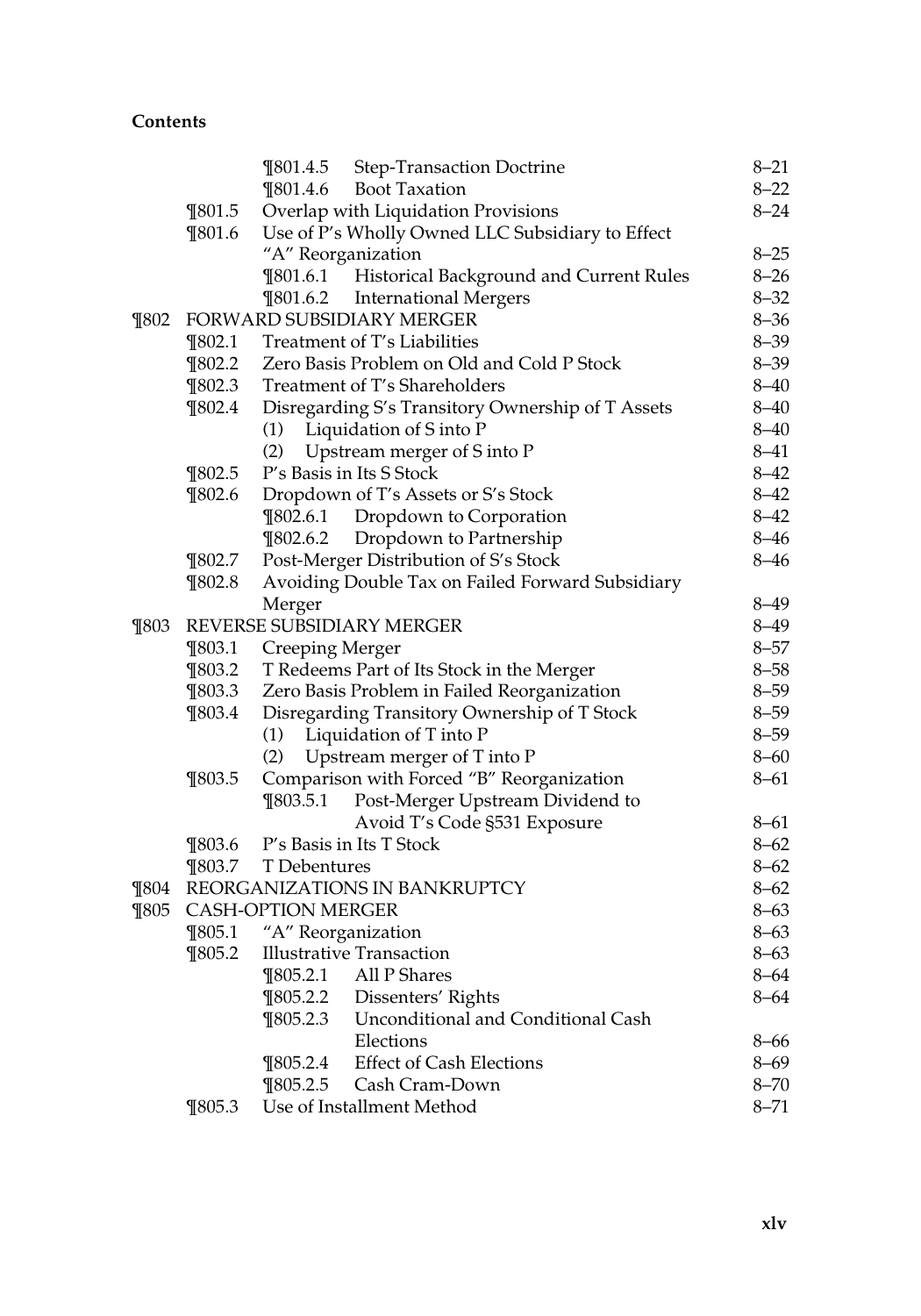## Chapter 9 Code §351 Acquisitions and Dispositions

| $\P$ 901 |                         |  |                           | CODE §351 GENERAL PRINCIPLES                        | $9 - 3$  |  |  |
|----------|-------------------------|--|---------------------------|-----------------------------------------------------|----------|--|--|
|          | (1)                     |  |                           | Basic Code §351 requirements                        | $9 - 3$  |  |  |
|          | (2)<br>Business purpose |  |                           |                                                     |          |  |  |
|          | (3)                     |  |                           | Surrender and receipt of net value                  | $9 - 11$ |  |  |
|          | (4)                     |  |                           | Code §351 exchange for more than purely Newco stock | $9 - 11$ |  |  |
|          |                         |  | Cash boot                 |                                                     | $9 - 12$ |  |  |
|          |                         |  | Debt boot                 |                                                     | $9 - 12$ |  |  |
|          |                         |  | $9 - 12$                  |                                                     |          |  |  |
|          |                         |  |                           | Liability relief with reorganization/§351 overlap   | $9 - 15$ |  |  |
|          | $\P$ 901.1              |  | <b>Treatment of Newco</b> |                                                     |          |  |  |
|          |                         |  | $\P$ 901.1.1              | Newco Gain or Loss Recognition                      | $9 - 17$ |  |  |
|          |                         |  | $\P$ 901.1.2              | Newco's Basis in T Assets or Stock Received         | $9 - 17$ |  |  |
|          |                         |  |                           | $\P$ 901.1.2.1<br><b>General Basis Rules</b>        | $9 - 17$ |  |  |
|          |                         |  |                           | $\P$ 901.1.2.2<br>Basis Adjustments in Loss         |          |  |  |
|          |                         |  |                           | Importation and Loss                                |          |  |  |
|          |                         |  |                           | <b>Duplication Transactions</b>                     | $9 - 19$ |  |  |
|          |                         |  |                           | (1) Loss importation                                | $9 - 20$ |  |  |
|          |                         |  |                           | (2) Loss duplication                                | $9 - 26$ |  |  |
|          |                         |  | $\P$ 901.1.3              | Newco's Deduction of Acquired Liabilities           | $9 - 34$ |  |  |
|          | $\P$ 901.2              |  |                           | <b>Treatment of Transferors</b>                     | $9 - 34$ |  |  |
|          |                         |  | ¶901.2.1                  | Recognition of Gain or Loss                         | $9 - 34$ |  |  |
|          |                         |  |                           | (1) Newco stock                                     | $9 - 34$ |  |  |
|          |                         |  |                           | $(2)$ Boot                                          | $9 - 34$ |  |  |
|          |                         |  |                           | $(3)$ NQ Pfd                                        | $9 - 35$ |  |  |
|          |                         |  | $\P$ 901.2.2              | Basis in Newco Stock and Other Property             |          |  |  |
|          |                         |  |                           | Received                                            | $9 - 37$ |  |  |
|          |                         |  |                           | (1) Basis in Newco stock                            | $9 - 37$ |  |  |
|          |                         |  |                           | Basis in depreciated Newco stock<br>(2)             |          |  |  |
|          |                         |  |                           | adjusted for certain liability assumptions          | $9 - 40$ |  |  |
|          |                         |  |                           | Basis in boot other than Newco<br>(3)               |          |  |  |
|          |                         |  |                           | indebtedness (and possibly NQ Pfd)                  |          |  |  |
|          |                         |  |                           | reported on installment method                      | $9 - 40$ |  |  |
|          |                         |  |                           | (4) Basis in Newco debt reported on                 |          |  |  |
|          |                         |  |                           | installment method                                  | $9 - 41$ |  |  |
|          |                         |  |                           | Basis following partnership's (or other<br>(5)      |          |  |  |
|          |                         |  |                           | unincorporated entity's) incorporation              | $9 - 42$ |  |  |
|          |                         |  | $\P$ 901.2.3              | Receipt of Boot in Transferring More Than           |          |  |  |
|          |                         |  |                           | 1 Kind of Property to Newco                         | $9 - 44$ |  |  |
|          |                         |  | $\P$ 901.2.4              | <b>Treatment of Newco Notes Received</b>            | $9 - 46$ |  |  |
|          |                         |  |                           | Transferor and transferee file<br>(1)               |          |  |  |
|          |                         |  |                           | consolidated return                                 | 9–47     |  |  |
|          |                         |  |                           | (2)<br>Basis after death                            | $9 - 48$ |  |  |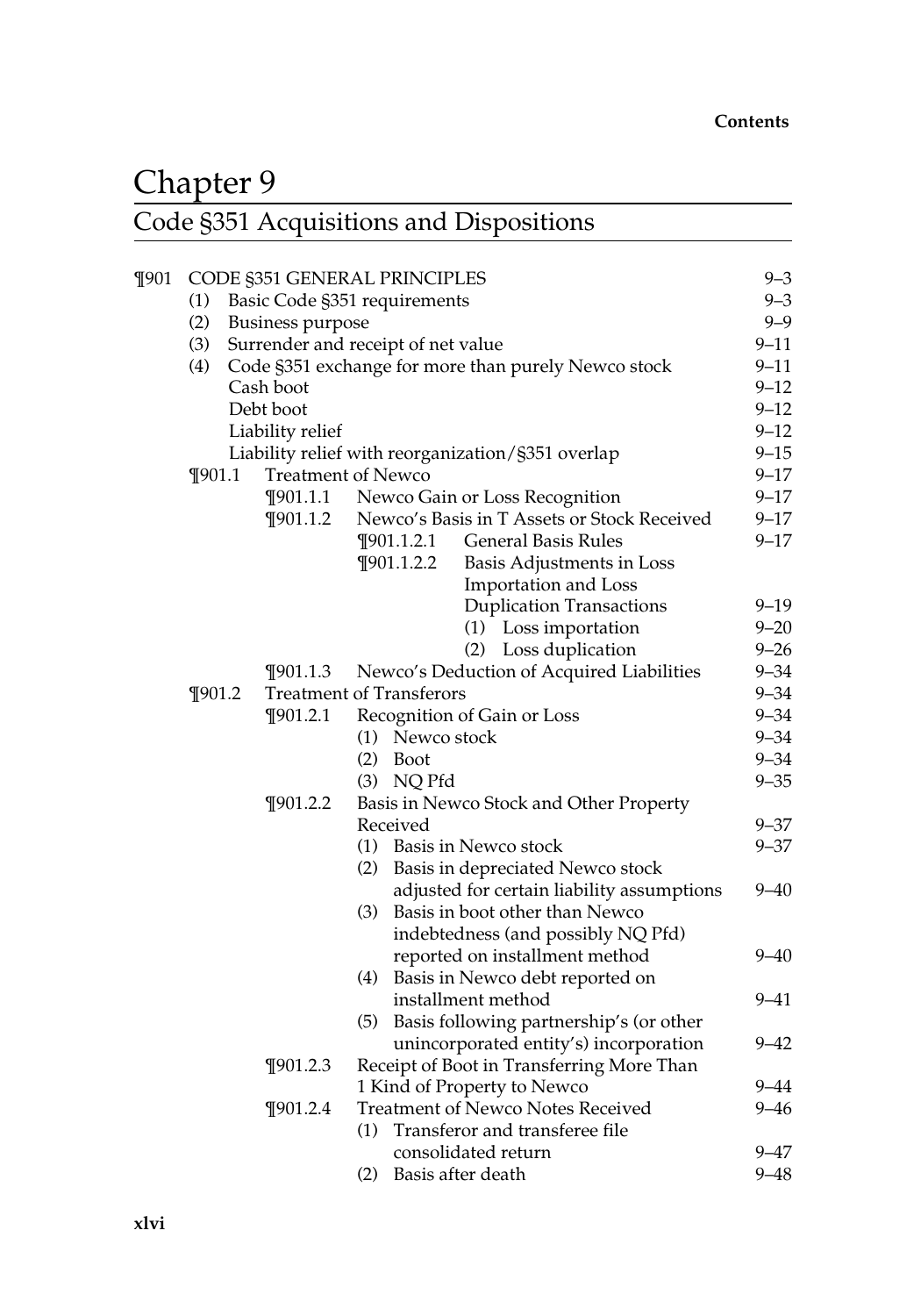|          |                                                | (3) Newco debt is thin                              | $9 - 48$ |  |  |
|----------|------------------------------------------------|-----------------------------------------------------|----------|--|--|
| $\P$ 902 | USING TAX-FREE PREFERRED STOCK IN AN OTHERWISE |                                                     |          |  |  |
|          |                                                | CASH ACQUISITION-NATIONAL STARCH RULING AS          |          |  |  |
|          |                                                | LIMITED BY THE NQ PFD RULES                         | $9 - 48$ |  |  |
|          | $\P$ 902.1                                     | National Starch Problem                             | $9 - 49$ |  |  |
|          |                                                | ¶902.2 National Starch Solution                     | $9 - 49$ |  |  |
|          | $\P$ 902.3                                     | IRS Treatment of National Starch Transaction        | $9 - 50$ |  |  |
|          |                                                | Part Code §351-Part Purchase<br>$\P$ 902.3.1        | $9 - 51$ |  |  |
|          |                                                | $\P$ 902.3.2<br>Basis-Step-Up Aspects               | $9 - 51$ |  |  |
|          |                                                | (1) Liquidation representation                      | $9 - 51$ |  |  |
|          |                                                | $(2)$ Old Code $\S 334(b)(2)$                       | $9 - 52$ |  |  |
|          |                                                | (3) Code §338                                       | $9 - 52$ |  |  |
|          |                                                | (4) Additional opportunities for step up            |          |  |  |
|          |                                                | under Code §338                                     | $9 - 52$ |  |  |
|          | $\P$ 902.4                                     | National Starch Transaction as Limited by the NQ    |          |  |  |
|          |                                                | Pfd Rules                                           | $9 - 53$ |  |  |
| $\P$ 903 |                                                | LBO MANAGEMENT TAX-FREE ROLLOVER USING              |          |  |  |
|          |                                                | NATIONAL STARCH                                     | $9 - 59$ |  |  |
|          | $\P$ 903.1                                     | Mgmt's Tax Treatment                                | $9 - 60$ |  |  |
|          |                                                | (1) Receipt of Newco stock                          | $9 - 60$ |  |  |
|          |                                                | (2) Receipt of cash                                 | $9 - 60$ |  |  |
|          |                                                | (3) Surrender of old ISO shares                     | $9 - 61$ |  |  |
|          |                                                | (4) Receipt of Newco preferred stock                | $9 - 61$ |  |  |
|          | $\P$ 903.2                                     | Newco's Tax Treatment                               | $9 - 64$ |  |  |
|          |                                                | ¶903.3 Potential Code §304 Problem                  | $9 - 66$ |  |  |
| $\P$ 904 |                                                | HORIZONTAL DOUBLE-DUMMY TECHNIQUE                   | $9 - 69$ |  |  |
|          |                                                | ¶904.1 Problem                                      | $9 - 69$ |  |  |
|          | $\P$ 904.2                                     | Solution                                            | $9 - 70$ |  |  |
|          | $\P$ 904.3                                     | Tax Consequences                                    | $9 - 71$ |  |  |
|          | $\P$ 904.4                                     | <b>Transactional Variation</b>                      | $9 - 72$ |  |  |
|          | $\P$ 904.5                                     | Original Issue Discount                             | $9 - 72$ |  |  |
|          | $\P$ 904.6                                     | Analytical Underpinnings of Horizontal              |          |  |  |
|          |                                                | Double-Dummy Technique                              | $9 - 72$ |  |  |
|          | $\P$ 904.7                                     | Transactional Simplification Using Delaware General |          |  |  |
|          |                                                | Corporation Law §251(g)                             | $9 - 76$ |  |  |
| ¶905     |                                                | BREAKUP TRANSACTIONS USING CODE §351 SECURITIES     |          |  |  |
|          |                                                | OVERTURNED                                          | $9 - 80$ |  |  |
|          |                                                | ¶906 BREAKUP TRANSACTIONS USING DISTRIBUTED DEBT    |          |  |  |
|          |                                                | OVERTURNED                                          | $9 - 82$ |  |  |
| $\P$ 907 |                                                | BREAKUP TRANSACTIONS USING BUMP AND STRIP           |          |  |  |
|          |                                                | TECHNIQUE OVERTURNED                                | $9 - 84$ |  |  |
| $\P$ 908 |                                                | <b>INVERSION TRANSACTIONS</b>                       | $9 - 87$ |  |  |
| $\P$ 909 |                                                | USE OF CODE §351 IN COMBINATION                     |          |  |  |
|          |                                                | SPIN-OFF-ACQUISITION TRANSACTION                    | $9 - 91$ |  |  |
| ¶910     |                                                | IRS CONFIDENTIAL TRANSACTION RULES                  | $9 - 95$ |  |  |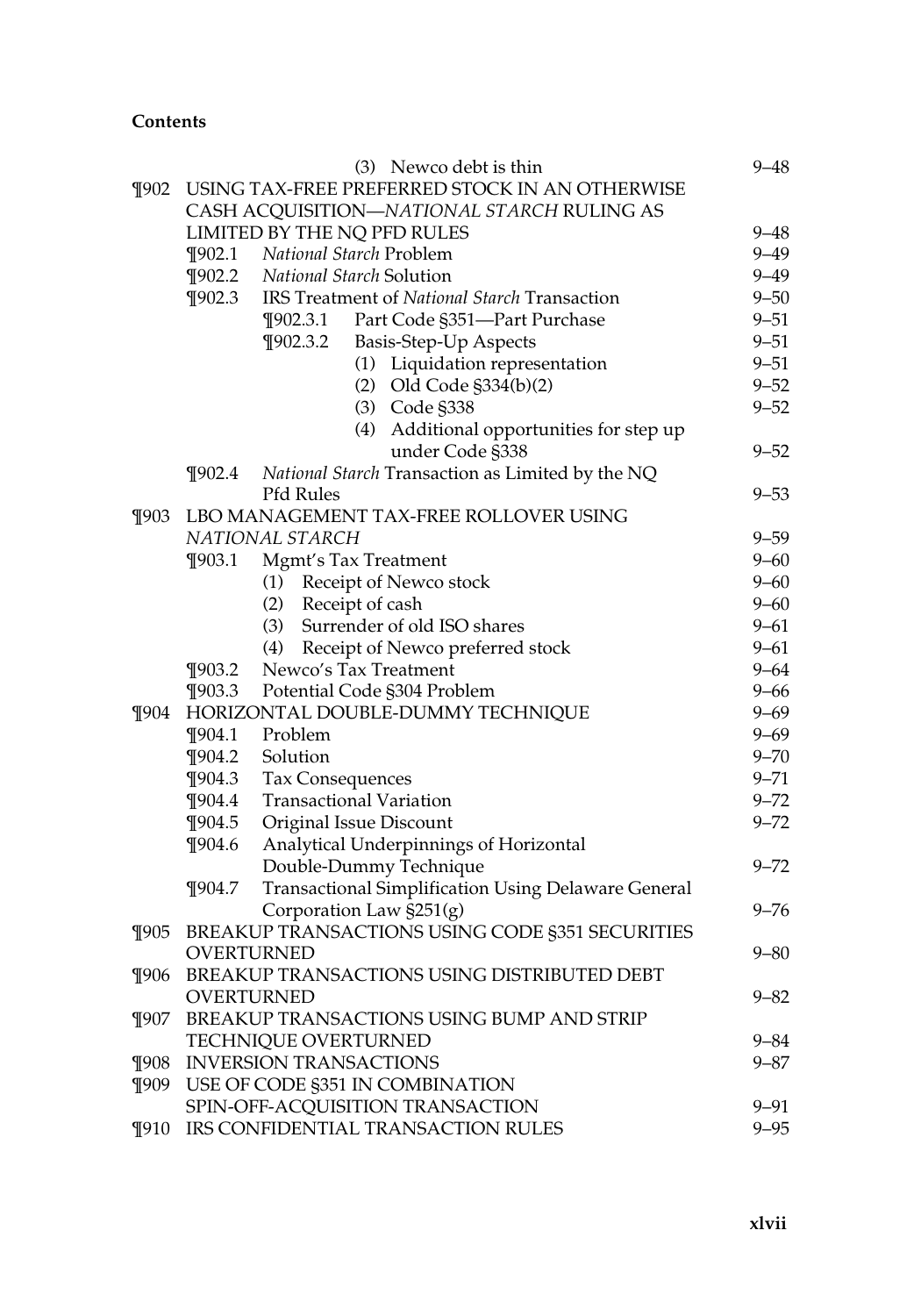#### ¶911 SPECIAL ISSUES—REPORTING REQUIREMENTS, STEP-TRANSACTION DOCTRINE, AND OTHER ASPECTS OF THE SUBSTANCE-OVER-FORM DOCTRINES 9–96

## Chapter 10

Tax-Free Spin-Offs

|                                             | ¶1001 INTRODUCTION                |                                   |                                              |                                                           | $10 - 4$  |  |
|---------------------------------------------|-----------------------------------|-----------------------------------|----------------------------------------------|-----------------------------------------------------------|-----------|--|
|                                             |                                   | ¶1001.1 Chapter 10 Summary        |                                              |                                                           |           |  |
|                                             |                                   |                                   | ¶1001.2 IRS Code §355 Letter Rulings         |                                                           | $10 - 9$  |  |
| ¶1001.3 Code §355 Spin-Off Involving a REIT |                                   |                                   |                                              | $10 - 11$                                                 |           |  |
| ¶1002 CODE §355 IN GENERAL                  |                                   |                                   | $10 - 12$                                    |                                                           |           |  |
|                                             |                                   |                                   | ¶1002.1 General Results if Code §355 Applies |                                                           | $10 - 12$ |  |
|                                             |                                   |                                   | $\P$ 1002.1.1 Taxation of D                  |                                                           | $10 - 12$ |  |
|                                             |                                   |                                   | $\P$ 1002.1.1.1                              | <b>Bifurcated Statutory</b>                               |           |  |
|                                             |                                   |                                   |                                              | Responsibility                                            | $10 - 13$ |  |
|                                             |                                   |                                   | $\P$ 1002.1.1.2                              | Treatment of Certain C                                    |           |  |
|                                             |                                   |                                   |                                              | <b>Stock</b>                                              | $10 - 15$ |  |
|                                             |                                   |                                   | $\P$ 1002.1.1.3                              | Gain Recognized Under                                     |           |  |
|                                             |                                   |                                   |                                              | <b>Consolidated Return</b>                                |           |  |
|                                             |                                   |                                   |                                              | Regulations                                               | $10 - 16$ |  |
|                                             |                                   |                                   | $\P$ 1002.1.1.4                              | Tax Credit Recapture                                      | $10 - 21$ |  |
|                                             | $\P$ 1002.1.1.5<br>E&P Allocation |                                   |                                              |                                                           | $10 - 24$ |  |
|                                             |                                   |                                   | $\P$ 1002.1.1.6                              |                                                           |           |  |
|                                             | <b>SRF</b> Stock                  |                                   | $10 - 25$                                    |                                                           |           |  |
|                                             |                                   |                                   | $\P$ 1002.1.1.7                              | <b>Transaction Costs</b>                                  | $10 - 25$ |  |
|                                             |                                   |                                   | $\P$ 1002.1.1.8                              | North/South Transactions                                  | $10 - 26$ |  |
|                                             |                                   | $\P$ 1002.1.2                     |                                              | Taxation of D Shareholders                                | $10 - 31$ |  |
|                                             |                                   |                                   | $\P$ 1002.1.2.1                              | Holders of D Options and                                  |           |  |
|                                             |                                   |                                   |                                              | Warrants                                                  | $10 - 34$ |  |
|                                             |                                   |                                   |                                              | ¶1002.2 General Requirements for Tax-Free Treatment Under |           |  |
|                                             |                                   | Code §355                         |                                              |                                                           | $10 - 34$ |  |
|                                             |                                   |                                   |                                              | ¶1002.3 Cash-Rich Split-Off Disqualified by Code §355(g)  | $10 - 36$ |  |
|                                             |                                   |                                   |                                              | ¶1002.4 Relationship Between Code §355 and Code §368      | $10 - 37$ |  |
|                                             |                                   | <b>T1003 CONTROL REQUIREMENTS</b> |                                              |                                                           | $10 - 38$ |  |
|                                             | $\P$ 1003.1                       |                                   | Predistribution Control Requirement          |                                                           | $10 - 38$ |  |
|                                             |                                   | $\P$ 1003.1.1                     |                                              | Recapitalization to Create D's Code                       |           |  |
|                                             |                                   |                                   | §368(c) Control of C                         |                                                           | $10 - 38$ |  |
|                                             |                                   | $\P$ 1003.1.2                     |                                              | Post-Distribution Unwinding of C's                        |           |  |
|                                             |                                   |                                   |                                              | High-Vote/Low-Vote Stock Structure                        | $10 - 40$ |  |
|                                             |                                   | $\P$ 1003.1.3                     |                                              | Creeping Acquisitions: IRS Notice 2007-60                 | $10 - 42$ |  |
|                                             |                                   |                                   | ¶1003.2 Distribution of Control Requirement  |                                                           | $10 - 44$ |  |
| ¶1004 5-YEAR ACTIVE TRADE OR BUSINESS       |                                   |                                   |                                              |                                                           | $10 - 46$ |  |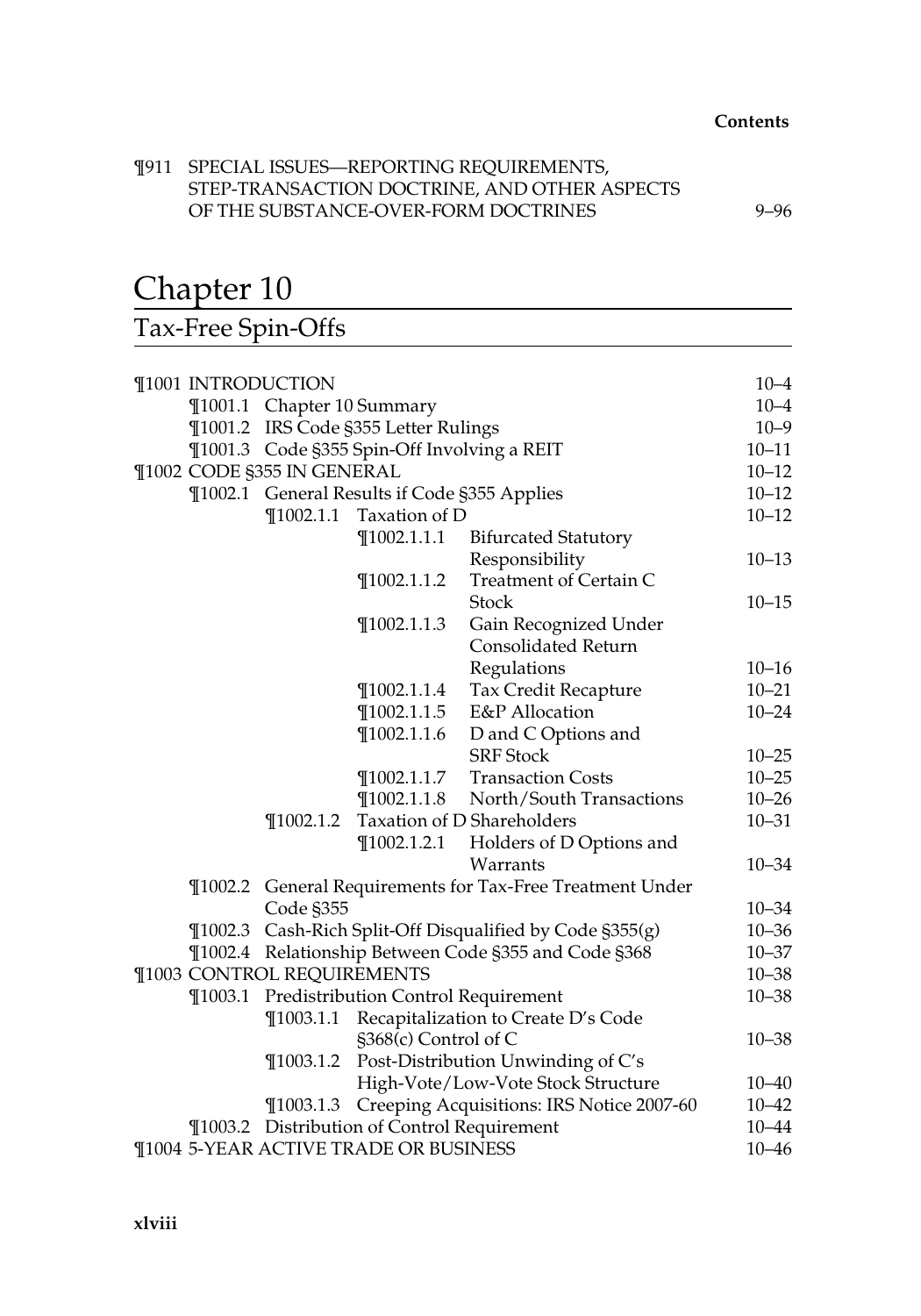|  |                               | ¶1004.1 Active Trade or Business                       |                                                  | $10 - 46$  |
|--|-------------------------------|--------------------------------------------------------|--------------------------------------------------|------------|
|  |                               |                                                        | ¶1004.1.1 D and C Must Each Be Engaged in Active |            |
|  |                               | <b>Trade or Business</b>                               |                                                  | 10–46      |
|  |                               | ¶1004.1.2 Meaning of Active Trade or Business          |                                                  | $10 - 49$  |
|  | ¶1004.2 5-Year Requirement    |                                                        |                                                  | $10 - 55$  |
|  |                               | ¶1004.2.1 Business Expansion Doctrine                  |                                                  | $10 - 55$  |
|  |                               | ¶1004.2.1.1 Same Line of Business                      |                                                  | $10 - 56$  |
|  |                               |                                                        | ¶1004.2.1.2 Non-Expansion Acquisitions           | $10 - 60$  |
|  |                               | ¶1004.2.1.2.1 Current Law                              |                                                  | $10 - 60$  |
|  |                               |                                                        | ¶1004.2.1.2.2 5/07 Proposed Regulations          | $10 - 62$  |
|  |                               | $\P$ 1004.2.1.3                                        | Expansion: Acquisition                           |            |
|  |                               | Structure                                              |                                                  | $10 - 64$  |
|  |                               | ¶1004.3 Acquisition of Control                         |                                                  | $10 - 69$  |
|  |                               | ¶1004.3.1 Pre-1987 Act                                 |                                                  | $10 - 70$  |
|  |                               | ¶1004.3.2 Post-1987 Act                                |                                                  | $10 - 71$  |
|  |                               | ¶1004.3.3 Acquisition of Control in Tax-Free           |                                                  |            |
|  |                               | Transaction                                            |                                                  | $10 - 73$  |
|  |                               | ¶1004.4 Division of Single Business                    |                                                  | $10 - 76$  |
|  |                               | ¶1004.5 Satisfying Active Conduct of Trade or Business |                                                  |            |
|  |                               | Requirement Through Partnership                        |                                                  | $10 - 76$  |
|  | <b>T1005 BUSINESS PURPOSE</b> |                                                        |                                                  | $10 - 79$  |
|  |                               | ¶1006 DEVICE FOR E&P DISTRIBUTION                      |                                                  | $10 - 86$  |
|  | ¶1006.1 Device Factors        |                                                        |                                                  | $10 - 87$  |
|  | ¶1006.2 Non-Device Factors    |                                                        |                                                  | $10 - 91$  |
|  |                               | ¶1006.3 Transactions Ordinarily Not Device             |                                                  | $10 - 92$  |
|  |                               | ¶1006.4 Proposed Per Se Device Rule                    |                                                  | $10 - 93$  |
|  |                               | ¶1007 CONTINUITY OF SHAREHOLDER INTEREST               |                                                  | $10 - 95$  |
|  |                               | Post-distribution tax-free reorganization              |                                                  | $10 - 98$  |
|  |                               | ¶1008 CONTINUITY OF BUSINESS ENTERPRISE                |                                                  | $10 - 98$  |
|  |                               | ¶1009 DISQUALIFIED DISTRIBUTION                        |                                                  | $10 - 98$  |
|  |                               | ¶1009.1 Interaction with Code §355(e)                  |                                                  | $10 - 104$ |
|  |                               | ¶1009.2 Purpose of Disqualified Distribution Rules     |                                                  | $10 - 105$ |
|  |                               | ¶1009.3 Definition of Purchase                         |                                                  | $10 - 106$ |
|  | $\P$ 1009.3.1                 | Acquiring D by Triangular                              |                                                  |            |
|  |                               | Reorganization                                         |                                                  | $10 - 115$ |
|  |                               | ¶1009.4 50% or Greater Interest                        |                                                  | $10 - 116$ |
|  | ¶1009.5 Aggregation Rules     |                                                        |                                                  | $10 - 117$ |
|  | ¶1009.6 Attribution Rules     |                                                        |                                                  | $10 - 119$ |
|  |                               | ¶1009.7 Deemed Purchase Rules                          |                                                  | $10 - 122$ |
|  | ¶1009.8 5-Year Period         |                                                        |                                                  | $10 - 126$ |
|  |                               | ¶1009.9 Regulatory Authority to Exclude Transactions   |                                                  | $10 - 127$ |
|  |                               | ¶1009.10 Regulatory Authority to Include Transactions  |                                                  | $10 - 130$ |
|  |                               | ¶1010 CORPORATE DIVISION FOLLOWED BY TAX-FREE          |                                                  |            |
|  |                               | REORGANIZATION INVOLVING D OR C OR ISSUANCE            |                                                  |            |
|  |                               | OF D OR C STOCK; CODE §355(e)                          |                                                  | $10 - 130$ |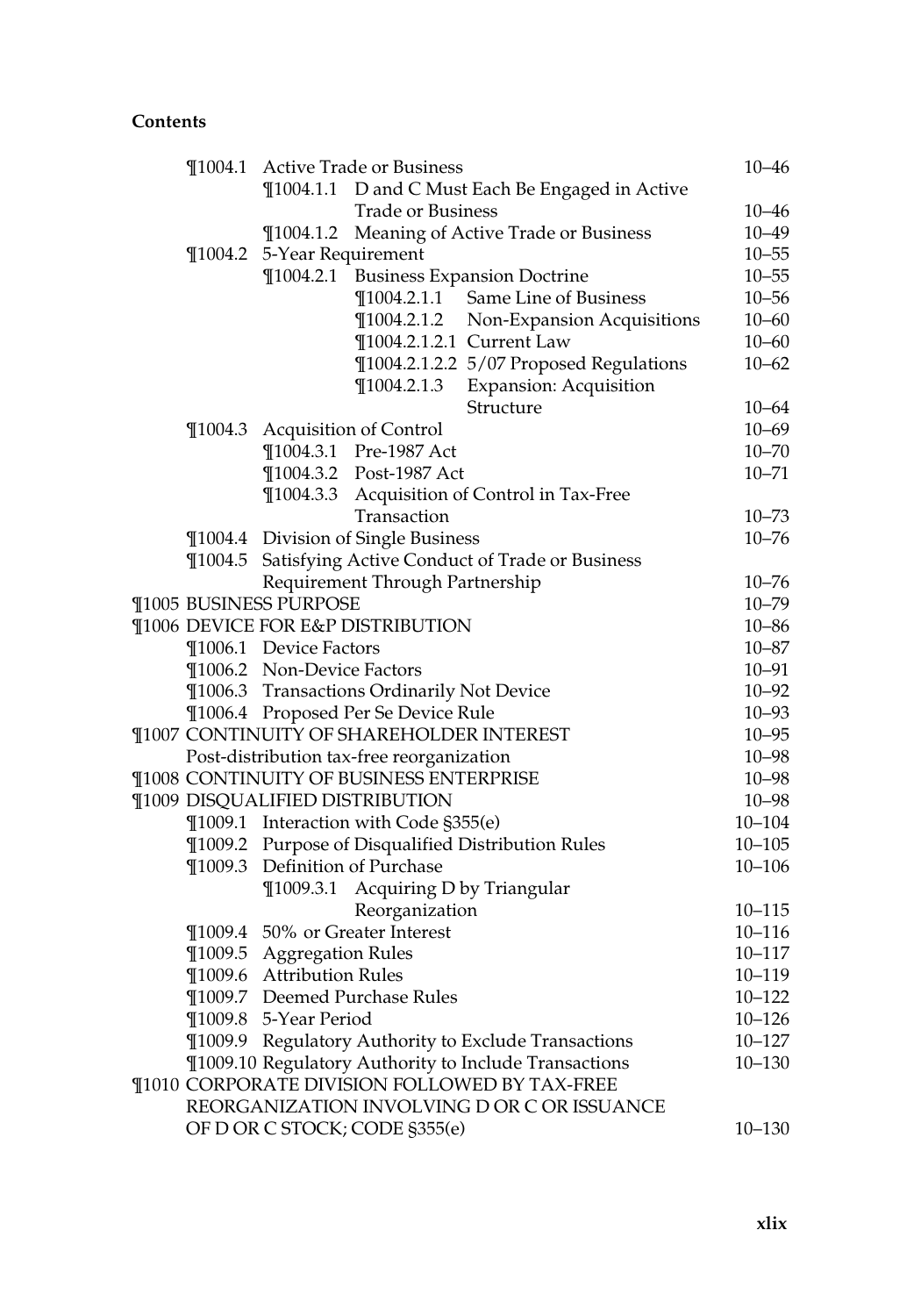|             |                                |                                    | ¶1010.1 Effect of Subsequent Tax-Free Reorganization on            |                      |
|-------------|--------------------------------|------------------------------------|--------------------------------------------------------------------|----------------------|
|             |                                |                                    | Prior Corporate Division's Code §355 Qualification                 | $10 - 142$           |
|             |                                | ¶1010.1.1 Device Restriction       |                                                                    | $10 - 143$           |
|             | $\P$ 1010.1.2                  |                                    | Post-Distribution Control Requirements                             | $10 - 144$           |
|             |                                | $\P$ 1010.1.2.1                    | New and Hot C                                                      | $10 - 146$           |
|             |                                | $\P$ 1010.1.2.2                    | Old and Cold C                                                     | $10 - 149$           |
|             |                                |                                    | Pre-5/96 transactions                                              | $10 - 150$           |
|             |                                |                                    | 5/96 through 4/97                                                  |                      |
|             |                                |                                    | transactions                                                       | $10 - 150$           |
|             |                                |                                    | Post-4/97 transactions                                             | $10 - 153$           |
|             |                                | $\P$ 1010.1.2.3                    | Post-Distribution Issuance of                                      |                      |
|             |                                |                                    | <b>Additional C Stock</b>                                          | $10 - 153$           |
|             |                                |                                    | Pre-4/97 transactions                                              | $10 - 153$           |
|             |                                |                                    | Post-4/97 transactions                                             | $10 - 157$           |
| $\P$ 1010.2 |                                |                                    | Code §355 Corporate-Level Gain Recognition on Morris               |                      |
|             |                                |                                    | Trust and Other Distributions Coupled with Acquisitions            | $10 - 157$           |
|             | $\P$ 1010.2.1                  |                                    | Purpose of Code §355(e) and §355(f)                                | $10 - 158$           |
|             | $\P$ 1010.2.2                  |                                    | Operation of Code §355(e)                                          | $10 - 159$           |
|             |                                | $\P$ 1010.2.2.1                    | Interaction with Code §355(d)                                      | $10 - 159$           |
|             |                                | 1010.2.2.2                         | Elements of Code §355(e)                                           | $10 - 159$           |
|             |                                | $\P$ 1010.2.2.3                    | Distribution Followed by                                           |                      |
|             |                                |                                    | Acquisition                                                        | $10 - 163$           |
|             |                                | $\P$ 1010.2.2.4                    | Distribution and                                                   |                      |
|             |                                |                                    | Acquisition in Either Order                                        | $10 - 169$           |
|             |                                | $\P$ 1010.2.2.5                    | Acquisition Followed by                                            |                      |
|             |                                |                                    | Distribution                                                       | $10 - 172$           |
|             | $\P$ 1010.2.3                  |                                    | Effect on Code §355(e) of Corporate                                |                      |
|             |                                |                                    | Reorganization Involving D or C                                    | $10 - 183$           |
|             |                                | $\P$ 1010.2.3.1                    | P's Acquisition of D's (or $C$ 's)                                 |                      |
|             |                                |                                    | Assets in "A," "C," or "D"                                         |                      |
|             |                                |                                    | Reorganization Treated as P                                        |                      |
|             |                                |                                    | Shareholders' Acquisition of                                       |                      |
|             |                                |                                    | $D's$ (or $C's$ ) Stock                                            | $10 - 183$           |
|             |                                | $\P$ 1010.2.3.2                    | Predecessors and Successors                                        | $10 - 185$           |
|             | $\P 1010.2.4$                  | <b>Multiple Distributions</b>      |                                                                    | $10 - 190$           |
|             | $\P$ 1010.2.5                  |                                    | Intra-Group Distribution Exception to                              |                      |
|             |                                | \$355(e)                           |                                                                    | $10 - 191$           |
|             |                                |                                    | ¶1010.2.6 Operation of Code §355(f)                                | 10-191               |
| $\P$ 1010.3 |                                | Continuity of Interest             |                                                                    | 10-193               |
| $\P$ 1010.4 |                                | 5-Year Active Business Requirement |                                                                    | $10 - 194$           |
| $\P$ 1010.5 | <b>Business Purpose</b>        |                                    |                                                                    | 10-194               |
| $\P$ 1010.6 |                                |                                    | Effect of Corporate Division on Qualification of                   |                      |
|             |                                |                                    | Subsequent Acquisition Under Code §368                             | 10-196<br>$10 - 196$ |
|             | $\P$ 1010.6.1<br>$\P$ 1010.6.2 |                                    | Substantially All Requirement<br>Potential Utility of Transitory C | $10 - 197$           |
|             |                                |                                    |                                                                    |                      |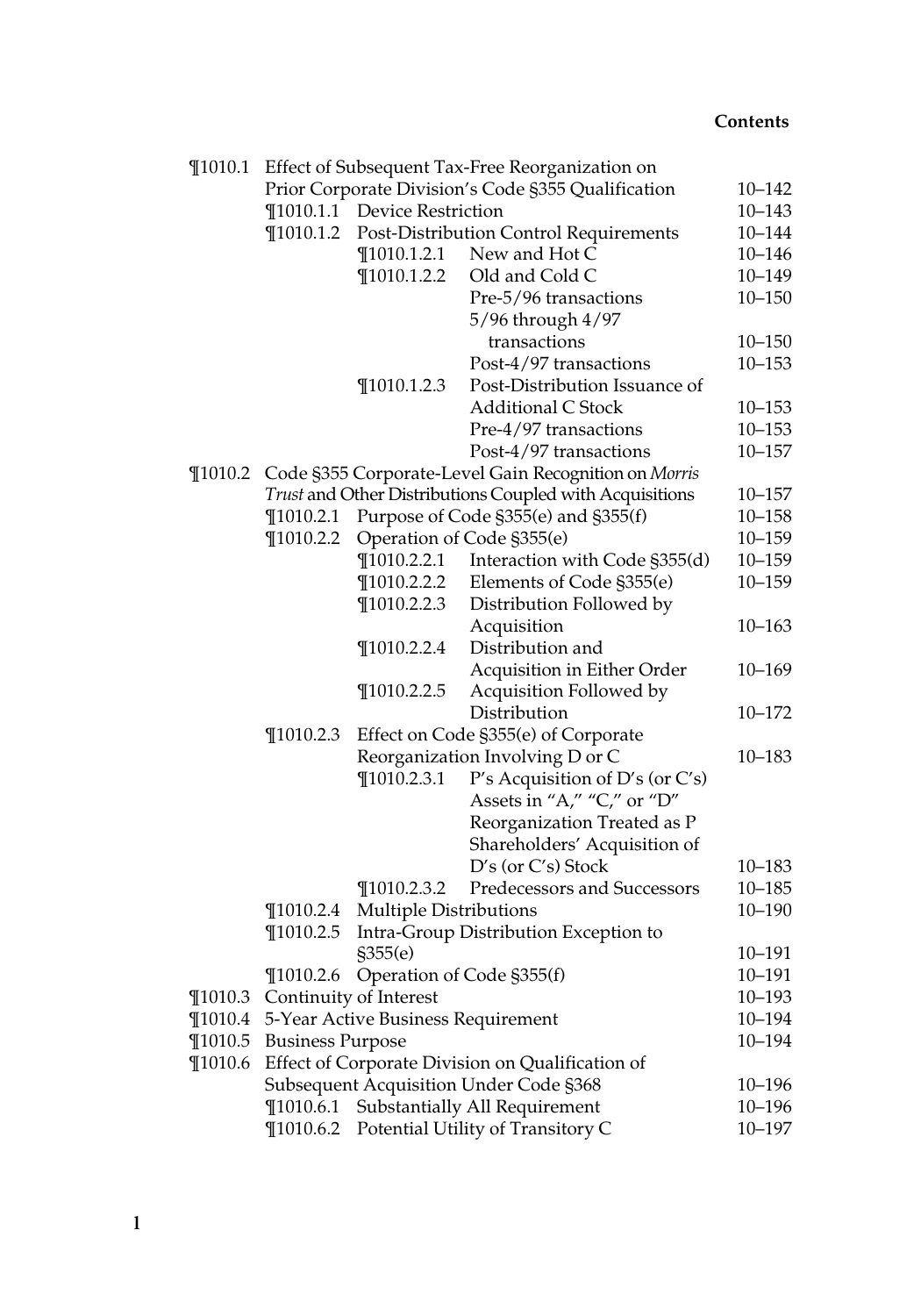| <b>¶1011 CORPORATE DIVISIONS FOLLOWED BY TAXABLE</b>            |            |
|-----------------------------------------------------------------|------------|
| ACQUISITION OF D OR C                                           | $10 - 198$ |
| ¶1011.1 Continuity of Interest                                  | $10 - 198$ |
| ¶1011.2 Device                                                  | $10 - 198$ |
| <b>¶1012 MONETIZATION STRATEGIES</b>                            | $10 - 198$ |
| ¶1012.1 Pre-Spin-Off Distribution or Debt Assumption            | $10 - 199$ |
| ¶1012.2 Distribution of C Stock or Securities to D Creditors as |            |
| Part of D Reorganization                                        | $10 - 206$ |
| ¶1012.3 Distribution of C Stock as Alternative to Sale          | $10 - 210$ |
| ¶1013 IRS CONFIDENTIAL TRANSACTION RULES                        | $10 - 212$ |
| ¶1014 SPECIAL ISSUES-REPORTING REQUIREMENTS AND                 |            |
| SUBSTANCE-OVER-FORM DOCTRINES                                   | $10 - 213$ |
|                                                                 |            |

### Volume 3

## Chapter 11

### Taxable and Tax-Free S Corp Acquisitions

|  |                              |                                      | ¶1101 ACQUISITIONS INVOLVING S CORP GENERALLY        | $11 - 6$  |
|--|------------------------------|--------------------------------------|------------------------------------------------------|-----------|
|  | ¶1102 S CORP DEFINITION      |                                      |                                                      | $11 - 9$  |
|  |                              | ¶1102.1 100 or Fewer Shareholders    |                                                      | $11 - 10$ |
|  |                              |                                      | ¶1102.1.1 Members of Family Treated as 1 Shareholder | $11 - 10$ |
|  |                              | ¶1102.1.2 SRF Bank Director Stock    |                                                      | $11 - 10$ |
|  |                              | ¶1102.2 Eligible S Corp Shareholders |                                                      | $11 - 11$ |
|  |                              |                                      | ¶1102.2.1 Treatment of S Corp ESOP Shareholder       | $11 - 14$ |
|  |                              | 1996 Act                             |                                                      | $11 - 14$ |
|  |                              | 1997 Act                             |                                                      | $11 - 14$ |
|  |                              |                                      | 2001 Act's enactment of §409(p)                      | $11 - 16$ |
|  |                              | ESOP rollover into IRA               |                                                      | $11 - 18$ |
|  |                              |                                      | ESOP with floor price agreement                      | $11 - 19$ |
|  | $\P$ 1102.3 1 Class of Stock |                                      |                                                      | $11 - 20$ |
|  |                              |                                      | ¶1102.3.1 1 Class of Stock Regulation                | $11 - 21$ |
|  |                              |                                      | ¶1102.3.1.1 Identical Rights to Distribution         |           |
|  |                              |                                      | and Liquidation Proceeds                             | $11 - 21$ |
|  |                              | $\P$ 1102.3.1.2                      | <b>Factual Test of "Principal</b>                    |           |
|  |                              |                                      | [Bad] Purpose"                                       | $11 - 23$ |
|  |                              | $\P$ 1102.3.1.3                      | Non-Identical Dividend                               |           |
|  |                              |                                      | Payments                                             | $11 - 23$ |
|  |                              | $\P$ 1102.3.1.4                      | Distributions Reflecting                             |           |
|  |                              |                                      | Changes in Shareholdings                             | $11 - 26$ |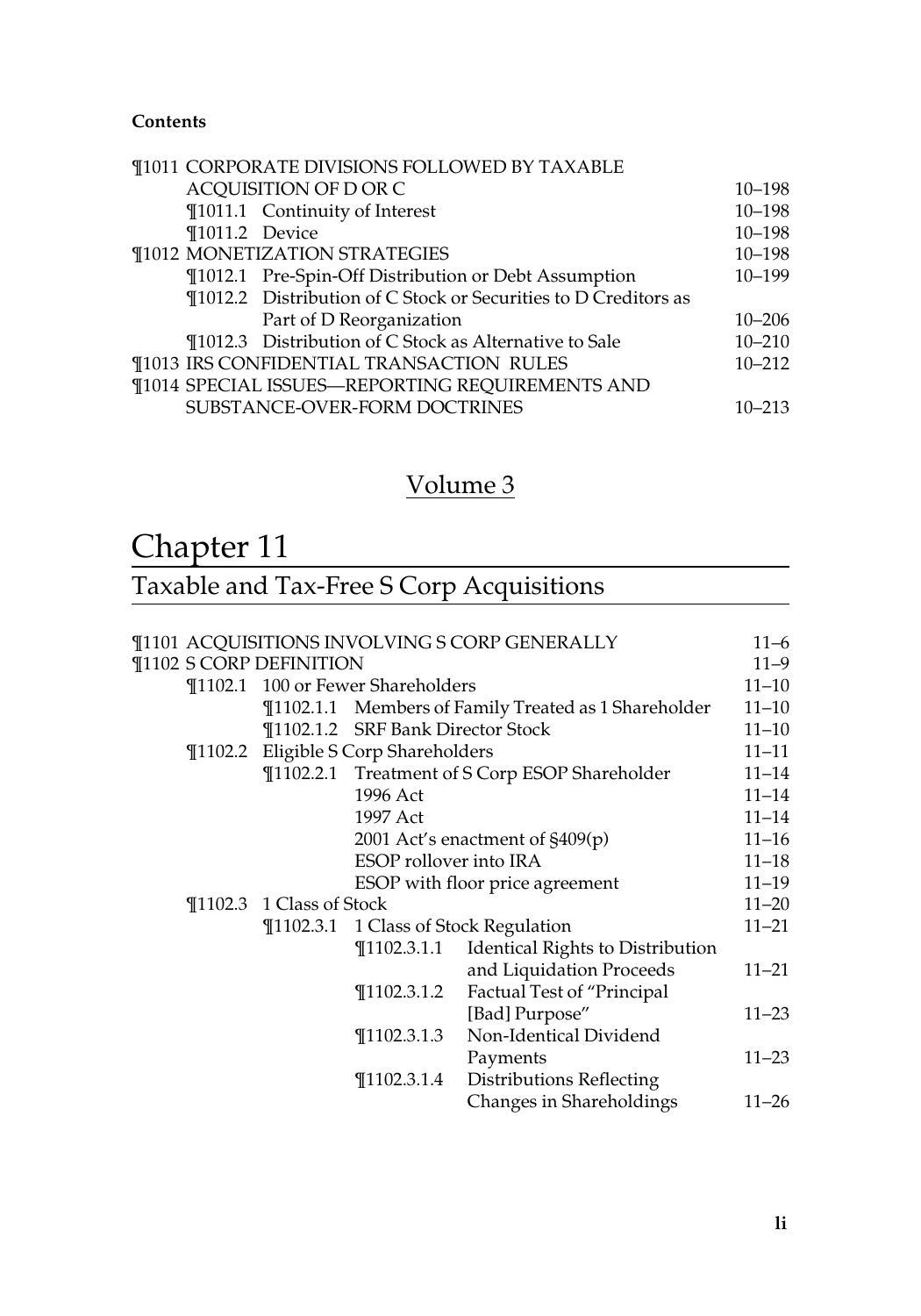|             |                        | $\P$ 1102.3.1.5                      | Below-Market Loans,                                 |           |
|-------------|------------------------|--------------------------------------|-----------------------------------------------------|-----------|
|             |                        |                                      | Unreasonable Compensation,                          |           |
|             |                        |                                      | and Other Constructive                              |           |
|             |                        |                                      | Dividends                                           | $11 - 28$ |
|             |                        | $\P$ 1102.3.1.6                      | Code §83 SRF Stock                                  | $11 - 31$ |
|             |                        | $\P$ 1102.3.1.7                      | Buy-Sell and Redemption                             |           |
|             |                        |                                      | <b>Agreements and Transfer</b>                      |           |
|             |                        |                                      | Restrictions                                        | $11 - 33$ |
|             |                        | $\P$ 1102.3.1.8                      | Deferred Compensation Plans                         | $11 - 39$ |
|             |                        | $\P$ 1102.3.1.9                      | Debt and Other Instruments                          | $11 - 41$ |
|             |                        | $\P$ 1102.3.1.10                     | Options, Warrants, Convertible                      |           |
|             |                        |                                      | Debt, or Similar Instruments                        | $11 - 43$ |
|             |                        |                                      | Certainty of exercise                               | $11 - 43$ |
|             |                        |                                      | Substantially in-the-money                          | 11-44     |
|             |                        |                                      | (1) Lender option                                   | $11 - 46$ |
|             |                        |                                      | (2) Service provider option                         | 11–47     |
|             |                        |                                      | $(3)$ 90%-of-FV option                              | $11 - 48$ |
|             |                        |                                      | Convertible debt                                    | $11 - 50$ |
|             |                        | $\P$ 1102.3.1.11                     | Code §338(h)(10) Transaction (or                    |           |
|             |                        |                                      | Asset Sale) in Which T-S Corp                       |           |
|             |                        |                                      | <b>Shareholders Receive Different</b>               |           |
|             |                        |                                      | Per Share Amounts                                   | $11 - 53$ |
|             |                        |                                      | (1) Corporate-level transaction                     | $11 - 53$ |
|             |                        |                                      | (2) Shareholder-level                               |           |
|             |                        |                                      | transaction                                         | 11–54     |
| $\P$ 1102.4 |                        |                                      | Techniques for Avoiding Arbitrary Restrictions on   |           |
|             |                        | S Corp Shareholders and S Corp Stock |                                                     | $11 - 56$ |
|             |                        |                                      | ¶1102.4.1 Dropdown Partnership or LLC               | $11 - 57$ |
|             | $\P$ 1102.4.2          |                                      | Debt Instrument with Warrants or                    |           |
|             |                        | <b>Conversion Privilege</b>          |                                                     | $11 - 58$ |
|             |                        | ¶1102.5 C or S Corp Subsidiaries     |                                                     | $11 - 59$ |
|             |                        | ¶1102.5.1 C Corp Subsidiary          |                                                     | $11 - 59$ |
|             |                        |                                      | ¶1102.5.2 Elective Disregard of 100% Subsidiary     | $11 - 60$ |
|             | $\P$ 1102.5.3          |                                      | QSubs: Issues and Opportunities                     | $11 - 64$ |
|             |                        | $\P$ 1102.5.3.1                      | QSub Election                                       | $11 - 65$ |
|             |                        | $\P$ 1102.5.3.2                      | Effects of QSub Election                            | $11 - 66$ |
|             |                        | T1102.5.3.3                          | <b>Terminating QSub Status</b>                      | $11 - 72$ |
|             |                        | ¶1102.5.3.4                          | QSub Makes Acquisitions                             | $11 - 75$ |
|             |                        | $\P$ 1102.5.3.5                      | Disposition of QSub by Parent                       |           |
|             |                        |                                      | S Corp                                              | $11 - 77$ |
|             |                        | $\P$ 1102.5.3.6                      | T-S Corp's Assets Including                         |           |
|             |                        |                                      | T-SSub/QSub Acquired by                             |           |
|             |                        |                                      | P-S Corp                                            | 11–85     |
|             |                        | ¶1102.6 Ineligible Corporations      |                                                     | $11 - 86$ |
|             |                        |                                      | ¶1103 ADDITIONAL RULES APPLICABLE TO S CORP MERGER, |           |
|             | ACQUISITION, OR BUYOUT |                                      |                                                     | 11–86     |
|             |                        |                                      |                                                     |           |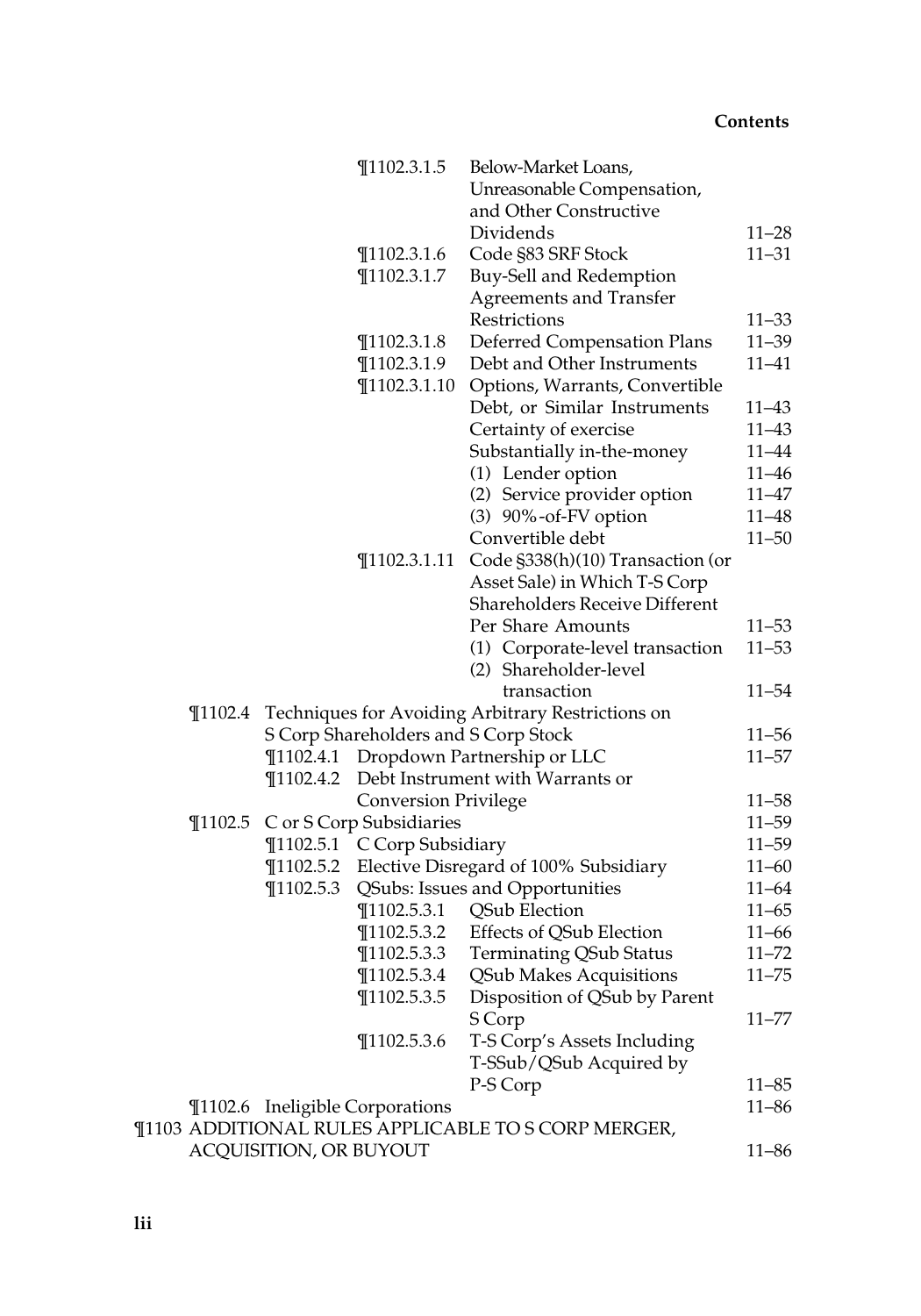|             | ¶1103.1 Calendar Year        |                                                     | $11 - 86$  |
|-------------|------------------------------|-----------------------------------------------------|------------|
|             | ¶1103.2 Allocation of Income |                                                     | $11 - 87$  |
|             |                              | ¶1103.3 Election Effective Date                     | $11 - 88$  |
|             |                              | ¶1103.3.1 Curing Late or Invalid Election           | $11 - 88$  |
|             | ¶1103.4 S Termination Year   |                                                     | $11 - 90$  |
|             |                              | ¶1103.5 Reelection After Termination                | $11 - 93$  |
|             |                              | ¶1103.6 S Corp Debt/Equity Rules                    | $11 - 93$  |
|             |                              | ¶1103.7 Corporate-Level Penalty Taxes               | $11 - 93$  |
|             |                              | ¶1103.7.1 Tax Credit Recapture and DIG Trigger      | $11 - 94$  |
|             |                              | ¶1103.7.2 LIFO Recapture                            | $11 - 94$  |
|             |                              | ¶1103.7.3 Excess Net Passive Income—Code §1375      | $11 - 95$  |
|             |                              | ¶1103.7.4 Built-In Gain-Code §1374                  | $11 - 96$  |
|             |                              | (1)<br>5-year tax on former C corp                  | $11 - 96$  |
|             |                              | (2)<br>5-year tax on C corp carryover               |            |
|             |                              | basis assets                                        | $11 - 96$  |
|             |                              | (3)<br>Gain recognition                             | $11 - 97$  |
|             |                              | Taxable income limitation<br>(4)                    | $11 - 97$  |
|             |                              | (5)<br>Avoidance of NUBIG double counting           | $11 - 98$  |
|             |                              | (6)<br>Code §382 NOL rules                          | $11 - 98$  |
|             |                              | (7)<br>Code §384 NOL rules                          | $11 - 99$  |
|             |                              | (8)<br>Bifurcated acquisition structure-part        |            |
|             |                              | purchase of assets and part purchase                |            |
|             |                              | of stock                                            | $11 - 99$  |
|             |                              | RIC or REIT conversion<br>(9)                       | $11 - 99$  |
|             | $\P$ 1103.7.5                | Avoiding Corporate-Level Tax on Net                 |            |
|             |                              | Built-In Gain and Excess Capital Gain               | $11 - 100$ |
|             |                              | ¶1103.8 Distributions Exceeding S Corp Earnings     | $11 - 102$ |
|             |                              | ¶1103.9 Corporate Preference Items                  | $11 - 102$ |
|             |                              | ¶1104 P-S CORP's TAXABLE PURCHASE OF T's ASSETS     | $11 - 103$ |
|             | ¶1104.1 Tax Consequences     |                                                     | $11 - 103$ |
| $\P$ 1104.2 |                              | Financing P-S Corp's Taxable Asset Purchase         | $11 - 103$ |
|             |                              | ¶1104.2.1 Shareholder Contributions                 | $11 - 104$ |
|             |                              | ¶1104.2.2 Shareholder Loans                         | $11 - 104$ |
|             |                              | ¶1104.2.3 Hybrid Shareholder Investment Using       |            |
|             |                              | Partnership                                         | $11 - 105$ |
|             | $\P$ 1104.2.4                | Loan by S Corp Non-Shareholder                      | $11 - 106$ |
|             |                              | (1) No basis to shareholders                        | $11 - 106$ |
|             |                              | (2) Risk that the loans will be                     |            |
|             |                              | recharacterized as equity                           | $11 - 108$ |
|             | $\P$ 1104.2.5                | <b>Financing Examples</b>                           | $11 - 108$ |
|             |                              | ¶1104.2.6 Seller Financing                          | $11 - 110$ |
|             |                              | ¶1105 P-S CORP's TAXABLE PURCHASE OF T's STOCK      | $11 - 110$ |
| $\P$ 1105.1 |                              | Pre-1997 Limitation on P-S Corp's Ownership of      |            |
|             | Subsidiaries                 |                                                     | 11-111     |
| $\P$ 1105.2 |                              | P-S Corp and Its Shareholders' Joint Acquisition of |            |
|             | T's Stock                    |                                                     | 11–111     |
|             |                              |                                                     |            |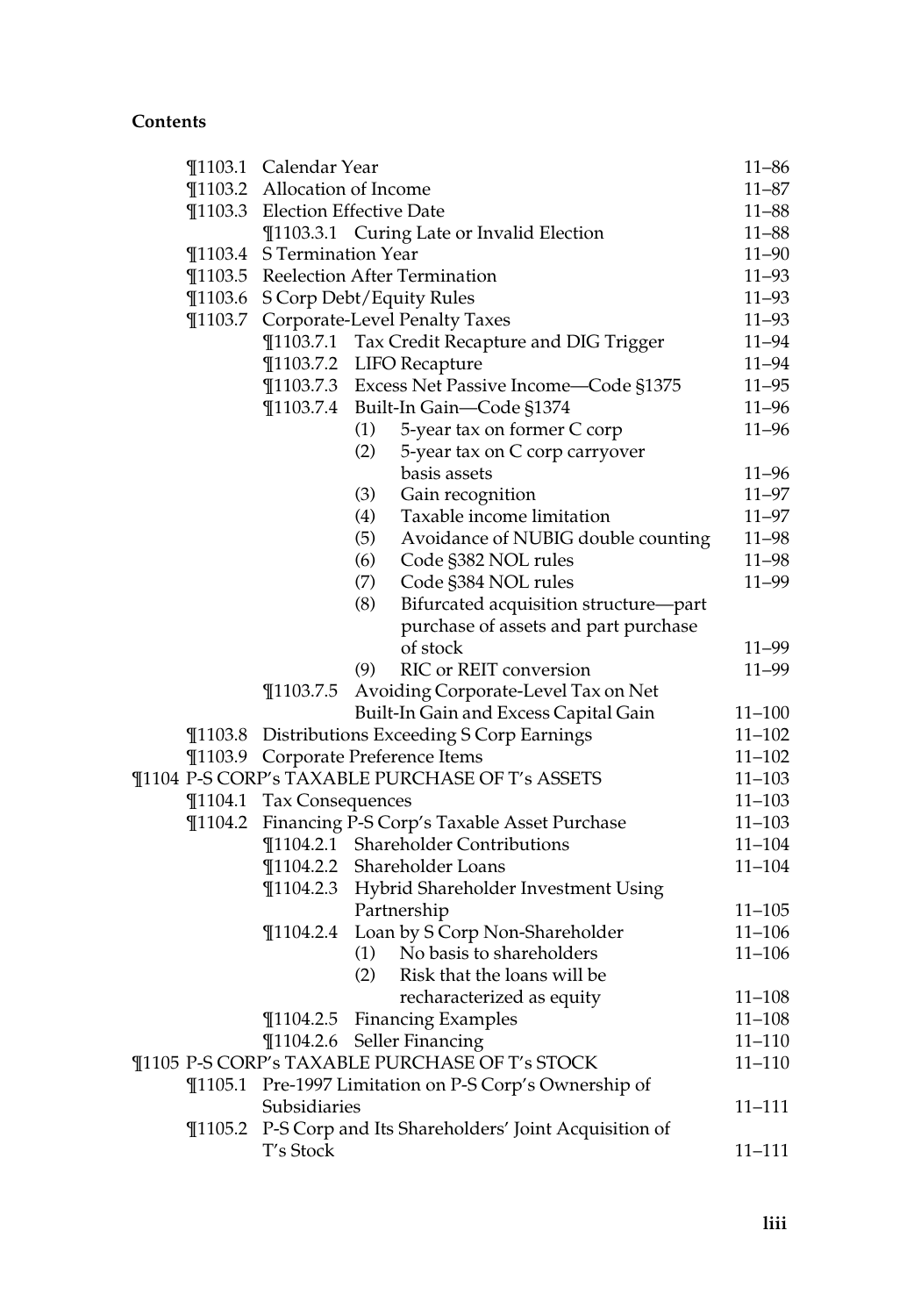|             |                          | ¶1105.3 P-S Corp's Shareholders Purchase T's Stock and Merge |            |
|-------------|--------------------------|--------------------------------------------------------------|------------|
|             | T and P-S Corp           |                                                              | $11 - 112$ |
|             |                          | ¶1105.3.1 P-S Corp Merges into T and T Then Elects           |            |
|             |                          | S Status                                                     | $11 - 112$ |
|             |                          | (1)<br>Reorganization                                        | $11 - 112$ |
|             |                          | T's S election<br>(2)                                        | $11 - 113$ |
|             |                          | (3)<br>Timing of T's S election-avoiding                     |            |
|             |                          | Code §1374 taint on P-S Corp's assets                        | 11-113     |
|             |                          | (4)<br>T subject to Code §1374                               | $11 - 114$ |
|             |                          | ¶1105.3.2 T Merges into P-S Corp                             | $11 - 114$ |
|             | $\P$ 1105.3.3            | P-S Corp's Shareholders Buy T's Stock and                    |            |
|             |                          | Form Partnership                                             | $11 - 114$ |
|             |                          | ¶1105.4 P-S Corp Purchases T's Stock and Merges Downstream   |            |
|             | into T                   |                                                              | $11 - 115$ |
| $\P$ 1105.5 |                          | P-S Corp Merges into T with Old T's Shareholders             |            |
|             |                          | Receiving Cash and P-S Corp's Shareholders Receiving         |            |
|             | 100% of T's Stock        |                                                              | $11 - 115$ |
| $\P$ 1105.6 |                          | P-S Corp Purchases T's Stock and Immediately                 |            |
|             | Liquidates T             |                                                              | $11 - 116$ |
|             |                          | ¶1105.6.1 Before IRS TAM 9245004 and 1996 Act                |            |
|             |                          | Confirming Legislation                                       | $11 - 117$ |
|             |                          | ¶1105.6.2 Current Law: IRS TAM 9245004 and 1996              |            |
|             |                          | Act Confirming Legislation                                   | 11-119     |
|             |                          | ¶1105.7 P-S Corp Purchases T's Stock and Makes Regular Code  |            |
|             | §338 Election            |                                                              | $11 - 121$ |
| $\P$ 1105.8 |                          | P-S Corp Purchases T's Stock from Bigco Under Code           |            |
|             | §338(h)(10) Election     |                                                              | $11 - 121$ |
|             |                          | ¶1106 P-S CORP's TAX-FREE ACQUISITION OF T's ASSETS          | $11 - 122$ |
|             |                          | ¶1106.1 Alternative Approaches                               | $11 - 123$ |
|             |                          | ¶1106.1.1 Acquisitive "D" Reorganization                     | $11 - 124$ |
|             | $\P$ 1106.1.2            | Merger of T into P-S Corp in "A"                             |            |
|             |                          | Reorganization                                               | $11 - 124$ |
|             | $\P$ 1106.1.3            | Acquisition for P-S Corp Voting Stock in                     |            |
|             |                          | "C" Reorganization                                           | $11 - 125$ |
|             | $\P$ 1106.1.4            | Acquisition of T's Assets by QSub                            | $11 - 125$ |
|             | $\P$ 1106.1.5            | Possible "B" Reorganization or Reverse                       |            |
|             |                          | Subsidiary Merger                                            | $11 - 126$ |
|             |                          | ¶1106.2 Code §1374 Taint for T's Assets                      | $11 - 126$ |
|             |                          | ¶1106.3 Allocation of P-S Corp's Income                      | $11 - 127$ |
|             | ¶1106.4 T's E&P          |                                                              | $11 - 128$ |
|             |                          | ¶1106.5 Carryover of T's Tax Attributes and Certain T-S Corp |            |
|             |                          | Shareholder Attributes                                       | $11 - 128$ |
|             |                          | ¶1107 P-S CORP's TAX-FREE ACQUISITION OF T's STOCK           | 11-129     |
|             | ¶1107.1 Code §351        |                                                              | $11 - 129$ |
|             |                          | ¶1107.2 "B" Reorganization or Forward or Reverse             |            |
|             | <b>Subsidiary Merger</b> |                                                              | 11-130     |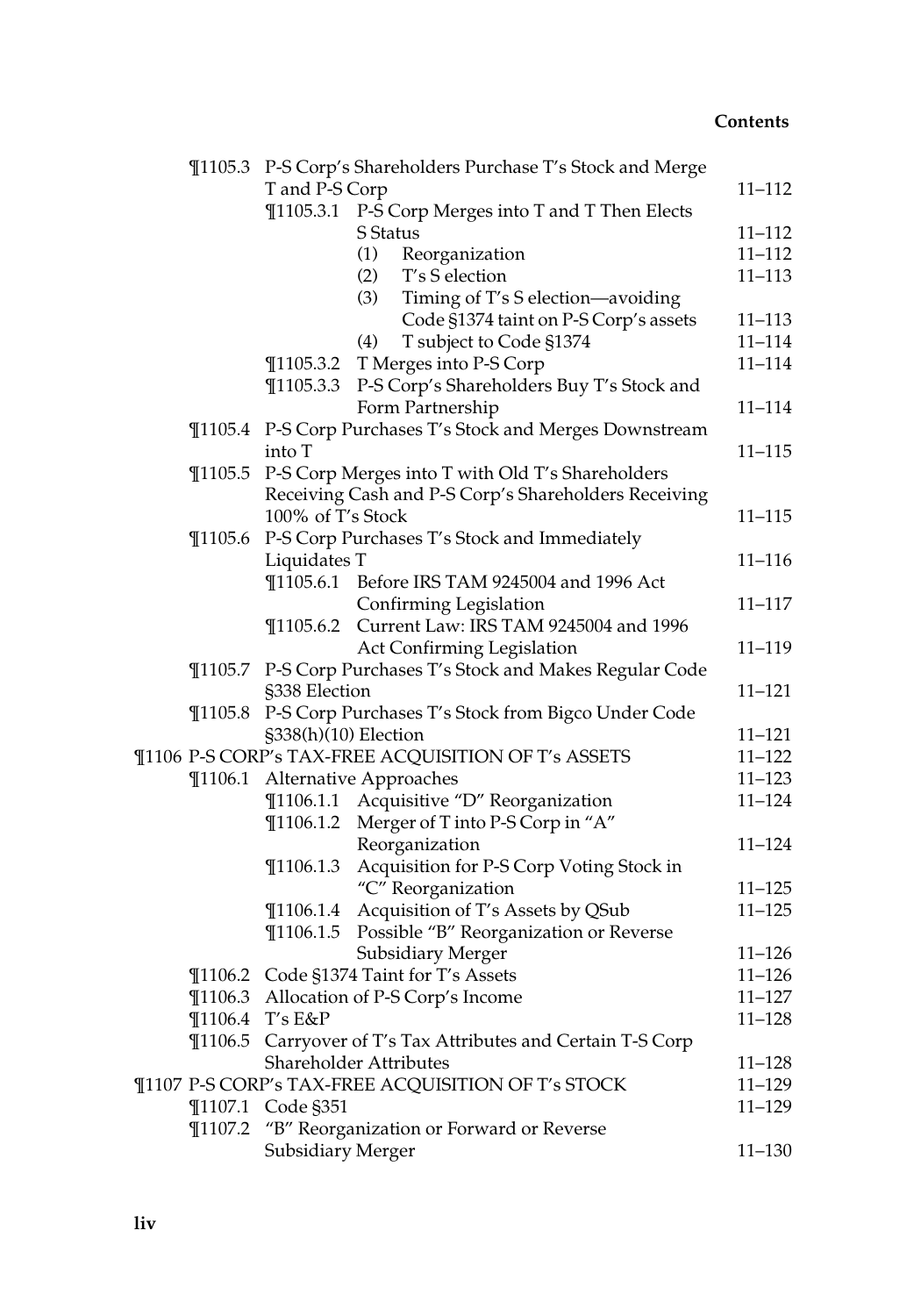|             |                             |                             | ¶1108 P's TAXABLE PURCHASE OF T-S CORP's ASSETS            | $11 - 130$ |
|-------------|-----------------------------|-----------------------------|------------------------------------------------------------|------------|
|             | ¶1108.1 Corporate-Level Tax |                             |                                                            | $11 - 134$ |
|             |                             |                             | ¶1108.1.1 Code §1374 Built-In Gain Rule Inapplicable       | $11 - 134$ |
|             |                             |                             | ¶1108.1.2 Code §1374 Built-In Gain Rule Applicable         | $11 - 134$ |
|             |                             |                             | ¶1108.1.3 Built-In Gain on Carryover Basis Assets          | $11 - 135$ |
|             |                             |                             | ¶1108.2 Comparison of Asset Sale and Stock Sale            | $11 - 135$ |
|             |                             |                             | ¶1108.3 Liquidating T-S Corp After Sale of Assets on       |            |
|             |                             |                             | Installment Method-Code §453B(h) Trap                      | $11 - 140$ |
|             | ¶1108.3.1 Problem           |                             |                                                            | $11 - 140$ |
|             |                             | ¶1108.3.2 Planning Solution |                                                            | $11 - 143$ |
|             |                             |                             | ¶1108.3.3 Relationship Between Code §453B(h)               |            |
|             |                             | and Code §453A Interest     |                                                            |            |
|             |                             |                             | Charge/Anti-Pledging Rule                                  | $11 - 146$ |
|             | $\P$ 1108.3.4               |                             | Liquidating T-S Corp After Sale of Assets in               |            |
|             |                             |                             | Which Open Transaction Obligation                          |            |
|             |                             | Received                    |                                                            | $11 - 146$ |
|             | $\P$ 1108.3.5               |                             | Character of Installment Sale Gain Where                   |            |
|             |                             |                             | T-S Corp Shareholder Did Not Hold T-S Corp                 |            |
|             |                             | Stock More Than 1 Year      |                                                            | $11 - 147$ |
|             |                             |                             | ¶1108.4 Other Effects on T-S Corp from Asset Sale          | $11 - 148$ |
|             |                             |                             | ¶1109 P's TAXABLE PURCHASE OF T-S CORP's STOCK             | $11 - 149$ |
|             |                             |                             | ¶1109.1 No Code §338, §338(h)(10), or §336(e) Election for |            |
|             | T-S Corp                    |                             |                                                            | $11 - 149$ |
|             | $\P$ 1109.1.1               |                             | Sale of Stock on Installment Method                        | $11 - 149$ |
|             |                             | $\P$ 1109.1.1.1             | Stock Sale or Liquidation                                  |            |
|             |                             |                             | Exchange by Qualified                                      |            |
|             |                             |                             | Subchapter S Trust                                         | $11 - 153$ |
|             |                             | $\P$ 1109.1.1.2             | Installment Sale of S Corp                                 |            |
|             |                             |                             | <b>Stock by Electing Small</b>                             |            |
|             |                             |                             | <b>Business Trust</b>                                      | $11 - 156$ |
|             |                             |                             | ¶1109.1.2 Bifurcated Purchase of T-S Corp-Part             |            |
|             |                             |                             | Purchase of Assets and Part Purchase of                    |            |
|             |                             | <b>Stock</b>                |                                                            | $11 - 156$ |
|             | $\P$ 1109.1.3               |                             | Converting Code §304(a)(1) C Corp Dividend                 |            |
|             |                             |                             | to Basis Recovery and Sale Gain                            | $11 - 161$ |
|             |                             | (1)                         | Merrill's transaction                                      | $11 - 161$ |
|             |                             | (2)                         | Merrill in the Tax Court: 1st round                        | $11 - 162$ |
|             |                             |                             | (3) Merrill in the Second Circuit                          | $11 - 163$ |
|             |                             | (4)                         | Merrill in the Tax Court on remand                         | $11 - 164$ |
|             |                             | (5)                         | S corp planning                                            | $11 - 164$ |
|             |                             |                             | ¶1109.2 Code §338 (but Not (h)(10)) Election for T-S Corp  | $11 - 166$ |
|             | (1)                         | Double taxation             |                                                            | $11 - 166$ |
|             | (2)                         | One or 2 C corp returns     |                                                            | $11 - 166$ |
| $\P$ 1109.3 |                             |                             | Code §338(h)(10) Joint Election for T-S Corp               | $11 - 167$ |
|             | (1)                         |                             | Election permitted by regulation, not statute              | $11 - 167$ |
|             | (2)                         | Requirements for election   |                                                            | $11 - 168$ |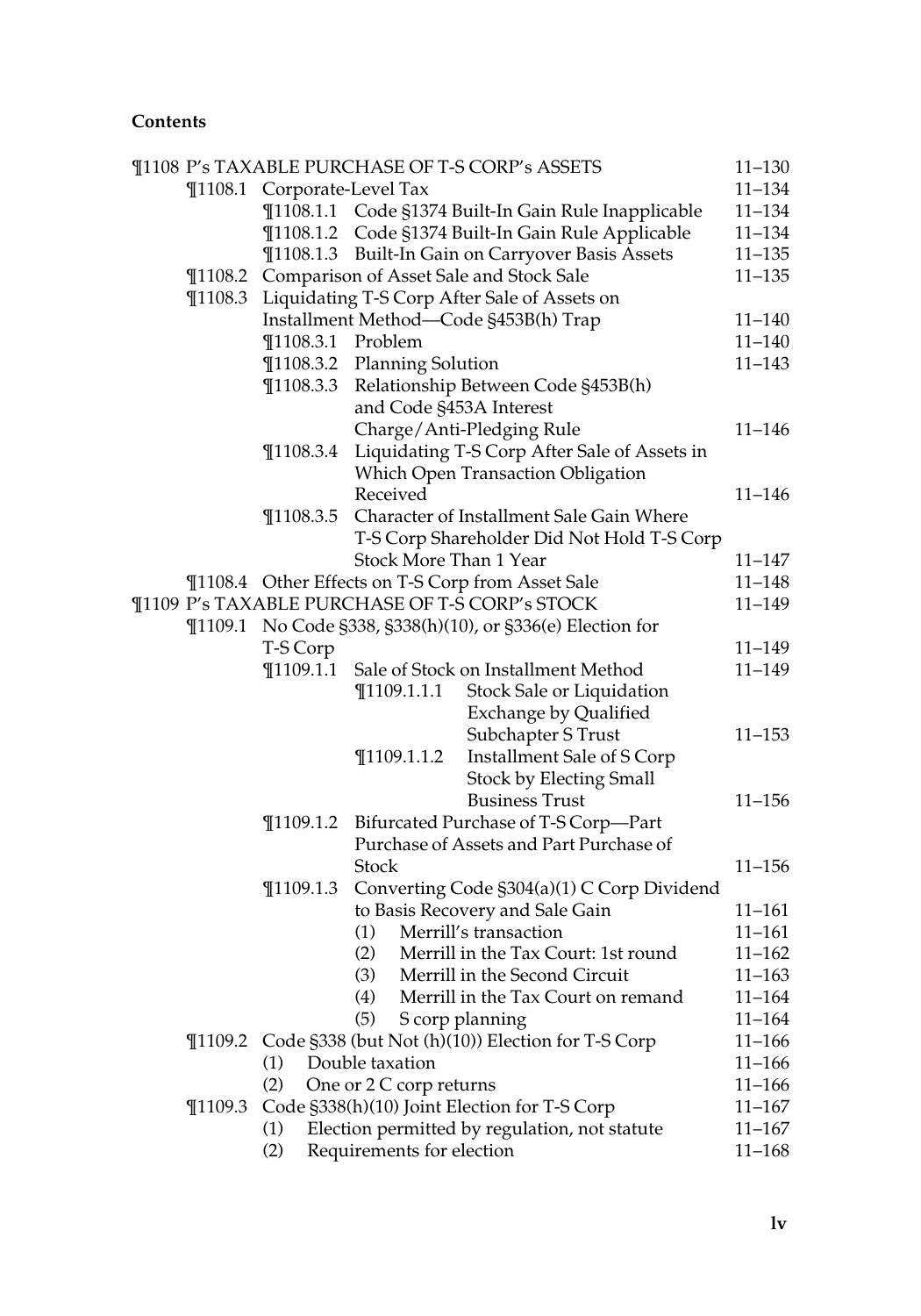|                             | (3) |               | T must remain S corp                                   | $11 - 169$ |
|-----------------------------|-----|---------------|--------------------------------------------------------|------------|
|                             | (4) |               | QSub election for T                                    | $11 - 170$ |
|                             | (5) |               | Timing of joint election                               | $11 - 170$ |
|                             | (6) |               | Who must consent                                       | $11 - 170$ |
|                             | (7) |               | Risk an old T-S corp shareholder declines to sign      |            |
|                             |     |               | consent form                                           | $11 - 171$ |
|                             | (8) |               | Risk P's downstream merger into T-S corp               |            |
|                             |     |               | disqualifies Code §338(h)(10) election                 | $11 - 172$ |
|                             | (9) |               | Risk T-S corp's upstream merger into P disqualifies    |            |
|                             |     |               | Code §338(h)(10) election                              | $11 - 172$ |
|                             |     |               | ¶1109.3.1 Effect of Code §338(h)(10) Election          | $11 - 172$ |
|                             |     |               | ¶1109.3.1.1 Effect on QSub's Assets                    | $11 - 173$ |
|                             |     | $\P$ 1109.3.2 | Differences in Shareholder-Level Taxation              |            |
|                             |     |               | Between Stock Sale With and Without                    |            |
|                             |     |               | Code §338(h)(10) Election                              | $11 - 174$ |
|                             |     |               | ¶1109.3.3 Tax on Asset Sale Gain                       | $11 - 175$ |
|                             |     |               | ¶1109.3.4 Calculation of Deemed Sale Gain and Basis    | $11 - 176$ |
|                             |     |               | ¶1109.3.5 T-S Corp Shareholder Who Retains T Stock     | $11 - 176$ |
|                             |     |               | ¶1109.4 Code §336(e) Election for T-S Corp             | $11 - 176$ |
| ¶1109.5 Other Effects       |     |               |                                                        | $11 - 181$ |
|                             |     |               | ¶1109.5.1 Effect on T-S Corp's S Election              | $11 - 181$ |
|                             |     |               | ¶1109.5.2 Allocation of T-S Corp's Income              | $11 - 181$ |
|                             |     |               | ¶1109.5.3 Post-Sale Distributions                      | $11 - 182$ |
|                             |     |               | ¶1110 P's TAX-FREE ACQUISITION OF T-S CORP's ASSETS    | $11 - 182$ |
| ¶1110.1 Boot                |     |               |                                                        | $11 - 182$ |
| $\P$ 1110.2                 |     |               | Treatment of Built-In Gain                             | $11 - 183$ |
|                             | (1) |               | Both P and T are S corps                               | $11 - 183$ |
|                             | (2) |               | P is C corp                                            | $11 - 183$ |
|                             |     |               | ¶1110.3 Carryovers from T-S Corp                       | $11 - 183$ |
|                             |     |               | ¶1110.4 Tax Credit Recapture                           | $11 - 184$ |
|                             |     |               | ¶1111 P's TAX-FREE ACQUISITION OF T-S CORP's STOCK     | $11 - 185$ |
|                             |     |               | ¶1111.1 Termination of T-S Corp's S Status             | $11 - 185$ |
|                             |     |               | ¶1111.2 Allocation of T-S Corp's Income                | $11 - 185$ |
| ¶1112 CODE §355 AND S CORPs |     |               |                                                        | $11 - 185$ |
|                             |     |               | ¶1112.1 Application of Built-In Gain Tax to Controlled | $11 - 186$ |
| ¶1112.2 E&P Allocation      |     |               |                                                        | 11–187     |
| ¶1112.3 AAA Allocation      |     |               |                                                        | $11 - 187$ |
|                             |     |               |                                                        |            |

## Chapter 12

| Acquiring or Restructuring Distressed Company, |  |
|------------------------------------------------|--|
| Including Debt Cancellation Income and NOLs    |  |

| ¶1201 OVERVIEW                                    | $12 - 9$ |
|---------------------------------------------------|----------|
| ¶1202 LOSSCO CONSEQUENCES FROM DEBT RESTRUCTURING | $12 - 9$ |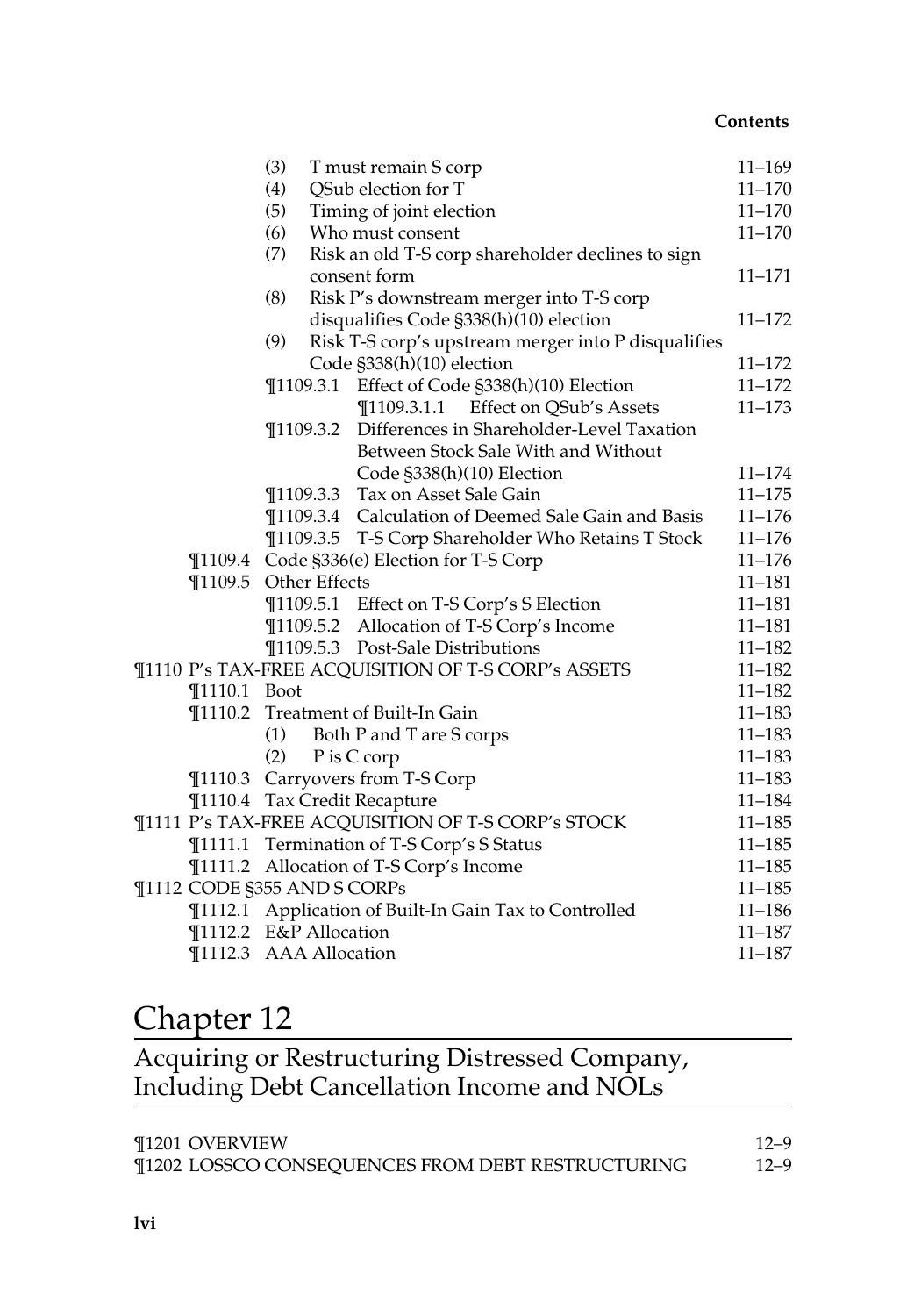| $\P$ 1202.1 | Debt Restructuring as Exchange (Including Deemed |                                    |                                                 |           |  |  |  |
|-------------|--------------------------------------------------|------------------------------------|-------------------------------------------------|-----------|--|--|--|
|             | Exchange) or Not                                 |                                    |                                                 | $12 - 10$ |  |  |  |
|             | $\P$ 1202.1.1                                    | In General                         |                                                 | $12 - 10$ |  |  |  |
|             | $\P$ 1202.1.2                                    |                                    | Old Debt Materially Modified or Material        |           |  |  |  |
|             |                                                  |                                    | Payment to Debtholder Constitutes               |           |  |  |  |
|             |                                                  | Debt-for-Debt Exchange             |                                                 | $12 - 11$ |  |  |  |
|             |                                                  | $\P$ 1202.1.2.1                    | Yield Change                                    | $12 - 12$ |  |  |  |
|             |                                                  | $\P$ 1202.1.2.2                    | Principal Amount Change                         | $12 - 13$ |  |  |  |
|             |                                                  | $\P$ 1202.1.2.3                    | <b>Payment Timing Change</b>                    | $12 - 14$ |  |  |  |
|             |                                                  | $\P$ 1202.1.2.4                    | <b>Obligor Change</b>                           | $12 - 15$ |  |  |  |
|             |                                                  | $\P$ 1202.1.2.5                    | Change in Security, Credit                      |           |  |  |  |
|             |                                                  |                                    | Enhancement, or Priority                        | $12 - 15$ |  |  |  |
|             |                                                  | $\P$ 1202.1.2.6                    | Change in Debt's Nature                         | $12 - 16$ |  |  |  |
|             |                                                  | $\P$ 1202.1.2.7                    | Changing Accounting or                          |           |  |  |  |
|             |                                                  |                                    | <b>Financial Covenants</b>                      | $12 - 16$ |  |  |  |
|             |                                                  | $\P$ 1202.1.2.8                    | Other "Economically                             |           |  |  |  |
|             |                                                  |                                    | Significant" Modifications                      | $12 - 16$ |  |  |  |
|             |                                                  | ¶1202.2 Amount of DC from Exchange |                                                 | $12 - 16$ |  |  |  |
|             |                                                  | ¶1202.2.1 DC in General            |                                                 | $12 - 16$ |  |  |  |
|             | $\P$ 1202.2.2                                    | <b>Adjusted Issue Price</b>        |                                                 | $12 - 17$ |  |  |  |
|             | $\P$ 1202.2.3                                    | Repurchase Price                   |                                                 | $12 - 17$ |  |  |  |
|             |                                                  |                                    | Recourse versus non-recourse debt               | $12 - 18$ |  |  |  |
|             | $\P$ 1202.2.4                                    |                                    | New Debt's Issue Price Turns on Whether Debt    |           |  |  |  |
|             |                                                  | Is Market Traded                   |                                                 | $12 - 19$ |  |  |  |
|             |                                                  | (1) General rules                  |                                                 | $12 - 19$ |  |  |  |
|             |                                                  |                                    | (2) Regulatory definition of market traded      | $12 - 20$ |  |  |  |
|             |                                                  |                                    | (3) Prior market-traded regulations             | $12 - 22$ |  |  |  |
|             | $\P$ 1202.2.5                                    |                                    | Possible Recharacterization of New Debt as      |           |  |  |  |
|             |                                                  | Equity                             |                                                 | $12 - 23$ |  |  |  |
|             |                                                  | $\P$ 1202.2.5.1                    | Financial Deterioration Ignored                 | $12 - 24$ |  |  |  |
|             |                                                  | $\P$ 1202.2.5.2                    | Scope of Financial-                             |           |  |  |  |
|             |                                                  |                                    | Deterioration-Ignored Rule                      | $12 - 25$ |  |  |  |
|             |                                                  |                                    | ¶1202.2.6 Whether Debt Payment Deductible       | $12 - 27$ |  |  |  |
| $\P$ 1202.3 |                                                  | DC as Taxable CODI                 |                                                 | $12 - 27$ |  |  |  |
|             | $\P$ 1202.3.1                                    | In General                         |                                                 | $12 - 27$ |  |  |  |
|             |                                                  |                                    | ¶1202.3.2 Use of Current Year Loss and NOLs     | $12 - 28$ |  |  |  |
| $\P$ 1202.4 | <b>CODI</b> Exceptions                           |                                    |                                                 | $12 - 28$ |  |  |  |
|             |                                                  |                                    | ¶1202.4.1 Bankruptcy/Insolvency CODI Exceptions |           |  |  |  |
|             |                                                  | and Attribute Reduction            |                                                 | $12 - 28$ |  |  |  |
|             |                                                  | $\P$ 1202.4.1.1                    | In General                                      | $12 - 28$ |  |  |  |
|             |                                                  | $\P$ 1202.4.1.2                    | Bankruptcy                                      | $12 - 29$ |  |  |  |
|             |                                                  | $\P$ 1202.4.1.3                    | Insolvency                                      | $12 - 29$ |  |  |  |
|             |                                                  | $\P$ 1202.4.1.4                    | LossCo as Partnership, LLC,                     |           |  |  |  |
|             |                                                  |                                    | or Disregarded Entity                           | $12 - 32$ |  |  |  |
|             |                                                  | $\P$ 1202.4.1.5                    | <b>Attribute Reduction</b>                      | 12–40     |  |  |  |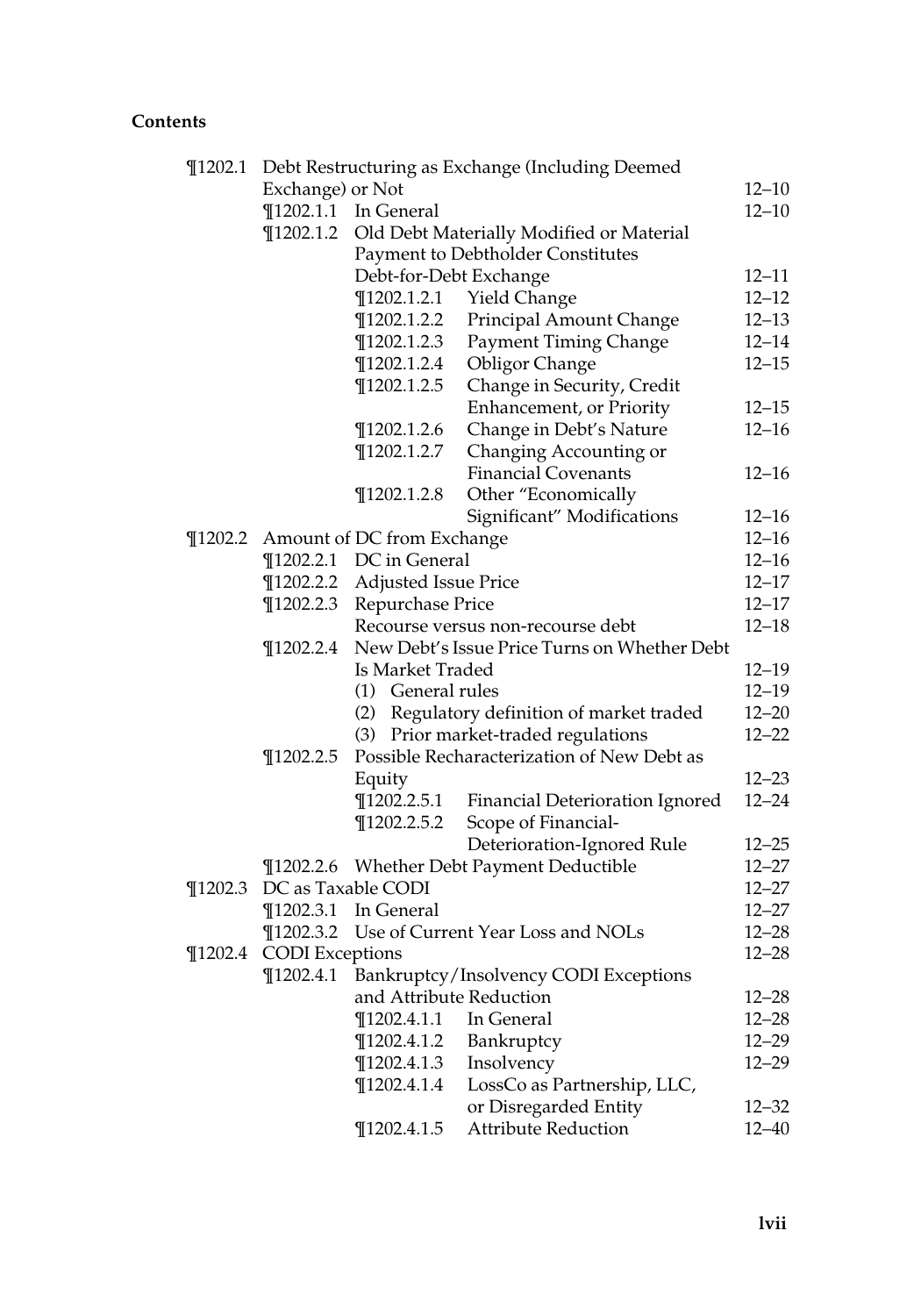|             |                             | ¶1202.4.1.6 Consolidated Group AR                            |           |
|-------------|-----------------------------|--------------------------------------------------------------|-----------|
|             |                             | Considerations                                               | $12 - 46$ |
|             |                             | AR Rule Where LossCo Is S Corp<br>$\P$ 1202.4.1.7            | $12 - 48$ |
|             |                             | ¶1202.4.2 Purchase Price Adjustment CODI Exception           | $12 - 49$ |
|             |                             | ¶1202.4.3 Shareholder Capital Contribution CODI              |           |
|             |                             | Exception                                                    | $12 - 50$ |
|             |                             | ¶1202.5 Related Person Acquires LossCo Debt                  | $12 - 53$ |
|             |                             | ¶1202.6 Creditor Consequences from Debt Restructuring        | $12 - 59$ |
|             |                             | ¶1202.6.1 Tax-Free Reorganization or Contribution            | $12 - 59$ |
|             |                             | ¶1202.6.2 Taxable Exchange                                   | $12 - 61$ |
|             |                             | ¶1202.6.3 Cancellation or Worthlessness of Debt              | $12 - 61$ |
|             |                             | ¶1202.6.4 Effect of CODI on Equity Holders                   | $12 - 63$ |
|             | ¶1202.7 Related Topics      |                                                              | $12 - 63$ |
|             |                             | ¶1203 NOL CARRYFORWARDS AND CARRYBACKS GENERALLY             | $12 - 63$ |
|             |                             | ¶1203.1 Net Operating Losses                                 | $12 - 63$ |
|             | (1)                         | Carryback and carryover period                               | $12 - 63$ |
|             | (2)                         | Consolidated group                                           | $12 - 65$ |
|             | (3)                         | Relinquishing carryback for pre-2021 NOLs                    | $12 - 65$ |
|             | (4)                         | Interest on overpayment or deficiency                        | $12 - 66$ |
|             | ¶1203.2 Pre-2018 AMT Losses |                                                              | $12 - 67$ |
|             |                             | ¶1204 GENERAL DESCRIPTION OF TAX ATTRIBUTE LIMITATIONS       |           |
|             | IN ACQUISITIONS             |                                                              | $12 - 68$ |
|             |                             | ¶1205 T NOL WHEN P OR S ACQUIRES T IN TAXABLE ACQUISITION    | $12 - 68$ |
|             |                             | ¶1205.1 T Sells Assets to P or S                             | $12 - 68$ |
|             |                             | ¶1205.2 T's Shareholders Sell T Stock to P or S              | $12 - 69$ |
|             |                             | ¶1205.2.1 Code §338 Election                                 | $12 - 70$ |
|             |                             | ¶1205.2.2 Code §269(a) Change of Control with Tax            |           |
|             |                             | Avoidance Principal Purpose                                  | $12 - 70$ |
|             |                             | ¶1205.2.3 Code §382 Ownership Change                         | $12 - 75$ |
|             |                             | ¶1205.2.4 Consolidated Return Regulations                    | $12 - 77$ |
| $\P$ 1205.3 |                             | Potential Reduction of P's Outside Basis in T's Stock        |           |
|             |                             | When T's NOL Expires While P and T File                      |           |
|             | <b>Consolidated Return</b>  |                                                              | $12 - 88$ |
|             |                             | ¶1205.3.1 General Rule                                       | $12 - 88$ |
|             |                             | ¶1205.3.2 Exceptions and Strategies                          | $12 - 89$ |
|             |                             | ¶1206 T NOL WHEN P OR S ACQUIRES T IN TAX-FREE ACQUISITION   | $12 - 93$ |
|             |                             | ¶1206.1 T Transfers Assets to P in "A" or "C" Reorganization | $12 - 93$ |
|             |                             | ¶1206.1.1 Code §269(a) Acquisition of Assets with Tax        |           |
|             |                             | Avoidance Principal Purpose                                  | 12–93     |
|             | $\P$ 1206.1.2               | Code §382                                                    | $12 - 94$ |
|             |                             | ¶1206.1.3 Consolidated Return Regulations                    | $12 - 95$ |
| $\P$ 1206.2 |                             | T Transfers Assets to S in Subsidiary "A" or Subsidiary      |           |
|             |                             | "C" Reorganization in Exchange for P Stock                   | 12–96     |
|             |                             | ¶1206.2.1 Code §269(a) Acquisition of Assets with Tax        |           |
|             |                             | Avoidance Principal Purpose                                  | $12 - 96$ |
|             |                             | ¶1206.2.2 Code §382                                          | $12 - 97$ |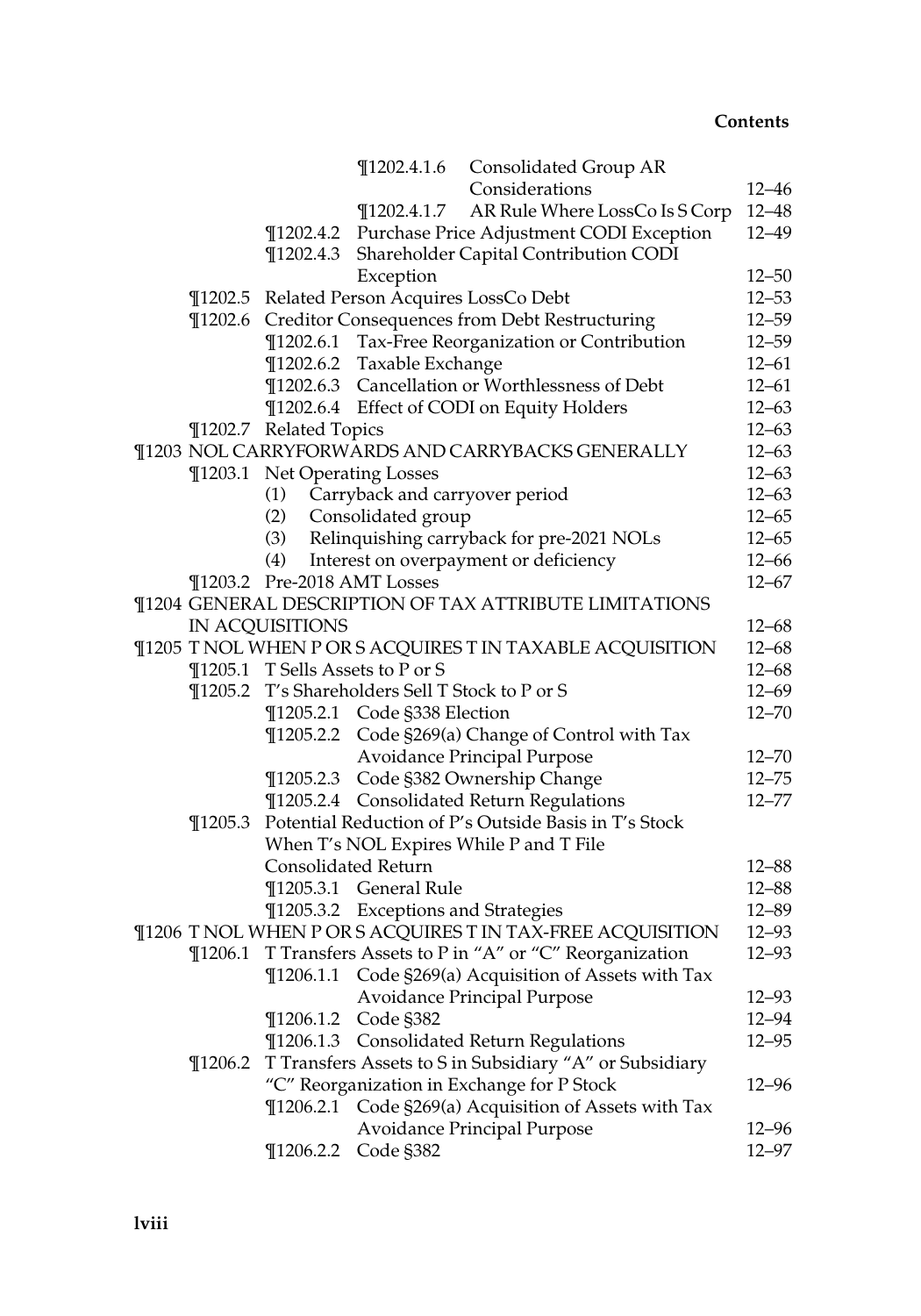|             |                                           |                                        | ¶1206.2.3 Consolidated Return Regulations                | $12 - 98$  |
|-------------|-------------------------------------------|----------------------------------------|----------------------------------------------------------|------------|
|             |                                           |                                        | ¶1206.2.4 S's Later Liquidation into P                   | 12-99      |
| $\P$ 1206.3 |                                           |                                        | T's Shareholders Transfer T Stock to P in "B" or Reverse |            |
|             |                                           | Subsidiary "A" Reorganization          |                                                          | $12 - 100$ |
|             |                                           |                                        | ¶1206.3.1 Code §269(a) Acquisition of Assets with Tax    |            |
|             |                                           |                                        | Avoidance Principal Purpose                              | $12 - 100$ |
|             |                                           | ¶1206.3.2 Code §382                    |                                                          | $12 - 100$ |
|             |                                           |                                        | ¶1206.3.3 Consolidated Return Regulations                | $12 - 101$ |
|             |                                           |                                        | ¶1206.3.4 T's Later Liquidation into P                   | $12 - 102$ |
| $\P$ 1206.4 |                                           |                                        | Potential Reduction of P's Outside Basis in T's Stock    |            |
|             |                                           |                                        | When T's NOL Expires While P and T File                  |            |
|             | Consolidated Return                       |                                        |                                                          | $12 - 103$ |
|             |                                           | ¶1207 P NOL WHEN P ACQUIRES T          |                                                          | $12 - 103$ |
|             | ¶1207.1 P Acquires T's Assets             |                                        |                                                          | $12 - 104$ |
|             |                                           |                                        | ¶1207.1.1 P Acquires T's Assets in Taxable Purchase      | $12 - 104$ |
|             |                                           |                                        | ¶1207.1.2 P Acquires T's Assets in "A" or "C"            |            |
|             |                                           | Reorganization                         |                                                          | $12 - 104$ |
|             |                                           |                                        | $(1)$ Code §269 $(a)$ acquisition of assets with         |            |
|             |                                           |                                        | tax avoidance principal purpose                          | $12 - 104$ |
|             |                                           | (2) Code §382                          |                                                          | $12 - 104$ |
|             |                                           |                                        | (3) Consolidated return regulations                      | $12 - 105$ |
|             |                                           |                                        | (4) Code §384 limitation on P's ability to               |            |
|             |                                           |                                        | offset T's built-in gain                                 | $12 - 105$ |
| $\P$ 1207.2 |                                           |                                        | P Acquires Sufficient T Stock to File Consolidated       |            |
|             | Return with T                             |                                        |                                                          | $12 - 106$ |
|             |                                           |                                        | ¶1207.2.1 "Affiliated Group" Definition                  | $12 - 106$ |
|             | $\P$ 1207.2.2                             |                                        | Code §269(a) Change of Control with Tax                  |            |
|             |                                           |                                        | Avoidance Principal Purpose                              | $12 - 107$ |
|             |                                           | ¶1207.2.3 Code §382                    |                                                          | $12 - 107$ |
|             | $\P$ 1207.2.4                             |                                        | Consolidated Return Reverse                              |            |
|             |                                           | <b>Acquisition Rules</b>               |                                                          | $12 - 108$ |
|             | $\P$ 1207.2.5                             |                                        | Code §384 Limitation on P's Ability to Offset            |            |
|             |                                           | T's Built-In Gain                      |                                                          | $12 - 108$ |
|             |                                           | $\P$ 1207.2.5.1                        | Taxable or Tax-Free Stock                                |            |
|             |                                           |                                        | Acquisition                                              | $12 - 109$ |
|             |                                           |                                        | (1) In general                                           | $12 - 109$ |
|             |                                           |                                        | (2) P acquires "gain                                     |            |
|             |                                           |                                        | corporation" T group                                     | $12 - 112$ |
|             |                                           | $\P$ 1207.2.5.2                        | Tax-Free Asset Acquisition                               | 12-113     |
|             |                                           | $\P$ 1207.2.5.3                        | Code §384 Exceptions                                     | $12 - 114$ |
| $\P$ 1207.3 |                                           |                                        | T Operated as Partnership with P, PE/VC, and Mgmt as     |            |
|             | Partners                                  |                                        |                                                          | 12–117     |
|             |                                           | ¶1208 CARRYBACK OF POST-ACQUISITION OR | POST-DISTRIBUTION PRE-2021 NOL TO RECOVER TOR P          |            |
|             |                                           |                                        |                                                          | 12-120     |
|             | PRE-ACQUISITION OR PRE-DISTRIBUTION TAXES |                                        |                                                          |            |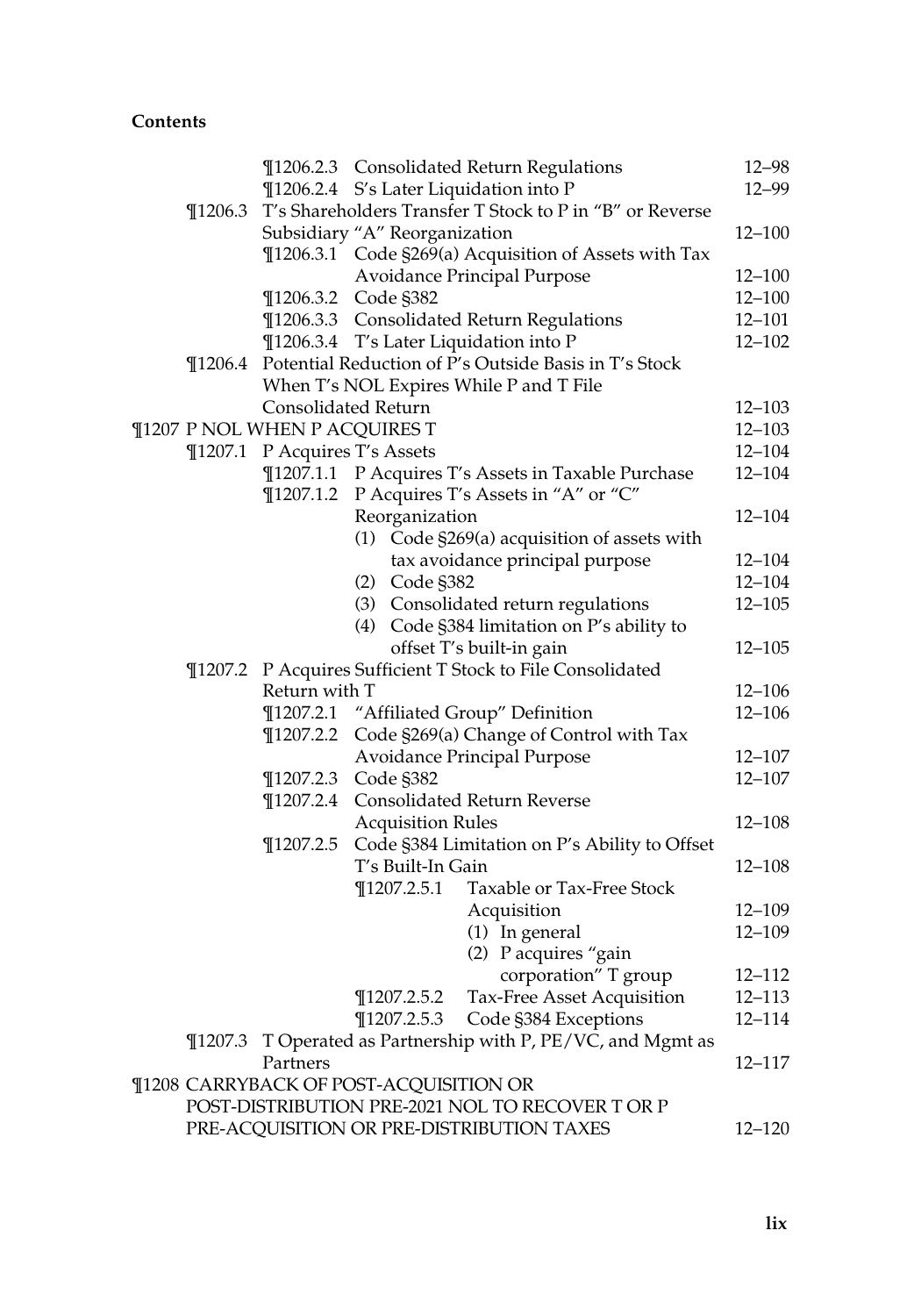|  | $\P$ 1208.1 | Pre-2018 Corporate Equity Reduction Transaction             |                                                        |            |  |  |
|--|-------------|-------------------------------------------------------------|--------------------------------------------------------|------------|--|--|
|  |             |                                                             | Limitation on NOL Carryback                            | $12 - 121$ |  |  |
|  |             |                                                             | ¶1208.1.1 General Pre-2018 CERT Rule                   | $12 - 122$ |  |  |
|  |             |                                                             | ¶1208.1.2 Portion of NOL Subject to Pre-2018           |            |  |  |
|  |             |                                                             | <b>CERT Carryback Limitation</b>                       | $12 - 124$ |  |  |
|  |             | $\P$ 1208.1.3                                               | Definition of CERT and Application of                  |            |  |  |
|  |             |                                                             | Pre-2018 CERT Rules                                    | $12 - 126$ |  |  |
|  |             |                                                             | $\P$ 1208.1.3.1<br>Major Stock Acquisition             | $12 - 126$ |  |  |
|  |             |                                                             | <b>Excess Distribution</b><br>$\P$ 1208.1.3.2          | $12 - 128$ |  |  |
|  |             | $\P$ 1208.1.4                                               | Interest Deduction Allocable to CERT                   | $12 - 130$ |  |  |
|  |             |                                                             | Limitation on Interest Deduction<br>$\P$ 1208.1.4.1    | $12 - 137$ |  |  |
|  |             |                                                             | $\P$ 1208.1.4.2<br><b>Additional Limitations</b>       | $12 - 138$ |  |  |
|  |             | $\P$ 1208.1.5                                               | Application to Consolidated Group                      | $12 - 140$ |  |  |
|  |             | $\P$ 1208.1.6                                               | <b>Structuring CERT Timing</b>                         | $12 - 147$ |  |  |
|  |             | $\P$ 1208.1.7                                               | Application to Successor Corporation                   | $12 - 148$ |  |  |
|  | $\P$ 1208.2 |                                                             | T Freestanding Corporation Before P Acquires T's Stock | 12-149     |  |  |
|  | $\P$ 1208.3 |                                                             | T Common Parent of Old T Group Before P Acquires       |            |  |  |
|  |             | T's Stock                                                   |                                                        | 12-149     |  |  |
|  |             | $\P$ 1208.3.1                                               | P Acquires T and Carries Back                          |            |  |  |
|  |             |                                                             | Post-Acquisition T Pre-2021 NOL to                     |            |  |  |
|  |             |                                                             | Prior T Taxable Year                                   | $12 - 150$ |  |  |
|  |             | ¶1208.4 T Member of Bigco Group Before P Acquires T's Stock |                                                        |            |  |  |
|  | $\P$ 1208.5 | Structuring LBO Acquisition Debt in T Rather                |                                                        |            |  |  |
|  |             | Than in Newco                                               |                                                        | $12 - 152$ |  |  |
|  | $\P$ 1208.6 | Merger or Liquidation of T Following P's Acquisition        |                                                        |            |  |  |
|  |             | of T's Stock                                                |                                                        |            |  |  |
|  | $\P$ 1208.7 |                                                             | P (or S) Acquires T's Assets in Taxable or Tax-Free    |            |  |  |
|  |             |                                                             | Acquisition or Purchases T's Stock with Code §338,     |            |  |  |
|  |             |                                                             | §338(h)(10), or §336(e) Election                       | $12 - 154$ |  |  |
|  |             |                                                             | ¶1209 CODE §163(j)-LIMITED INTEREST EXPENSE, NET       |            |  |  |
|  |             |                                                             | CAPITAL LOSS, AND EXCESS TAX CREDIT                    | $12 - 155$ |  |  |
|  | $\P$ 1209.1 | T's Tax Attributes                                          |                                                        | $12 - 155$ |  |  |
|  |             |                                                             | ¶1209.1.1 Taxable Acquisition of T's Assets            | $12 - 155$ |  |  |
|  |             | $\P$ 1209.1.2                                               | Taxable Acquisition of T's Stock Plus Code             |            |  |  |
|  |             |                                                             | §338, §338(h)(10), or §336(e) Election                 | $12 - 156$ |  |  |
|  |             | $\P$ 1209.1.3                                               | Code §269(a) Change of Control and Tax                 |            |  |  |
|  |             |                                                             | Avoidance Principal Purpose                            | $12 - 156$ |  |  |
|  |             |                                                             | ¶1209.1.4 Code §382 Ownership Change                   | $12 - 156$ |  |  |
|  |             | $\P$ 1209.1.5                                               | Code §383 Ownership Change                             | $12 - 156$ |  |  |
|  |             | $\P$ 1209.1.6                                               | <b>Consolidated Return Regulations</b>                 | $12 - 158$ |  |  |
|  |             |                                                             | T transfers assets to P in "A" or "C"<br>(1)           |            |  |  |
|  |             |                                                             | reorganization (or to S in subsidiary                  |            |  |  |
|  |             |                                                             | "A" or subsidiary "C" reorganization)                  | 12–158     |  |  |
|  |             |                                                             | P (or S) acquires T's stock by purchase<br>(2)         |            |  |  |
|  |             |                                                             | or in "B" or reverse subsidiary "A"                    |            |  |  |
|  |             |                                                             | reorganization                                         | 12–158     |  |  |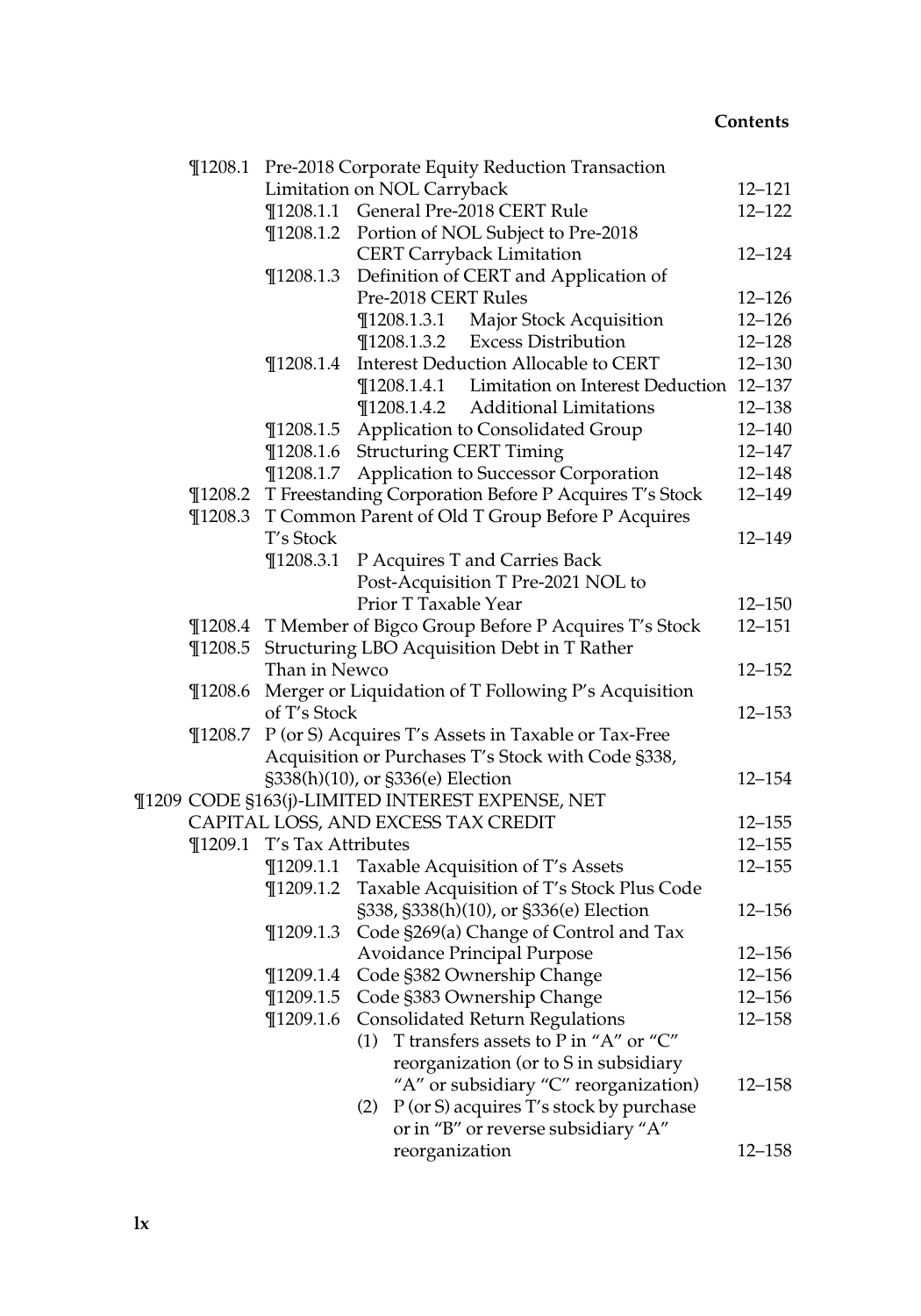|  |         | ¶1209.2 P's Tax Attributes            |                                                                           |                                                          | $12 - 159$               |
|--|---------|---------------------------------------|---------------------------------------------------------------------------|----------------------------------------------------------|--------------------------|
|  |         | $\P$ 1209.2.1                         |                                                                           | Code §269(a) Change of Control and Tax                   |                          |
|  |         |                                       | <b>Avoidance Principal Purpose</b>                                        |                                                          |                          |
|  |         | $\P$ 1209.2.2                         |                                                                           | Code §382 Ownership Change                               | $12 - 159$<br>$12 - 159$ |
|  |         |                                       |                                                                           | ¶1209.2.3 Code §383 Limitations                          | $12 - 159$               |
|  |         | $\P$ 1209.2.4                         |                                                                           | <b>Consolidated Return Regulations</b>                   | $12 - 160$               |
|  |         |                                       |                                                                           | (1) P acquires T's assets in "A" or "C"                  |                          |
|  |         |                                       |                                                                           | reorganization                                           | $12 - 160$               |
|  |         |                                       |                                                                           | (2) P acquires T's stock in taxable or                   |                          |
|  |         |                                       |                                                                           | tax-free acquisition                                     | 12-160                   |
|  |         | $\P$ 1209.2.5                         |                                                                           | Code §384 Limitation on P's Ability to Offset            |                          |
|  |         |                                       | T's Built-In Gain                                                         |                                                          | $12 - 161$               |
|  |         | ¶1210 MORE DETAILED LOOK AT CODE §382 |                                                                           |                                                          | $12 - 161$               |
|  |         |                                       |                                                                           | ¶1210.1 Transactions Invoking Code §382 Taint: Ownership |                          |
|  | Changes |                                       |                                                                           | $12 - 162$                                               |                          |
|  |         | $\P$ 1210.1.1                         | Definition of Stock                                                       |                                                          | $12 - 163$               |
|  |         | $\P$ 1210.1.2                         | Owner Shift                                                               |                                                          | $12 - 167$               |
|  |         |                                       |                                                                           | (1) Purchase or disposition of T stock by                |                          |
|  |         |                                       |                                                                           | 5% shareholder                                           | $12 - 167$               |
|  |         |                                       | (2)                                                                       | Code §351 exchange affecting percentage                  |                          |
|  |         |                                       | of T's stock owned by 5% shareholder                                      |                                                          |                          |
|  |         |                                       | (3)                                                                       | Redemption affecting percentage of T's                   | $12 - 168$               |
|  |         |                                       |                                                                           | stock owned by 5% shareholder                            | 12–168                   |
|  |         |                                       | (4)                                                                       | Recapitalization affecting percentage of                 |                          |
|  |         |                                       |                                                                           |                                                          |                          |
|  |         |                                       | (5)                                                                       | T's stock owned by 5% shareholder                        | 12–168                   |
|  |         |                                       | T stock issuance affecting percentage of<br>stock owned by 5% shareholder |                                                          |                          |
|  |         |                                       |                                                                           |                                                          | $12 - 169$               |
|  |         | $\P$ 1210.1.3                         | Three-Year Testing Period                                                 |                                                          | $12 - 170$               |
|  |         | $\P$ 1210.1.4                         | Ownership Attribution Rules                                               |                                                          | $12 - 173$               |
|  |         | $\P$ 1210.1.5                         | Deemed Exercise of Options and Similar                                    |                                                          |                          |
|  |         |                                       | Instruments                                                               |                                                          | $12 - 174$               |
|  |         |                                       | $\P$ 1210.1.5.1                                                           | In General                                               | $12 - 174$               |
|  |         |                                       | $\P$ 1210.1.5.2                                                           | <b>Basic Deemed Exercise Rule</b>                        | $12 - 175$               |
|  |         |                                       |                                                                           | (1) Ownership test                                       | $12 - 175$               |
|  |         |                                       |                                                                           | (2) Control test                                         | $12 - 176$               |
|  |         |                                       |                                                                           | (3) Income test                                          | $12 - 176$               |
|  |         |                                       | $\P$ 1210.1.5.3                                                           | <b>Exempt and Partly Exempt</b>                          |                          |
|  |         |                                       |                                                                           | Options                                                  | $12 - 177$               |
|  |         |                                       | $\P$ 1210.1.5.4                                                           | <b>Exempt Transfer</b>                                   | $12 - 179$               |
|  |         |                                       | $\P$ 1210.1.5.5                                                           | Subsequent Treatment of                                  |                          |
|  |         |                                       |                                                                           | <b>Option Deemed Exercised</b>                           | $12 - 180$               |
|  |         |                                       | $\P$ 1210.1.5.6                                                           | Bankrupt T                                               | $12 - 181$               |
|  |         | $\P$ 1210.1.6                         |                                                                           | Identifying 5% Shareholder—Aggregation                   |                          |
|  |         |                                       |                                                                           | and Segregation Rules                                    | 12–183                   |
|  |         |                                       | $\P$ 1210.1.6.1                                                           | General Principles and                                   |                          |
|  |         |                                       |                                                                           | <b>Reporting Requirements</b>                            | 12-184                   |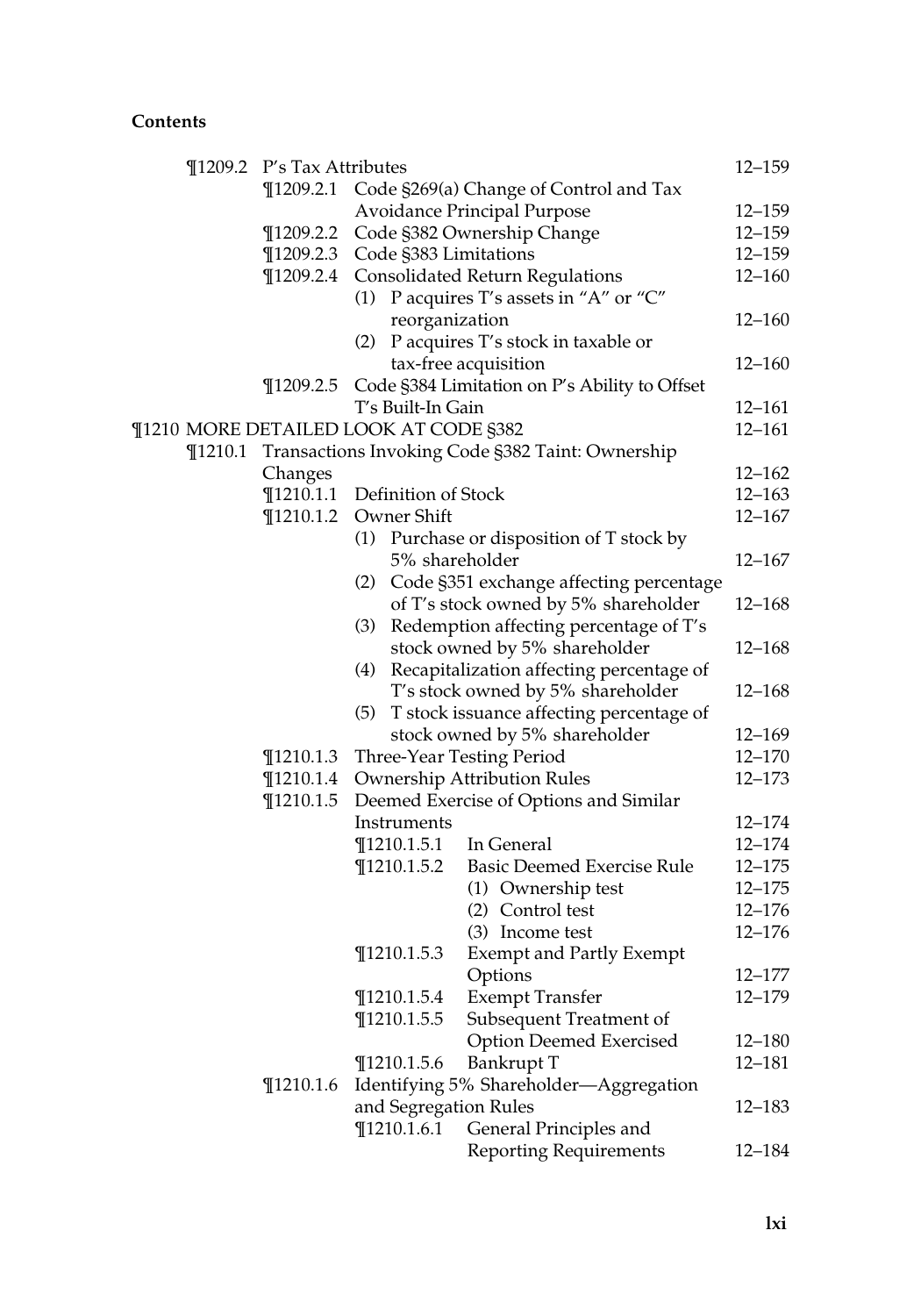|         |               | $\P$ 1210.1.6.2              | <b>Aggregation Rules</b>                   | 12-186     |
|---------|---------------|------------------------------|--------------------------------------------|------------|
|         |               | $\P$ 1210.1.6.3              | <b>Segregation Rules</b>                   | 12-194     |
|         |               |                              | (1) Reorganizations and stock              |            |
|         |               |                              | issuances by T                             | $12 - 195$ |
|         |               |                              | (2) Redemptions                            | $12 - 195$ |
|         |               |                              | (3) Deemed acquisition of T                |            |
|         |               |                              | stock resulting from                       |            |
|         |               |                              | deemed option exercise                     | 12-198     |
|         |               |                              | (4) Combination of public                  |            |
|         |               |                              | groups                                     | $12 - 198$ |
|         |               |                              | (5) Dispositions by certain 5%             |            |
|         |               |                              | shareholders                               | 12–198     |
|         |               |                              | (6) Small issuance, cash                   |            |
|         |               |                              | issuance, secondary transfer,              |            |
|         |               |                              | small redemption, and                      |            |
|         |               |                              | small entity exceptions                    | 12-199     |
|         |               | $\P$ 1210.1.6.4              | Presumptions                               | 12–207     |
|         | $\P$ 1210.1.7 | <b>Multiple Transactions</b> |                                            | $12 - 210$ |
|         | $\P$ 1210.1.8 |                              | <b>Stock Ownership Determinations</b>      |            |
|         |               | Based on FV                  |                                            | 12–211     |
|         |               |                              | Each share with same terms has same value  | $12 - 211$ |
|         |               | Value-fluctuation rule       |                                            | $12 - 211$ |
|         |               | Hold constant principle      |                                            | $12 - 214$ |
|         |               | Notice 2010-50               |                                            | $12 - 217$ |
|         | $\P$ 1210.1.9 |                              | Devices to Deter Changes in T Shareholders | $12 - 218$ |
| ¶1210.2 |               |                              | Computation of Annual Code §382 Limitation | 12-219     |
|         | $\P$ 1210.2.1 |                              | FV of T Stock Multiplied by Long-Term      |            |
|         |               | Tax-Exempt Rate              |                                            | $12 - 219$ |
|         |               | $\P$ 1210.2.1.1              | Definition of Stock                        | $12 - 220$ |
|         |               | $\P$ 1210.2.1.2              | Redemptions and Other                      |            |
|         |               |                              | <b>Corporate Contractions</b>              | $12 - 221$ |
|         |               | $\P$ 1210.2.1.3              | Value of Stock                             | $12 - 225$ |
|         |               | $\P$ 1210.2.1.4              | Certain Capital Contributions              |            |
|         |               |                              | Disregarded                                | $12 - 226$ |
|         |               | $\P$ 1210.2.1.5              | Title 11 Bankruptcy and                    |            |
|         |               |                              | Similar Cases-Code                         |            |
|         |               |                              | $$382(l)(5)$ and (6)                       | $12 - 228$ |
|         |               |                              | (1) Ownership changes not                  |            |
|         |               |                              | subject to Code §382                       |            |
|         |               |                              | limitation                                 | $12 - 228$ |
|         |               |                              | (2) Ownership changes subject              |            |
|         |               |                              | to Code §382 limitation                    | $12 - 230$ |
|         |               |                              | (3) Title 11 or similar case               | $12 - 233$ |
|         |               | $\P$ 1210.2.1.6              | Reduction in T's FV When T or              |            |
|         |               |                              | <b>Successor Has Substantial</b>           |            |
|         |               |                              | <b>Non-Business Assets</b>                 | 12–234     |
|         |               | $\P$ 1210.2.1.7              | Non-U.S. Corporation                       | $12 - 236$ |
|         |               |                              |                                            |            |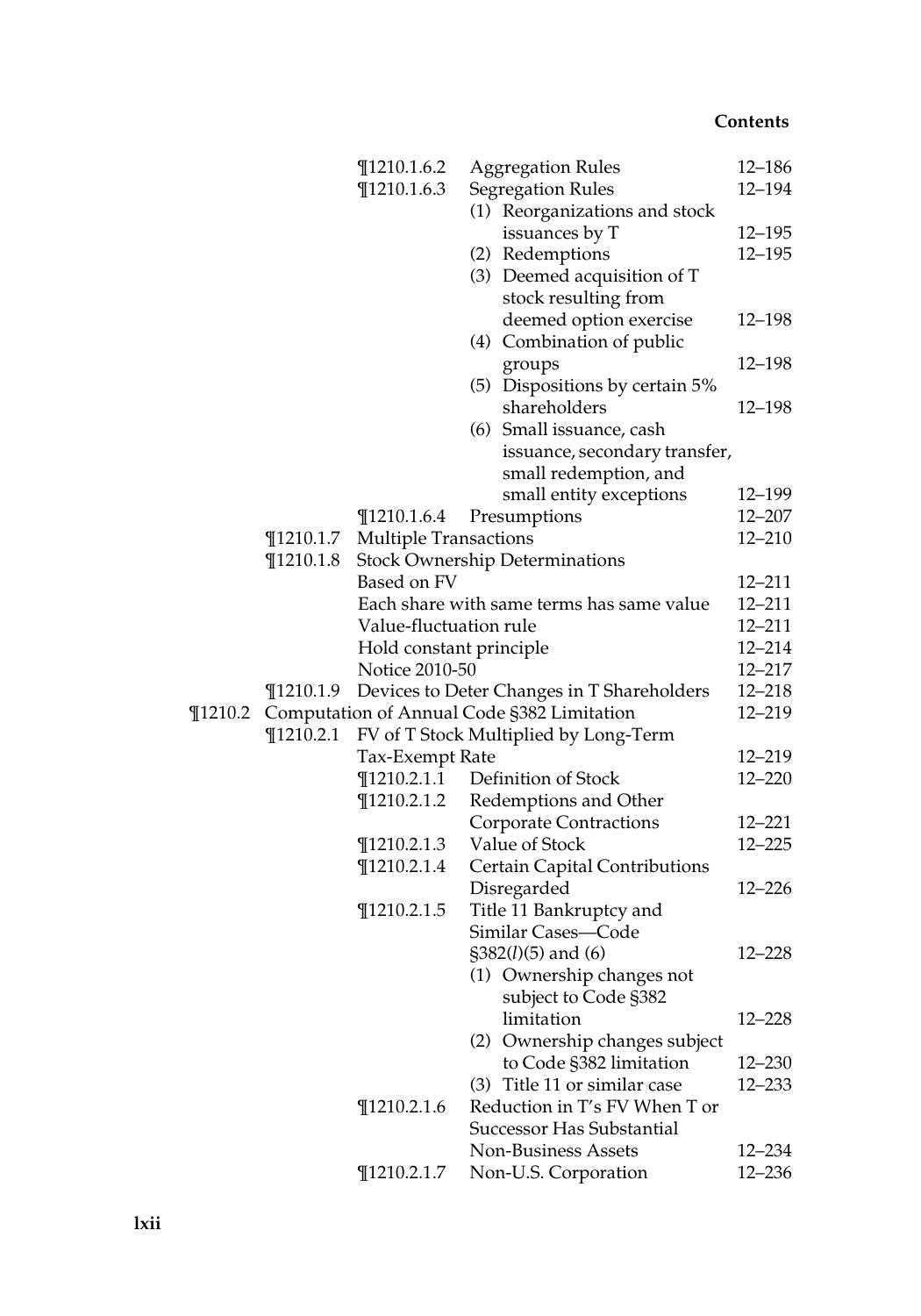|             |                                                                                               | $\P$ 1210.2.1.8<br>$\P$ 1210.2.1.9    | Long-Term Tax-Exempt Rate<br><b>Computation of Annual Code</b><br>§382 Limitation Upon 1 or<br>More Subsequent Ownership | $12 - 236$       |  |  |
|-------------|-----------------------------------------------------------------------------------------------|---------------------------------------|--------------------------------------------------------------------------------------------------------------------------|------------------|--|--|
|             |                                                                                               |                                       | Changes                                                                                                                  | $12 - 236$       |  |  |
|             |                                                                                               | ¶1210.2.2 Unused Limitation Carryover |                                                                                                                          |                  |  |  |
|             | $\P$ 1210.2.3                                                                                 | Built-In Gain                         |                                                                                                                          |                  |  |  |
|             |                                                                                               | $\P$ 1210.2.3.1                       | In General                                                                                                               | 12-239<br>12-239 |  |  |
|             |                                                                                               | ¶1210.2.3.2                           | IRS Notice 2003-65 Safe Harbors                                                                                          |                  |  |  |
|             |                                                                                               |                                       | and Prop. Reg. §1.382-7                                                                                                  | $12 - 243$       |  |  |
|             |                                                                                               |                                       | (1) 1374 approach                                                                                                        | 12-243           |  |  |
|             |                                                                                               |                                       | (2) 338 approach                                                                                                         | $12 - 246$       |  |  |
|             |                                                                                               |                                       | (3) Use of alternative                                                                                                   |                  |  |  |
|             |                                                                                               |                                       | approaches                                                                                                               | $12 - 248$       |  |  |
|             |                                                                                               |                                       | (4) Prop. Reg. §1.382-7                                                                                                  | $12 - 248$       |  |  |
|             |                                                                                               | $\P$ 1210.2.3.3                       | Pre-Notice 2003-65 Guidance                                                                                              |                  |  |  |
|             |                                                                                               |                                       | on BIG Items                                                                                                             | $12 - 253$       |  |  |
|             |                                                                                               | $\P$ 1210.2.3.4                       | Interaction of Code §382 and                                                                                             |                  |  |  |
|             |                                                                                               |                                       | Code §384                                                                                                                | $12 - 255$       |  |  |
|             | $\P$ 1210.2.4                                                                                 |                                       | Code §338(g) Election Gain                                                                                               | $12 - 256$       |  |  |
|             | $\P$ 1210.2.5                                                                                 |                                       | Limitation Not Applicable to                                                                                             |                  |  |  |
|             |                                                                                               | Pre-Acquisition Income                |                                                                                                                          | $12 - 259$       |  |  |
| $\P$ 1210.3 |                                                                                               |                                       | Continuity of Business Enterprise Requirement                                                                            | $12 - 259$       |  |  |
|             | $\P$ 1210.3.1                                                                                 | In General                            |                                                                                                                          | $12 - 259$       |  |  |
|             | $\P$ 1210.3.2                                                                                 |                                       | Exception for Bankrupt T Subject to Code                                                                                 |                  |  |  |
|             |                                                                                               | \$382(l)(5)                           |                                                                                                                          | $12 - 260$       |  |  |
|             |                                                                                               | ¶1210.4 Losses Subject to Limitation  |                                                                                                                          | $12 - 261$       |  |  |
| $\P$ 1210.5 | Anti-Abuse Rules                                                                              |                                       |                                                                                                                          | $12 - 265$       |  |  |
| $\P$ 1210.6 | Code §382 Application When T Has Subsidiaries or Is                                           |                                       |                                                                                                                          |                  |  |  |
|             |                                                                                               |                                       |                                                                                                                          |                  |  |  |
|             | $12 - 265$<br>Acquired from Bigco<br>$\P$ 1210.6.1<br>Consolidated Approach for Loss Group or |                                       |                                                                                                                          |                  |  |  |
|             |                                                                                               | Loss Subgroup                         | 12-266                                                                                                                   |                  |  |  |
|             |                                                                                               | $\P$ 1210.6.1.1                       | In General                                                                                                               | $12 - 266$       |  |  |
|             |                                                                                               | $\P$ 1210.6.1.2                       | Identifying Loss Groups, Loss                                                                                            |                  |  |  |
|             |                                                                                               |                                       | Subgroups, and Separate Loss                                                                                             |                  |  |  |
|             |                                                                                               |                                       | Members                                                                                                                  | $12 - 267$       |  |  |
|             | $\P$ 1210.6.2                                                                                 |                                       | P Acquires T When T Is Consolidated                                                                                      |                  |  |  |
|             |                                                                                               | Group Parent                          |                                                                                                                          | $12 - 268$       |  |  |
|             |                                                                                               | $\P$ 1210.6.2.1                       | Determining Ownership                                                                                                    |                  |  |  |
|             |                                                                                               |                                       | Change                                                                                                                   | $12 - 268$       |  |  |
|             |                                                                                               | $\P$ 1210.6.2.2                       |                                                                                                                          |                  |  |  |
|             |                                                                                               |                                       | <b>Computing Annual Code §382</b><br>Limitation                                                                          | 12–272           |  |  |
|             |                                                                                               | $\P$ 1210.6.2.3                       | <b>Continuity of Business</b>                                                                                            |                  |  |  |
|             |                                                                                               |                                       | <b>Enterprise Requirement</b>                                                                                            | 12–277           |  |  |
|             |                                                                                               | $\P$ 1210.6.2.4                       | Fold-In Rule: End of Separate                                                                                            |                  |  |  |
|             |                                                                                               |                                       | Tracking of NOL or NUBIL                                                                                                 | 12-279           |  |  |
|             |                                                                                               |                                       |                                                                                                                          |                  |  |  |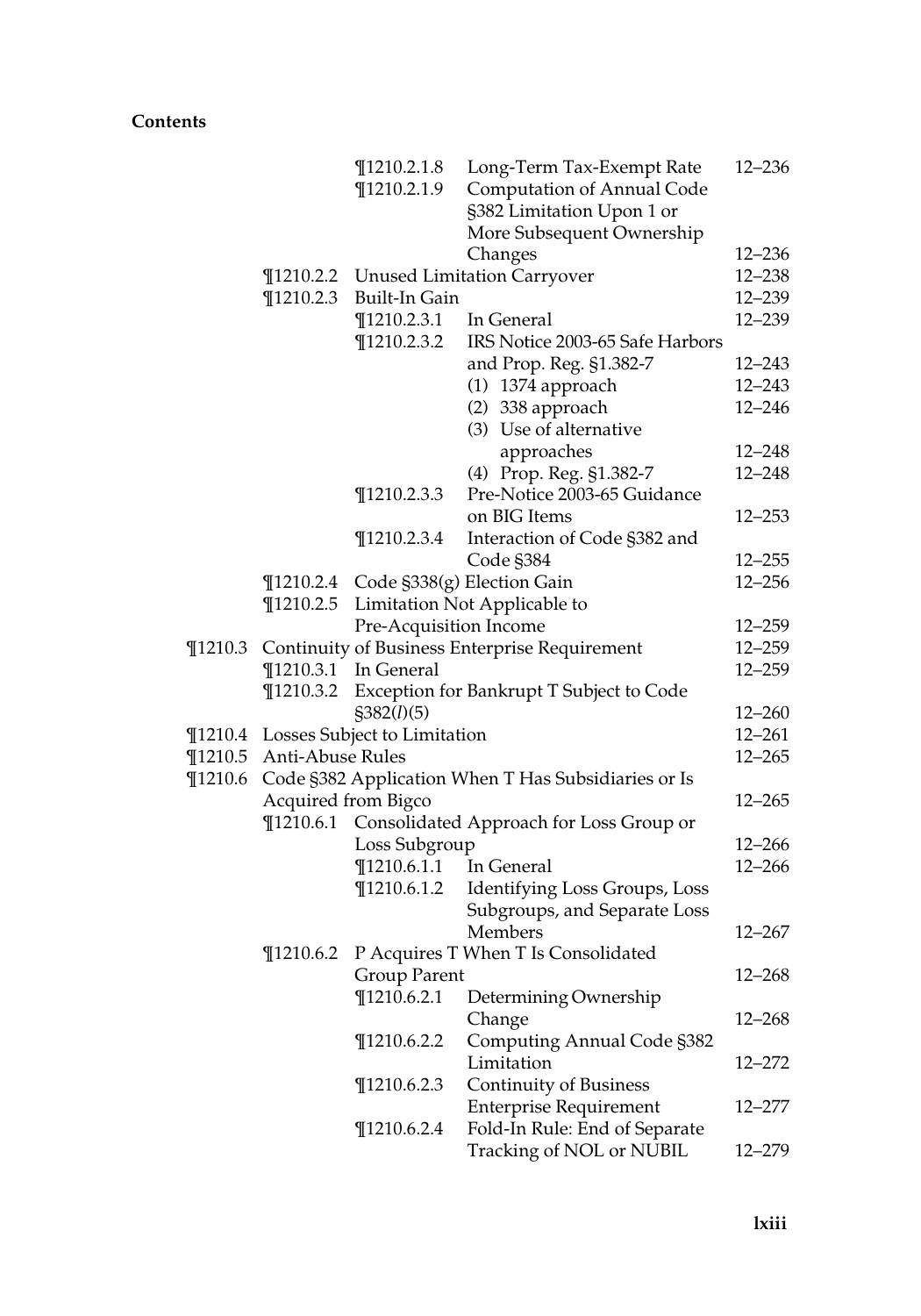| $\P$ 1210.6.3         |                 | P Acquires T (with or Without Subsidiaries)       |            |
|-----------------------|-----------------|---------------------------------------------------|------------|
|                       | from Bigco      |                                                   | 12–281     |
|                       | $\P$ 1210.6.3.1 | In General                                        | $12 - 282$ |
|                       | $\P$ 1210.6.3.2 | Mandatory Apportionment of                        |            |
|                       |                 | Bigco NOL and NUBIL                               | $12 - 282$ |
|                       | $\P$ 1210.6.3.3 | Elective Apportionment of Code                    |            |
|                       |                 | §382 Limitation from T Prior                      |            |
|                       |                 | Ownership Change                                  | 12–282     |
|                       | $\P$ 1210.6.3.4 | Elective Apportionment of                         |            |
|                       |                 | <b>Bigco NUBIG</b>                                | $12 - 284$ |
| T <sub>1210.6.4</sub> |                 | Net Unrealized Built-In Loss                      | 12–284     |
|                       |                 | ¶1210.6.5 50%-or-More T Subsidiaries Not Included |            |
|                       |                 | in T's Consolidated Return                        | $12 - 287$ |
|                       | ¶1210.6.5.1     | Regulatory Authority Generally                    | 12-287     |
|                       | ¶1210.6.5.2     | Adjusting Code §382 Limitation 12-287             |            |
| $\P$ 1210.6.6         | Conclusion      |                                                   | 12-289     |

## Chapter 13

# Tax Aspects of LBO Financing—Debt and Preferred Stock

|                                                     | ¶1301 INTRODUCTION—BASIC TAX DIFFERENCES BETWEEN                 |           |
|-----------------------------------------------------|------------------------------------------------------------------|-----------|
| DEBT AND PREFERRED STOCK; OVERVIEW OF               |                                                                  |           |
| <b>INTEREST DEDUCTIBILITY LIMITATIONS</b>           |                                                                  | $13 - 6$  |
|                                                     | ¶1302 CHARACTERIZING P'S (OR NEWCO'S) INSTRUMENTS AS             |           |
| <b>DEBT OR EQUITY</b>                               |                                                                  | $13 - 10$ |
|                                                     | ¶1302.1 Subjective Standards for Treating Debt as Equity for Tax |           |
| Purposes                                            |                                                                  | $13 - 10$ |
| Issuer's Characterization Generally Binding,        |                                                                  |           |
| But Not on IRS                                      |                                                                  | $13 - 13$ |
| ¶1302.2 Code §385                                   |                                                                  | $13 - 13$ |
| ¶1302.3 Shareholder Guarantee of Thinly Capitalized |                                                                  |           |
|                                                     | Corporation's Debt-Plantation Patterns Doctrine                  | $13 - 20$ |
| ¶1302.4 Recharacterization of Equity as Debt        |                                                                  | $13 - 21$ |
|                                                     | ¶1303 CODE §163(e)(5) DEFERRING AND/OR PERMANENTLY               |           |
|                                                     | DISALLOWING OID AND PIK INTEREST DEDUCTIONS                      | $13 - 23$ |
| ¶1303.1 Introduction                                |                                                                  | $13 - 23$ |
| <b>T1303.2 Summary of Statutory Mechanics</b>       |                                                                  | $13 - 24$ |
| ¶1303.2.1 Definition of Applicable High Yield       |                                                                  |           |
| Discount Obligation                                 |                                                                  | $13 - 24$ |
|                                                     | ¶1303.2.1.1 4-Factor Test                                        | $13 - 24$ |
|                                                     | ¶1303.2.1.2 PIK Feature Treated as OID                           | $13 - 25$ |
|                                                     | ¶1303.2.1.3 Meaning of "Significant OID"                         | $13 - 26$ |
|                                                     |                                                                  |           |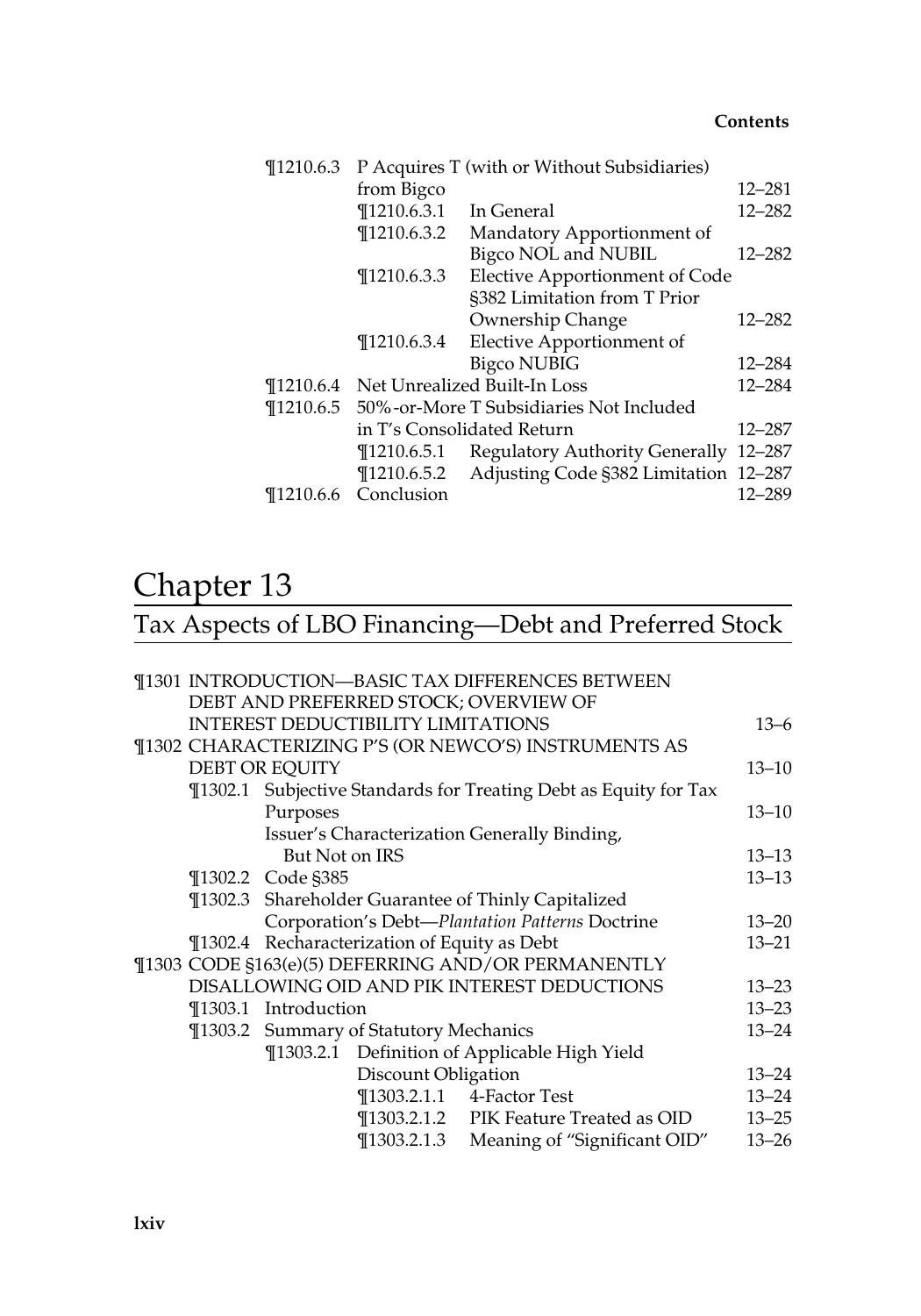|         |                     |                     | Accrual period                           | 13–27     |
|---------|---------------------|---------------------|------------------------------------------|-----------|
|         |                     |                     | Measuring for significant OID            | $13 - 28$ |
|         |                     |                     | Interest to be paid                      | $13 - 29$ |
|         |                     |                     | Measurement when debenture               |           |
|         |                     |                     | issued                                   | $13 - 30$ |
|         |                     |                     | Practical interpretation of              |           |
|         |                     |                     | significant OID language                 | 13–31     |
|         | $\P$ 1303.2.2       |                     | Treatment of Interest on Applicable High |           |
|         |                     |                     | <b>Yield Discount Obligations</b>        | 13–34     |
|         |                     | $\P$ 1303.2.2.1     | <b>Treatment of Issuer</b>               | $13 - 34$ |
|         |                     | $\P$ 1303.2.2.2     | <b>Treatment of Holder</b>               | $13 - 34$ |
|         |                     | $\P$ 1303.2.2.3     | Determining OID "Disqualified            |           |
|         |                     |                     | Portion" and Qualified Stated            |           |
|         |                     |                     | <b>Interest Definition</b>               | $13 - 34$ |
|         |                     |                     | Payments of original issue               |           |
|         |                     |                     | discount before maturity                 | $13 - 36$ |
|         |                     |                     | Qualified stated interest                |           |
|         |                     |                     | debentures                               | $13 - 36$ |
|         |                     | $\P$ 1303.2.2.4     | Dividends-Received Deduction             |           |
|         |                     |                     | for Corporate Holder                     | $13 - 37$ |
|         |                     | $\P$ 1303.2.2.5     | Effect on E&P                            | $13 - 39$ |
| ¶1303.3 | Issues and Problems |                     |                                          | 13–40     |
|         | $\P$ 1303.3.1       |                     | Definition of Applicable High Yield      |           |
|         |                     | Discount Obligation |                                          | $13 - 40$ |
|         |                     | $\P$ 1303.3.1.1     | Not Limited to LBOs and                  |           |
|         |                     |                     | Subordinated Debentures                  | 13–40     |
|         |                     | $\P$ 1303.3.1.2     | More Than Five-Year Term                 | 13–41     |
|         |                     | $\P$ 1303.3.1.3     | Yield Exceeding AFR Plus 5               |           |
|         |                     |                     | (or 6) Percentage Points                 | $13 - 42$ |
|         |                     |                     | Applicable federal rate                  | $13 - 42$ |
|         |                     |                     | "Yield to maturity" not defined          | 13–42     |
|         |                     |                     | Debt issuance costs-"actual" or          |           |
|         |                     |                     | "as if" OID                              | $13 - 42$ |
|         |                     |                     | Non-traded debenture issued in           |           |
|         |                     |                     | exchange for non-traded                  |           |
|         |                     |                     | property                                 | 13-44     |
|         |                     |                     | Interest paid in stock                   | 13–47     |
|         |                     | $\P$ 1303.3.1.4     | Warrants and Conversion                  |           |
|         |                     |                     | Privileges                               | 13–47     |
|         |                     |                     | (1) Allocation of consideration          |           |
|         |                     |                     | to a warrant or common                   |           |
|         |                     |                     | stock                                    | 13–47     |
|         |                     |                     | (2) No allocation to                     |           |
|         |                     |                     | conversion privilege                     | 13-48     |
|         |                     |                     | (3) Effect of conversion                 |           |
|         |                     |                     | privilege on maturity                    | 13–48     |
|         |                     |                     |                                          |           |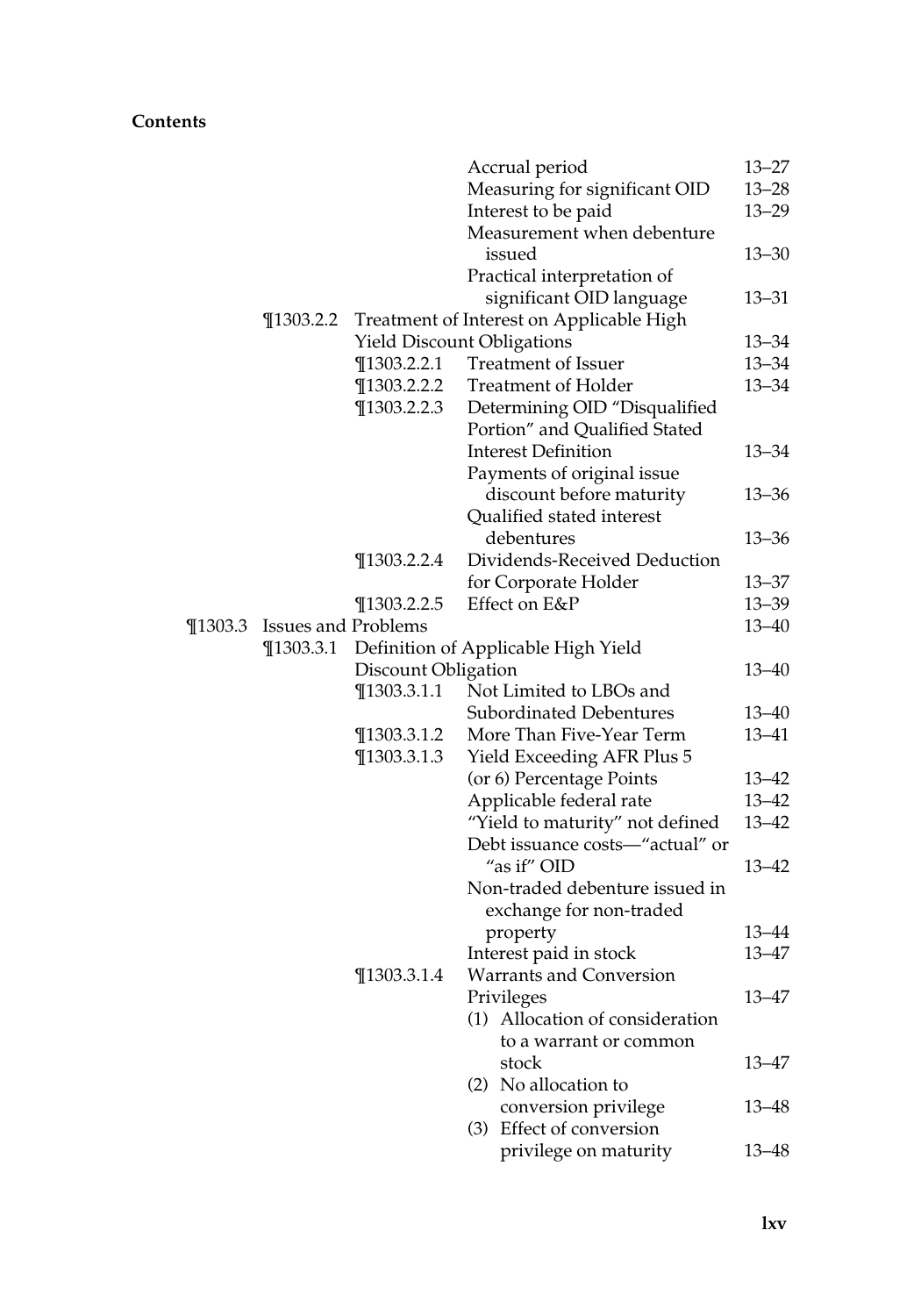|             |                     | $\P$ 1303.3.1.5                    | Significant Original Issue<br><b>Discount Determination</b><br>(1) Calculation of first 12<br>months' yield for purposes<br>of computing significant | 13–49     |
|-------------|---------------------|------------------------------------|------------------------------------------------------------------------------------------------------------------------------------------------------|-----------|
|             |                     |                                    | <b>OID</b><br>(2) Payment of principal versus                                                                                                        | 13–49     |
|             |                     |                                    | payment of interest                                                                                                                                  | $13 - 51$ |
|             |                     |                                    | (3) Payment of interest on or<br>before last day of accrual                                                                                          |           |
|             |                     |                                    | period                                                                                                                                               | $13 - 52$ |
|             |                     |                                    | (4) Accrual periods                                                                                                                                  | $13 - 52$ |
|             |                     | $\P$ 1303.3.1.6                    | Payments in Stock                                                                                                                                    | $13 - 53$ |
|             |                     | $\P$ 1303.3.1.7                    | Variable Interest Rate                                                                                                                               | $13 - 56$ |
|             |                     | $\P$ 1303.3.1.8                    | Contingent Interest                                                                                                                                  | $13 - 57$ |
|             |                     |                                    | Significant original issue                                                                                                                           |           |
|             |                     |                                    | discount calculation                                                                                                                                 | $13 - 57$ |
|             |                     |                                    | Applicable federal rate plus 5                                                                                                                       |           |
|             |                     |                                    | (or 6) percentage points                                                                                                                             |           |
|             |                     |                                    | calculation                                                                                                                                          | $13 - 59$ |
|             |                     |                                    | Post-issuance facts                                                                                                                                  | $13 - 60$ |
|             |                     | $\P$ 1303.3.1.9                    | Corporate Issuer                                                                                                                                     | $13 - 61$ |
|             | $\P$ 1303.3.2       |                                    | Treatment of Interest on Applicable High                                                                                                             |           |
|             |                     |                                    | <b>Yield Discount Obligations</b>                                                                                                                    | $13 - 61$ |
|             |                     | $\P$ 1303.3.2.1                    | Determining "Disqualified                                                                                                                            |           |
|             |                     |                                    | Portion" of Original Issue                                                                                                                           |           |
|             |                     |                                    | Discount; Qualified Stated                                                                                                                           |           |
|             |                     |                                    | <b>Interest Debentures</b>                                                                                                                           | $13 - 61$ |
|             |                     |                                    | (1) Importance of qualified                                                                                                                          |           |
|             |                     |                                    | stated interest                                                                                                                                      |           |
|             |                     |                                    | determination                                                                                                                                        | $13 - 61$ |
|             |                     |                                    | "Unconditionally<br>(2)                                                                                                                              |           |
|             |                     |                                    | payable"                                                                                                                                             | $13 - 65$ |
|             |                     | $\P$ 1303.3.2.2                    | Payments of Original Issue                                                                                                                           |           |
|             |                     |                                    | <b>Discount Before Maturity</b>                                                                                                                      | $13 - 66$ |
|             | ¶1303.4 Conclusion  |                                    |                                                                                                                                                      | $13 - 67$ |
|             |                     |                                    | ¶1304 CODE §279 LIMITATION ON P's (OR NEWCO's) AND T's                                                                                               |           |
|             |                     | DEDUCTION FOR ACQUISITION INTEREST |                                                                                                                                                      | 13–67     |
| $\P$ 1304.1 |                     | Debt to Which Code §279 Applies    |                                                                                                                                                      | $13 - 68$ |
| $\P$ 1304.2 | Effect of Code §279 |                                    |                                                                                                                                                      | $13 - 69$ |
| $\P$ 1304.3 |                     | <b>Important Collateral Rules</b>  |                                                                                                                                                      | $13 - 70$ |
| $\P$ 1304.4 |                     |                                    | Avoiding Code §279 by Using Common Stock                                                                                                             | $13 - 70$ |
| $\P$ 1304.5 |                     |                                    | Avoiding Code §279 by Subordinating Only to                                                                                                          |           |
|             | Secured Debt        |                                    |                                                                                                                                                      | 13–71     |
| $\P$ 1304.6 |                     |                                    | Avoiding Code §279 by Using Holding Company                                                                                                          | $13 - 71$ |
| $\P$ 1304.7 |                     | Avoiding Code §279 by Redemption   |                                                                                                                                                      | $13 - 74$ |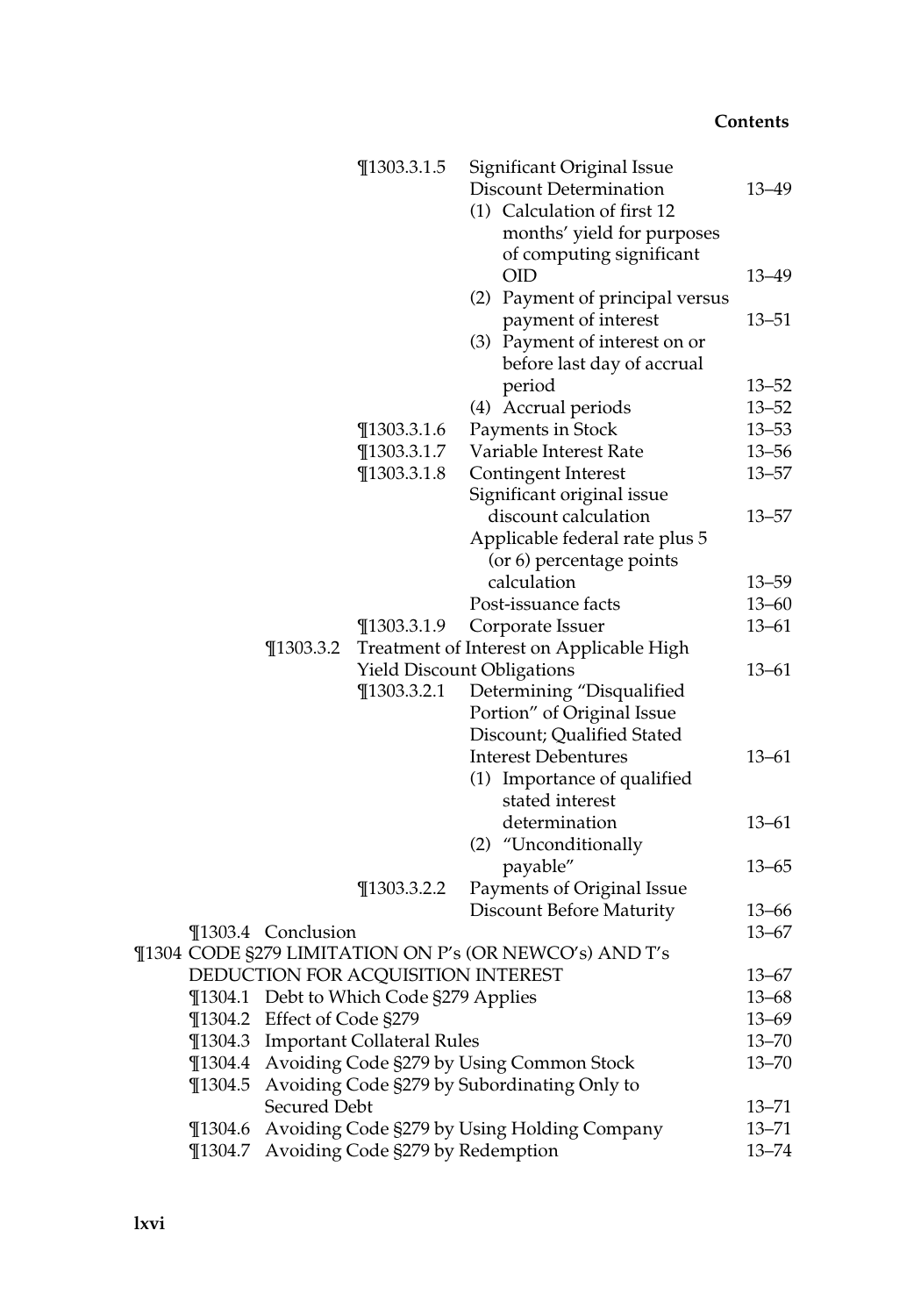|             |                                                           | ¶1304.8 Refinancing Code §279 Debt           |                                                                                    | $13 - 74$  |
|-------------|-----------------------------------------------------------|----------------------------------------------|------------------------------------------------------------------------------------|------------|
|             | ¶1305 CODE §163(j) LIMITATION ON INTEREST DEDUCTION WHERE |                                              |                                                                                    |            |
|             |                                                           |                                              | NET INTEREST EXPENSE EXCEEDS 30% OF EBITDA (OR                                     |            |
|             |                                                           | POST-2021 EXCEEDS 30% OF EBIT)               |                                                                                    | $13 - 75$  |
|             |                                                           | ¶1305.1 Application to C Corp                |                                                                                    | $13 - 75$  |
| $\P$ 1305.2 |                                                           |                                              | Application to Partnership (or LLC taxed as a partnership)                         | $13 - 82$  |
|             | ¶1305.3 Application to S Corp                             |                                              |                                                                                    | 13-94      |
|             |                                                           |                                              | ¶1305.4 Businesses Exempted from Code §163(j)                                      | $13 - 95$  |
|             |                                                           |                                              | ¶1306 CODE §163(l) INTEREST DISALLOWANCE ON DEBT                                   |            |
|             |                                                           |                                              | PAYABLE IN, OR BY REFERENCE TO FV OF, EQUITY                                       | $13 - 97$  |
|             | ¶1306.1 In General                                        |                                              |                                                                                    | $13 - 97$  |
|             |                                                           | ¶1306.2 Debt Issued by Corporation           |                                                                                    | $13 - 98$  |
|             |                                                           |                                              | ¶1306.3 Debt Payable in, or by Reference to FV of, Equity                          | 13-99      |
|             |                                                           | ¶1306.3.1 In General                         |                                                                                    | $13 - 99$  |
|             |                                                           | $\P$ 1306.3.1.1                              | Three Equity-Linked Tests:                                                         |            |
|             |                                                           |                                              | Payable in or Convertible                                                          |            |
|             |                                                           |                                              | into Equity                                                                        | $13 - 100$ |
|             |                                                           | $\P$ 1306.3.1.2                              | Debt Payable by Reference to                                                       |            |
|             |                                                           |                                              | Equity FV                                                                          | $13 - 103$ |
|             |                                                           | $\P$ 1306.3.1.3                              | Plan or Arrangement                                                                | $13 - 104$ |
|             |                                                           | $\P$ 1306.3.1.4                              | <b>Contingent Equity Feature</b>                                                   | $13 - 105$ |
|             |                                                           |                                              | ¶1306.3.2 "Substantial Amount" of Principal or Interest                            | $13 - 107$ |
|             |                                                           |                                              | ¶1306.3.3 Payable in, or by Reference to, "Equity"                                 | $13 - 111$ |
|             | $\P$ 1306.3.4                                             |                                              | "Substantial Certainty" Holder Will Exercise                                       |            |
|             |                                                           | <b>Conversion Right</b>                      |                                                                                    | $13 - 113$ |
|             |                                                           |                                              | ¶1306.3.5 Debt Issued with Warrants                                                | 13-114     |
|             | ¶1306.4 Related Party Test                                |                                              |                                                                                    | $13 - 116$ |
|             |                                                           | ¶1306.5 Application to Partnership Debt      |                                                                                    | $13 - 118$ |
|             |                                                           |                                              | ¶1307 COSTS OF ISSUING DEBT AND EQUITY INSTRUMENTS                                 | $13 - 118$ |
|             |                                                           |                                              | ¶1308 INTEREST DEDUCTION LIMITATION FOR INDIVIDUAL P                               |            |
|             |                                                           |                                              | (OR NEWCO) SHAREHOLDERS-CODE §163(d) AND §163(h)                                   | 13-119     |
|             |                                                           | ¶1308.1 Basic Investment Interest Limitation |                                                                                    | 13-119     |
|             |                                                           | ¶1308.2 Qualified Residence Interest         |                                                                                    | $13 - 120$ |
|             |                                                           |                                              | ¶1308.3 Employee Holding Stock in Corporate Employer for                           |            |
|             | <b>Business Purpose</b>                                   |                                              |                                                                                    | $13 - 121$ |
|             |                                                           |                                              | ¶1308.4 Active Investor Not Engaged in Business                                    | $13 - 121$ |
|             |                                                           |                                              | ¶1308.5 Debt Incurred to Acquire S Corp Stock                                      | $13 - 122$ |
|             |                                                           |                                              | ¶1309 ORIGINAL ISSUE DISCOUNT, IMPUTED INTEREST, AND                               |            |
|             |                                                           |                                              | IMPUTED DIVIDENDS WHEN P (OR NEWCO) ISSUES DEBT                                    |            |
|             |                                                           |                                              | OR PREFERRED STOCK-CODE §1271-§1275, §483, AND §305                                | $13 - 123$ |
| $\P$ 1309.1 |                                                           |                                              | Original Issue Discount Debt Instruments                                           | $13 - 123$ |
|             | $\P$ 1309.1.2                                             |                                              | ¶1309.1.1 Newco (or P) Debentures Issued for Cash                                  | $13 - 124$ |
|             |                                                           |                                              | Investment Units Consisting of Newco (or P)<br>Debentures Plus Newco (or P) Common |            |
|             |                                                           |                                              | Stock or Warrants Issued for Cash                                                  |            |
|             |                                                           |                                              |                                                                                    | 13-124     |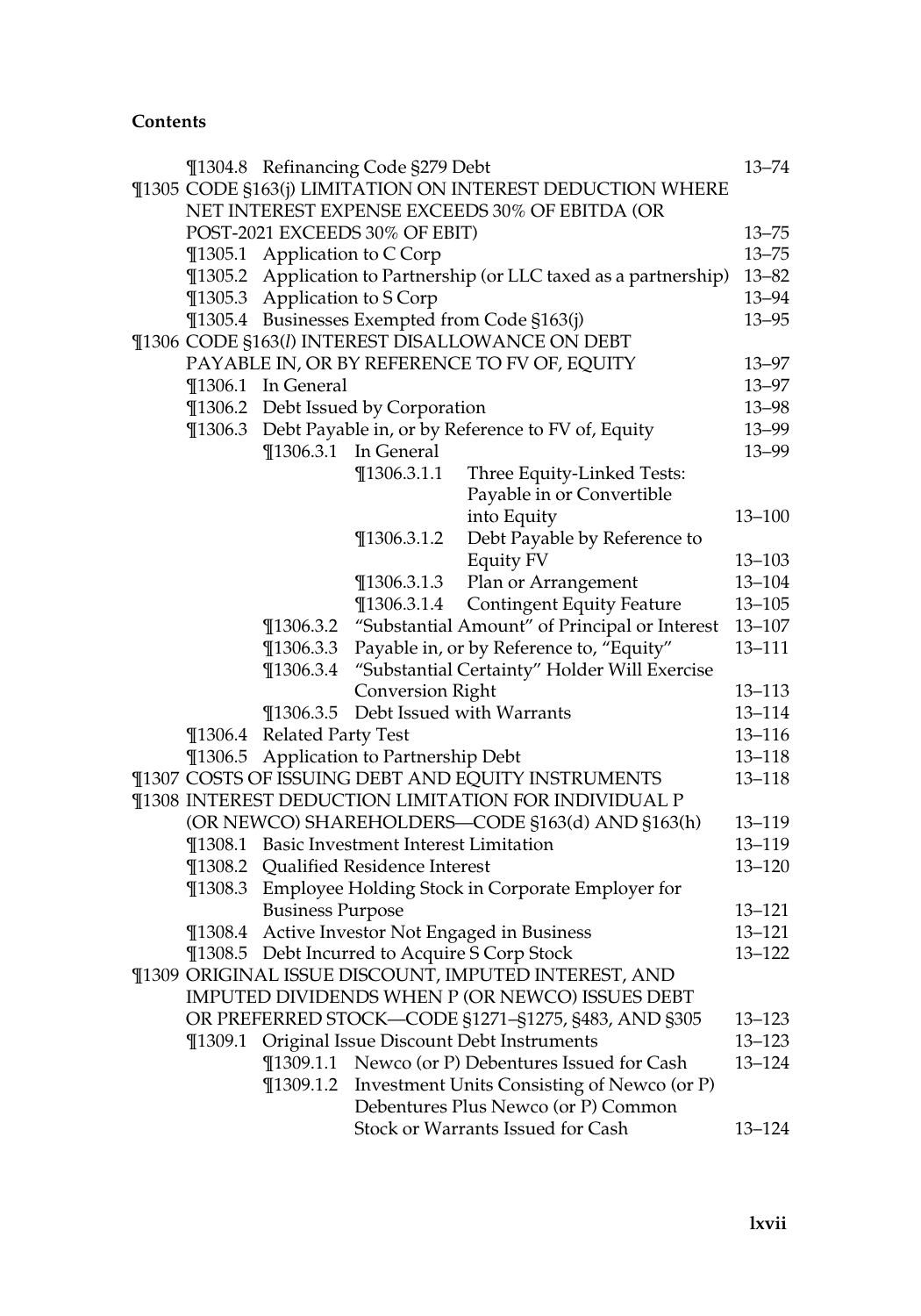|             |                            | <b>The 1309.1.3</b> Issuance of Newco (or P) Notes to T's |            |
|-------------|----------------------------|-----------------------------------------------------------|------------|
|             |                            | Shareholders                                              | $13 - 126$ |
| $\P$ 1309.2 |                            | Payment-in-Kind Debt Instruments                          | $13 - 127$ |
|             | ¶1309.3 Preferred Stock    |                                                           | $13 - 128$ |
|             |                            | ¶1309.3.1 Preferred OID                                   | $13 - 129$ |
|             |                            | (1) Constructive dividend—preferred                       |            |
|             |                            | issued for cash                                           | $13 - 129$ |
|             |                            | (2) Preferred issued for cash as part of                  |            |
|             |                            | investment unit                                           | $13 - 129$ |
|             |                            | (3) Preferred issued for property                         | $13 - 130$ |
|             |                            | (4) Participating preferred                               | $13 - 130$ |
|             |                            | (5) E&P limitation                                        | $13 - 132$ |
|             |                            | Dividends-received deduction for<br>(6)                   |            |
|             |                            | corporate holder                                          | 13-133     |
|             |                            | (7) Determination of preferred OID                        | $13 - 133$ |
|             |                            | (8) Timing of OID accrual                                 | 13-134     |
|             |                            | (9) Merely callable preferred                             | 13-134     |
|             |                            | (10) Accumulating dividends as disguised                  |            |
|             |                            | redemption premium                                        | $13 - 136$ |
|             |                            | (11) Limits on OID accrual-E&P ceiling,                   |            |
|             |                            | evergreen preferred, and participation                    |            |
|             |                            | in corporate growth                                       | $13 - 136$ |
|             |                            | (12) Dividends-received deduction                         | 13–137     |
|             |                            | (13) Contingent preferred OID                             | $13 - 137$ |
|             |                            | ¶1309.3.2 Code §1059(f) Extraordinary Dividends           | $13 - 138$ |
|             |                            | ¶1310 SUBSEQUENT REDEMPTION OF P's (OR NEWCO's)           |            |
|             |                            | PREFERRED STOCK TREATED AS DIVIDEND                       | 13-139     |
|             |                            | ¶1310.1 Preferred Holders' Common Stock Ownership and     |            |
|             |                            | Continued Participation in Control Group                  | $13 - 140$ |
| $\P$ 1310.2 |                            | Application to Corporate Shareholder                      | 13-144     |
|             |                            | ¶1310.2.1 Dividends-Received Deduction                    | 13-144     |
|             |                            | ¶1310.2.2 Code §1059 Extraordinary Dividend               | $13 - 145$ |
|             | $\P$ 1310.2.3              | Application of Code §1059 to                              |            |
|             |                            | Redemption                                                | $13 - 145$ |
|             |                            | (1) Entire-existence exception                            | $13 - 145$ |
|             |                            | (2) Not pro rata as to all shareholders                   | $13 - 146$ |
|             | $\P$ 1310.2.4              | Conclusion                                                | 13-148     |
|             |                            | ¶1310.3 Application to Non-Corporate Shareholder          | 13-148     |
|             | ¶1310.4 Debt Versus Equity |                                                           | 13-148     |
|             |                            | ¶1310.5 Redemption with Dividend in Arrears               | 13-149     |
|             |                            | (1) Dividend declared                                     | 13–149     |
|             |                            | (2) No dividend declared                                  | 13-149     |
|             |                            | ¶1311 BASIS SHIFTING STOCK REDEMPTIONS                    | 13–150     |
|             |                            | ¶1311.1 Adequate E&P: Current "Proper Adjustment" Regime  | 13–150     |
|             |                            | ¶1311.1.1 IRS Notice 2001-45                              | $13 - 153$ |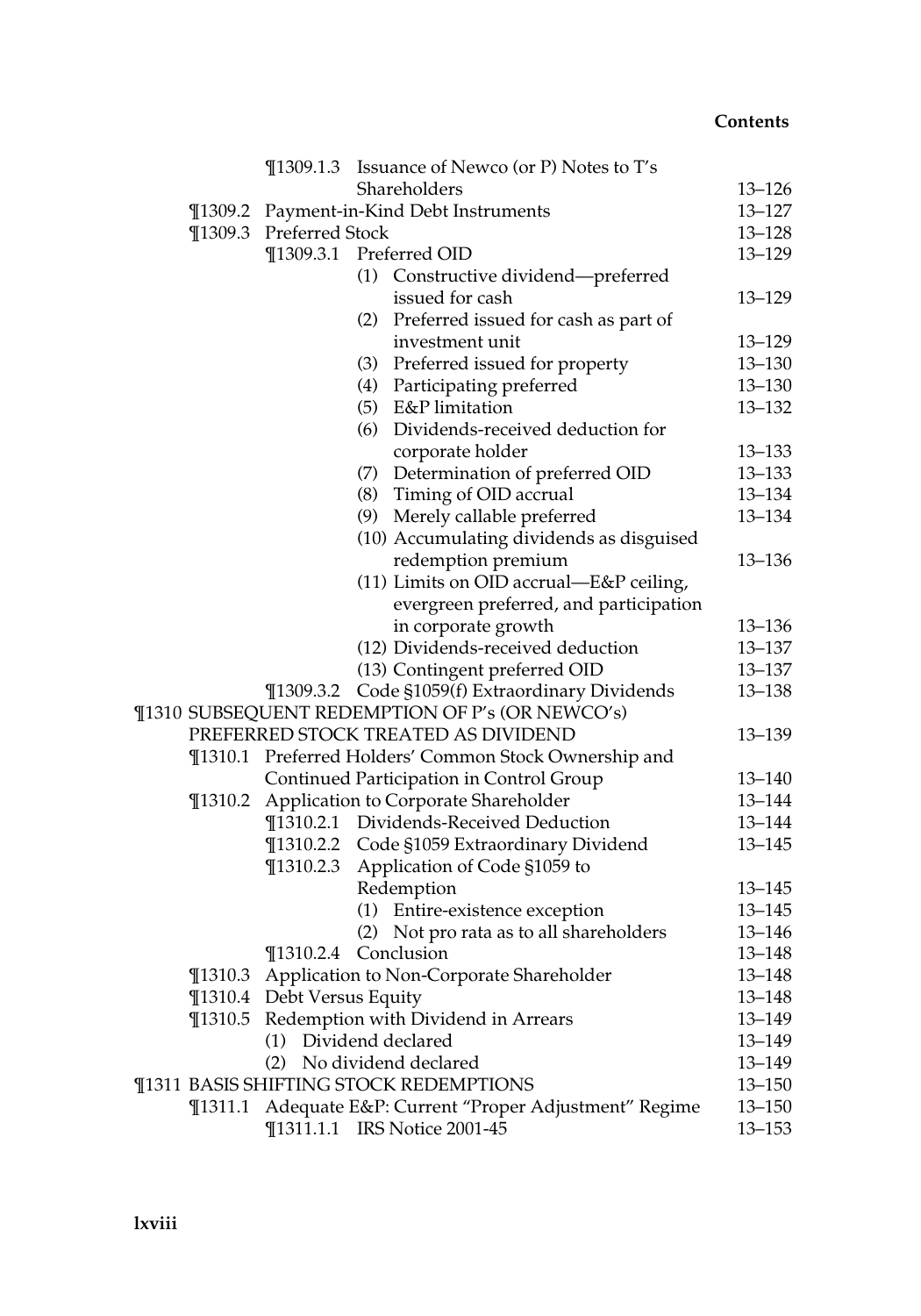|  | ¶1311.1.2 2009 Proposed Basis Recovery Regulations |            |
|--|----------------------------------------------------|------------|
|  | Withdrawn                                          | $13 - 156$ |
|  | ¶1311.2 Distribution Exceeds E&P                   | $13 - 157$ |
|  | ¶1311.2.1 Non-Stock Redemption Distribution        | $13 - 157$ |
|  | ¶1311.2.2 Stock Redemption                         | $13 - 158$ |
|  | (1) Recapitalization model                         | $13 - 159$ |
|  | (2) Distribution first model                       | $13 - 160$ |
|  | (3) Basis aggregation model                        | $13 - 160$ |
|  | (4) Retained shares model                          | $13 - 161$ |
|  | (5) Redeemed shares model                          | $13 - 162$ |
|  |                                                    |            |

## Chapter 14

## Tax Aspects of LBO Structuring

| ¶1401 INTRODUCTION |               |                                                    | 14–3      |
|--------------------|---------------|----------------------------------------------------|-----------|
|                    |               | ¶1402 LBO STRUCTURING CONSIDERATIONS               | $14 - 4$  |
|                    |               | ¶1402.1 Alternative Structures                     | $14 - 4$  |
|                    | $\P$ 1402.1.1 | 1 Corporation Approach                             | $14 - 5$  |
|                    |               | (1) Code §1001 versus Code §302 treatment          | $14 - 6$  |
|                    |               | Application of Code §302 where old T<br>(2)        |           |
|                    |               | shareholders invest in Newco                       | $14 - 7$  |
|                    |               | (3) Code §1059 limitation on dividends-            |           |
|                    |               | received deduction in redemption from              |           |
|                    |               | corporate shareholder                              | $14 - 11$ |
|                    |               | No Code §338 election<br>(4)                       | $14 - 12$ |
|                    | $\P$ 1402.1.2 | Parent-Subsidiary Approach with Borrowing          |           |
|                    |               | at Parent Level                                    | $14 - 12$ |
|                    |               | Possible application of Code §304<br>(1)           | $14 - 13$ |
|                    |               | Possible application of step-transaction<br>(2)    |           |
|                    |               | doctrine to Newco's Code §351 formation            |           |
|                    |               | and Newco's purchase of T's stock                  | $14 - 15$ |
|                    |               | (3) Interrelation between Code §351 and §304       | $14 - 19$ |
|                    |               | Possible Code §338, §338(h)(10), or §336(e)<br>(4) |           |
|                    |               | election                                           | 14–26     |
|                    |               | Code §304                                          | $14 - 26$ |
|                    |               | Code §351                                          | $14 - 28$ |
|                    |               | Possible liquidation of T<br>(5)                   | $14 - 30$ |
|                    |               | Possible merger of Newco into T<br>(6)             | $14 - 30$ |
|                    |               | T assumption of Newco acquisition debt<br>(7)      | $14 - 30$ |
|                    | $\P$ 1402.1.3 | Parent-Subsidiary Approach with Part of            |           |
|                    |               | Borrowing at Subsidiary Level                      | $14 - 30$ |
|                    |               | Application of Code §302 to T's<br>(1)             |           |
|                    |               | redemption of its stock                            | 14–31     |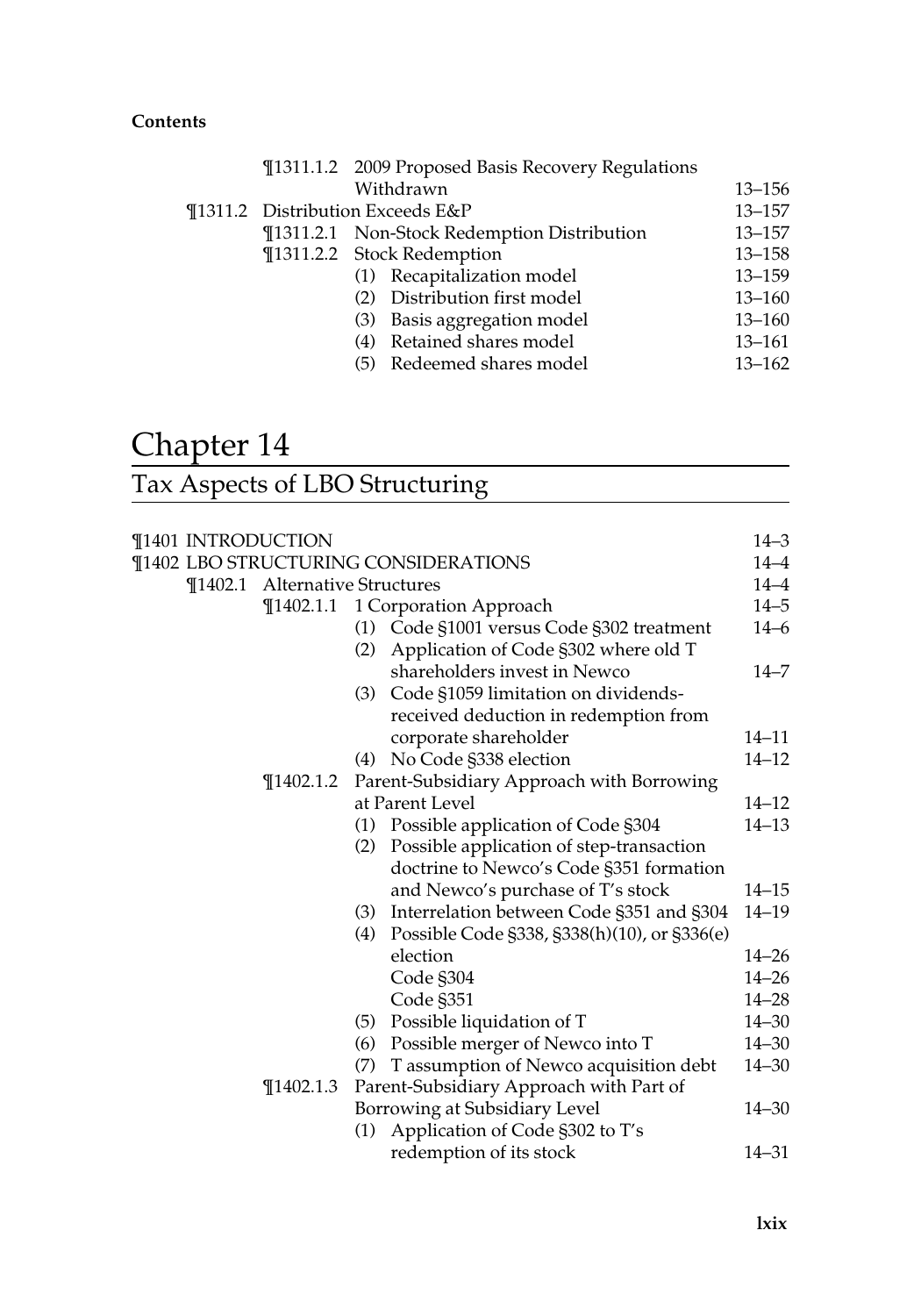|                   |                            | (2) Tax treatment of Newco's acquisition of                           |           |
|-------------------|----------------------------|-----------------------------------------------------------------------|-----------|
|                   |                            | T stock: Code §1001, §304, §351                                       | $14 - 31$ |
|                   |                            | (3) Possible Code §338 or §338(h)(10) election                        | $14 - 39$ |
|                   |                            | (4) Possible T liquidation or merger                                  | $14 - 39$ |
|                   |                            | (5) T assumption of portion of Newco                                  |           |
|                   |                            | acquisition debt                                                      | $14 - 39$ |
|                   |                            | ¶1402.1.4 Part Purchase/Part Redemption                               | $14 - 39$ |
|                   |                            | ¶1402.1.5 Newco Purchase Partially Funded by T Cash                   | $14 - 40$ |
|                   | $\P$ 1402.1.6              | Use of Preferred Stock in LBOs: Code §302                             |           |
|                   |                            | Implications                                                          | $14 - 42$ |
| $\P$ 1402.2       |                            | IRS May Recharacterize-But Taxpayer May Be Bound                      |           |
|                   |                            | by-Transaction Form                                                   | $14 - 45$ |
| $\P$ 1402.3       |                            | <b>Additional Considerations</b>                                      | $14 - 52$ |
|                   |                            | ¶1402.3.1 State Income Tax                                            | $14 - 52$ |
|                   |                            | ¶1402.3.2 T's Taxable Year                                            | $14 - 52$ |
|                   |                            | ¶1402.3.3 Relative Priorities Among Creditors                         | $14 - 55$ |
|                   |                            | ¶1402.3.4 Financial Statement Net Worth                               | $14 - 56$ |
|                   |                            | ¶1402.3.5 Fraudulent Conveyance Considerations                        | $14 - 56$ |
|                   |                            | ¶1403 USING CODE §351 TO GIVE T SHAREHOLDERS (INCLUDING               |           |
|                   |                            | MGMT) TAX-FREE ROLLOVER OF T STOCK FOR NEWCO                          |           |
| <b>STOCK</b>      |                            |                                                                       | $14 - 56$ |
| ISO shares        |                            |                                                                       | $14 - 58$ |
|                   |                            | Receipt of Newco preferred stock                                      | $14 - 58$ |
|                   |                            | ¶1404 OI RISK WHERE P (OR NEWCO) PLEDGES NON-U.S.                     |           |
|                   |                            | SUBSIDIARY STOCK OR CAUSES NON-U.S. SUBSIDIARY                        |           |
|                   |                            | TO GUARANTEE OR ASSUME P (OR NEWCO) DEBT                              | $14 - 61$ |
|                   |                            | ¶1405 SURVIVAL OF PRE-ACQUISITION NOL AND OTHER TAX                   |           |
| <b>ATTRIBUTES</b> |                            |                                                                       | $14 - 64$ |
|                   |                            | ¶1406 USE OF EMPLOYEE STOCK OWNERSHIP PLAN                            | $14 - 64$ |
|                   | ¶1406.1 Tax Considerations |                                                                       | $14 - 65$ |
|                   | $\P$ 1406.1.1              | T's Tax Deduction for Contribution to                                 |           |
|                   |                            |                                                                       | $14 - 65$ |
|                   | $\P$ 1406.1.2              | Employee Stock Ownership Plan<br>T's Tax Deductions for Cash Dividend |           |
|                   |                            | Paid                                                                  | $14 - 66$ |
|                   |                            |                                                                       | $14 - 66$ |
|                   |                            | (1) Deduction in general<br>(2) Deduction denied for avoidance or     |           |
|                   |                            |                                                                       |           |
|                   |                            | evasion                                                               | $14 - 67$ |
|                   |                            | (3) Availability of deduction for stock                               |           |
|                   |                            | redemption treated as dividend                                        | 14–67     |
|                   | $\P$ 1406.1.3              | Selling Shareholder's Rollover                                        | $14 - 70$ |
|                   | $\P$ 1406.1.4              | <b>ESOP Owning S Corp Stock</b>                                       | $14 - 71$ |
|                   |                            | ¶1406.2 Non-Tax Considerations                                        | $14 - 72$ |
|                   |                            | <b>¶1407 START-UP EXPENSE DISALLOWANCE</b>                            | $14 - 73$ |
| $\P$ 1407.1       |                            | Judicially Created Pre-Opening Expense Doctrine                       | 14-73     |
| $\P$ 1407.2       | Code §195                  |                                                                       | 14-74     |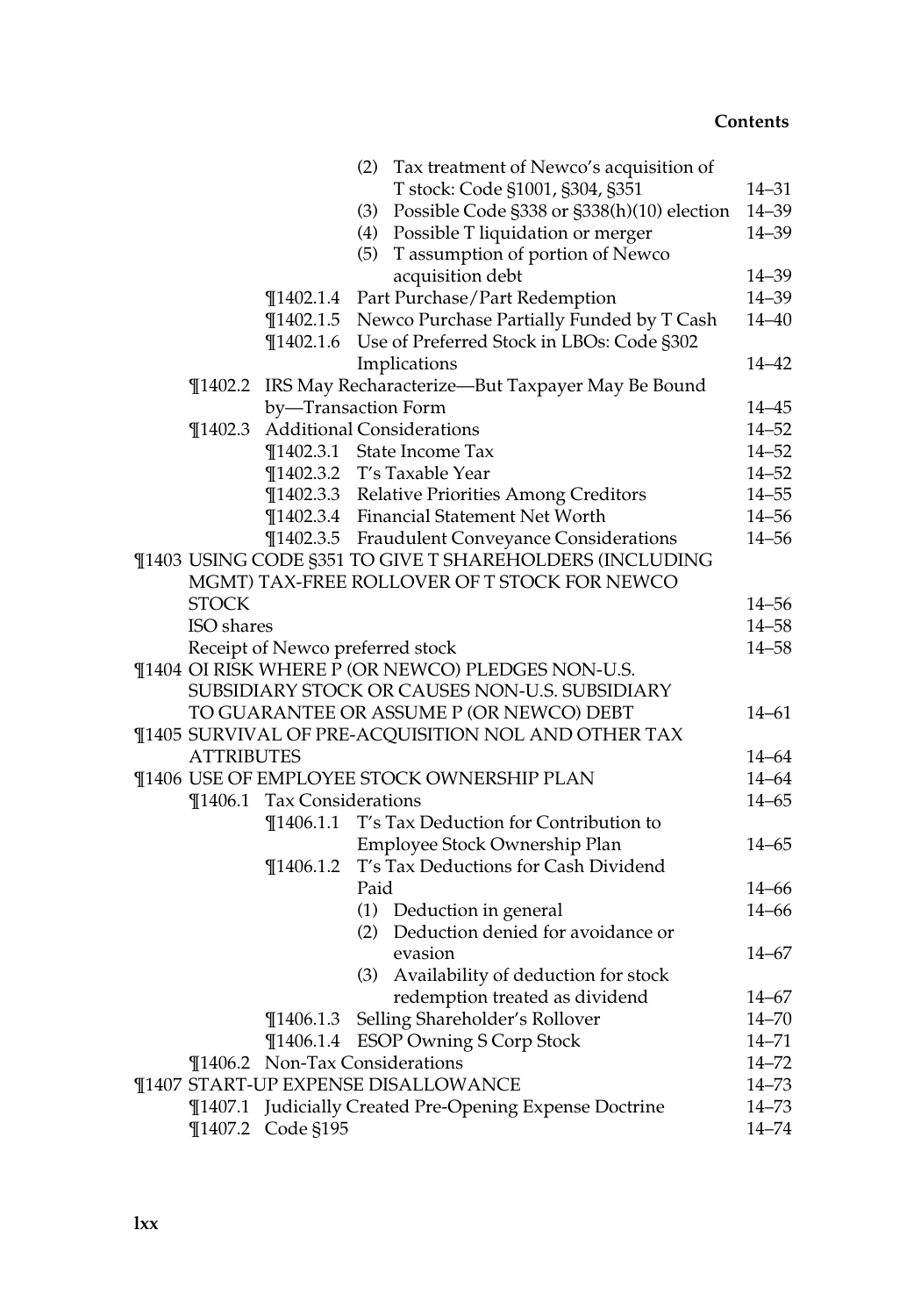|                                      |                    |                                          | ¶1408 CODE §5881 GREENMAIL TAX WHERE P ACQUIRES AND |           |
|--------------------------------------|--------------------|------------------------------------------|-----------------------------------------------------|-----------|
|                                      |                    |                                          | THEN RESELLS PART OF T's STOCK                      | $14 - 75$ |
|                                      |                    |                                          | ¶1408.1 1987 Enactment of Code §5881                | $14 - 75$ |
|                                      |                    |                                          | <b>T1408.2</b> Complex Issues and Traps for Unwary  | $14 - 76$ |
|                                      |                    |                                          | ¶1408.2.1 Meaning of "Made or Threatened to Make    |           |
|                                      |                    |                                          | Tender Offer"                                       | $14 - 76$ |
|                                      |                    |                                          | (1) P mentioned possible tender offer in            |           |
|                                      |                    |                                          | its schedule 13D                                    | $14 - 76$ |
|                                      |                    |                                          | (2) P executive mentioned possible tender           |           |
|                                      |                    |                                          | offer at meeting                                    | 14–76     |
|                                      |                    |                                          | (3) P executive talked to another company           |           |
|                                      |                    |                                          | threatening tender offer                            | $14 - 76$ |
|                                      |                    |                                          | (4) Friendly tender offer                           | 14–77     |
|                                      |                    |                                          | (5) P proposed purchasing T's assets or             |           |
|                                      |                    |                                          | merging with T                                      | $14 - 77$ |
|                                      | $\P$ 1408.2.2      |                                          | Application of Code §5881 Where P Sells Its         |           |
|                                      | $\P$ 1408.2.3      |                                          | T Stock to White Knight                             | $14 - 78$ |
|                                      |                    | Possible Application of Code §5881 Where |                                                     |           |
|                                      |                    |                                          | P Does Not Sell T Stock                             | $14 - 79$ |
|                                      |                    |                                          | (1) Tender offer and squeeze-out merger at          |           |
|                                      |                    |                                          | different prices                                    | 14-79     |
|                                      |                    |                                          | (2) Tender offer and squeeze-out upstream           |           |
|                                      |                    |                                          | liquidation at different prices                     | 14–80     |
|                                      |                    | (3)                                      | Tender offer and squeeze-out upstream               |           |
|                                      |                    |                                          | liquidation at same price                           | 14–80     |
|                                      | ¶1408.3 Conclusion |                                          |                                                     | 14-81     |
| <b>T1409 ERISA GROUP LIABILITIES</b> |                    |                                          |                                                     |           |

### Volume 4

## Chapter 15

### Management Compensation

|  | ¶1501 INTRODUCTION                                 | $15 - 10$ |
|--|----------------------------------------------------|-----------|
|  | ¶1502 STOCK-BASED COMPENSATION TO MGMT-STOCK SALES |           |
|  | OR AWARDS, OPTIONS, AND SARS                       | $15 - 11$ |
|  | ¶1502.1 Summary                                    | $15 - 11$ |
|  | ¶1502.2 Purchased or Awarded Common Stock and      |           |
|  | Non-Qualified Stock Options-Code §83 and Vesting   | $15 - 15$ |
|  | ¶1502.2.1 Purchased or Awarded Stock               | $15 - 15$ |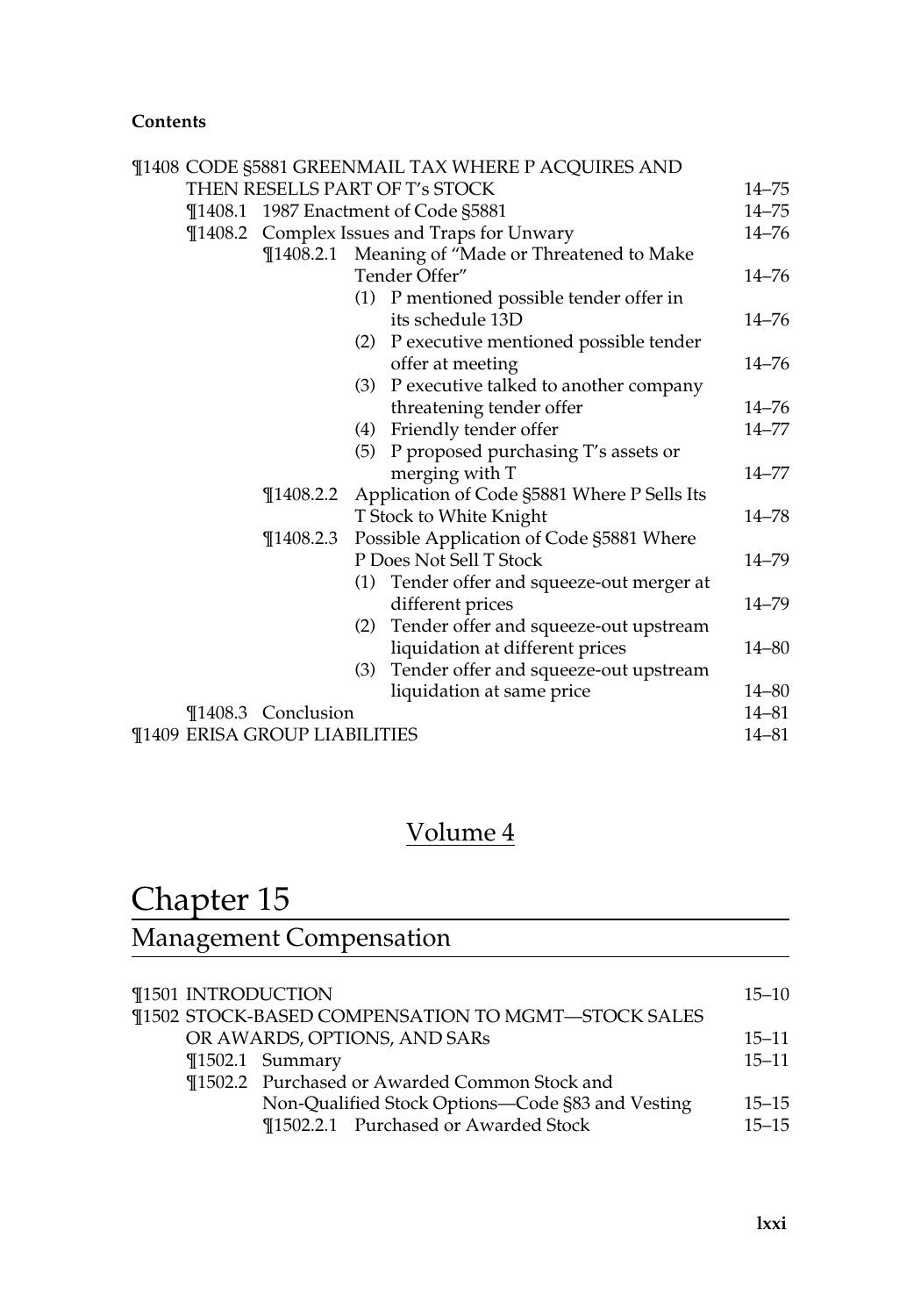|               | $\P$ 1502.2.1.1  | <b>Immediate Taxation of Bargain</b>  |           |
|---------------|------------------|---------------------------------------|-----------|
|               |                  | Element                               | $15 - 16$ |
|               | $\P$ 1502.2.1.2  | Delayed Taxation if Substantial       |           |
|               |                  | Risk of Forfeiture and Stock          |           |
|               |                  | Legended                              | $15 - 17$ |
|               | $\P$ 1502.2.1.3  | Effect of Code §83(b) Election or     |           |
|               |                  | Failure to Legend Stock               |           |
|               |                  | Certificate                           | $15 - 23$ |
|               |                  | (1) Timely Code §83(b) election       | $15 - 23$ |
|               |                  | (2) Failure to legend stock           |           |
|               |                  | certificate                           | $15 - 25$ |
|               | $\P$ 1502.2.1.4  | <b>Stock Tax Basis</b>                | $15 - 27$ |
|               | $\P$ 1502.2.1.5  | <b>Calculating Stock Holding</b>      |           |
|               |                  | Period                                | $15 - 28$ |
|               | $\P$ 1502.2.1.6  | Paying for Purchased Stock with       |           |
|               |                  | Note                                  | $15 - 30$ |
|               |                  | (1) Personal liability                | $15 - 30$ |
|               |                  | (2) Adequate interest                 | $15 - 31$ |
|               |                  | (3) Forgiveness of note               | $15 - 31$ |
|               | $\P$ 1502.2.1.7  | 1934 Act §13(k)(1)'s Executive        |           |
|               |                  | Loan Prohibition                      | $15 - 31$ |
|               | $\P$ 1502.2.1.8  | <b>Executory Contract to Purchase</b> |           |
|               |                  | Stock                                 | $15 - 38$ |
|               |                  | (1) Shares not subject to SRF         | $15 - 38$ |
|               |                  | (2) Shares subject to SRF             | 15-42     |
|               | $\P$ 1502.2.1.9  | Newco Deduction                       | 15-43     |
|               |                  | (1) Timing of deduction               | $15 - 43$ |
|               |                  | (2) Forfeiture of deduction for       |           |
|               |                  | failure of reporting                  | 15-44     |
|               |                  | (3) Recapture of deduction            |           |
|               |                  | when service provider                 |           |
|               |                  | forfeits stock                        | 15-45     |
|               | $\P$ 1502.2.1.10 | Mutual Cooperation Between            |           |
|               |                  | Mgmt and Newco to Maximize            |           |
|               |                  | Overall Tax Position-Foregoing        |           |
|               |                  | §83(b) Election and Paying            |           |
|               |                  | Formula Cash Bonus at Vesting         | $15 - 45$ |
|               | $\P$ 1502.2.1.11 | Issuance of Newco Stock to            |           |
|               |                  | Subsidiary's Service Provider         | 15–49     |
| $\P$ 1502.2.2 |                  | Non-Qualified Stock Option            | 15–49     |
|               | $\P$ 1502.2.2.1  | In General                            | 15–49     |
|               | $\P$ 1502.2.2.2  | NQO in-the-Money at Grant,            |           |
|               |                  | with Excessively Low Exercise         |           |
|               |                  | Price                                 | 15–51     |
|               | $\P$ 1502.2.2.3  | Exercising NQO with Stock in          |           |
|               |                  | Hand                                  | 15–53     |
|               |                  |                                       |           |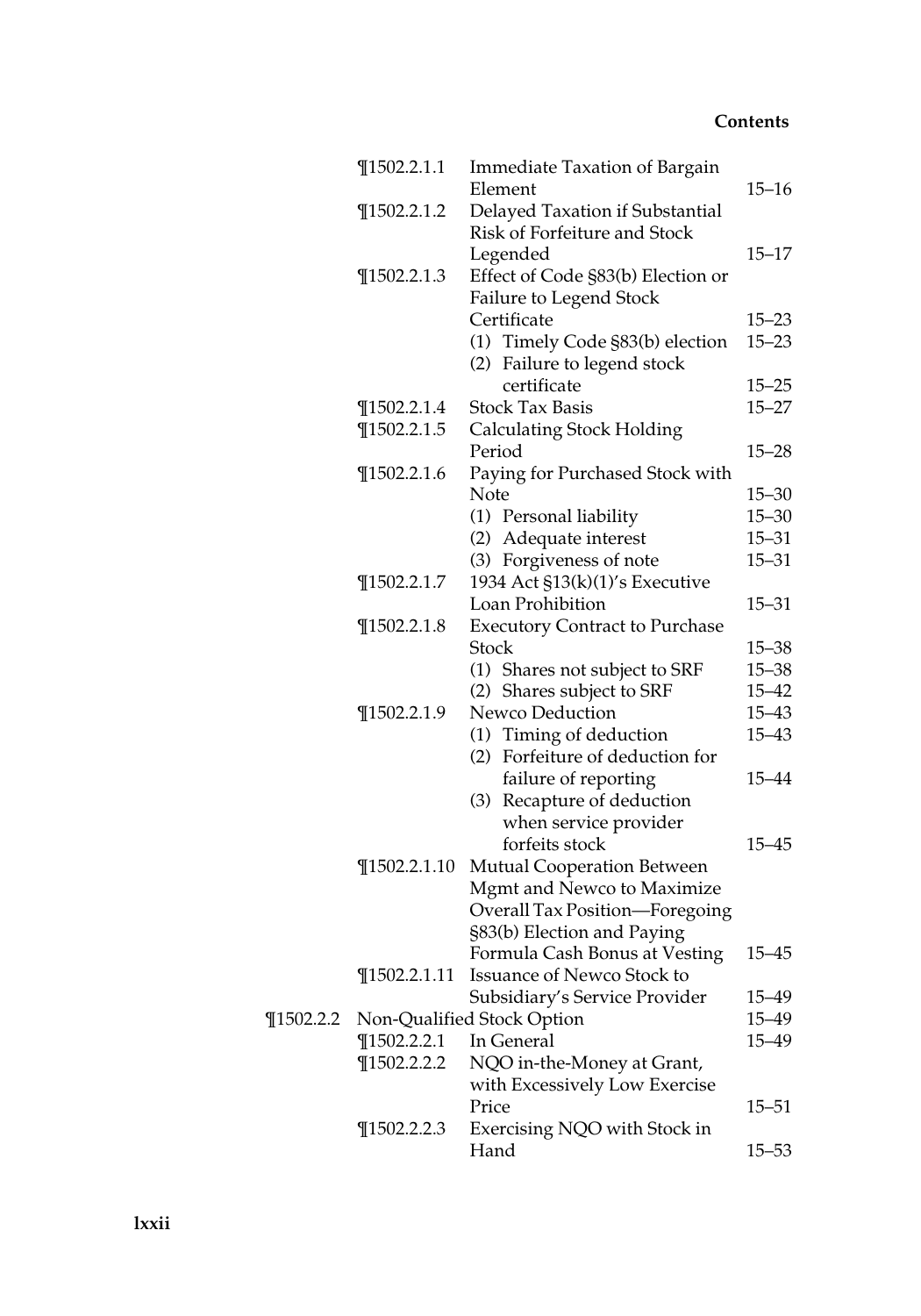|             |               | $\P$ 1502.2.2.4                                 | Sale of Transferable NQO                              | $15 - 55$ |  |  |  |  |
|-------------|---------------|-------------------------------------------------|-------------------------------------------------------|-----------|--|--|--|--|
|             |               | $\P$ 1502.2.2.5                                 | Gifting Vested NQO                                    | 15–57     |  |  |  |  |
|             |               | $\P$ 1502.2.2.6                                 | Gifting Unvested NQO                                  | $15 - 60$ |  |  |  |  |
|             |               | $\P$ 1502.2.2.7                                 | Charitable Donation of NQO                            | $15 - 62$ |  |  |  |  |
|             |               | $\P$ 1502.2.2.8                                 | Transfer of NQO Incident to                           |           |  |  |  |  |
|             |               |                                                 | Divorce                                               | $15 - 63$ |  |  |  |  |
|             | $\P$ 1502.2.3 |                                                 | Substantial Risk of Forfeiture Subsequently           |           |  |  |  |  |
|             |               |                                                 | Imposed on Outstanding Vested Stock                   | $15 - 63$ |  |  |  |  |
|             | $\P$ 1502.2.4 |                                                 | Compensating Executive for OI Recognized on           |           |  |  |  |  |
|             |               |                                                 | <b>Stock-Based Compensation</b>                       | $15 - 67$ |  |  |  |  |
|             | $\P$ 1502.2.5 |                                                 | Rescission of Stock Option Exercise                   | $15 - 68$ |  |  |  |  |
|             | $\P$ 1502.2.6 |                                                 | Several Alternative Stock and NQO                     |           |  |  |  |  |
|             |               |                                                 | Structures-Executive's Tax and                        |           |  |  |  |  |
|             |               | <b>Economic Ramifications</b>                   |                                                       | 15–69     |  |  |  |  |
|             | $\P$ 1502.2.7 |                                                 | Code §83(i) Deferred Taxation of Qualified            |           |  |  |  |  |
|             |               |                                                 | Entity Grants to at Least 80% of                      |           |  |  |  |  |
|             |               |                                                 | Corporation's Employees                               | $15 - 73$ |  |  |  |  |
| $\P$ 1502.3 |               |                                                 | Accounting Effect of Stock Sales, Awards, and Options | $15 - 78$ |  |  |  |  |
|             | $\P$ 1502.3.1 |                                                 | FASB 123R and Codification Topic 718                  |           |  |  |  |  |
|             |               | Rules for Stock-Based Compensation<br>$15 - 79$ |                                                       |           |  |  |  |  |
|             |               | ¶1502.3.1.1                                     | FV of Stock Sale or Award                             | $15 - 79$ |  |  |  |  |
|             |               | $\P$ 1502.3.1.2                                 | FV of Stock Option                                    | $15 - 82$ |  |  |  |  |
|             |               |                                                 | (1) Option pricing models                             | $15 - 85$ |  |  |  |  |
|             |               |                                                 | (2) Non-public entities                               | $15 - 86$ |  |  |  |  |
|             |               |                                                 | (3) Market-based pricing for                          |           |  |  |  |  |
|             |               |                                                 | options                                               | $15 - 87$ |  |  |  |  |
|             |               | $\P$ 1502.3.1.3                                 | Accrual of Expense over                               |           |  |  |  |  |
|             |               |                                                 | Service Period                                        | $15 - 88$ |  |  |  |  |
|             |               | $\P$ 1502.3.1.4                                 | <b>Vesting Rules</b>                                  | $15 - 88$ |  |  |  |  |
|             | $\P$ 1502.3.2 |                                                 | <b>FASB 123R Special Situations</b>                   | $15 - 90$ |  |  |  |  |
|             |               | $\P$ 1502.3.2.1                                 | FV Cannot Be Reasonably                               |           |  |  |  |  |
|             |               |                                                 | Estimated                                             | $15 - 90$ |  |  |  |  |
|             |               | $\P$ 1502.3.2.2                                 | Award Classified as Liability                         | $15 - 91$ |  |  |  |  |
|             |               |                                                 | (1) Option with Newco                                 |           |  |  |  |  |
|             |               |                                                 | contingent cash settlement                            |           |  |  |  |  |
|             |               |                                                 | obligation                                            | $15 - 92$ |  |  |  |  |
|             |               |                                                 | $(2)$ SAR                                             | $15 - 93$ |  |  |  |  |
|             |               |                                                 | (3) Paying withholding tax                            |           |  |  |  |  |
|             |               |                                                 | with new shares                                       | 15–93     |  |  |  |  |
|             |               |                                                 | (4) Cashless exercise of stock                        |           |  |  |  |  |
|             |               |                                                 | option or paying option                               |           |  |  |  |  |
|             |               |                                                 | exercise price with old stock                         | $15 - 94$ |  |  |  |  |
|             |               |                                                 | (5) Tax-offset or other cash bonus                    | $15 - 95$ |  |  |  |  |
|             |               |                                                 | (6) Puts, calls, and repurchase                       |           |  |  |  |  |
|             |               |                                                 | agreements with respect to                            |           |  |  |  |  |
|             |               |                                                 | stock                                                 | $15 - 95$ |  |  |  |  |
|             |               |                                                 |                                                       |           |  |  |  |  |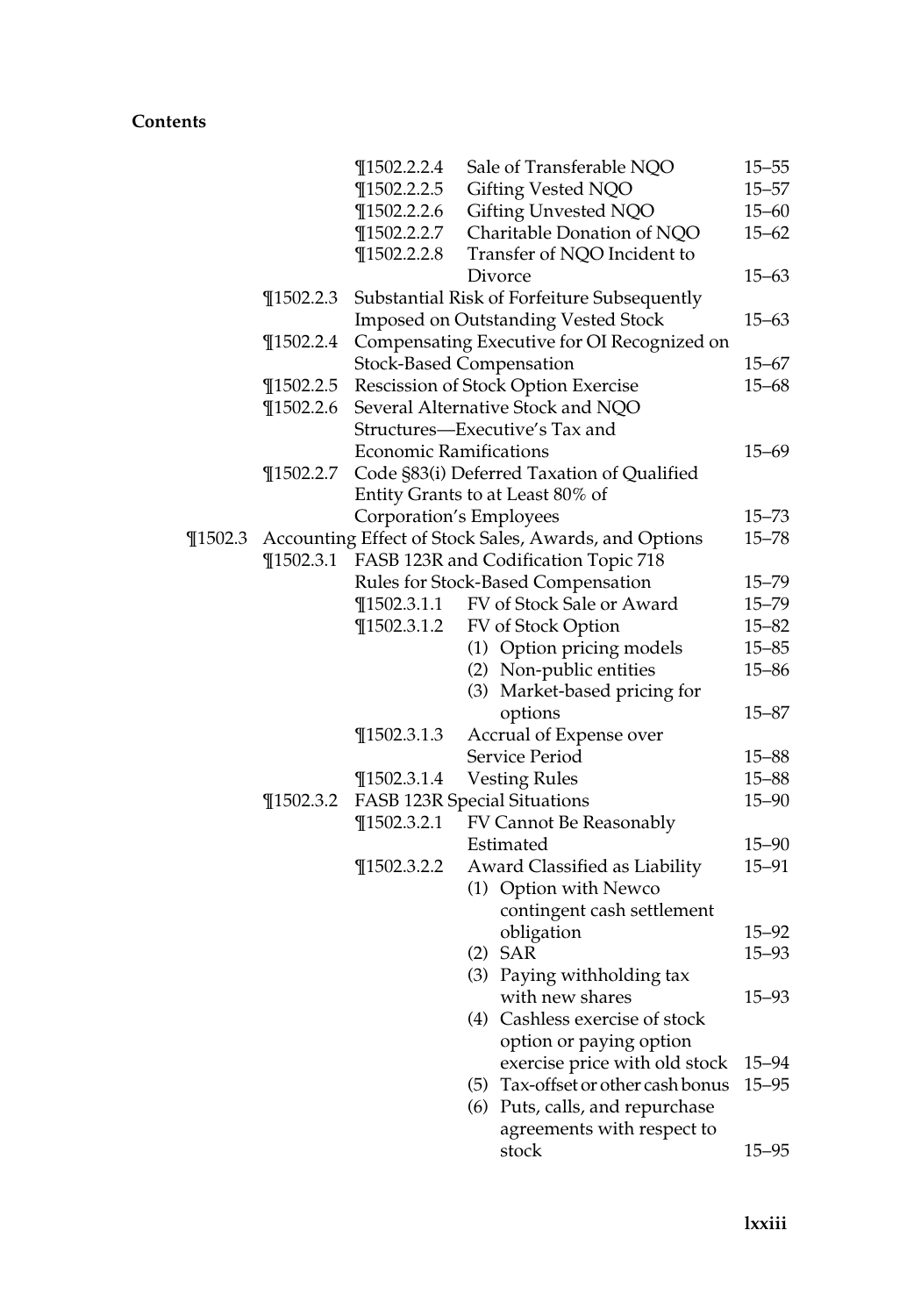|             |                                | $\P$ 1502.3.2.3                   | Paying for Stock with a Note                        | $15 - 95$                |  |  |
|-------------|--------------------------------|-----------------------------------|-----------------------------------------------------|--------------------------|--|--|
|             |                                | $\P$ 1502.3.2.4                   | Partnership/LLC Interest                            | $15 - 96$                |  |  |
|             |                                | $\P$ 1502.3.2.5                   | Cheap Stock Issues in                               |                          |  |  |
|             |                                |                                   | Subsequent IPO                                      | $15 - 97$                |  |  |
|             |                                | $\P$ 1502.3.2.6                   | Repurchase of Stock                                 | $15 - 97$                |  |  |
|             |                                | $\P$ 1502.3.2.7                   | Repurchase of Stock Option                          | $15 - 98$                |  |  |
|             |                                | $\P$ 1502.3.2.8                   | <b>Award Modification (Including</b>                |                          |  |  |
|             |                                |                                   | Stock Option Repricing)                             | 15–98                    |  |  |
|             |                                | $\P$ 1502.3.2.9                   | Rescission of Stock Option                          |                          |  |  |
|             |                                |                                   | Exercise                                            | $15 - 100$               |  |  |
|             |                                | $\P$ 1502.3.2.10                  | <b>Vesting Acceleration</b>                         | $15 - 101$               |  |  |
|             |                                | $\P$ 1502.3.2.11                  | P Subsequently Acquires                             |                          |  |  |
|             |                                |                                   | Newco                                               | 15–101                   |  |  |
|             |                                | $\P$ 1502.3.2.12                  | Awards Granted by Shareholder                       |                          |  |  |
|             |                                |                                   | or Other Economic Interest                          |                          |  |  |
|             |                                |                                   | Holder                                              | $15 - 103$               |  |  |
|             |                                | $\P$ 1502.3.2.13                  | Non-Employee Award                                  | $15 - 103$               |  |  |
|             |                                | $\P$ 1502.3.2.14                  | Award Based on Stock of                             |                          |  |  |
|             |                                |                                   | <b>Unrelated Company</b>                            | $15 - 105$<br>$15 - 105$ |  |  |
| $\P$ 1502.4 |                                | ¶1502.3.2.15 Disclosure           |                                                     |                          |  |  |
|             | for NQO                        |                                   | Additional Examples of Tax and Accounting Treatment | $15 - 105$               |  |  |
| $\P$ 1502.5 | <b>Incentive Stock Options</b> |                                   |                                                     |                          |  |  |
|             | ¶1502.5.1 Taxation of ISO      |                                   |                                                     |                          |  |  |
|             |                                | ¶1502.5.2 Qualification as ISO    |                                                     | $15 - 107$<br>$15 - 108$ |  |  |
|             |                                |                                   | ¶1502.5.3 Holding Period Requirement                | 15-109                   |  |  |
|             | $\P$ 1502.5.4                  |                                   | Applicability of Code §409A to ISO                  | $15 - 111$               |  |  |
|             | $\P$ 1502.5.5                  | Restrictions on Exercise          |                                                     | $15 - 111$               |  |  |
|             | $\P$ 1502.5.6                  | Use of Cash Bonus and/or Tandem   |                                                     |                          |  |  |
|             |                                | ISO/SAR                           |                                                     |                          |  |  |
|             |                                | ¶1502.6 Stock Appreciation Rights |                                                     |                          |  |  |
|             |                                |                                   | ¶1503 HANDLING T's OUTSTANDING MGMT STOCK OPTIONS   | $15 - 112$<br>$15 - 113$ |  |  |
| $\P$ 1503.1 |                                |                                   | Cash Payment in Cancellation of T's Stock Option    | $15 - 114$               |  |  |
|             |                                | ¶1503.1.1 Deduction Generally     |                                                     | $15 - 116$               |  |  |
|             |                                |                                   | IRS flawed capitalization argument                  | $15 - 117$               |  |  |
|             |                                |                                   | IRS abandoned Code §162(k) disallowance             |                          |  |  |
|             |                                | argument                          |                                                     | $15 - 121$               |  |  |
|             | $\P$ 1503.1.2                  |                                   | T's Multiple Short Tax Years                        | 15-121                   |  |  |
|             |                                | $\P$ 1503.1.2.1                   | T's Pre-Acquisition Year                            | $15 - 121$               |  |  |
|             |                                | $\P$ 1503.1.2.2                   | T's Post-Acquisition Year                           | $15 - 121$               |  |  |
|             | $\P$ 1503.1.3                  |                                   | Timing of Stock Option Cancellation                 |                          |  |  |
|             |                                |                                   | Deduction (Ignoring Code §404(a)(5)                 |                          |  |  |
|             |                                | and $\S$ 83 $(h)$ )               |                                                     | 15–122                   |  |  |
|             |                                | $\P$ 1503.1.3.1                   | <b>Payment Obligation Becomes</b>                   |                          |  |  |
|             |                                |                                   | Fixed Before Day of                                 |                          |  |  |
|             |                                |                                   | Acquisition                                         | $15 - 122$               |  |  |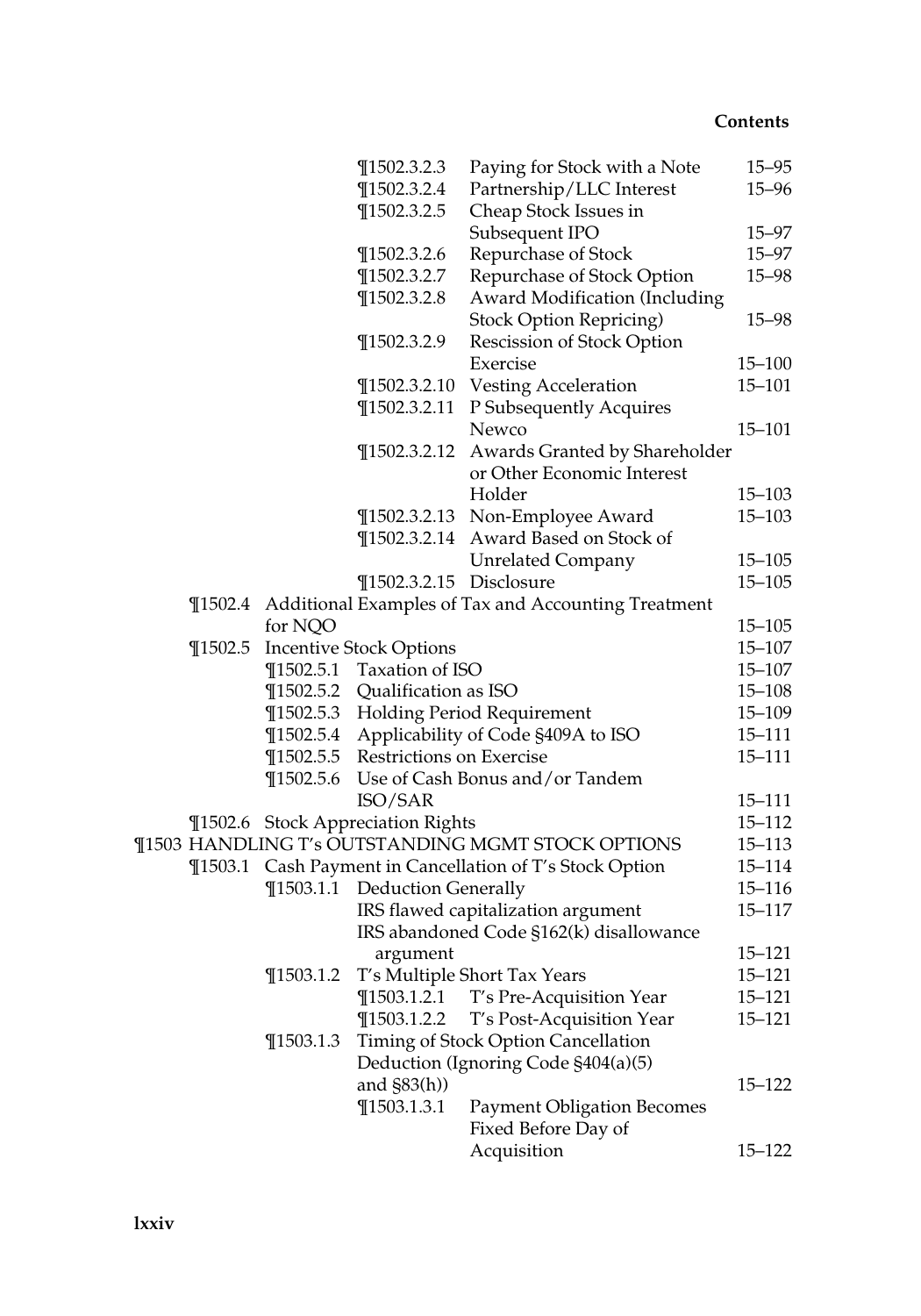|             |                            | $\P$ 1503.1.3.2                              | <b>Payment Obligation Becomes</b>                           |            |  |  |
|-------------|----------------------------|----------------------------------------------|-------------------------------------------------------------|------------|--|--|
|             |                            |                                              | Fixed on Day of                                             |            |  |  |
|             |                            |                                              | Acquisition-Is Acquisition                                  |            |  |  |
|             |                            |                                              | Date Part of Pre-Acquisition or                             |            |  |  |
|             |                            |                                              | Post-Acquisition Year?                                      | $15 - 123$ |  |  |
|             |                            | $\P$ 1503.1.3.3                              | T Is S Corp                                                 | $15 - 124$ |  |  |
|             |                            | $\P$ 1503.1.3.4                              | <b>Planning Possibilities</b>                               | $15 - 124$ |  |  |
|             |                            |                                              | ¶1503.1.4 Does Code §404(a)(5) Change Above                 |            |  |  |
|             |                            | Conclusions?                                 |                                                             | $15 - 125$ |  |  |
|             | $\P$ 1503.1.5              |                                              | Does Code §83(h) Rather Than Code §404(a)(5)                |            |  |  |
|             |                            |                                              | Apply to Option Cancellation Payment?                       | $15 - 126$ |  |  |
|             |                            |                                              | ¶1503.1.6 Conclusion re Application of Code §83(h)          |            |  |  |
|             |                            | and $$404(a)(5)$                             |                                                             | $15 - 128$ |  |  |
|             | $\P$ 1503.1.7              |                                              | Applicability to Asset Purchases and                        |            |  |  |
|             |                            |                                              | Tax-Free Reorganizations                                    | $15 - 128$ |  |  |
|             |                            | ¶1503.1.8 Deferred Compensation              |                                                             | $15 - 129$ |  |  |
|             |                            |                                              | ¶1503.2 Newco Assumes T Stock Option, Substituting Newco    |            |  |  |
|             |                            | Stock Instead of T Stock                     |                                                             | $15 - 129$ |  |  |
|             |                            | ¶1503.2.1 ISO for ISO                        |                                                             | $15 - 129$ |  |  |
|             |                            | ¶1503.2.2 NQO for ISO                        |                                                             | $15 - 131$ |  |  |
|             |                            | ¶1503.2.3 NQO for NQO                        |                                                             | $15 - 131$ |  |  |
|             |                            |                                              | ¶1503.3 Newco Issues Its Own Stock in Cancellation of       |            |  |  |
|             | T Stock Option             |                                              |                                                             | $15 - 132$ |  |  |
| $\P$ 1503.4 |                            |                                              | Newco or T Issues Deferred Compensation Obligation          |            |  |  |
|             |                            | in Cancellation of T Stock Option            |                                                             | $15 - 133$ |  |  |
|             |                            |                                              | ¶1504 HANDLING T's OUTSTANDING MGMT SRF STOCK               | 15-134     |  |  |
|             | ¶1504.1 Cash Payment       |                                              |                                                             | 15-134     |  |  |
|             |                            | ¶1504.2 Substituting Newco Stock for T Stock |                                                             | $15 - 135$ |  |  |
|             |                            | ¶1505 EQUITY-ORIENTED MGMT INCENTIVES IN     |                                                             |            |  |  |
|             | PARTNERSHIP OR LLC CONTEXT |                                              |                                                             |            |  |  |
|             |                            |                                              | ¶1505.1 Application of Code §83 to Partnership/LLC Interest | $15 - 136$ |  |  |
|             |                            | (1) Partnership interest as property         |                                                             | $15 - 136$ |  |  |
|             |                            | (2) Rev. Proc. 93-27 LV approach             |                                                             | $15 - 138$ |  |  |
|             | (3)                        |                                              | Rev. Proc. 93-27 in context of a partnership/LLC            |            |  |  |
|             |                            | which owns a corporation                     |                                                             | $15 - 141$ |  |  |
|             | (4)                        |                                              | 2001 revenue procedure adopted                              |            |  |  |
|             |                            | deemed §83(b) election                       |                                                             | $15 - 143$ |  |  |
|             |                            | (5) 2005 proposed regulations                |                                                             | 15-144     |  |  |
|             |                            |                                              | (6) 7/15 proposed regulations covering waived               |            |  |  |
|             |                            | management fee                               |                                                             | 15–146     |  |  |
| $\P$ 1505.2 |                            |                                              | Taxation of GP Principal's Carried Interest in              |            |  |  |
|             |                            | Partnership's Flow-Through LTCG              |                                                             | $15 - 148$ |  |  |
|             |                            |                                              | ¶1505.2.1 Partnership Character-Flow-Through                |            |  |  |
|             |                            | Rules                                        |                                                             | 15–148     |  |  |
|             | $\P$ 1505.2.2              |                                              | Post-2017 3-year Carried Interest LTCG                      |            |  |  |
|             |                            |                                              | <b>Holding Period Requirement</b>                           | 15–149     |  |  |
|             |                            |                                              |                                                             |            |  |  |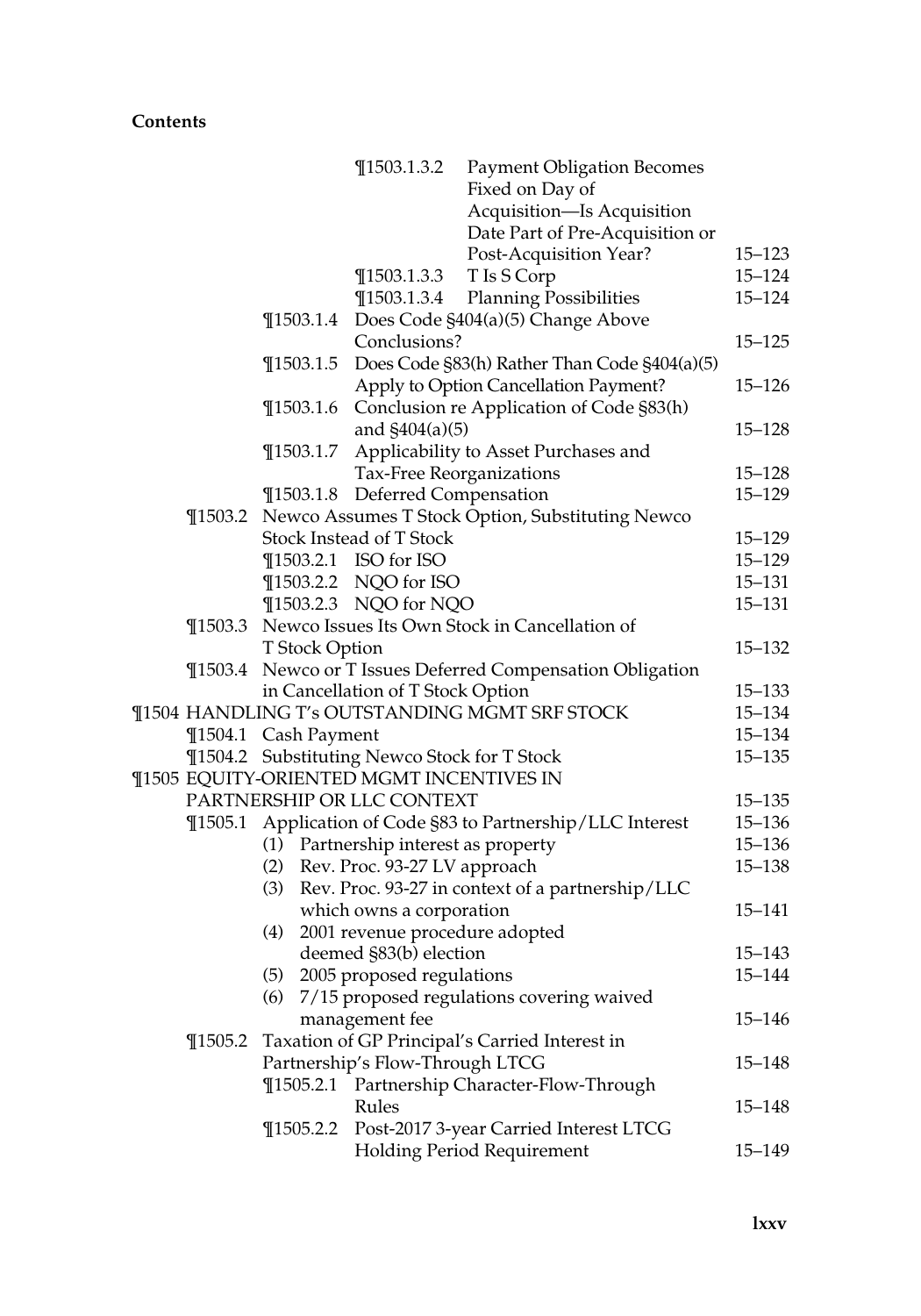|             |                      |      | (1) Definition of applicable partnership                |            |
|-------------|----------------------|------|---------------------------------------------------------|------------|
|             |                      |      | interest                                                | $15 - 150$ |
|             |                      |      | (2) Netting capital gains and losses                    | $15 - 180$ |
|             |                      |      | (3) Techniques to maximize satisfaction of              |            |
|             |                      |      | §1061's 3-year holding period                           | 15–181     |
|             | $\P$ 1505.2.3        |      | Pre-2017 Unenacted Legislative Proposals                |            |
|             |                      |      | to Treat Carried Interest in LTCG as OI                 | $15 - 190$ |
|             |                      |      | (1) 2010 House and Senate bills aimed at                |            |
|             |                      |      | investment and real estate activities                   | $15 - 190$ |
|             |                      |      | Investment services partnership                         |            |
|             |                      |      | interest                                                | 15-191     |
|             |                      |      | Possible application to operating                       |            |
|             |                      |      | entity                                                  | $15 - 192$ |
|             |                      |      | Qualified capital interest                              | 15-194     |
|             |                      |      | Family partnership                                      | $15 - 194$ |
|             |                      |      | Loans                                                   | $15 - 195$ |
|             |                      |      | Change in services                                      | $15 - 196$ |
|             |                      |      | Pure investor in upper-tier entity                      |            |
|             |                      |      | with carried interest                                   | $15 - 196$ |
|             |                      |      | Enterprise value tax                                    | $15 - 197$ |
|             |                      |      | Disqualified interest                                   | 15-199     |
|             |                      |      | Regulatory authority                                    | $15 - 199$ |
|             |                      |      | 40% penalty                                             | $15 - 199$ |
|             |                      |      | Medicare tax                                            | 15-199     |
|             |                      |      | (2) 2011 Obama administration unenacted                 |            |
|             |                      |      | bill aimed at investment and real                       |            |
|             |                      |      | estate activities                                       | $15 - 200$ |
|             |                      |      | (3) Post-2011 unenacted bills aimed at                  |            |
|             |                      |      | investment and real estate activities                   | $15 - 200$ |
|             |                      |      | (4) Pre-effective date self-help                        | $15 - 200$ |
| $\P$ 1505.3 |                      |      | Application of Code §409A to Partnership/LLC            |            |
|             |                      |      | Profits Interest or Option                              | $15 - 201$ |
|             | (1) Profits interest |      |                                                         | $15 - 201$ |
|             | (2)<br>Option        |      |                                                         | $15 - 201$ |
|             |                      |      | ¶1505.4 Application of Code §457A to Partnership/LLC    | $15 - 202$ |
|             |                      |      | ¶1506 CODE §409A DEFERRED COMPENSATION TAX PENALTIES    | $15 - 202$ |
|             | ¶1506.1 Introduction |      |                                                         | $15 - 202$ |
|             |                      |      | ¶1506.2 Summary of Code §409A Deferred Compensation Tax |            |
|             | Penalties            |      |                                                         | $15 - 204$ |
| $\P$ 1506.3 |                      |      | Code §409A Deferred Compensation Definition and         |            |
|             | <b>Related Rules</b> |      |                                                         | $15 - 206$ |
|             | $\P$ 1506.3.1        |      | <b>Deferred Compensation Definition</b>                 | 15–207     |
|             | $\P$ 1506.3.2        |      | Interrelationship Between Code §457A and                |            |
|             |                      |      | Code §409A                                              | 15–214     |
|             | $\P$ 1506.3.3        |      | Written Plan Requirement                                | $15 - 216$ |
|             | $\P$ 1506.3.4        |      | Employer's or Service Provider's Taxable                |            |
|             |                      | Year |                                                         | $15 - 218$ |
|             |                      |      |                                                         |            |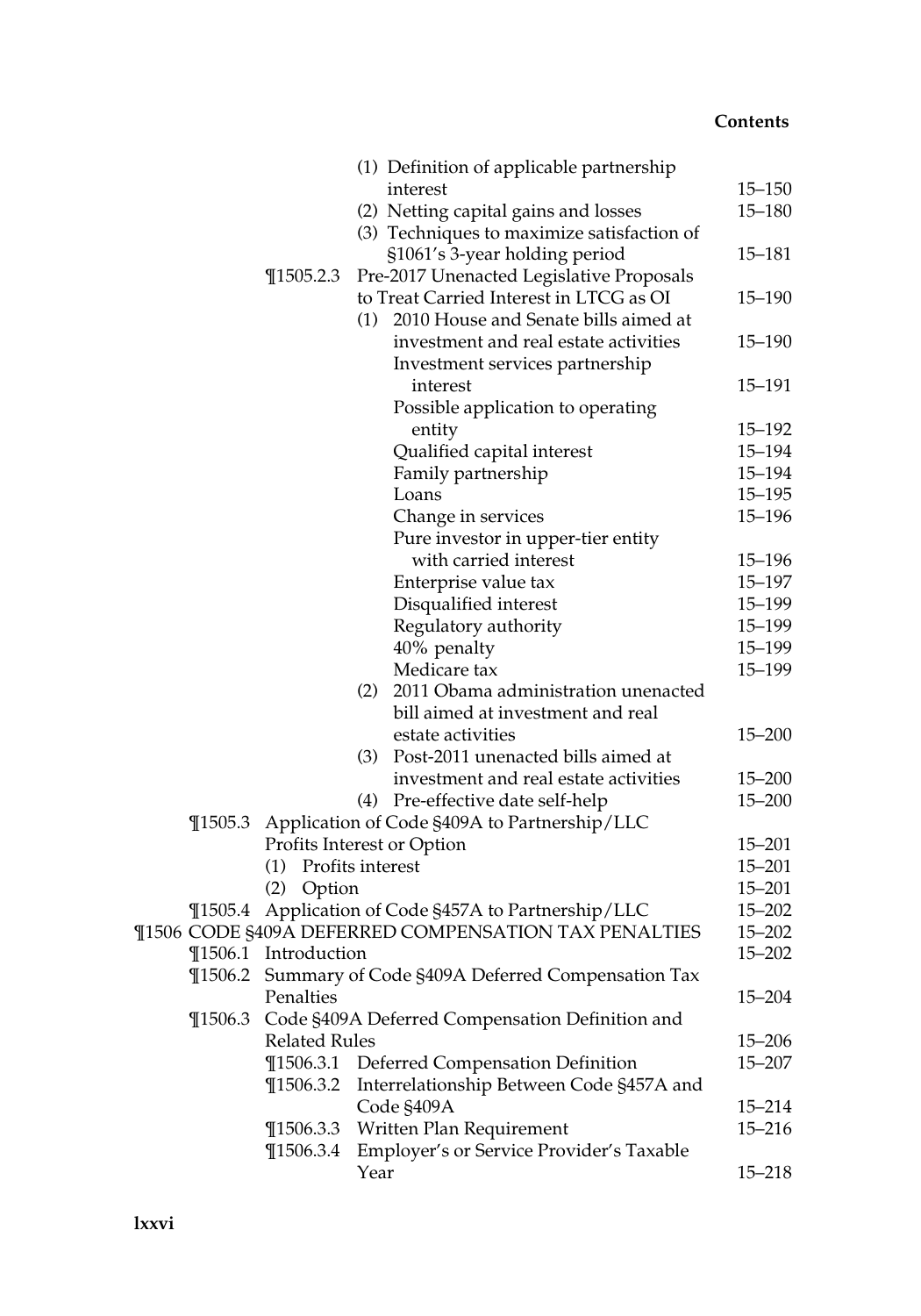|             | ¶1506.3.5 Vesting |                                         |            |                                                    | $15 - 218$ |  |
|-------------|-------------------|-----------------------------------------|------------|----------------------------------------------------|------------|--|
| $\P 1506.4$ |                   |                                         |            | Code §409A Constructive Receipt-Deferral           |            |  |
|             | Requirements      |                                         |            |                                                    |            |  |
|             | $\P$ 1506.4.1     |                                         |            | Timing Requirements for Service Provider           |            |  |
|             |                   | Deferral Election                       |            |                                                    | $15 - 221$ |  |
|             |                   | $\P$ 1506.4.1.1                         |            | <b>Initial Election</b>                            | $15 - 221$ |  |
|             |                   |                                         | (1)        | Non-performance-based                              |            |  |
|             |                   |                                         |            | compensation                                       | $15 - 221$ |  |
|             |                   |                                         | (2)        | Performance-based                                  |            |  |
|             |                   |                                         |            | compensation                                       | $15 - 222$ |  |
|             |                   | $\P$ 1506.4.1.2                         |            | Change in Election                                 | $15 - 223$ |  |
|             |                   |                                         |            | ¶1506.4.2 Permissible Distribution Triggers        | $15 - 224$ |  |
|             | $\P$ 1506.4.3     |                                         |            | Acceleration Generally Not Permitted               | $15 - 233$ |  |
| $\P$ 1506.5 |                   | Consequences of Failure to Comply with  |            |                                                    |            |  |
|             |                   |                                         |            | Code §409A Constructive Receipt Deferral Rules     | $15 - 236$ |  |
|             |                   | ¶1506.5.1 Penalties for Failure         |            |                                                    | $15 - 236$ |  |
|             | $\P$ 1506.5.2     | <b>Aggregation Rules</b>                |            |                                                    | $15 - 237$ |  |
|             | $\P$ 1506.5.3     | Amount of Income Inclusion              |            |                                                    | 15-239     |  |
|             | $\P$ 1506.5.4     | <b>Limited Relief Rules</b>             |            |                                                    | 15-247     |  |
|             |                   |                                         |            | ¶1506.5.4.1 Relief from Certain                    |            |  |
|             |                   |                                         |            | <b>Operational Failures</b>                        | $15 - 248$ |  |
|             |                   | $\P$ 1506.5.4.2                         |            | Relief from Certain                                |            |  |
|             |                   |                                         |            | <b>Document Failures</b>                           | $15 - 252$ |  |
|             |                   | $\P$ 1506.5.4.3                         |            | <b>Correcting Ambiguous</b>                        |            |  |
|             |                   |                                         |            | Deferred Compensation                              |            |  |
|             |                   |                                         |            | <b>Arrangement Terms</b>                           | $15 - 258$ |  |
|             |                   | ¶1506.6 Code §409A Deemed Funding Rules |            |                                                    | $15 - 259$ |  |
| $\P$ 1506.7 |                   |                                         |            | Code §409A's Scope: Employees, Independent         |            |  |
|             |                   | Contractors, Partners                   |            |                                                    | $15 - 263$ |  |
|             | $\P$ 1506.7.1     |                                         |            | <b>Employees and Independent Contractors</b>       | $15 - 263$ |  |
|             |                   | ¶1506.7.2 Partnerships and LLCs         |            |                                                    | $15 - 263$ |  |
| $\P$ 1506.8 |                   |                                         |            | Application of Code §409A to Specific Compensation |            |  |
|             | Arrangements      |                                         |            |                                                    | $15 - 267$ |  |
|             | $\P$ 1506.8.1     | Cash Payment                            |            |                                                    | $15 - 267$ |  |
|             |                   | $\P$ 1506.8.1.1                         |            | Annual or Long-Term Bonus                          | $15 - 267$ |  |
|             |                   | $\P$ 1506.8.1.2                         |            | Severance                                          | $15 - 269$ |  |
|             |                   | $\P$ 1506.8.1.3                         |            | Commissions or Other                               |            |  |
|             |                   |                                         |            | <b>Contingent Compensation</b>                     | $15 - 272$ |  |
|             | $\P$ 1506.8.2     | <b>Equity-Based Compensation</b>        |            |                                                    | $15 - 273$ |  |
|             |                   | $\P$ 1506.8.2.1                         | <b>NQO</b> |                                                    | $15 - 273$ |  |
|             |                   |                                         | (1)        | NQO in-the-money at                                |            |  |
|             |                   |                                         |            | grant                                              | 15-273     |  |
|             |                   |                                         | (2)        | 20% penalty also applies                           |            |  |
|             |                   |                                         |            | to exercise-year                                   |            |  |
|             |                   |                                         |            | appreciation                                       | 15–273     |  |
|             |                   |                                         | (3)        | No double taxation                                 | $15 - 274$ |  |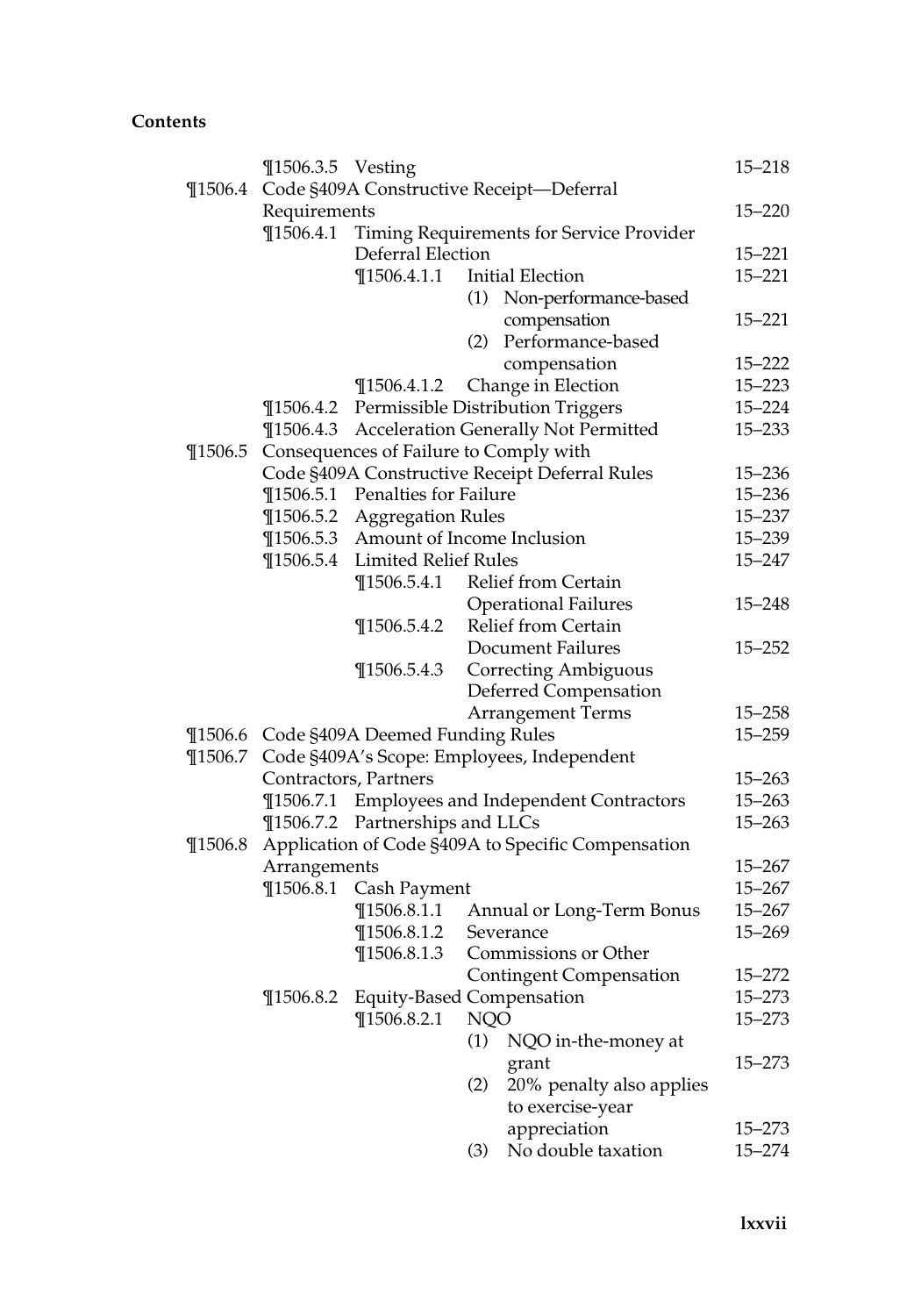|             |                             |                                          | (4)        | Short-term deferral                                   |            |
|-------------|-----------------------------|------------------------------------------|------------|-------------------------------------------------------|------------|
|             |                             |                                          |            | exception                                             | $15 - 274$ |
|             |                             |                                          | (5)        | Calculating amount by                                 |            |
|             |                             |                                          |            | which NQO is in-the-                                  |            |
|             |                             |                                          |            | money each year                                       | $15 - 274$ |
|             |                             |                                          | (6)        | NQO on service recipient                              |            |
|             |                             |                                          |            | stock                                                 | $15 - 275$ |
|             |                             |                                          | (7)        | Valuation issues                                      | $15 - 278$ |
|             |                             |                                          | (8)        | Post-grant NQO                                        |            |
|             |                             |                                          |            | modifications                                         | $15 - 280$ |
|             |                             |                                          | (9)        | Substituting of P NQO                                 |            |
|             |                             |                                          |            | for Newco/T NQO                                       | $15 - 282$ |
|             |                             |                                          |            | (10) Extraordinary dividend                           |            |
|             |                             |                                          |            | pre-NQO exercise                                      | 15-284     |
|             |                             |                                          |            | (11) Canceling NQO in                                 |            |
|             |                             |                                          |            | exchange for deferred                                 |            |
|             |                             |                                          |            | payment right                                         | 15-286     |
|             |                             |                                          |            | (12) Net exercise                                     | 15-287     |
|             |                             |                                          |            | (13) Right to cancel NQO on                           |            |
|             |                             |                                          |            | sale of company                                       | 15-287     |
|             |                             |                                          |            | (14) Deep discount option may                         |            |
|             |                             |                                          |            | be treated as underlying                              |            |
|             |                             |                                          |            | stock                                                 | 15-287     |
|             |                             |                                          |            | (15) §409A-compliant NQO                              | 15-288     |
|             |                             |                                          |            | (16) Service provider                                 |            |
|             |                             |                                          |            | deduction where                                       |            |
|             |                             |                                          |            | underlying stock is                                   |            |
|             |                             |                                          |            | forfeited or declines in FV                           | $15 - 288$ |
|             |                             | $\P$ 1506.8.2.2                          | <b>ISO</b> |                                                       | 15-289     |
|             |                             | $\P$ 1506.8.2.3                          | <b>SAR</b> |                                                       | $15 - 290$ |
|             |                             | $\P$ 1506.8.2.4                          |            | Restricted Stock Unit ("RSU")                         | $15 - 291$ |
|             |                             | $\P$ 1506.8.2.5                          |            | <b>SRF-Restricted Stock</b>                           | $15 - 292$ |
| $\P$ 1506.9 |                             |                                          |            | Code §409A Effective Date and Transition Issues       | $15 - 293$ |
|             | $\P$ 1506.9.1               | <b>Effective Date</b>                    |            |                                                       | $15 - 293$ |
|             |                             | $\P$ 1506.9.1.1                          |            | <b>Constructive Receipt</b>                           |            |
|             |                             |                                          |            | Deferral Rules                                        | $15 - 293$ |
|             |                             | $\P$ 1506.9.1.2                          |            | Deemed Funding Rules                                  | $15 - 295$ |
|             |                             |                                          |            | ¶1506.10 Reporting and Withholding Requirements       | $15 - 295$ |
|             | ¶1506.11 Employer Deduction |                                          |            |                                                       | $15 - 296$ |
|             |                             |                                          |            | ¶1507 CODE §457A DEFERRED COMPENSATION RULES COVERING |            |
|             |                             |                                          |            | WHOLLY OR PARTIALLY TAX-INDIFFERENT EMPLOYERS         | 15–296     |
|             | ¶1507.1 Summary             |                                          |            |                                                       | $15 - 296$ |
|             |                             |                                          |            | ¶1507.2 Code §457A Deferred Compensation Definition   | 15-299     |
|             |                             | ¶1507.2.1 In General                     |            |                                                       | 15-299     |
|             |                             | ¶1507.2.2 Equity-Based Compensation      |            |                                                       | 15-300     |
|             |                             | ¶1507.2.3 Short-Term Deferral Exceptions |            |                                                       | $15 - 300$ |
|             |                             |                                          |            |                                                       |            |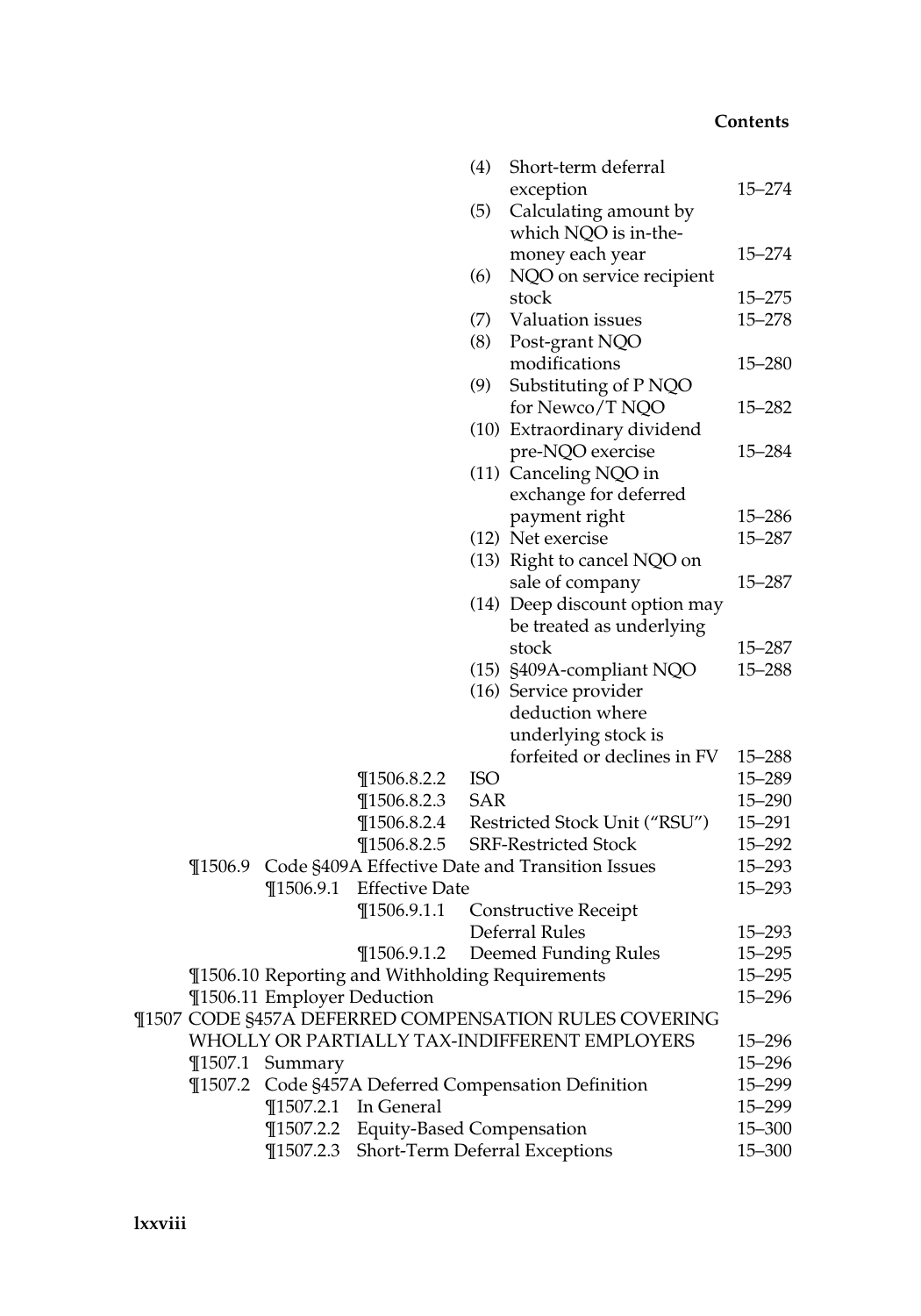|             |                                                    | ¶1507.2.4 No Accrual Method Exception                         | $15 - 301$           |  |  |
|-------------|----------------------------------------------------|---------------------------------------------------------------|----------------------|--|--|
|             |                                                    | ¶1507.3 Code §457A's Vesting Definition                       | $15 - 301$           |  |  |
|             |                                                    | ¶1507.4 Non-Qualified Entity Definition                       | $15 - 302$           |  |  |
|             |                                                    | ¶1507.4.1 Corporate Employer                                  | $15 - 302$           |  |  |
|             | $\P$ 1507.4.2                                      | Partnership Employer                                          | $15 - 304$           |  |  |
|             | $\P$ 1507.4.3                                      | S Corp                                                        | $15 - 305$           |  |  |
| $\P$ 1507.5 |                                                    | Code §457A's Consequences                                     | $15 - 306$           |  |  |
|             |                                                    | ¶1507.5.1 In General                                          | $15 - 306$           |  |  |
|             |                                                    | ¶1507.5.2 Deferred Compensation Deductible                    |                      |  |  |
|             |                                                    | <b>Against Income Effectively Connected</b>                   |                      |  |  |
|             |                                                    | with U.S. Trade or Business                                   | 15-307               |  |  |
|             |                                                    | ¶1507.5.3 Earnings on Deferred Amounts                        | 15-307               |  |  |
|             |                                                    | ¶1507.5.4 Amount Not Determinable as of                       |                      |  |  |
|             |                                                    | <b>Vesting Date</b>                                           | $15 - 307$           |  |  |
|             | $\P$ 1507.5.5                                      | Single Investment Asset Exception                             | $15 - 308$           |  |  |
| $\P$ 1507.6 |                                                    | Interrelationship Between Code §457A and Code §409A           | $15 - 309$           |  |  |
|             | ¶1507.7 Effective Date                             |                                                               | $15 - 311$           |  |  |
|             |                                                    | ¶1508 TAX PENALTIES FOR CHANGE-OF-OWNERSHIP-OR-               |                      |  |  |
|             | CONTROL GOLDEN PARACHUTE PAYMENT                   |                                                               |                      |  |  |
|             |                                                    | ¶1508.1 Tax Penalties and Excess Parachute Payment Definition | 15-313<br>$15 - 313$ |  |  |
|             |                                                    | ¶1508.2 Definition of Change in Ownership or Control          | $15 - 315$           |  |  |
| $\P$ 1508.3 | Definition of Contingent on Change in Ownership or |                                                               |                      |  |  |
|             | Control                                            |                                                               | $15 - 320$           |  |  |
|             | $\P$ 1508.3.1                                      | In General                                                    | $15 - 320$           |  |  |
|             |                                                    | ¶1508.3.2 Payment Resulting from Change                       | $15 - 320$           |  |  |
|             | $\P$ 1508.3.3                                      | <b>Payment Resulting from Closely Associated</b>              |                      |  |  |
|             |                                                    | Event                                                         | $15 - 321$           |  |  |
|             | $\P$ 1508.3.4                                      | Agreement Within 1 Year Before Change                         | $15 - 323$           |  |  |
|             | $\P$ 1508.3.5                                      | Agreement After Change in Control                             | 15-324               |  |  |
|             | $\P$ 1508.3.6                                      | Accelerated Payment of Previously Vested                      |                      |  |  |
|             |                                                    | <b>Benefits</b>                                               | $15 - 326$           |  |  |
|             | $\P$ 1508.3.7                                      | Accelerated Vesting of Benefits Previously                    |                      |  |  |
|             |                                                    | Subject Only to Time Vesting                                  | 15-329               |  |  |
|             | $\P$ 1508.3.8                                      | <b>Agreement Violating Securities Laws</b>                    | 15-336               |  |  |
|             | $\P$ 1508.3.9                                      | <b>Employment Termination Not Required</b>                    | 15-337               |  |  |
| $\P$ 1508.4 |                                                    | Reduction for Reasonable Compensation                         | 15-337               |  |  |
|             | $\P$ 1508.4.1                                      | <b>Compensation for Future Services</b>                       | 15-337               |  |  |
|             |                                                    | ¶1508.4.2 Compensation for Past Services                      | 15-337               |  |  |
|             | $\P$ 1508.4.3                                      | Determination of Reasonable Compensation                      | 15-338               |  |  |
| $\P$ 1508.5 |                                                    | Additional Important Definitions and Rules                    | 15-340               |  |  |
|             | $\P$ 1508.5.1                                      | <b>Identity of Payor</b>                                      | 15-340               |  |  |
|             | $\P$ 1508.5.2                                      | Service Providers Covered: Disqualified                       |                      |  |  |
|             |                                                    | Individuals                                                   | 15–340               |  |  |
|             | $\P$ 1508.5.3                                      | Entities Covered: T as Corporation,                           |                      |  |  |
|             |                                                    | Partnership, or LLC                                           | 15–341               |  |  |
|             | $\P$ 1508.5.4                                      | Definition of Base Amount                                     | 15-344               |  |  |
|             |                                                    |                                                               |                      |  |  |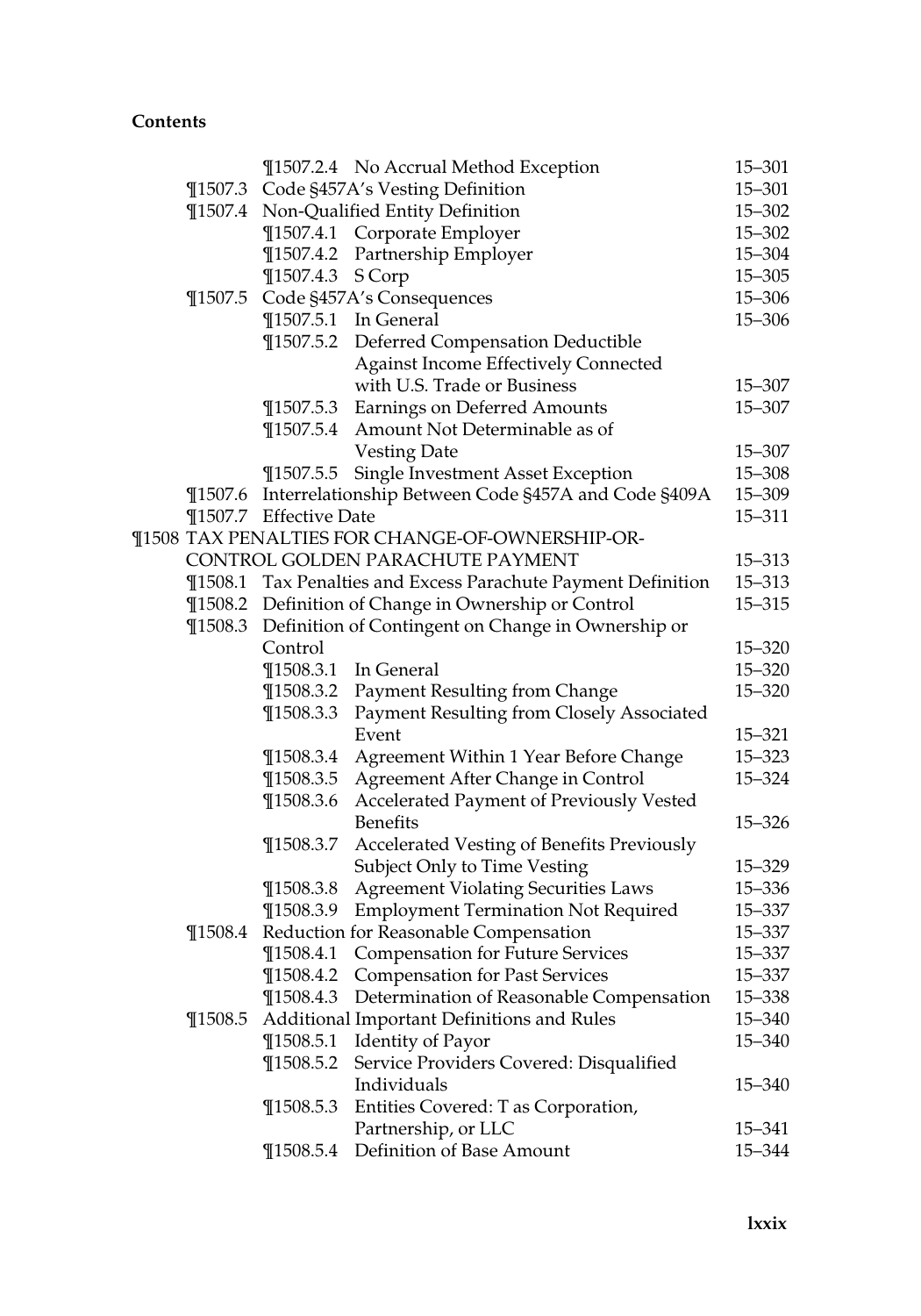|  |             |                          | ¶1508.5.5 Deferred Payment                           | $15 - 345$ |
|--|-------------|--------------------------|------------------------------------------------------|------------|
|  |             |                          | ¶1508.5.6 Definition of Payment: Options and         |            |
|  |             |                          | <b>SRFs</b>                                          | 15-346     |
|  |             |                          | ¶1508.5.7 Future Uncertain Parachute Payment         | 15-347     |
|  |             |                          | ¶1508.5.8 Withholding                                | 15-349     |
|  | $\P$ 1508.6 |                          | Application to Private Companies and Friendly        |            |
|  |             | Acquisitions             |                                                      | 15-349     |
|  |             | $\P$ 1508.6.1            | Exemption for Small or Privately Held                |            |
|  |             |                          | Company                                              | 15–349     |
|  |             |                          | ¶1508.6.2 Friendly Acquisition                       | 15-361     |
|  |             |                          | ¶1508.7 Economic Effect of Code §280G                | $15 - 362$ |
|  |             | ¶1508.8 Conclusion       |                                                      | $15 - 363$ |
|  |             |                          | ¶1509 \$1 MILLION DEDUCTION LIMIT ON PUBLICLY HELD   |            |
|  |             |                          | CORPORATION'S COMPENSATION TO TOP                    |            |
|  |             | EXECUTIVES-CODE §162(m)  |                                                      | 15–364     |
|  | (1)         | Summary                  |                                                      | 15-364     |
|  | (2)         |                          | $11/2/17$ §162(m) grandfather rule                   | $15 - 365$ |
|  |             |                          | (3) Manifestly unsound tax policy                    | $15 - 365$ |
|  |             |                          | ¶1509.1 Compensation Subject to Deduction Limit      | $15 - 365$ |
|  |             |                          | ¶1509.2 Publicly Held Corporation                    | 15-367     |
|  |             |                          | ¶1509.2.1 Publicly Held S Corp, Disregarded Entity,  |            |
|  |             |                          | or Partnership                                       | 15-369     |
|  |             |                          | ¶1509.2.2 Affiliated Group                           | 15-370     |
|  |             |                          | ¶1509.2.3 Foreign Issuer                             | 15-376     |
|  |             |                          | ¶1509.2.4 Grandfather Rule                           | 15-377     |
|  |             |                          |                                                      | 15-378     |
|  |             | ¶1509.3 Covered Employee |                                                      | 15-378     |
|  |             | ¶1509.3.1 General        |                                                      |            |
|  |             |                          | ¶1509.3.2 Coordination with 1934 Securities Exchange |            |
|  |             |                          | Act and Primacy of SEC Reporting                     |            |
|  |             |                          | Principles                                           | 15-381     |
|  |             |                          | ¶1509.3.3 Employee of Predecessor                    | 15-383     |
|  |             |                          | ¶1509.3.4 Employee of Subsidiary                     | 15-384     |
|  |             | $\P$ 1509.3.5            | Payment After Status Change                          | 15-386     |
|  | $\P$ 1509.4 |                          | Prior Law Exceptions                                 | 15-387     |
|  |             | $\P$ 1509.4.1            | Prior Law Exception #1: Adoption of Plan             |            |
|  |             |                          | or Agreement When Corporation Privately              |            |
|  |             |                          | Held                                                 | 15-387     |
|  |             |                          | ¶1509.4.1.1 General                                  | $15 - 387$ |
|  |             |                          | Reliance Period<br>$\P$ 1509.4.1.2                   | 15-388     |
|  |             | $\P$ 1509.4.2            | Prior Law Exception #2: Performance-Based            |            |
|  |             |                          | Compensation                                         | 15-389     |
|  |             | $\P$ 1509.4.3            | Prior Law Exception #3: Compensation Not             |            |
|  |             |                          | Paid for Services as Employee                        | 15-389     |
|  |             | $\P$ 1509.4.4            | Prior Law Exception #4: Commissions                  | 15-390     |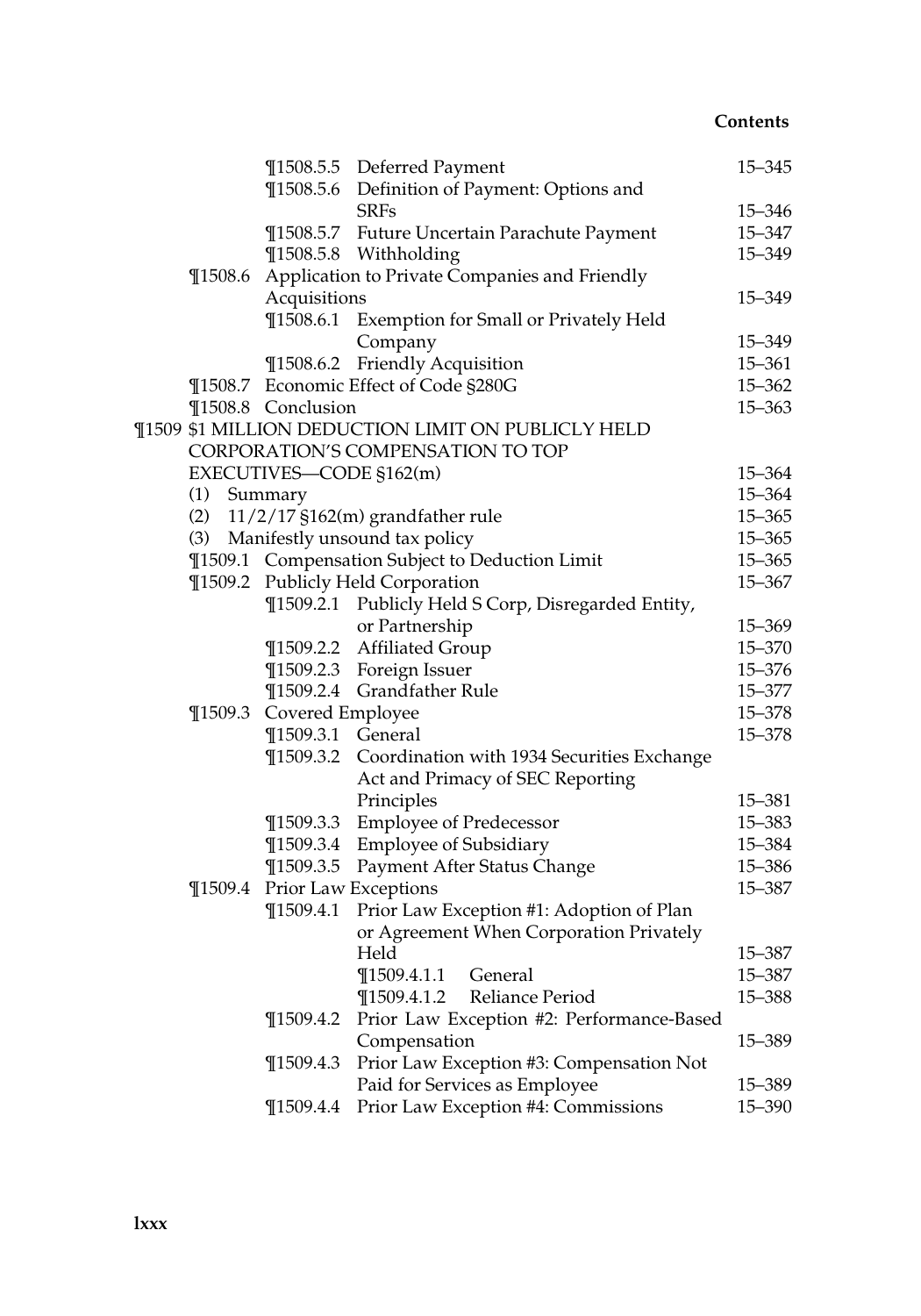## Chapter 16

### Acquisitions and Dispositions Using Partnership, LLC, or REIT

|                                | ¶1601 INTRODUCTION                           |                                                                  | $16 - 5$<br>$16 - 5$ |  |
|--------------------------------|----------------------------------------------|------------------------------------------------------------------|----------------------|--|
| ¶1602 PARTNERSHIP/LLC OVERVIEW |                                              |                                                                  |                      |  |
|                                | <b>LLC</b>                                   | ¶1602.1 Some Comparisons Between C Corp, Partnership, and        | $16 - 5$             |  |
| $\P$ 1602.2                    | Flexible Sharing Ratios for Partnerships and |                                                                  |                      |  |
|                                | <b>LLCs</b>                                  |                                                                  | $16 - 6$             |  |
| $\P$ 1602.3                    |                                              | Partnership and LLC Fiduciary Duties                             | $16 - 7$             |  |
|                                | General<br>(1)                               |                                                                  | $16 - 7$             |  |
|                                | (2)                                          | Delaware statutes                                                | $16 - 7$             |  |
|                                | (3)                                          | Delaware statutory ambiguity                                     | $16 - 8$             |  |
|                                | (4)<br>affiliates                            | Transactions between managing equity owner and its               | $16 - 9$             |  |
|                                | (5)                                          | Delaware precedents re non-waivable implied                      |                      |  |
|                                |                                              | covenant of good faith and fair dealing                          | $16 - 10$            |  |
|                                | (6)                                          | Contrasting (i) effect of conclusive-presumption                 |                      |  |
|                                |                                              | clause on non-waivable covenant of good faith                    |                      |  |
|                                |                                              | and fair dealing to (ii) effect of such clause                   |                      |  |
|                                |                                              | on contractual fiduciary duty breach                             | $16 - 15$            |  |
|                                | (7)                                          | Delaware courts' reliance upon partnership/LLC                   |                      |  |
|                                |                                              | agreement's precise language in evaluating LP's                  |                      |  |
|                                |                                              | breach of fiduciary duty claim against GP                        | $16 - 16$            |  |
|                                | (8)                                          | Conclusion: careful drafting essential                           | $16 - 19$            |  |
| $\P$ 1602.4                    |                                              | Flow-Through Taxation of Partnerships and LLCs                   | $16 - 20$            |  |
| $\P$ 1602.5                    |                                              | Partnership/LLC Tax Aspects Compared to C Corp                   | $16 - 22$            |  |
| $\P$ 1602.6                    |                                              | <b>IRS Entity Classification Rules</b>                           | $16 - 23$            |  |
| $\P$ 1602.7                    |                                              |                                                                  | $16 - 25$            |  |
|                                |                                              | State and Non-U.S. Entity Classification                         |                      |  |
| $\P$ 1602.8                    | Partnership/LLC                              | Equity-Oriented Mgmt Incentives in Context of                    | $16 - 26$            |  |
| $\P$ 1602.9                    |                                              | Publicly Traded Partnership/LLC                                  | $16 - 27$            |  |
|                                |                                              | ¶1602.9.1 PTP Definition and 90%-Qualifying-Income               |                      |  |
|                                |                                              |                                                                  | $16 - 27$            |  |
|                                |                                              | Exception                                                        | $16 - 27$            |  |
|                                |                                              | ¶1602.9.2 PE/VC Mgmt Company as PTP                              |                      |  |
|                                | $\P$ 1602.9.3                                | PTP Effect of Legislative Carried Interest                       |                      |  |
|                                |                                              | Proposals                                                        | $16 - 28$            |  |
|                                |                                              | ¶1602.10 Incorporation of Partnership/LLC in Anticipation of IPO | $16 - 29$            |  |
|                                |                                              | ¶1602.10.1 Traditional IPO                                       | $16 - 29$            |  |
|                                |                                              | ¶1602.10.2 Up-C Structure                                        | $16 - 29$            |  |
|                                |                                              | ¶1603 PURCHASE OF T ASSETS BY PARTNERSHIP OR LLC                 | $16 - 31$            |  |
|                                |                                              | ¶1604 POST-ACQUISITION DROPDOWN TO PARTNERSHIP OR LLC            | $16 - 32$            |  |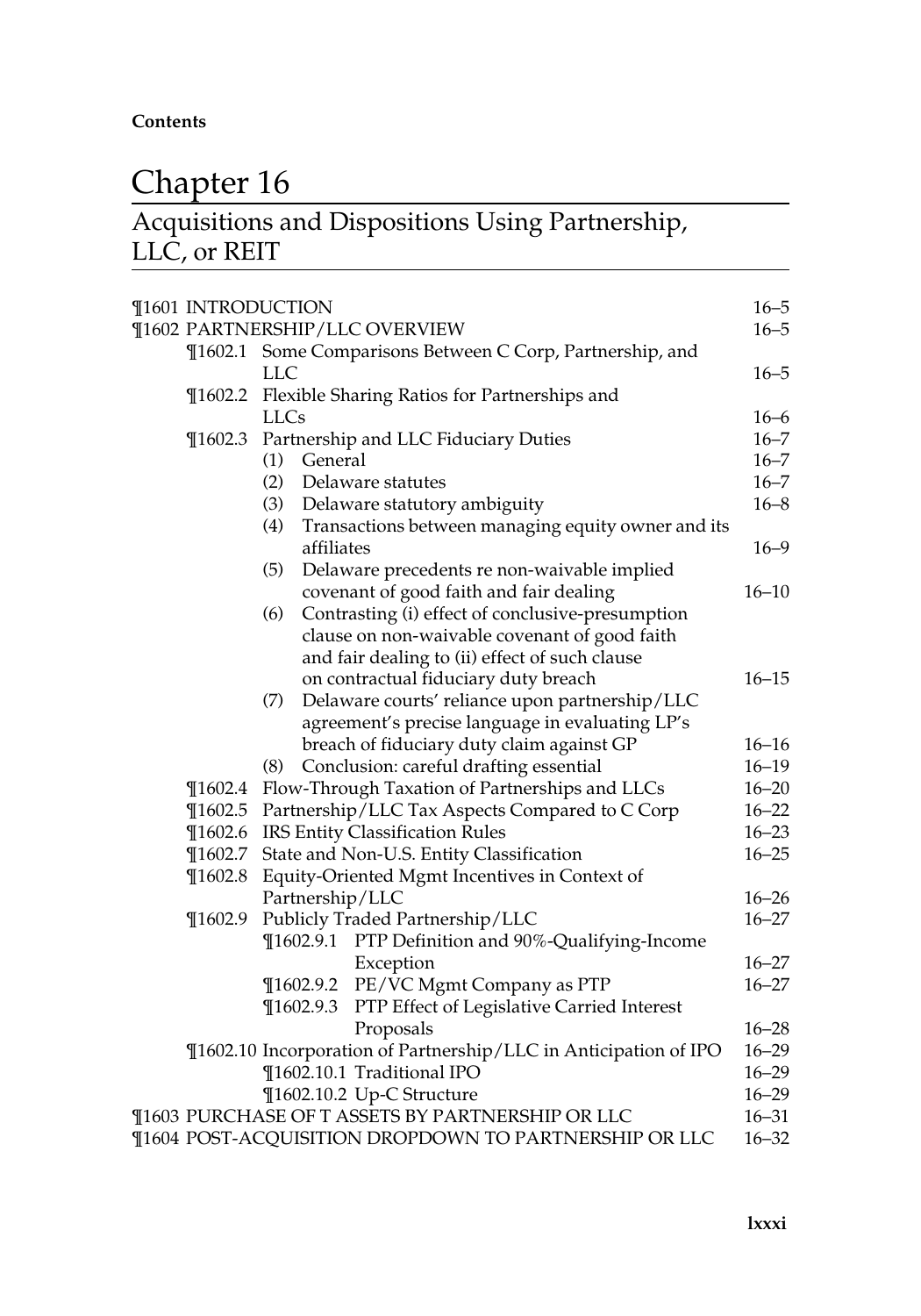| <b>¶1605 ACQUISITION THROUGH DEFERRED EXCHANGE</b> |                            |                                           |                                                               |                                                         |           |  |
|----------------------------------------------------|----------------------------|-------------------------------------------|---------------------------------------------------------------|---------------------------------------------------------|-----------|--|
|                                                    |                            | MIXING-BOWL PARTNERSHIP OR LLC            |                                                               |                                                         | $16 - 34$ |  |
|                                                    |                            | ¶1605.1 General Anti-Abuse Regulation     |                                                               |                                                         | $16 - 36$ |  |
|                                                    |                            |                                           | ¶1605.2 Partner Gain on Distribution of Marketable Securities |                                                         | $16 - 36$ |  |
|                                                    |                            | ¶1605.3 Code §707(a)(2)(B) Disguised Sale |                                                               |                                                         | $16 - 37$ |  |
|                                                    |                            |                                           | ¶1605.4 Code §704(c) and §737 7-Year Requirement              |                                                         | $16 - 38$ |  |
|                                                    |                            |                                           | ¶1605.5 Unsuccessful Variation of Mixing-Bowl Partnerships    |                                                         | $16 - 39$ |  |
|                                                    |                            |                                           | ¶1606 IN-HOUSE PARTNERSHIP OR LLC TO FACILITATE               |                                                         |           |  |
| <b>DISPOSITIONS</b>                                |                            |                                           |                                                               |                                                         | $16 - 40$ |  |
|                                                    |                            |                                           |                                                               | ¶1607 REIT QUALIFICATION AND USE OF UPREIT AND DOWNREIT |           |  |
| <b>STRUCTURES</b>                                  |                            |                                           |                                                               |                                                         | $16 - 42$ |  |
|                                                    | ¶1607.1 REIT Overview      |                                           |                                                               |                                                         | $16 - 42$ |  |
|                                                    | ¶1607.2 REIT Qualification |                                           |                                                               |                                                         | $16 - 44$ |  |
|                                                    |                            | ¶1607.2.1 Qualifying Management           |                                                               |                                                         | $16 - 45$ |  |
|                                                    |                            |                                           | ¶1607.2.1.1 Decision Making                                   |                                                         | $16 - 45$ |  |
|                                                    |                            | ¶1607.2.2 Transferable Shares             |                                                               |                                                         | $16 - 45$ |  |
|                                                    |                            | $\P$ 1607.2.2.1                           |                                                               | Restrictions to Preserve REIT                           |           |  |
|                                                    |                            |                                           |                                                               | Status and Minimize FIRPTA                              | $16 - 45$ |  |
|                                                    |                            | $\P$ 1607.2.2.2                           |                                                               | Restrictions to Comply with                             |           |  |
|                                                    |                            |                                           | Securities Laws                                               |                                                         | $16 - 46$ |  |
|                                                    |                            | $\P$ 1607.2.2.3                           |                                                               | Restrictions on Stock Granted                           |           |  |
|                                                    |                            |                                           | to Employees                                                  |                                                         | $16 - 46$ |  |
|                                                    |                            | $\P$ 1607.2.2.4                           |                                                               | Restrictions to Protect REIT                            |           |  |
|                                                    |                            |                                           | <b>NOLs</b>                                                   |                                                         | $16 - 46$ |  |
|                                                    |                            | $\P$ 1607.2.2.5                           | <b>Right of First Refusal</b>                                 |                                                         | $16 - 46$ |  |
|                                                    |                            | $\P$ 1607.2.2.6                           |                                                               | Transferability with Consent                            |           |  |
|                                                    |                            |                                           | of Other Venturers                                            |                                                         | $16 - 47$ |  |
|                                                    |                            | ¶1607.2.3 U.S. Corporation                |                                                               |                                                         | $16 - 47$ |  |
|                                                    | $\P$ 1607.2.4              | 100 Shareholders                          |                                                               |                                                         | 16–47     |  |
|                                                    | $\P$ 1607.2.5              | Not Closely Held                          |                                                               |                                                         | $16 - 48$ |  |
|                                                    |                            | $\P$ 1607.2.5.1                           | <b>Excess Share Provisions</b>                                |                                                         | $16 - 48$ |  |
|                                                    | $\P$ 1607.2.6              | Income and Asset Tests                    |                                                               |                                                         | $16 - 49$ |  |
|                                                    |                            | $\P$ 1607.2.6.1                           | <b>Asset Composition</b>                                      |                                                         | $16 - 49$ |  |
|                                                    |                            | $\P$ 1607.2.6.2                           | <b>Income Tests</b>                                           |                                                         | $16 - 50$ |  |
|                                                    |                            | ¶1607.2.7 Distribution Requirement        |                                                               |                                                         | $16 - 51$ |  |
|                                                    | $\P$ 1607.2.8              | No E&P                                    |                                                               |                                                         | $16 - 52$ |  |
| $\P$ 1607.3                                        | <b>UPREITs</b>             |                                           |                                                               |                                                         | $16 - 52$ |  |
|                                                    |                            |                                           |                                                               | ¶1607.3.1 Code §351 May Be Unavailable or Unattractive  | $16 - 53$ |  |
|                                                    |                            | ¶1607.3.2 UPREIT Structure                |                                                               |                                                         | $16 - 54$ |  |
|                                                    |                            | $\P$ 1607.3.2.1                           | <b>Advantages of UPREIT</b>                                   |                                                         |           |  |
|                                                    |                            |                                           | Compared to Regular REIT                                      |                                                         | $16 - 55$ |  |
|                                                    |                            | $\P$ 1607.3.2.2                           | <b>Contributing Partners' Tax</b>                             |                                                         |           |  |
|                                                    |                            |                                           | Issues                                                        |                                                         | $16 - 56$ |  |
|                                                    |                            |                                           | $\P$ 1607.3.2.2.1                                             | General Rule:                                           |           |  |
|                                                    |                            |                                           |                                                               | Code §721                                               | 16–56     |  |
|                                                    |                            |                                           |                                                               |                                                         |           |  |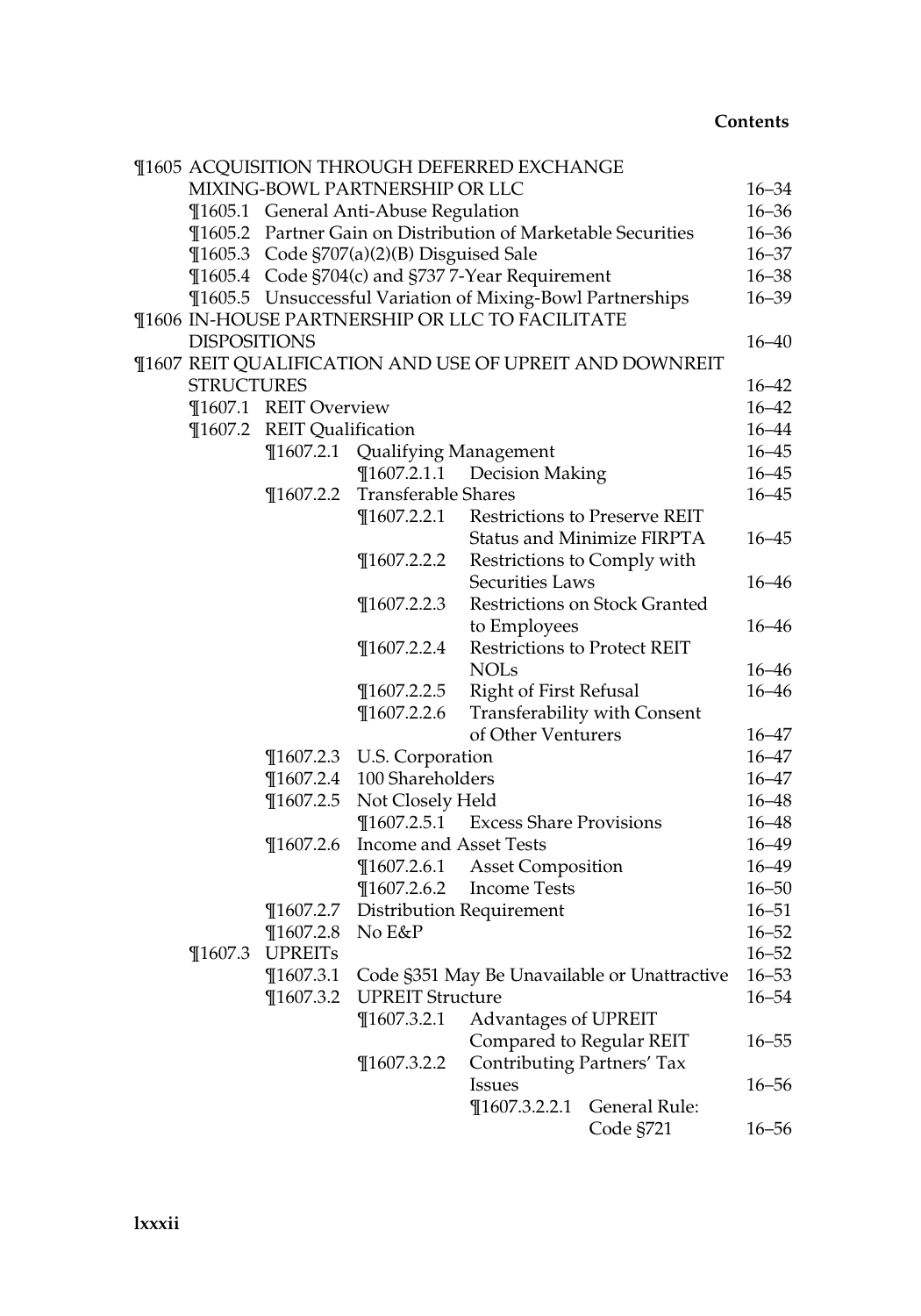|             |                                |                                                                     |                                                             | $\P$ 1607.3.2.2.2 Contributions of<br>Property Subject          |                        |
|-------------|--------------------------------|---------------------------------------------------------------------|-------------------------------------------------------------|-----------------------------------------------------------------|------------------------|
|             |                                |                                                                     |                                                             | to Liabilities                                                  | $16 - 57$              |
|             |                                |                                                                     | ¶1607.3.2.2.3 Liabilities                                   |                                                                 |                        |
|             |                                |                                                                     |                                                             | Assumed in                                                      |                        |
|             |                                |                                                                     |                                                             |                                                                 |                        |
|             |                                |                                                                     |                                                             | Anticipation                                                    |                        |
|             |                                |                                                                     |                                                             | of Contribution                                                 | $16 - 58$              |
|             |                                |                                                                     |                                                             | ¶1607.3.2.2.4 Code §704(c)                                      |                        |
|             |                                |                                                                     | ¶1607.3.2.2.5                                               | Considerations<br>Code §465:                                    | $16 - 58$              |
|             |                                |                                                                     |                                                             | <b>At-Risk Rules</b>                                            | $16 - 59$              |
|             |                                |                                                                     |                                                             |                                                                 |                        |
|             |                                |                                                                     | ¶1607.3.2.2.6 Continuing                                    |                                                                 |                        |
|             |                                |                                                                     |                                                             | Protection to                                                   |                        |
|             |                                |                                                                     |                                                             | the OP Unit                                                     |                        |
|             |                                |                                                                     |                                                             | Holders                                                         | $16 - 59$              |
|             |                                |                                                                     | ¶1607.3.2.2.7 Tax Rate on                                   |                                                                 |                        |
|             |                                |                                                                     |                                                             | Conversion of OP                                                |                        |
|             |                                |                                                                     |                                                             | Units into REIT<br><b>Stock</b>                                 |                        |
|             |                                |                                                                     |                                                             |                                                                 | $16 - 60$              |
|             | ¶1607.4 DownREITs              |                                                                     |                                                             |                                                                 | $16 - 62$              |
|             | $\P$ 1607.4.1                  |                                                                     | DownREIT Compared to UPREIT                                 |                                                                 | $16 - 62$<br>$16 - 63$ |
|             |                                | ¶1608 REIT ACQUISITIONS AND DISPOSITIONS                            | ¶1607.4.2 Tax Risks in DownREIT Structure                   |                                                                 | $16 - 64$              |
|             |                                |                                                                     | ¶1608.1 P-REIT's Taxable Purchase of T's or T-REIT's Assets |                                                                 | $16 - 64$              |
|             |                                |                                                                     |                                                             |                                                                 | $16 - 64$              |
|             |                                |                                                                     | ¶1608.1.1 No T-REIT Entity-Level Tax                        |                                                                 | $16 - 65$              |
|             |                                | ¶1608.1.2 Code §1374 BIG Taint<br>¶1608.1.3 Prohibited Transactions |                                                             |                                                                 | $16 - 65$              |
|             |                                | ¶1608.1.4 Failure to Distribute                                     |                                                             |                                                                 | $16 - 65$              |
|             |                                |                                                                     | P-REIT's Taxable Purchase of T's or T-REIT's Stock          |                                                                 | $16 - 66$              |
| $\P$ 1608.2 | $\P$ 1608.2.1                  |                                                                     |                                                             |                                                                 |                        |
|             |                                |                                                                     | REIT Qualification Rules Prohibit Certain                   |                                                                 | $16 - 66$              |
|             |                                | <b>Stock Acquisitions</b>                                           |                                                             |                                                                 | $16 - 66$              |
|             | $\P$ 1608.2.2<br>$\P$ 1608.2.3 | Private REIT Subsidiary                                             |                                                             |                                                                 | $16 - 66$              |
|             | $\P 1608.2.4$                  | Taxable REIT Subsidiary                                             |                                                             |                                                                 | $16 - 67$              |
|             |                                |                                                                     | Qualified REIT Subsidiary<br>Built-In Gain Rule             |                                                                 | $16 - 68$              |
|             |                                | $\P 1608.2.4.1$<br>$\P$ 1608.2.4.2                                  | P-REIT Purchases T's Stock                                  |                                                                 |                        |
|             |                                |                                                                     |                                                             |                                                                 |                        |
|             |                                |                                                                     | with Regular Code §338                                      |                                                                 |                        |
|             |                                |                                                                     | Code §338(h)(10) or §336(e)                                 | Election or from Bigco with                                     |                        |
|             |                                |                                                                     | Election                                                    |                                                                 | $16 - 68$              |
|             |                                |                                                                     |                                                             |                                                                 |                        |
|             |                                | $\P$ 1608.2.4.3                                                     |                                                             | Regular Code §338, §338(h)(10),                                 |                        |
|             |                                |                                                                     |                                                             | or §336(e) Election for P's or<br>P-REIT's Purchase of T-REIT's |                        |
|             |                                |                                                                     | Stock                                                       |                                                                 |                        |
|             |                                |                                                                     |                                                             |                                                                 | $16 - 69$              |
|             |                                | $\P$ 1608.2.4.4                                                     | Liquidating T-REIT                                          |                                                                 | $16 - 70$              |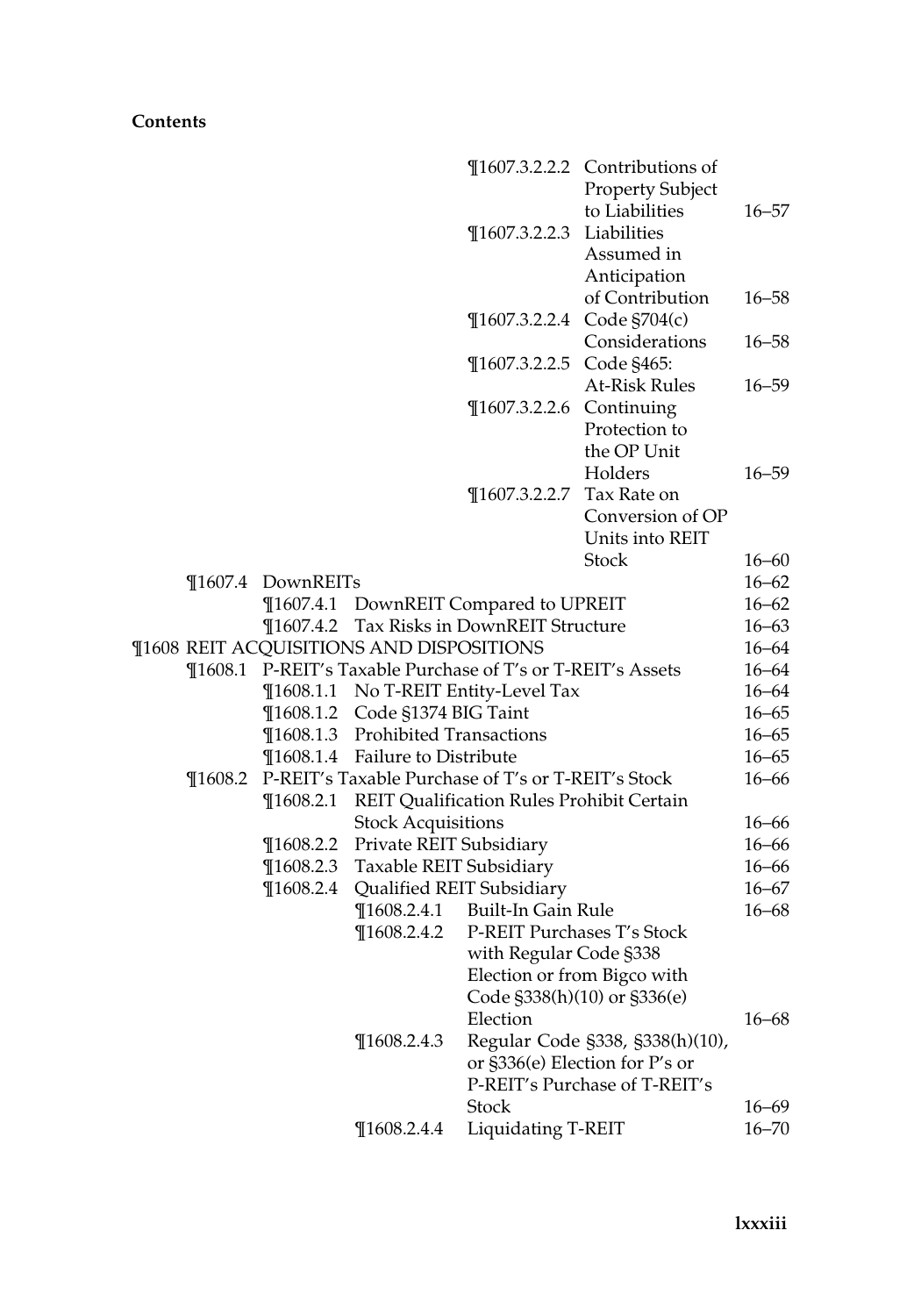|             |               |                                         | $\P$ 1608.2.4.4.1                           | QSP with No                             |           |
|-------------|---------------|-----------------------------------------|---------------------------------------------|-----------------------------------------|-----------|
|             |               |                                         |                                             | Code §338                               |           |
|             |               |                                         |                                             | <b>Election Followed</b>                |           |
|             |               |                                         |                                             | by T-REIT's Code                        |           |
|             |               |                                         |                                             | §332 Liquidation                        | $16 - 71$ |
|             |               |                                         | $\P$ 1608.2.4.4.2                           | Non-QSP                                 |           |
|             |               |                                         |                                             | Followed by                             |           |
|             |               |                                         |                                             | <b>T-REIT's Code</b>                    |           |
|             |               |                                         |                                             | §331 Liquidation                        | $16 - 71$ |
|             |               |                                         | $\P$ 1608.2.4.4.3                           | Avoiding                                |           |
|             |               |                                         |                                             | T-REIT's Code                           |           |
|             |               |                                         |                                             | §332 Liquidation                        |           |
|             |               |                                         |                                             | by Other Means                          | $16 - 72$ |
| $\P 1608.3$ |               |                                         | P-REIT's Tax-Free Acquisition of T's Assets |                                         | $16 - 73$ |
|             | $\P$ 1608.3.1 | Alternative Approaches                  |                                             |                                         | $16 - 73$ |
|             |               |                                         |                                             | ¶1608.3.1.1 "A" Merger of T into P-REIT | $16 - 73$ |
|             |               | $\P$ 1608.3.1.2                         |                                             | "C" Reorganization Acquisition          |           |
|             |               |                                         | for P-REIT Voting Stock                     |                                         | $16 - 74$ |
|             |               | $\P$ 1608.3.1.3                         |                                             | Acquisitive "D" Reorganization          | $16 - 74$ |
|             |               | $\P$ 1608.3.1.4                         |                                             | QRS Acquisition of T's Assets           | $16 - 74$ |
|             | $\P$ 1608.3.2 |                                         | Possible Recharacterization of Purported    |                                         |           |
|             |               |                                         | "B" Reorganization or Reverse Subsidiary    |                                         |           |
|             |               | Merger                                  |                                             |                                         | $16 - 74$ |
|             | $\P$ 1608.3.3 |                                         | Code §1374 Taint for T's Assets             |                                         | $16 - 75$ |
|             | $\P$ 1608.3.4 | $T's E\&P$                              |                                             |                                         | $16 - 75$ |
|             | $\P$ 1608.3.5 |                                         | Carryover of T's Tax Attributes             |                                         | $16 - 75$ |
| $\P 1608.4$ |               |                                         | P-REIT's Tax-Free Acquisition of T's Stock  |                                         | $16 - 76$ |
|             | $\P$ 1608.4.1 | Code §351                               |                                             |                                         | $16 - 76$ |
|             | $\P$ 1608.4.2 |                                         | "B" Reorganization or Reverse Subsidiary    |                                         |           |
|             |               | Merger                                  |                                             |                                         | $16 - 76$ |
| ¶1608.5     |               | Preservation of UPREIT Structure        |                                             |                                         | $16 - 76$ |
|             |               | ¶1609 CODE §355 SPIN-OFF INVOLVING REIT |                                             |                                         | $16 - 77$ |
|             |               |                                         |                                             |                                         |           |

## Chapter 17

| Non-Tax Acq'n Issues, Incl'g SEC,        |  |
|------------------------------------------|--|
| State Entity Law, ERISA Group Liability, |  |
| Acctg, Fraudulent Conveyance, and HSR    |  |
| <b>Antitrust Reporting</b>               |  |

| ¶1701 INTRODUCTION                             | -17–13 |
|------------------------------------------------|--------|
| ¶1702 SEC, STATE ENTITY LAW, AND OTHER NON-TAX |        |
| ACOUISITION CONSIDERATIONS                     | 17–14  |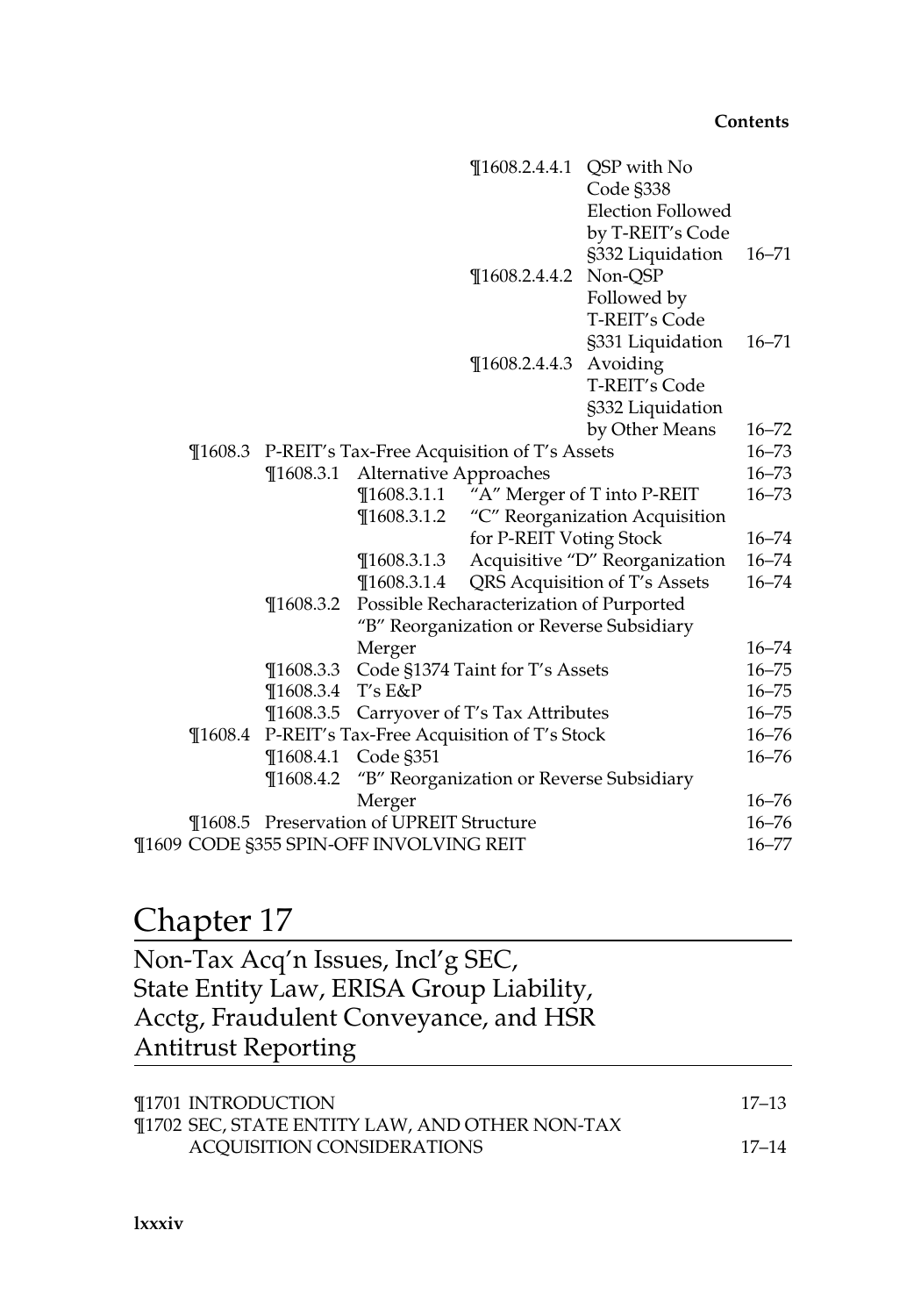|              | ¶1702.1 Evaluation of T       |                                   |                                                           |           |  |  |
|--------------|-------------------------------|-----------------------------------|-----------------------------------------------------------|-----------|--|--|
|              |                               | ¶1702.1.1 Shareholder Profile     |                                                           | $17 - 15$ |  |  |
|              |                               | ¶1702.1.2 Asset Profile           |                                                           | $17 - 15$ |  |  |
|              |                               |                                   | ¶1702.1.3 Other Practical Considerations                  | $17 - 15$ |  |  |
| $\P{1702.2}$ | Acquiring Less Than 100% of T |                                   |                                                           |           |  |  |
|              |                               | ¶1702.2.1 Acquisition of Stock    |                                                           | $17 - 16$ |  |  |
|              | $\P$ 1702.2.2                 |                                   | Merger or Acquisition of Assets                           | $17 - 16$ |  |  |
| $\P$ 1702.3  |                               | Liability for T's Indebtedness    |                                                           | $17 - 16$ |  |  |
|              | $\P$ 1702.3.1                 | <b>Acquisition of Stock</b>       |                                                           | $17 - 17$ |  |  |
|              | $\P$ 1702.3.2                 | Merger                            |                                                           | $17 - 17$ |  |  |
|              | $\P$ 1702.3.3                 | <b>Acquisition of Assets</b>      |                                                           | $17 - 17$ |  |  |
|              |                               | (1) Bulk sales act                |                                                           | $17 - 18$ |  |  |
|              |                               |                                   | (2) De facto merger and successor liability               | $17 - 18$ |  |  |
|              | $\P{1702.3.4}$                | <b>State and Local Taxes</b>      |                                                           | $17 - 19$ |  |  |
|              |                               | ¶1702.3.5 ERISA Group Liabilities |                                                           | $17 - 19$ |  |  |
|              |                               | $\P$ 1702.3.5.1                   | Summary                                                   | $17 - 19$ |  |  |
|              |                               | $\P$ 1702.3.5.2                   | ERISA Obligations of T                                    |           |  |  |
|              |                               |                                   | and T's Pre-Acquisition                                   |           |  |  |
|              |                               |                                   | <b>Affiliates</b>                                         | $17 - 20$ |  |  |
|              |                               | $\P$ 1702.3.5.3                   | Definition of ERISA Control                               |           |  |  |
|              |                               |                                   | Group: 80%-or-Greater                                     |           |  |  |
|              |                               |                                   | <b>Ownership Sometimes</b>                                |           |  |  |
|              |                               |                                   | Includes 50%-or-Greater                                   |           |  |  |
|              |                               |                                   | Ownership                                                 | $17 - 22$ |  |  |
|              |                               | $\P$ 1702.3.5.4                   | T Withdrawal Liability for                                |           |  |  |
|              |                               |                                   | Underfunded Multiemployer<br>and Possibly Single-Employer |           |  |  |
|              |                               |                                   | Pension Plan                                              | $17 - 25$ |  |  |
|              |                               | $\P$ 1702.3.5.5                   | ERISA Liability Incurred by                               |           |  |  |
|              |                               |                                   | T After Its Acquisition by P                              |           |  |  |
|              |                               |                                   | (or by PE/VC Fund) Migrates                               |           |  |  |
|              |                               |                                   | Upstream and Sideways to                                  |           |  |  |
|              |                               |                                   | T's New Post-Acquisition                                  |           |  |  |
|              |                               |                                   | Parent and Sister Entities                                | $17 - 26$ |  |  |
|              |                               | $\P$ 1702.3.5.6                   | <b>ERISA Group Liability</b>                              |           |  |  |
|              |                               |                                   | Exception for Partnership or                              |           |  |  |
|              |                               |                                   | LLC Not Engaged in Trade                                  |           |  |  |
|              |                               |                                   | or Business                                               | 17–27     |  |  |
|              |                               |                                   | (a) Supreme Court income tax                              |           |  |  |
|              |                               |                                   | precedents                                                | 17–27     |  |  |
|              |                               |                                   | (b) 2007 PBGC Appeals Board                               |           |  |  |
|              |                               |                                   | ruling                                                    | $17 - 30$ |  |  |
|              |                               |                                   | (c) 2010 Palladium case                                   | 17–30     |  |  |
|              |                               |                                   | (d) District court 2012 Sun                               |           |  |  |
|              |                               |                                   | Capital decision                                          | 17–31     |  |  |
|              |                               |                                   |                                                           |           |  |  |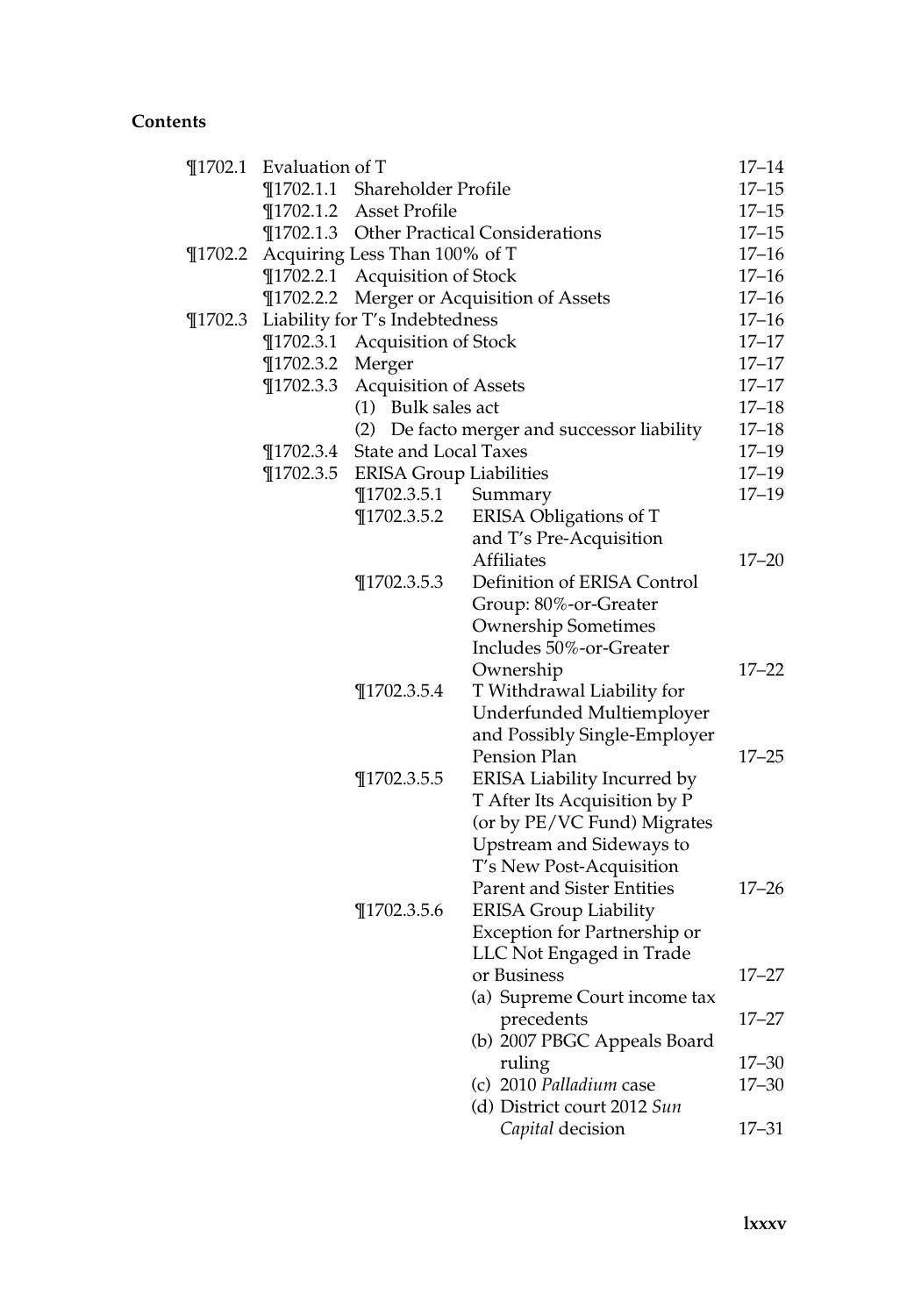|             |               |                                 | (e) Court of Appeals 2013                              |           |
|-------------|---------------|---------------------------------|--------------------------------------------------------|-----------|
|             |               |                                 | reversal of 2012 district                              |           |
|             |               |                                 | court Sun Capital decision                             | 17–31     |
|             |               | $\P$ 1702.3.5.7                 | Possible ERISA Group Liability                         |           |
|             |               |                                 | <b>Expansion Where Multiple</b>                        |           |
|             |               |                                 | PE/VC Entities (and/or Other                           |           |
|             |               |                                 | Persons) in Aggregate Own                              |           |
|             |               |                                 | Requisite Percentage of T (or                          |           |
|             |               |                                 | of Newco Which Invests in T)                           | $17 - 33$ |
|             |               |                                 | (a) ERISA multiemployer                                |           |
|             |               |                                 | "evade or avoid" statute                               | $17 - 33$ |
|             |               |                                 | (b) ERISA single-employer                              |           |
|             |               |                                 | "evade" statute                                        | $17 - 35$ |
|             |               |                                 | (c) Possible judicial                                  |           |
|             |               |                                 | amalgamation of entities (or                           |           |
|             |               |                                 | persons) acting in concert                             | $17 - 35$ |
|             |               |                                 | ¶1702.4 Mechanical Problems in Transferring T's Assets | $17 - 42$ |
|             |               | ¶1702.4.1 Acquisition of Assets |                                                        | $17 - 42$ |
|             |               | ¶1702.4.2 Acquisition of Stock  |                                                        | $17 - 42$ |
|             |               | ¶1702.4.3 Forward Merger        |                                                        | $17 - 43$ |
|             |               | ¶1702.4.4 Reverse Merger        |                                                        | $17 - 43$ |
|             |               |                                 | ¶1702.4.5 Forward or Reverse Merger                    | $17 - 44$ |
| $\P$ 1702.5 |               | Transfer, Sales, and Use Taxes  |                                                        | $17 - 44$ |
| $\P$ 1702.6 |               | Non-Pro Rata Consideration      |                                                        | $17 - 45$ |
|             |               | ¶1702.6.1 Acquisition of Stock  |                                                        | $17 - 45$ |
|             | $\P$ 1702.6.2 |                                 | Merger or Acquisition of Assets                        | $17 - 45$ |
|             |               |                                 | ¶1702.6.3 Legality of Premium for Control              | $17 - 45$ |
| $\P$ 1702.7 |               | Dissenters' Rights of Appraisal |                                                        | $17 - 46$ |
|             | $\P$ 1702.7.1 |                                 | Acquisition of T Corp Stock                            | $17 - 46$ |
|             | $\P$ 1702.7.2 |                                 | <b>Acquisition of T Corp Assets</b>                    | $17 - 46$ |
|             | $\P$ 1702.7.3 |                                 | Acquisition of T Corp by Merger                        | $17 - 46$ |
|             | $\P$ 1702.7.4 |                                 | Acquisition of T Corp by Any Method                    | $17 - 47$ |
|             | $\P$ 1702.7.5 |                                 | Acquisition of T Partnership or LLC                    | 17–47     |
| $\P$ 1702.8 |               |                                 | Shareholder Vote, SEC Proxy Rules, SEC Tender Offer    |           |
|             |               |                                 | Rules, and SEC Equity Ownership Disclosure Rules       | 17–48     |
|             | $\P$ 1702.8.1 |                                 | Acquisition of T Corp Stock                            | 17–48     |
|             |               |                                 | ¶1702.8.1.1 Necessity of Shareholder Vote              | $17 - 48$ |
|             |               |                                 | ¶1702.8.1.2 Tender Offer Rules                         | 17-49     |
|             |               | $\P$ 1702.8.1.3                 | Schedule 13D and 13G Equity                            |           |
|             |               |                                 | Ownership Disclosure Rules                             | $17 - 55$ |
|             |               | $\P$ 1702.8.1.4                 | <b>Going Private Rules</b>                             | $17 - 58$ |
|             | $\P$ 1702.8.2 |                                 | Acquisition of T Corp Assets                           | $17 - 59$ |
|             | $\P$ 1702.8.3 |                                 | Acquisition of T Corp by Merger                        |           |
|             |               |                                 | (Including First-Step Tender Offer)                    | 17–59     |
|             |               | (1) Overview                    |                                                        | $17 - 59$ |
|             |               | (2)                             | Avoiding P shareholder vote                            | $17 - 60$ |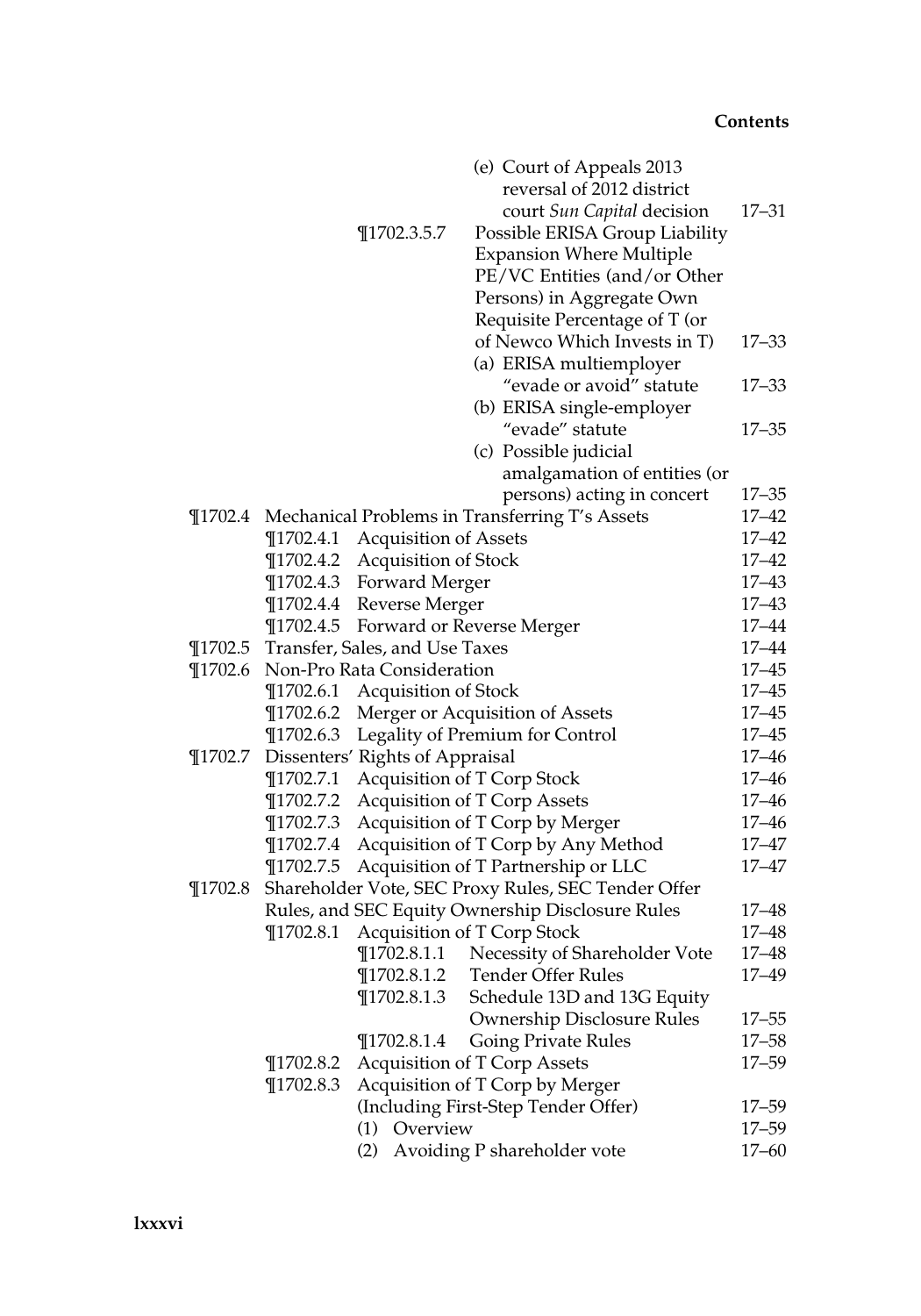|             |                    |                                            | (3) Inherent delay where vote of stock               |            |
|-------------|--------------------|--------------------------------------------|------------------------------------------------------|------------|
|             |                    |                                            | covered by SEC proxy rules is necessary              | $17 - 61$  |
|             |                    | (4)                                        | Squeezing out T minority shareholders                |            |
|             |                    |                                            | by tender offer plus merger without                  |            |
|             |                    |                                            | T shareholder vote                                   | $17 - 61$  |
|             | $\P$ 1702.8.4      |                                            | Notice Period for Acquisition of T Corp              | $17 - 66$  |
|             | $\P$ 1702.8.5      |                                            | Action by Consent for Acquisition of T Corp          | $17 - 66$  |
|             | $\P$ 1702.8.6      | <b>SEC Proxy Rules</b>                     |                                                      | $17 - 67$  |
|             | $\P$ 1702.8.7      |                                            | T Corp's State Disclosure Obligations                | $17 - 70$  |
|             | $\P$ 1702.8.8      |                                            | T Partnership or LLC's Disclosure Obligations        | $17 - 70$  |
| $\P$ 1702.9 |                    |                                            | T Board's State Law Fiduciary Duty, Including Use of |            |
|             |                    |                                            | Independent Committee and Other Protective Measures  | $17 - 71$  |
|             | $\P$ 1702.9.1      |                                            | T Corp Board's Fiduciary Duty in                     |            |
|             |                    | Corporate Context                          |                                                      | $17 - 71$  |
|             | $\P$ 1702.9.2      |                                            | Fiduciary Duty in Partnership/LLC                    |            |
|             |                    | Context                                    |                                                      | $17 - 78$  |
|             |                    | ¶1702.10 P's Deal Protective Provisions    |                                                      | $17 - 78$  |
|             | ¶1702.10.1 General |                                            |                                                      | $17 - 78$  |
|             |                    |                                            | ¶1702.10.2 No-Shop Clause with Fiduciary-Out         | $17 - 79$  |
|             |                    |                                            | ¶1702.10.3 Expense Reimbursement and/or              |            |
|             |                    | <b>Breakup Fee</b>                         |                                                      | $17 - 79$  |
|             | ¶1702.10.4 Go Shop |                                            |                                                      | $17 - 80$  |
|             |                    | ¶1702.10.5 Hybrid No Shop/Go Shop          |                                                      | $17 - 80$  |
|             |                    | ¶1702.10.6 P Matching Right                |                                                      | $17 - 81$  |
|             |                    | ¶1702.10.7 P Option to Buy T Stock         |                                                      | $17 - 81$  |
|             |                    |                                            | ¶1702.10.8 Timing of Deal Protective Provisions      | $17 - 81$  |
|             |                    |                                            | ¶1702.10.9 Validity of P Deal Protective Provisions  | $17 - 81$  |
|             |                    | ¶1702.11 SEC Securities Registration Rules |                                                      | $17 - 83$  |
|             |                    | ¶1702.11.1 Public Offering                 |                                                      | $17 - 83$  |
|             |                    |                                            | ¶1702.11.1.1 Full 1933 Act Registration              | $17 - 83$  |
|             |                    |                                            | ¶1702.11.1.2 Abbreviated Reg. A Small Public         |            |
|             |                    |                                            | <b>Offering Registration</b>                         | $17 - 84$  |
|             |                    |                                            | ¶1702.11.1.3 Crowdfunding                            | $17 - 86$  |
|             |                    | ¶1702.11.2 Private Placement               |                                                      | 17-90      |
|             |                    |                                            | ¶1702.11.2.1 SEC Rule 504                            | 17-91      |
|             |                    |                                            | 1934 Act registered and                              |            |
|             |                    |                                            | reporting company definitions                        | $17 - 92$  |
|             |                    |                                            | ¶1702.11.2.2 SEC Rule 506 Exemption                  | 17-98      |
|             |                    |                                            | ¶1702.11.2.3 Accredited Investor Definition          | 17–103     |
|             |                    | $\P$ 1702.11.2.4                           | Reg. D Entity Look-Through                           |            |
|             |                    |                                            | Rules                                                | 17-105     |
|             |                    | $\P$ 1702.11.2.5                           | Form D                                               | $17 - 106$ |
|             |                    | ¶1702.11.3 SEC Integration Rules           |                                                      | $17 - 107$ |
|             |                    |                                            | ¶1702.11.4 Stock Sales to Service Providers-SEC      |            |
|             |                    | Rule 701 Exemption                         |                                                      | 17-110     |
|             |                    |                                            | ¶1702.11.5 Intrastate Offering Exemption             | $17 - 114$ |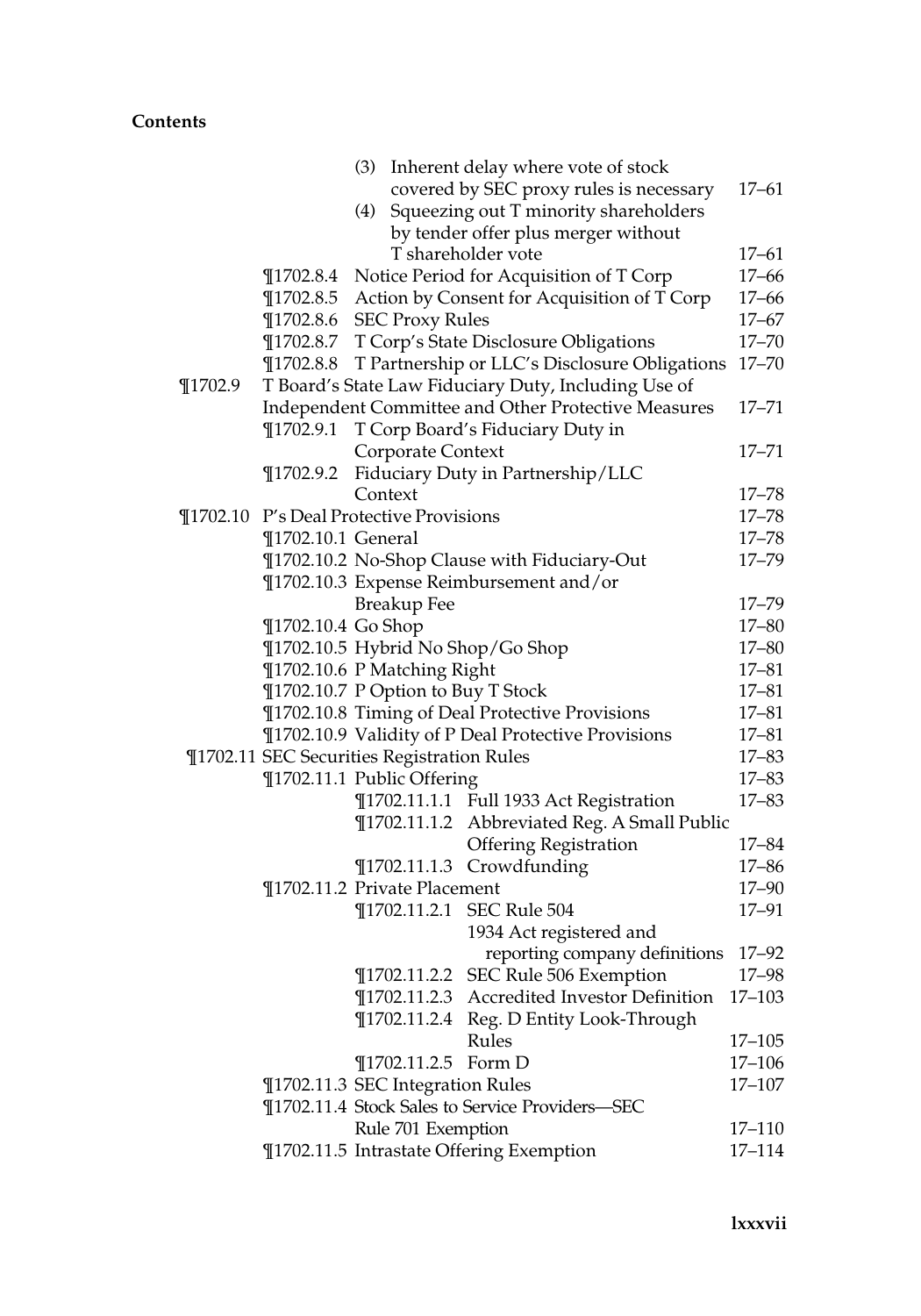|  | ¶1702.11.6 Raising Capital Without 1933 Act or 1934 |     |                                                         |            |
|--|-----------------------------------------------------|-----|---------------------------------------------------------|------------|
|  | <b>Act Registration</b>                             |     |                                                         | 17–114     |
|  |                                                     |     | ¶1702.11.7 Raising Capital with 1933 Act Registration   | $17 - 115$ |
|  |                                                     |     | ¶1702.11.8 Restrictions on Old T Shareholders'          |            |
|  | <b>Resale of P Securities</b>                       |     |                                                         | 17–116     |
|  |                                                     |     | ¶1702.11.8.1 P (or S) Acquires T's Stock in             |            |
|  |                                                     |     | Voluntary Exchange Offer for                            |            |
|  |                                                     |     | P Securities Registered                                 |            |
|  |                                                     |     | Under 1933 Act                                          | 17–117     |
|  | $\P$ 1702.11.8.2                                    |     | P (or S) Acquires T's Assets                            |            |
|  |                                                     |     | or Merges with T in                                     |            |
|  |                                                     |     | <b>Exchange for P Securities</b>                        |            |
|  |                                                     |     | Registered Under 1933 Act                               | 17–117     |
|  | $\P$ 1702.11.8.3                                    |     | P (or S) Acquires T's Stock in                          |            |
|  |                                                     |     | Voluntary Exchange Offer for                            |            |
|  |                                                     |     | P Securities Without 1933 Act                           |            |
|  |                                                     |     | Registration-Contractual                                |            |
|  |                                                     |     | Registration Rights, Form S-3,                          |            |
|  |                                                     |     | Rule 144, Rule 144A, and                                |            |
|  |                                                     |     | <b>Private Resales</b>                                  | $17 - 118$ |
|  |                                                     |     | (1) Contractual                                         |            |
|  |                                                     |     | registration rights                                     | $17 - 118$ |
|  |                                                     | (2) | Public resale of P                                      |            |
|  |                                                     |     | SEC-restricted stock-                                   |            |
|  |                                                     |     | SEC Rule 144                                            | 17-119     |
|  |                                                     |     | (3) Private resale of P                                 |            |
|  |                                                     |     | SEC-restricted stock                                    | $17 - 128$ |
|  |                                                     | (4) | Public resale of P                                      |            |
|  |                                                     |     | unrestricted stock by                                   |            |
|  |                                                     |     | P affiliates                                            | 17–131     |
|  |                                                     |     | (5) Rule 144A                                           | 17-132     |
|  | $\P$ 1702.11.8.4                                    |     | P (or S) Acquires T's Assets                            |            |
|  |                                                     |     | or Merges with T in Exchange                            |            |
|  |                                                     |     | for P Securities Not Registered                         |            |
|  |                                                     |     | Under 1933 Act                                          | 17–134     |
|  |                                                     |     | <b>T1702.11.9</b> Compliance with State Securities Laws | 17–134     |
|  | ¶1702.12 Summary of Other Considerations            |     |                                                         | $17 - 135$ |
|  | ¶1702.12.1 GAAP Accounting Rules                    |     |                                                         | $17 - 135$ |
|  |                                                     |     | ¶1702.12.2 Fraudulent Conveyance Considerations         | 17-136     |
|  | ¶1702.12.3 Hart-Scott-Rodino Act                    |     |                                                         | 17-136     |
|  | ¶1702.12.4 State Law Takeover Issues                |     |                                                         | $17 - 136$ |
|  | ¶1702.13 Drafting Acquisition Agreements            |     |                                                         | $17 - 137$ |
|  |                                                     |     | ¶1702.13.1 Contractual Representations, Warranties,     |            |
|  |                                                     |     | and Indemnification from T's Old Owners                 | 17–137     |
|  |                                                     |     | ¶1702.13.1.1 Sellers' Contractual Asset                 |            |
|  |                                                     | R&W |                                                         | 17–137     |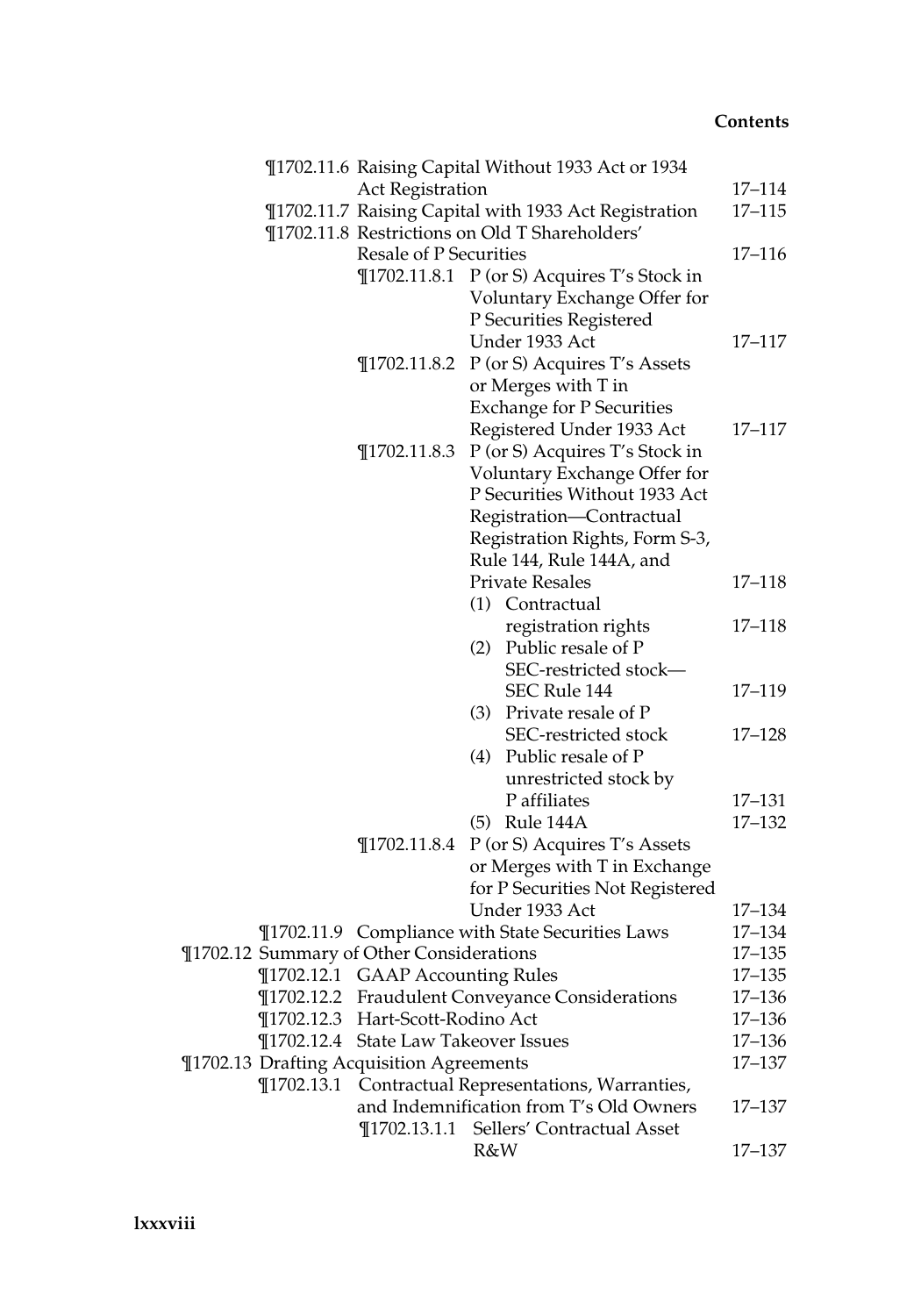|                | $\P$ 1702.13.1.2 | Sellers' Contractual Liability                                                                                                                                                   |                                                                                                                                                                                                                                                                                                                                                                                                                                                                                                                                                                                                                                                                                                                                                                                                                                                                                                                                                                                                                                                                                                                                                                                                                                  |
|----------------|------------------|----------------------------------------------------------------------------------------------------------------------------------------------------------------------------------|----------------------------------------------------------------------------------------------------------------------------------------------------------------------------------------------------------------------------------------------------------------------------------------------------------------------------------------------------------------------------------------------------------------------------------------------------------------------------------------------------------------------------------------------------------------------------------------------------------------------------------------------------------------------------------------------------------------------------------------------------------------------------------------------------------------------------------------------------------------------------------------------------------------------------------------------------------------------------------------------------------------------------------------------------------------------------------------------------------------------------------------------------------------------------------------------------------------------------------|
|                |                  | R&W                                                                                                                                                                              | $17 - 137$                                                                                                                                                                                                                                                                                                                                                                                                                                                                                                                                                                                                                                                                                                                                                                                                                                                                                                                                                                                                                                                                                                                                                                                                                       |
|                | $\P$ 1702.13.1.3 |                                                                                                                                                                                  |                                                                                                                                                                                                                                                                                                                                                                                                                                                                                                                                                                                                                                                                                                                                                                                                                                                                                                                                                                                                                                                                                                                                                                                                                                  |
|                |                  |                                                                                                                                                                                  |                                                                                                                                                                                                                                                                                                                                                                                                                                                                                                                                                                                                                                                                                                                                                                                                                                                                                                                                                                                                                                                                                                                                                                                                                                  |
|                |                  |                                                                                                                                                                                  | 17-138                                                                                                                                                                                                                                                                                                                                                                                                                                                                                                                                                                                                                                                                                                                                                                                                                                                                                                                                                                                                                                                                                                                                                                                                                           |
|                |                  | Survival of Contractual R&W                                                                                                                                                      | $17 - 138$                                                                                                                                                                                                                                                                                                                                                                                                                                                                                                                                                                                                                                                                                                                                                                                                                                                                                                                                                                                                                                                                                                                                                                                                                       |
|                |                  |                                                                                                                                                                                  |                                                                                                                                                                                                                                                                                                                                                                                                                                                                                                                                                                                                                                                                                                                                                                                                                                                                                                                                                                                                                                                                                                                                                                                                                                  |
|                |                  |                                                                                                                                                                                  | $17 - 138$                                                                                                                                                                                                                                                                                                                                                                                                                                                                                                                                                                                                                                                                                                                                                                                                                                                                                                                                                                                                                                                                                                                                                                                                                       |
|                |                  |                                                                                                                                                                                  |                                                                                                                                                                                                                                                                                                                                                                                                                                                                                                                                                                                                                                                                                                                                                                                                                                                                                                                                                                                                                                                                                                                                                                                                                                  |
|                |                  |                                                                                                                                                                                  | 17-139                                                                                                                                                                                                                                                                                                                                                                                                                                                                                                                                                                                                                                                                                                                                                                                                                                                                                                                                                                                                                                                                                                                                                                                                                           |
|                | $\P$ 1702.13.1.7 | Public T                                                                                                                                                                         | 17-139                                                                                                                                                                                                                                                                                                                                                                                                                                                                                                                                                                                                                                                                                                                                                                                                                                                                                                                                                                                                                                                                                                                                                                                                                           |
| $\P$ 1702.13.2 |                  |                                                                                                                                                                                  |                                                                                                                                                                                                                                                                                                                                                                                                                                                                                                                                                                                                                                                                                                                                                                                                                                                                                                                                                                                                                                                                                                                                                                                                                                  |
|                |                  |                                                                                                                                                                                  | 17-139                                                                                                                                                                                                                                                                                                                                                                                                                                                                                                                                                                                                                                                                                                                                                                                                                                                                                                                                                                                                                                                                                                                                                                                                                           |
| $\P$ 1702.13.3 |                  |                                                                                                                                                                                  | 17-141                                                                                                                                                                                                                                                                                                                                                                                                                                                                                                                                                                                                                                                                                                                                                                                                                                                                                                                                                                                                                                                                                                                                                                                                                           |
| $\P$ 1702.13.4 |                  |                                                                                                                                                                                  |                                                                                                                                                                                                                                                                                                                                                                                                                                                                                                                                                                                                                                                                                                                                                                                                                                                                                                                                                                                                                                                                                                                                                                                                                                  |
|                |                  |                                                                                                                                                                                  | $17 - 142$                                                                                                                                                                                                                                                                                                                                                                                                                                                                                                                                                                                                                                                                                                                                                                                                                                                                                                                                                                                                                                                                                                                                                                                                                       |
| $\P$ 1702.13.5 |                  |                                                                                                                                                                                  | $17 - 145$                                                                                                                                                                                                                                                                                                                                                                                                                                                                                                                                                                                                                                                                                                                                                                                                                                                                                                                                                                                                                                                                                                                                                                                                                       |
| $\P$ 1702.13.6 |                  |                                                                                                                                                                                  |                                                                                                                                                                                                                                                                                                                                                                                                                                                                                                                                                                                                                                                                                                                                                                                                                                                                                                                                                                                                                                                                                                                                                                                                                                  |
|                |                  |                                                                                                                                                                                  | $17 - 146$                                                                                                                                                                                                                                                                                                                                                                                                                                                                                                                                                                                                                                                                                                                                                                                                                                                                                                                                                                                                                                                                                                                                                                                                                       |
|                |                  |                                                                                                                                                                                  | 17-146                                                                                                                                                                                                                                                                                                                                                                                                                                                                                                                                                                                                                                                                                                                                                                                                                                                                                                                                                                                                                                                                                                                                                                                                                           |
| $\P$ 1702.14.1 |                  |                                                                                                                                                                                  | 17-147                                                                                                                                                                                                                                                                                                                                                                                                                                                                                                                                                                                                                                                                                                                                                                                                                                                                                                                                                                                                                                                                                                                                                                                                                           |
| $\P$ 1702.14.2 |                  |                                                                                                                                                                                  | 17-147                                                                                                                                                                                                                                                                                                                                                                                                                                                                                                                                                                                                                                                                                                                                                                                                                                                                                                                                                                                                                                                                                                                                                                                                                           |
| $\P$ 1702.14.3 |                  |                                                                                                                                                                                  |                                                                                                                                                                                                                                                                                                                                                                                                                                                                                                                                                                                                                                                                                                                                                                                                                                                                                                                                                                                                                                                                                                                                                                                                                                  |
|                | Assets           |                                                                                                                                                                                  | $17 - 147$                                                                                                                                                                                                                                                                                                                                                                                                                                                                                                                                                                                                                                                                                                                                                                                                                                                                                                                                                                                                                                                                                                                                                                                                                       |
| $\P$ 1702.14.4 |                  |                                                                                                                                                                                  | 17-147                                                                                                                                                                                                                                                                                                                                                                                                                                                                                                                                                                                                                                                                                                                                                                                                                                                                                                                                                                                                                                                                                                                                                                                                                           |
| $\P$ 1702.14.5 |                  |                                                                                                                                                                                  | 17–147                                                                                                                                                                                                                                                                                                                                                                                                                                                                                                                                                                                                                                                                                                                                                                                                                                                                                                                                                                                                                                                                                                                                                                                                                           |
| $\P$ 1702.14.6 |                  |                                                                                                                                                                                  | 17-148                                                                                                                                                                                                                                                                                                                                                                                                                                                                                                                                                                                                                                                                                                                                                                                                                                                                                                                                                                                                                                                                                                                                                                                                                           |
| $\P$ 1702.14.7 |                  |                                                                                                                                                                                  | 17-148                                                                                                                                                                                                                                                                                                                                                                                                                                                                                                                                                                                                                                                                                                                                                                                                                                                                                                                                                                                                                                                                                                                                                                                                                           |
| $\P$ 1702.14.8 |                  |                                                                                                                                                                                  | 17-148                                                                                                                                                                                                                                                                                                                                                                                                                                                                                                                                                                                                                                                                                                                                                                                                                                                                                                                                                                                                                                                                                                                                                                                                                           |
|                |                  |                                                                                                                                                                                  | 17-148                                                                                                                                                                                                                                                                                                                                                                                                                                                                                                                                                                                                                                                                                                                                                                                                                                                                                                                                                                                                                                                                                                                                                                                                                           |
|                |                  |                                                                                                                                                                                  | 17-149                                                                                                                                                                                                                                                                                                                                                                                                                                                                                                                                                                                                                                                                                                                                                                                                                                                                                                                                                                                                                                                                                                                                                                                                                           |
|                |                  |                                                                                                                                                                                  | 17-149                                                                                                                                                                                                                                                                                                                                                                                                                                                                                                                                                                                                                                                                                                                                                                                                                                                                                                                                                                                                                                                                                                                                                                                                                           |
|                |                  |                                                                                                                                                                                  | 17-149                                                                                                                                                                                                                                                                                                                                                                                                                                                                                                                                                                                                                                                                                                                                                                                                                                                                                                                                                                                                                                                                                                                                                                                                                           |
|                |                  |                                                                                                                                                                                  | 17-149                                                                                                                                                                                                                                                                                                                                                                                                                                                                                                                                                                                                                                                                                                                                                                                                                                                                                                                                                                                                                                                                                                                                                                                                                           |
|                |                  |                                                                                                                                                                                  |                                                                                                                                                                                                                                                                                                                                                                                                                                                                                                                                                                                                                                                                                                                                                                                                                                                                                                                                                                                                                                                                                                                                                                                                                                  |
|                |                  |                                                                                                                                                                                  |                                                                                                                                                                                                                                                                                                                                                                                                                                                                                                                                                                                                                                                                                                                                                                                                                                                                                                                                                                                                                                                                                                                                                                                                                                  |
|                |                  |                                                                                                                                                                                  | 17-149                                                                                                                                                                                                                                                                                                                                                                                                                                                                                                                                                                                                                                                                                                                                                                                                                                                                                                                                                                                                                                                                                                                                                                                                                           |
|                |                  |                                                                                                                                                                                  | 17–150                                                                                                                                                                                                                                                                                                                                                                                                                                                                                                                                                                                                                                                                                                                                                                                                                                                                                                                                                                                                                                                                                                                                                                                                                           |
|                |                  |                                                                                                                                                                                  | 17-150                                                                                                                                                                                                                                                                                                                                                                                                                                                                                                                                                                                                                                                                                                                                                                                                                                                                                                                                                                                                                                                                                                                                                                                                                           |
|                |                  |                                                                                                                                                                                  |                                                                                                                                                                                                                                                                                                                                                                                                                                                                                                                                                                                                                                                                                                                                                                                                                                                                                                                                                                                                                                                                                                                                                                                                                                  |
|                |                  | Reporting                                                                                                                                                                        | 17-150                                                                                                                                                                                                                                                                                                                                                                                                                                                                                                                                                                                                                                                                                                                                                                                                                                                                                                                                                                                                                                                                                                                                                                                                                           |
|                |                  |                                                                                                                                                                                  |                                                                                                                                                                                                                                                                                                                                                                                                                                                                                                                                                                                                                                                                                                                                                                                                                                                                                                                                                                                                                                                                                                                                                                                                                                  |
|                |                  |                                                                                                                                                                                  | 17–150                                                                                                                                                                                                                                                                                                                                                                                                                                                                                                                                                                                                                                                                                                                                                                                                                                                                                                                                                                                                                                                                                                                                                                                                                           |
|                |                  |                                                                                                                                                                                  | 17–151                                                                                                                                                                                                                                                                                                                                                                                                                                                                                                                                                                                                                                                                                                                                                                                                                                                                                                                                                                                                                                                                                                                                                                                                                           |
|                |                  |                                                                                                                                                                                  | 17-151                                                                                                                                                                                                                                                                                                                                                                                                                                                                                                                                                                                                                                                                                                                                                                                                                                                                                                                                                                                                                                                                                                                                                                                                                           |
|                | ¶1702.14.9       | $\P$ 1702.13.1.4<br>$\P$ 1702.13.1.5<br>$\P$ 1702.13.1.6<br>¶1702.14 Stock Acquisition<br>$\P$ 1702.14.9.2<br>$\P$ 1702.14.9.4<br>$\P$ 1702.14.9.5<br>¶1702.15 Asset Acquisition | Qualifying Contractual R&W<br>by Knowledge and/or<br>Materiality<br>Contractual Deductible,<br>Threshold, and/or Ceiling<br>Contractual Escrow, Set-Off,<br>Security Interest, Etc.<br>R&W Insurance in Lieu of T's Old Owners'<br>R&W Indemnification Liability<br><b>Contractual Covenants</b><br>Closing Conditions, Including Material<br><b>Adverse Effect</b><br>Reverse Breakup Fee and LBO Stub Equity<br>Sample Acquisition Agreements (Where<br>T Is a Corporation) in Volume 5<br>Acquiring Less Than 100% of T<br>Liability for T's Indebtedness<br>Mechanical Problems in Transferring T's<br>Transfer, Sales and Use Taxes<br>Non-Pro Rata Consideration<br>Dissenters' Rights of Appraisal<br>Shareholder Vote<br>Application of 1933 Act<br>¶1702.14.8.1 Public Offering<br>¶1702.14.8.2 Private Placement<br>¶1702.14.8.3 Intrastate Offering<br><b>Resale Restrictions</b><br>$\P$ 1702.14.8.4<br><b>Other Considerations</b><br>$\P$ 1702.14.9.1<br><b>Existing Buy-Sell</b><br>Agreements and Rights of<br><b>First Refusal</b><br>Plan of Exchange<br>Tender Offer Rules<br>$\P$ 1702.14.9.3<br><b>SEC Stock Ownership</b><br>Sample Acquisition<br>Agreements<br>¶1702.15.1 Liability for T's Indebtedness |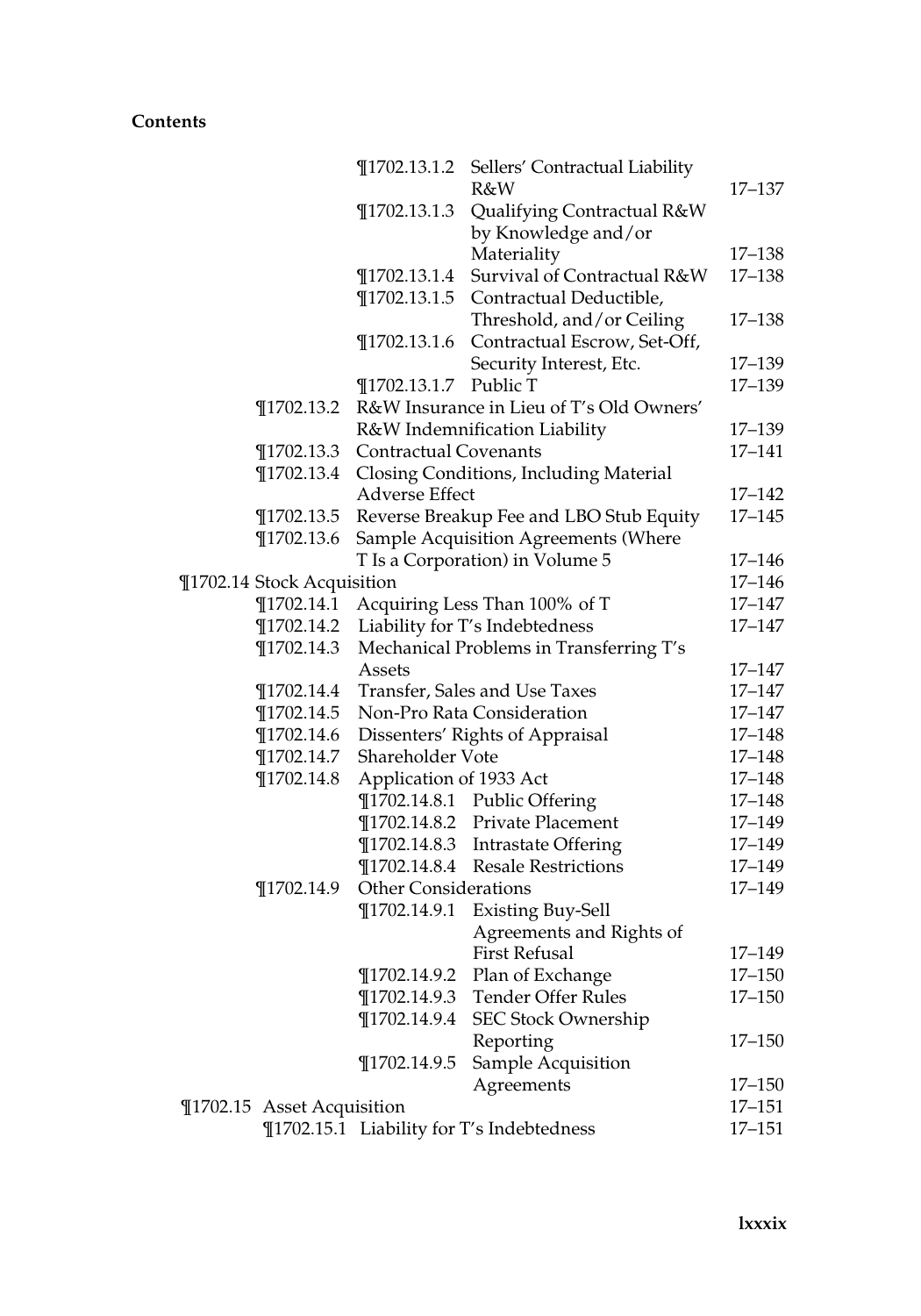|                                          |                     |                                    | ¶1702.15.2 Mechanical Problems in Transferring T's         |            |
|------------------------------------------|---------------------|------------------------------------|------------------------------------------------------------|------------|
|                                          |                     | Assets                             |                                                            | 17–151     |
|                                          |                     |                                    | ¶1702.15.3 Transfer, Sales and Use Taxes                   | $17 - 152$ |
|                                          |                     |                                    | ¶1702.15.4 Non-Pro Rata Consideration                      | $17 - 152$ |
|                                          |                     |                                    | ¶1702.15.5 Dissenters' Rights of Appraisal                 | $17 - 152$ |
|                                          |                     |                                    | ¶1702.15.6 Shareholder Vote and Proxy Rules                | $17 - 152$ |
|                                          |                     | ¶1702.15.7 Application of 1933 Act |                                                            | $17 - 154$ |
|                                          |                     |                                    | ¶1702.15.8 Sample Acquisition Agreements                   | $17 - 154$ |
| ¶1702.16 Merger                          |                     |                                    |                                                            | $17 - 154$ |
|                                          |                     |                                    | ¶1702.16.1 Acquiring Less Than 100% of T                   | $17 - 155$ |
|                                          |                     |                                    | ¶1702.16.2 Liability for T's Indebtedness                  | $17 - 155$ |
|                                          |                     |                                    | ¶1702.16.3 Mechanical Problems of Transferring T's         |            |
|                                          |                     | Assets                             |                                                            | $17 - 155$ |
|                                          |                     |                                    | ¶1702.16.4 Transfer, Sales and Use Taxes                   | $17 - 156$ |
|                                          |                     |                                    | ¶1702.16.5 Non-Pro Rata Consideration                      | $17 - 156$ |
|                                          |                     |                                    | ¶1702.16.6 Dissenters' Rights of Appraisal                 | $17 - 156$ |
|                                          |                     |                                    | ¶1702.16.7 Shareholder Vote and Proxy Rules                | $17 - 157$ |
|                                          |                     | ¶1702.16.8 Application of 1933 Act |                                                            | $17 - 160$ |
|                                          |                     |                                    | ¶1702.16.9 Sample Acquisition Agreements                   | $17 - 160$ |
|                                          |                     |                                    | ¶1702.17 Having Previously Acquired Majority of T's Stock, |            |
|                                          |                     | P Subsequently Acquires Remainder  |                                                            | $17 - 160$ |
|                                          |                     | ¶1702.17.1 Acquisition Techniques  |                                                            | $17 - 160$ |
|                                          |                     |                                    | ¶1702.17.2 State Law Fairness Requirements                 | $17 - 161$ |
|                                          |                     |                                    | ¶1702.17.2.1 Entire Fairness Standard                      | $17 - 161$ |
|                                          |                     |                                    | ¶1702.17.2.2 Impact of Weinberger Case                     | $17 - 161$ |
|                                          |                     | 1702.17.2.3                        | Tender Offer by Controlling                                |            |
|                                          |                     |                                    | Shareholder                                                | $17 - 162$ |
|                                          |                     | $\P$ 1702.17.2.4                   | Other States                                               | $17 - 162$ |
| <b>¶1703 GAAP ACQUISITION ACCOUNTING</b> |                     |                                    |                                                            | $17 - 162$ |
|                                          |                     |                                    | ¶1703.1 Overview of GAAP Acquisition Accounting Rules      |            |
|                                          |                     |                                    | and Their Relationship to Transaction Form, Entity         |            |
|                                          |                     |                                    | Type, SEC Reporting Rules, and Tax Rules for               |            |
|                                          | Acquisitions        |                                    |                                                            | $17 - 164$ |
|                                          |                     | Accounting at the P level          |                                                            | $17 - 164$ |
|                                          |                     |                                    | Accounting at the T level where T survives as a P          |            |
|                                          | (or S) subsidiary   |                                    |                                                            | $17 - 165$ |
|                                          | Entity type         |                                    |                                                            | $17 - 167$ |
|                                          | SEC reporting rules |                                    |                                                            | $17 - 167$ |
|                                          | Tax rules           |                                    |                                                            | $17 - 168$ |
| $\P$ 1703.2                              |                     | P-Level Purchase Accounting        |                                                            | $17 - 168$ |
|                                          |                     | ¶1703.2.1 Introduction             |                                                            | $17 - 168$ |
|                                          | $\P$ 1703.2.2       | <b>Detailed Rules</b>              |                                                            | $17 - 170$ |
|                                          |                     | (1)                                | Identity of acquirer                                       | $17 - 170$ |
|                                          |                     | (2)                                | Residual goodwill; impairment not                          |            |
|                                          |                     | amortization                       |                                                            | $17 - 171$ |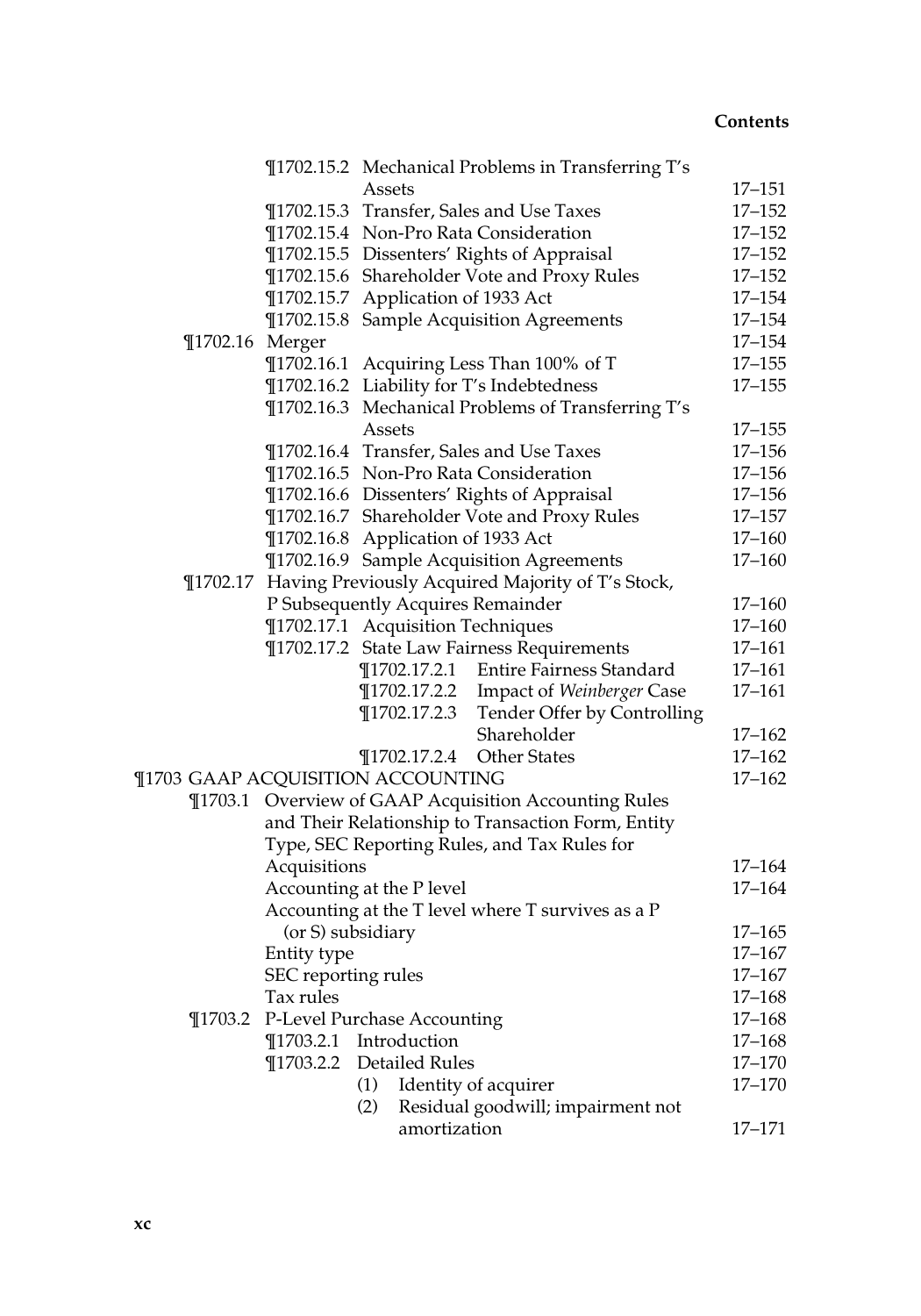|             |                                 | (3) | Identifiable assets, including intangible         |            |
|-------------|---------------------------------|-----|---------------------------------------------------|------------|
|             |                                 |     | assets other than goodwill                        | $17 - 172$ |
|             |                                 | (4) | FV measurement                                    | $17 - 174$ |
|             |                                 | (5) | No part-purchase accounting                       | $17 - 174$ |
|             |                                 | (6) | Acquisition date                                  | $17 - 175$ |
|             |                                 | (7) | Measurement date and valuation                    |            |
|             |                                 |     | methodology for P stock and other                 |            |
|             |                                 |     | consideration                                     | $17 - 175$ |
|             |                                 | (8) | Contingent consideration                          | $17 - 175$ |
|             |                                 | (9) | T contingent assets and liabilities               | $17 - 176$ |
|             |                                 |     | (10) Seller indemnification                       | $17 - 178$ |
|             |                                 |     | $(11)$ In-process $R&D$                           | $17 - 178$ |
|             |                                 |     | (12) Replacement of T stock-based                 |            |
|             |                                 |     | compensation awards with                          |            |
|             |                                 |     | P stock-based awards                              | 17-179     |
|             |                                 |     | $(13)$ P's acquisition costs                      | $17 - 180$ |
|             |                                 |     | (14) Certain assets and liabilities not           |            |
|             |                                 |     | recorded at acquisition-date FV                   | 17-180     |
|             |                                 |     | (15) Termination costs                            | 17-181     |
|             | $\P$ 1703.2.3                   |     | Goodwill Impairment, Not Amortization             | 17-181     |
|             | $\P$ 1703.2.4                   |     | Alternative Goodwill Amortization and             |            |
|             |                                 |     | <b>Impairment for Electing Private P</b>          | 17-184     |
|             | $\P$ 1703.2.5                   |     | Treatment of Intangibles Other Than               |            |
|             |                                 |     | Goodwill                                          | $17 - 186$ |
|             | $\P$ 1703.2.6                   |     | Alternative Accounting Method Available           |            |
|             |                                 |     | to Electing Private P for Certain Identifiable    |            |
|             |                                 |     | <b>Intangible Assets</b>                          | 17-187     |
|             | $\P$ 1703.2.7                   |     | <b>Example of Purchase Accounting</b>             | 17-189     |
|             | $\P$ 1703.2.8                   |     | T as Unconsolidated P Subsidiary                  | $17 - 192$ |
| $\P$ 1703.3 |                                 |     | T-Level Acquisition Accounting, Including Tax and |            |
|             | <b>Structuring Alternatives</b> |     |                                                   | 17-193     |
|             | $\P$ 1703.3.1                   |     | <b>Effective Date/Transition Rules</b>            | $17 - 195$ |
|             | $\P$ 1703.3.2                   |     | Use of Transitory MergerCo to Achieve             |            |
|             |                                 |     | No-Purchase Accounting                            | $17 - 196$ |
|             | $\P$ 1703.3.3                   |     | Use of Newco Partnership/LLC to                   |            |
|             |                                 |     | Acquire T Without Double Tax on Sale              | 17-197     |
|             | $\P$ 1703.3.4                   |     | Use of Recap Structure to Acquire T               |            |
|             |                                 |     | Without Double Tax on Sale                        | $17 - 198$ |
|             | $\P$ 1703.3.5                   |     | Effect on P's or Newco's Financial                |            |
|             |                                 |     | <b>Statements</b>                                 | 17-199     |
|             | $\P$ 1703.3.6                   |     | Acquisition Accounting Where T Is                 |            |
|             |                                 |     | Partnership or LLC                                | 17-199     |
|             | $\P$ 1703.3.7                   |     | <b>Acquisition Accounting Tax Issues</b>          | 17-199     |
|             |                                 | (1) | Tax SUB for T's assets                            | 17-199     |
|             |                                 |     | <b>Eliminating corporate Newco</b>                | 17-200     |
|             |                                 |     | Corporate downstream "C" or "D"                   | $17 - 200$ |
|             |                                 |     |                                                   |            |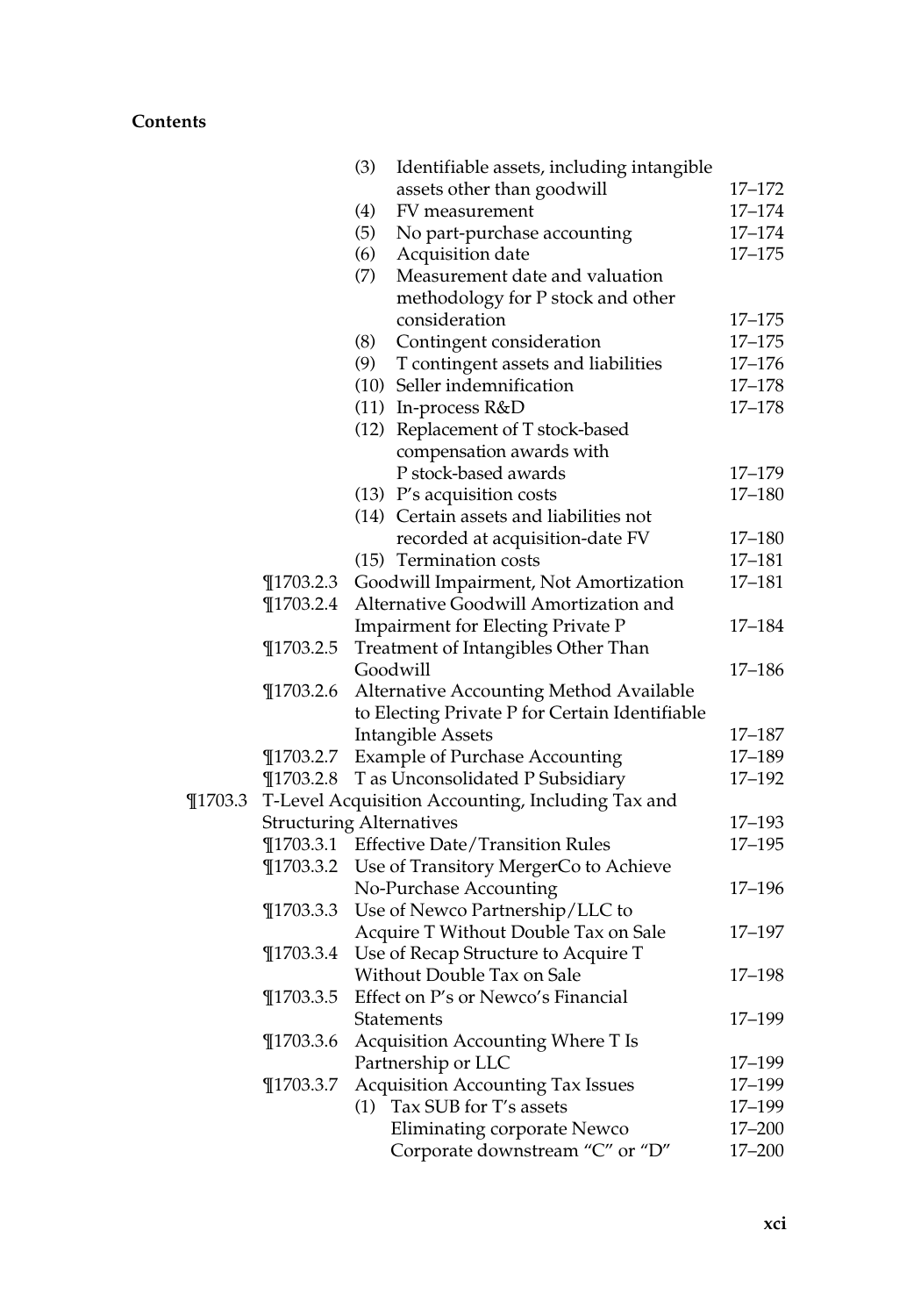|             |                         | LLC downstream "C" or "D"                                                                              | $17 - 200$               |
|-------------|-------------------------|--------------------------------------------------------------------------------------------------------|--------------------------|
|             |                         | T partnership or LLC                                                                                   | $17 - 201$               |
|             |                         | Taxation of new investors<br>(2)                                                                       | $17 - 201$               |
|             | $\P$ 1703.3.8           | T as Bigco Division                                                                                    | $17 - 201$               |
|             |                         | Route #1                                                                                               | $17 - 201$               |
|             |                         | Route #2                                                                                               | $17 - 202$               |
|             |                         | ¶1703.4 Old Pre-11/18/14 Recapitalization Accounting                                                   | $17 - 202$               |
|             |                         | ¶1704 ACCOUNTING FOR STOCK-BASED COMPENSATION TO                                                       |                          |
|             | <b>MANAGEMENT</b>       |                                                                                                        | $17 - 203$               |
|             |                         | ¶1705 ACCOUNTING FOR STOCK-BASED KICKER TO LENDERS                                                     | $17 - 203$               |
| (1)         | Stock purchase warrants |                                                                                                        | $17 - 203$               |
| (2)         | Conversion features     |                                                                                                        | $17 - 204$               |
|             |                         | ¶1706 FRAUDULENT CONVEYANCE AND RELATED RISKS                                                          | $17 - 206$               |
| (1)         |                         | Transaction has no impact on T's creditors                                                             | $17 - 206$               |
| (2)         |                         | Transaction adversely impacts T's creditors                                                            | $17 - 206$               |
|             |                         | ¶1706.1 LBO Structure Creates Fraudulent Conveyance Risk                                               |                          |
|             |                         | by Prejudicing T's Creditors                                                                           | $17 - 209$               |
|             |                         | ¶1706.1.1 Newco Purchases T's Stock                                                                    | $17 - 210$               |
|             |                         | ¶1706.1.2 Newco Purchases T's Stock and T                                                              |                          |
|             |                         | Guarantees Newco's Acquisition Debt                                                                    | $17 - 210$               |
|             | $\P$ 1706.1.3           | Newco Purchases T's Stock with Money                                                                   |                          |
|             |                         | Borrowed by T and Reloaned to Newco                                                                    | 17-211                   |
|             | $\P$ 1706.1.4           | Newco Purchases T's Stock and Newco and                                                                |                          |
|             |                         | T Combine                                                                                              | $17 - 213$               |
|             | $\P$ 1706.1.5           | Newco Purchases T's Assets or T and                                                                    |                          |
|             |                         | Newco Merge                                                                                            | 17-214                   |
|             | $\P$ 1706.1.6           | Newco Purchases Part of T's Stock                                                                      |                          |
|             |                         | and T Borrows to Redeem Remainder                                                                      | $17 - 215$               |
|             | $\P$ 1706.1.7           | Newco Acquires T by Forward or                                                                         |                          |
|             |                         | Reverse Subsidiary Merger                                                                              | $17 - 215$               |
|             |                         | ¶1706.2 Parties Exposed to Liability in Fraudulent Conveyance                                          |                          |
|             | <b>LBO</b>              |                                                                                                        | $17 - 216$               |
|             | ¶1706.2.1 Lender        |                                                                                                        | $17 - 216$               |
|             |                         | ¶1706.2.2 T's Shareholders                                                                             | $17 - 216$               |
|             |                         | ¶1706.2.3 Newco and Its Shareholders                                                                   | $17 - 217$               |
|             |                         | ¶1706.2.4 T's (or Its Successor's) Directors                                                           | $17 - 217$               |
|             |                         | ¶1706.2.5 T's and Newco's Professionals                                                                | $17 - 217$               |
|             |                         | ¶1706.2.6 Guarantors of LBO Acquisition Debt                                                           | $17 - 217$<br>$17 - 218$ |
| $\P$ 1706.3 |                         | ¶1706.2.7 Guarantors of T's Pre-Acquisition Debts<br>Principal Defenses to Fraudulent Conveyance Claim | $17 - 218$               |
|             | (1)                     | No prejudice to creditors                                                                              | $17 - 218$               |
|             | (2)                     | No violation of constructive fraud tests                                                               | $17 - 218$               |
|             | (3)                     | Adequate consideration                                                                                 | 17-219                   |
|             | Good faith<br>(4)       |                                                                                                        | 17-219                   |
|             | (5)                     | No standing                                                                                            | $17 - 220$               |
|             |                         |                                                                                                        |                          |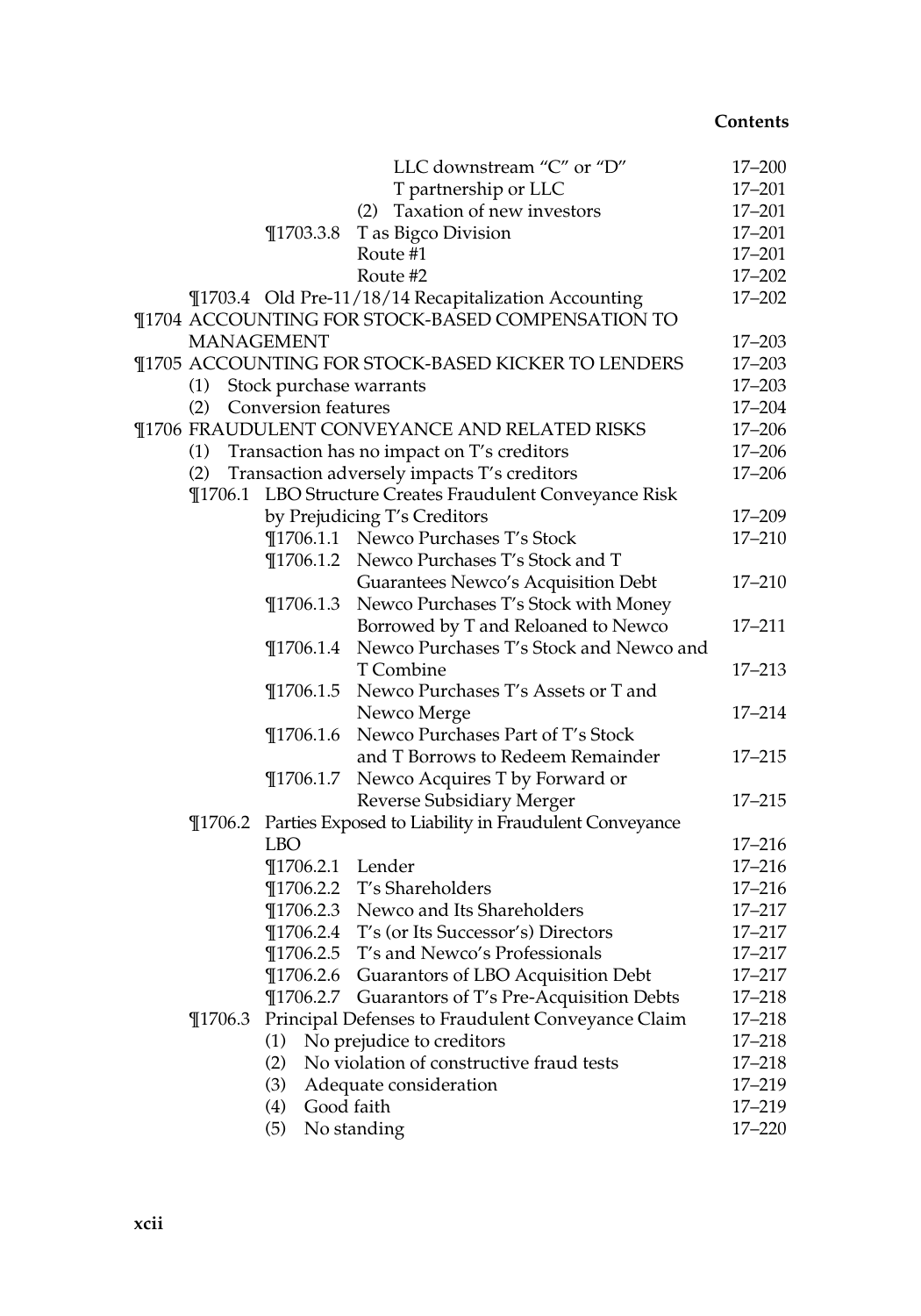| (6)           | T shareholder is, or receives settlement payment |            |
|---------------|--------------------------------------------------|------------|
|               | from, a financial intermediary                   | $17 - 220$ |
|               | ¶1706.3.1 No Prejudice to Creditors              | $17 - 220$ |
| $\P$ 1706.3.2 | No Violation of Constructive Fraud Tests         | $17 - 220$ |
|               | (1)<br>Solvent                                   | $17 - 221$ |
|               | (2)<br>Adequate capital                          | $17 - 221$ |
|               | (3)<br>Ability to pay maturing debts             | $17 - 221$ |
|               | (4)<br>Objective versus subjective tests         | $17 - 221$ |
|               | (5)<br>Contemporaneous evidence                  | $17 - 225$ |
| $\P$ 1706.3.3 | <b>Adequate Consideration</b>                    | 17-229     |
|               | (1)<br>Amount of consideration required          | 17-229     |
|               | (2)<br>Step-transaction doctrine                 | $17 - 230$ |
|               | (3)<br>Direct and indirect consideration         | $17 - 231$ |
| $\P$ 1706.3.4 | Good Faith                                       | $17 - 232$ |
|               | (1)<br>Step-transaction doctrine                 | $17 - 232$ |
|               | (2)<br>Due diligence                             | $17 - 232$ |
| $\P$ 1706.3.5 | No Standing                                      | $17 - 233$ |
|               | Statute of Elizabeth states<br>(1)               | $17 - 233$ |
|               | (2)<br>UFTA and UFCA states                      | $17 - 233$ |
|               | (3)<br><b>Bankruptcy Code §548</b>               | $17 - 235$ |
|               | (4)<br>Bankruptcy Code §544(b) claim             |            |
|               | under state or federal law                       | $17 - 236$ |
| $\P$ 1706.3.6 | T Shareholder Is, or Receives Payment            |            |
|               | for LBO Stock Sale from, Financial               |            |
|               | Intermediary                                     | $17 - 237$ |
|               | Statutory backdrop                               | $17 - 237$ |
|               | T shareholder is itself a §546(e) protected      |            |
|               | person                                           | $17 - 237$ |
|               | Pre-2/18 court decisions protecting              |            |
|               | T shareholder receiving proceeds                 |            |
|               | through such shareholder's financial             |            |
|               | institution                                      | $17 - 238$ |
|               | Supreme Court 2018 decision rejecting            |            |
|               | T shareholder protection where                   |            |
|               | shareholder's financial institution is           |            |
|               | mere conduit to deliver T stock sale             |            |
|               | proceeds                                         | $17 - 238$ |
|               | Several post-Merit Management Group court        |            |
|               | decisions (including the Second Circuit)         |            |
|               | create a new path to qualify for §546(e)         |            |
|               | protection where the acquiring entity            |            |
|               | hires a financial institution to deliver the     |            |
|               | purchase price to T's equity owners, by          |            |
|               | viewing the acquiring entity itself as a         |            |
|               | financial institution, although 1 bankruptcy     |            |
|               | court decision rejects this approach             | 17–239     |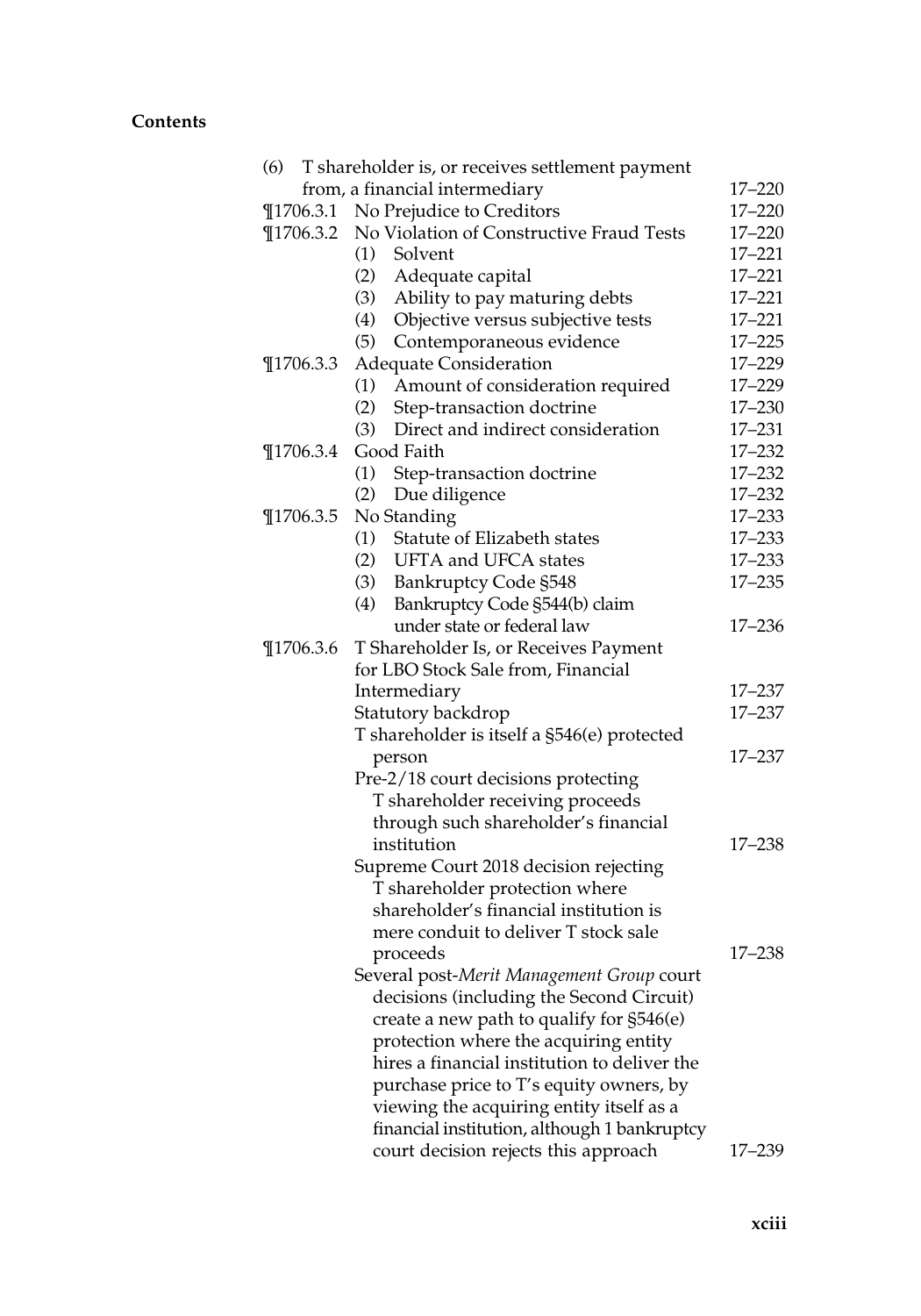|             |               | ¶1706.3.7 Allocating Liability Among Various LBO      |            |
|-------------|---------------|-------------------------------------------------------|------------|
|             |               | Participants                                          | 17-242     |
|             | $\P$ 1706.3.8 | Subsidiary Upstream Guarantee of Parent's             |            |
|             |               | <b>Acquisition Debt</b>                               | $17 - 243$ |
| $\P$ 1706.4 |               | Sources of Fraudulent Conveyance Law                  | $17 - 245$ |
|             |               | ¶1706.4.1 U.S. Bankruptcy Code                        | $17 - 245$ |
|             |               | (1)<br>§548                                           | $17 - 245$ |
|             |               | (2)<br>Time period and standing                       | $17 - 246$ |
|             |               | (3)<br>Reasonably equivalent value                    | $17 - 248$ |
|             |               | (4)<br>Step-transaction doctrine                      | 17-249     |
|             |               | (5)<br>Insolvent                                      | 17-249     |
|             |               | (6)<br>Unreasonably small capital                     | $17 - 250$ |
|             |               | (7)<br>Ability to pay debts as they mature            | $17 - 251$ |
|             |               | (8)<br>Good faith                                     | $17 - 251$ |
|             | $\P$ 1706.4.2 | Uniform Fraudulent Transfer Act and                   |            |
|             |               | <b>Uniform Voidable Transactions Act</b>              | $17 - 251$ |
|             |               | (1)<br><b>UFTA</b>                                    | $17 - 251$ |
|             |               | <b>UVTA</b><br>(2)                                    | $17 - 252$ |
|             |               | (3)<br>Standing                                       | $17 - 253$ |
|             |               | Insolvent<br>(4)                                      | $17 - 253$ |
|             |               | (5)<br>Unreasonably small assets                      | $17 - 254$ |
|             |               | (6)<br>Step-transaction doctrine                      | $17 - 255$ |
|             |               | Good faith<br>(7)                                     | $17 - 255$ |
|             | $\P$ 1706.4.3 | Uniform Fraudulent Conveyance Act                     | $17 - 255$ |
|             |               | (1)<br>Generally                                      | $17 - 255$ |
|             |               | (2)<br>Standing                                       | $17 - 256$ |
|             |               | (3)<br>Insolvent                                      | $17 - 257$ |
|             |               | (4)<br>Unreasonably small capital                     | $17 - 257$ |
|             |               | (5)<br>Limitation on extent of avoidability           | $17 - 257$ |
|             |               | (6)<br>Step-transaction doctrine                      | $17 - 258$ |
|             | $\P$ 1706.4.4 | Statute of Elizabeth States                           | $17 - 258$ |
|             |               | (1)<br>Generally                                      | $17 - 258$ |
|             |               | (2)<br>Standing                                       | $17 - 258$ |
|             |               | (3)<br>Inadequate consideration                       | $17 - 259$ |
|             |               | Insolvent<br>(4)                                      | $17 - 259$ |
|             |               | (5)<br>Step-transaction doctrine                      | $17 - 259$ |
|             |               | ¶1706.5 LBO Risks for T's Directors and Professionals | $17 - 259$ |
|             |               | $\P$ 1706.5.1 Directors                               | $17 - 259$ |
|             |               | ¶1706.5.2 Professionals                               | 17–262     |
| $\P$ 1706.6 |               | Principal Decided Cases in Which LBO Attacked         |            |
|             |               | as Fraudulent Conveyance                              | $17 - 263$ |
|             |               | ¶1706.6.1 Gleneagles Case                             | $17 - 263$ |
|             |               | ¶1706.6.2 Ohio Corrugating Case                       | $17 - 264$ |
|             |               | ¶1706.6.3 Wieboldt Stores Case                        | $17 - 266$ |
|             |               | ¶1706.6.4 Buckhead America Case                       | $17 - 269$ |
|             |               | ¶1706.6.5 Munford Case                                | $17 - 271$ |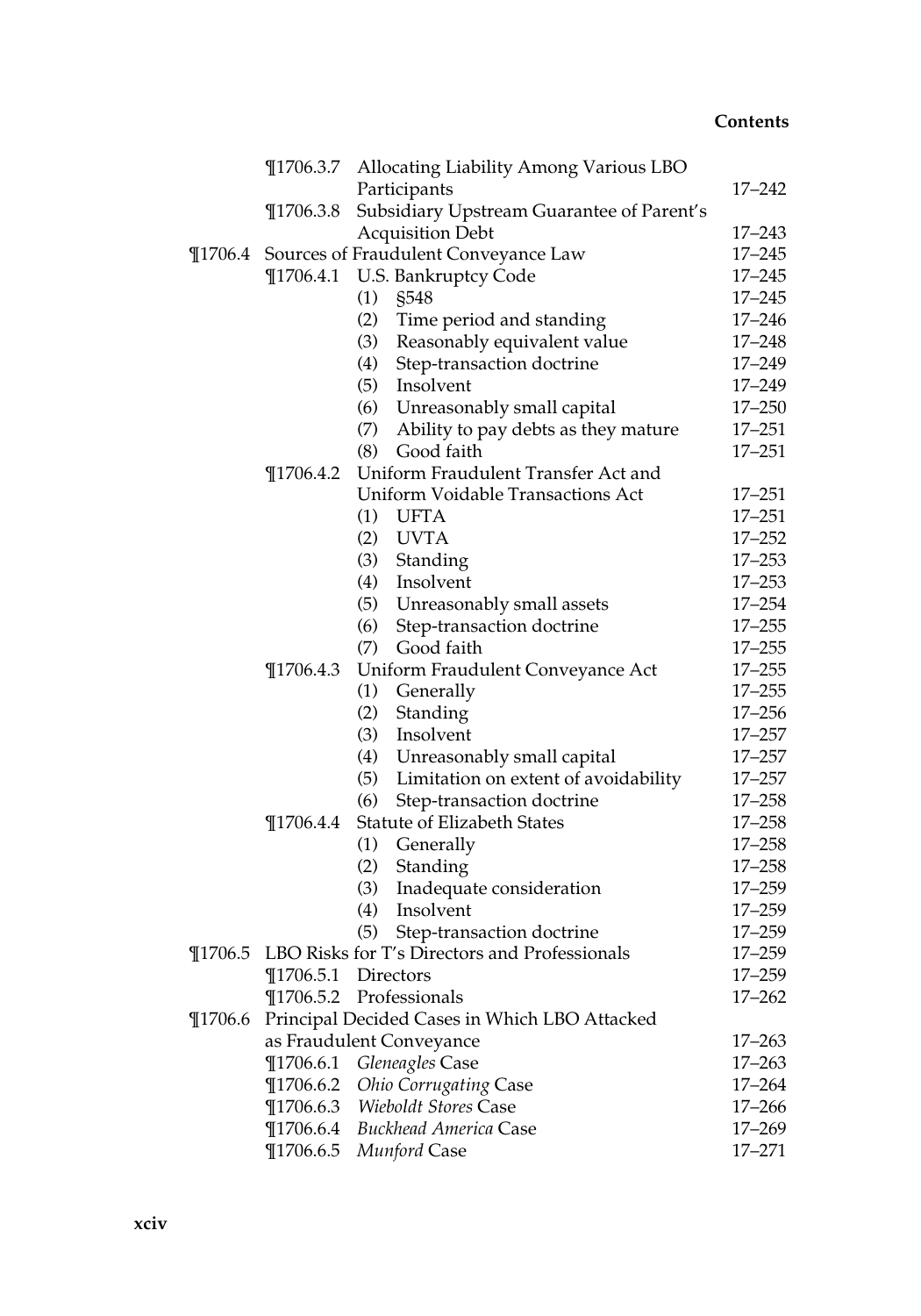|  |               | ¶1706.6.6 HealthCo Case            |                                                    | 17-272     |
|--|---------------|------------------------------------|----------------------------------------------------|------------|
|  |               | ¶1706.6.7 Crown Case               |                                                    | 17–277     |
|  |               |                                    | ¶1707 HART-SCOTT-RODINO ANTITRUST REPORTING        | 17–280     |
|  |               |                                    | ¶1707.1 P Acquires T Voting Securities, Assets, or |            |
|  |               | Partnership/LLC Interests          |                                                    | 17–284     |
|  |               | ¶1707.1.1 Size-of-Transaction Test |                                                    | 17-284     |
|  |               | $\P$ 1707.1.1.1                    | HSR Value of Non-Publicly                          |            |
|  |               |                                    | <b>Traded Voting Securities</b>                    | 17–286     |
|  |               | $\P$ 1707.1.1.2                    | <b>HSR Value of Acquired Assets</b>                | 17-287     |
|  |               | $\P$ 1707.1.1.3                    | HSR Value of                                       |            |
|  |               |                                    | Partnership/LLC Interests                          | 17–287     |
|  |               | $\P$ 1707.1.1.4                    | Determining FV                                     | 17-287     |
|  |               | $\P$ 1707.1.1.5                    | <b>Acquisition Price</b>                           | 17-287     |
|  |               | $\P$ 1707.1.1.6                    | HSR Value of Publicly Traded                       |            |
|  |               |                                    | <b>Voting Securities</b>                           | 17–288     |
|  |               | $\P$ 1707.1.1.7                    | No Present Voting Rights                           | 17-290     |
|  |               | $\P$ 1707.1.1.8                    | <b>Indirect Acquisitions</b>                       | 17-291     |
|  |               | $\P$ 1707.1.1.9                    | Recapitalizations and                              |            |
|  |               |                                    | Redemptions                                        | 17–291     |
|  |               | $\P$ 1707.1.1.10                   | <b>Beneficial Ownership</b>                        | 17-291     |
|  | $\P$ 1707.1.2 | Size-of-Person Test                |                                                    | 17-293     |
|  |               | $\P$ 1707.1.2.1                    | Annual Net Sales and Total                         |            |
|  |               |                                    | Assets                                             | 17–294     |
|  |               | $\P$ 1707.1.2.2                    | Control                                            | 17-294     |
|  |               | $\P$ 1707.1.2.3                    | Measurement of Sales and                           |            |
|  |               |                                    | Assets                                             | $17 - 295$ |
|  |               | $\P$ 1707.1.2.4                    | Measurement of Assets                              |            |
|  |               |                                    | <b>Without Regularly Prepared</b>                  |            |
|  |               |                                    | <b>Balance Sheet</b>                               | $17 - 296$ |
|  |               | $\P$ 1707.1.2.5                    | Size of Natural Person                             | $17 - 296$ |
|  |               | $\P$ 1707.1.2.6                    | Control over Trust                                 | 17-296     |
|  |               | $\P$ 1707.1.2.7                    | Size-of-Person (and                                |            |
|  |               |                                    | Size-of-Transaction) Test                          |            |
|  |               |                                    | as Applied to Private                              |            |
|  |               |                                    | <b>Equity Funds</b>                                | 17-297     |
|  | $\P$ 1707.1.3 | Principal Exemptions               |                                                    | $17 - 298$ |
|  |               | $\P$ 1707.1.3.1                    | Passive 10%-or-Less Ownership                      |            |
|  |               |                                    | of T Corporation Voting                            |            |
|  |               |                                    | Securities                                         | 17-298     |
|  |               | $\P$ 1707.1.3.2                    | <b>Acquisition of Voting Securities</b>            |            |
|  |               |                                    | or Partnership/LLC Interests in                    |            |
|  |               |                                    | <b>Entity Holding Non-Exempt</b>                   |            |
|  |               |                                    | Assets with FV \$92 Million or                     |            |
|  |               |                                    | Less                                               | 17-300     |
|  |               | $\P$ 1707.1.3.3                    | Cash and Cash Equivalents                          |            |
|  |               |                                    | in Asset Acquisition                               | 17-300     |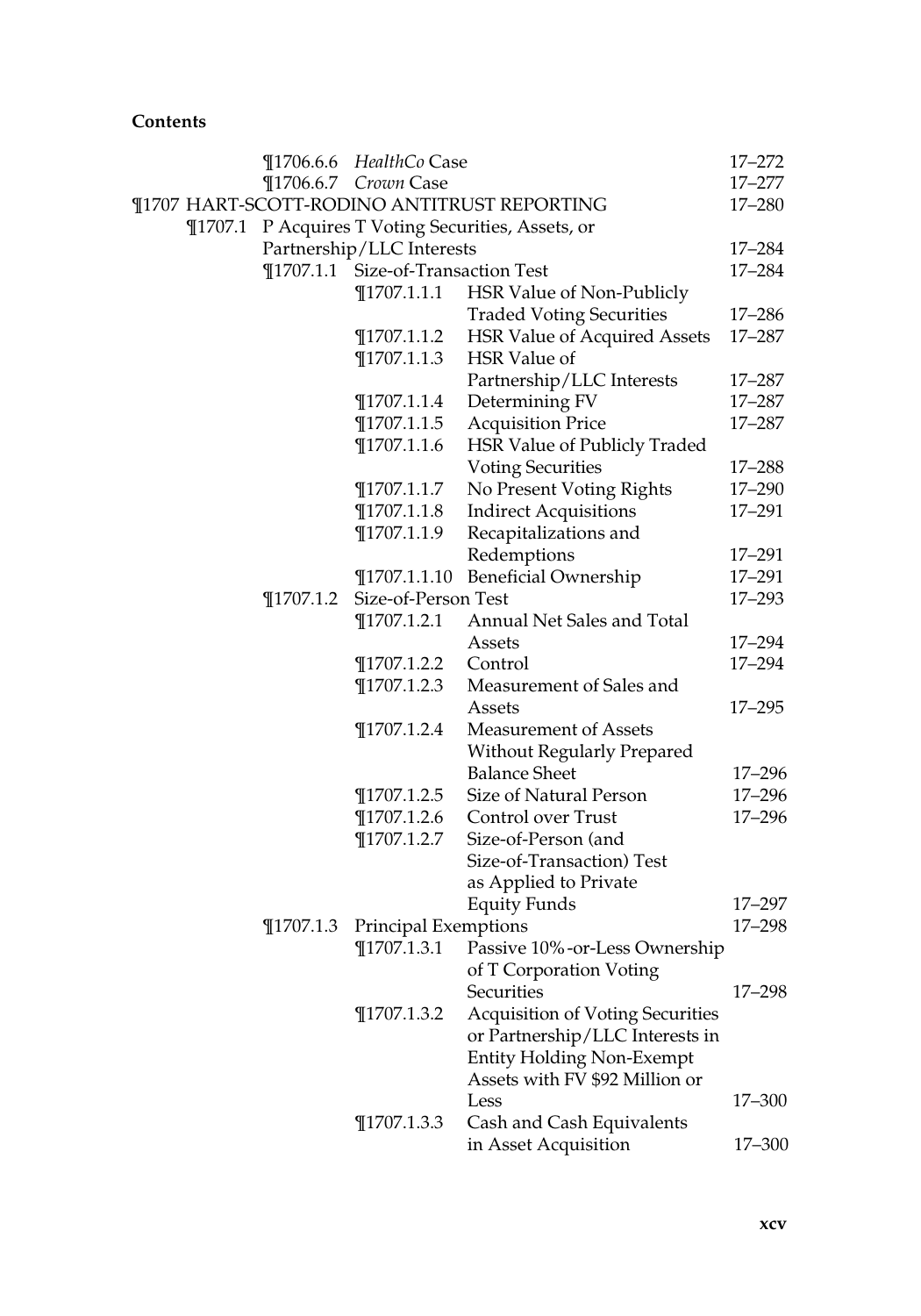|             |               | $\P$ 1707.1.3.4                | Non-Control T Corporation                                  |            |
|-------------|---------------|--------------------------------|------------------------------------------------------------|------------|
|             |               |                                | Securities in Asset Acquisition                            | 17-301     |
|             |               | $\P$ 1707.1.3.5                | <b>Acquisition of Certain Goods</b>                        |            |
|             |               |                                | and Real Property                                          | 17-301     |
|             |               | $\P$ 1707.1.3.6                | <b>Intraperson Acquisition</b>                             | 17-302     |
|             |               | $\P$ 1707.1.3.7                | Non-U.S. Asset Acquisition                                 | 17-303     |
|             |               | $\P$ 1707.1.3.8                | Non-U.S. Voting Securities                                 |            |
|             |               |                                | Acquisition                                                | 17-303     |
|             |               | ¶1707.1.3.9                    | P Financing T Partnership/LLC                              | $17 - 305$ |
|             |               | $\P$ 1707.1.3.10               | Debt Work-Out and Related                                  |            |
|             |               |                                | Exemption                                                  | 17-305     |
|             | $\P$ 1707.1.4 |                                | Examples of P Acquisition of T Voting                      |            |
|             |               |                                | Securities, Assets, or Partnership/LLC                     |            |
|             |               | Interests                      |                                                            | 17-306     |
| $\P$ 1707.2 |               | P1, P2, and P3 Form New Entity |                                                            | 17-310     |
|             | $\P$ 1707.2.1 | Newco Is Corporation           |                                                            | 17-310     |
|             |               | $\P$ 1707.2.1.1                | Size-of-Transaction Test Applied                           |            |
|             |               |                                | to Formation of NewCorp                                    | 17-311     |
|             |               | $\P$ 1707.2.1.2                | NewCorp Formation                                          |            |
|             |               |                                | Size-of-Person Test                                        | 17-311     |
|             |               | $\P$ 1707.2.1.3                | <b>Waiting Period Start</b>                                | 17-312     |
|             |               | $\P$ 1707.2.1.4                | Principal Exemptions                                       | 17-312     |
|             |               | $\P$ 1707.2.1.5                | <b>Examples of NewCorp</b>                                 |            |
|             |               |                                | Formation                                                  | 17-312     |
|             | $\P$ 1707.2.2 |                                | Newco Is Partnership/LLC                                   | 17-313     |
|             |               | $\P$ 1707.2.2.1                | Size-of-Transaction Test                                   |            |
|             |               |                                | Applied to Formation of                                    |            |
|             |               |                                | NewPartnership/LLC                                         | 17-314     |
|             |               | $\P$ 1707.2.2.2                | NewPartnership/LLC                                         |            |
|             |               |                                | Formation Size-of-Person                                   |            |
|             |               |                                | Test                                                       | 17-315     |
|             |               | $\P$ 1707.2.2.3                | <b>Waiting Period Start</b>                                | $17 - 315$ |
|             |               | $\P$ 1707.2.2.4                | <b>Principal Exemptions</b>                                | 17-316     |
|             |               | $\P$ 1707.2.2.5                | Partnership/LLC Distribution                               |            |
|             |               |                                | of Assets                                                  | 17-316     |
|             |               | $\P$ 1707.2.2.6                | Examples of NewPartnership/                                |            |
|             |               |                                | <b>LLC</b> Formation                                       | 17-316     |
|             |               |                                | ¶1707.3 Newly Formed Acquisition Vehicle Acquires T Voting |            |
|             |               |                                | Securities, Assets, or Partnership/LLC Interests           | 17-317     |
|             | $\P$ 1707.3.1 | <b>Entity Controls New V</b>   |                                                            | 17-317     |
|             | $\P$ 1707.3.2 |                                | No Entity Controls New V                                   | 17-317     |
|             | $\P$ 1707.3.3 | Size-of-Transaction Test       |                                                            | 17-318     |
|             | $\P$ 1707.3.4 | Size-of-Person Test            |                                                            | 17-319     |
|             | $\P$ 1707.3.5 | Principal Exemptions           |                                                            | 17-320     |
|             | $\P$ 1707.3.6 |                                | Examples of Acquisitions by New V                          | $17 - 320$ |
| $\P$ 1707.4 |               | <b>Reporting Obligations</b>   |                                                            | 17-321     |